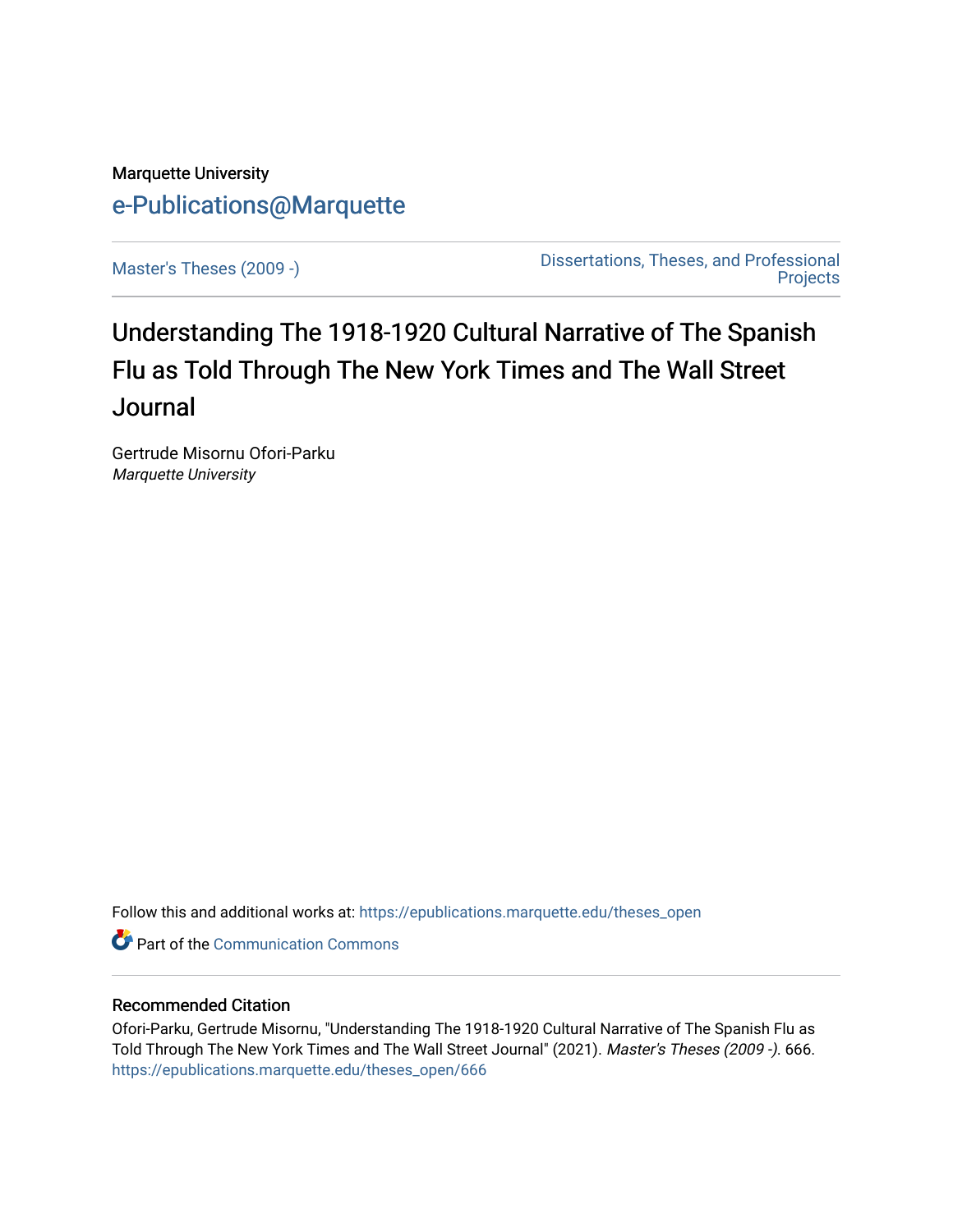# UNDERSTANDING THE 1918-1920 CULTURAL NARRATIVE OF THE SPANISH FLU AS TOLD THROUGH *THE NEW YORK TIMES* AND *THE WALL STREET JOURNAL*

by

Gertrude Misornu Ofori-Parku, B.S.

A Thesis Submitted to the Faculty of the Graduate School,

Marquette University,

in Partial Fulfillment of the Requirements for the

Degree of Master of Arts in Communication

Milwaukee, Wisconsin August 2021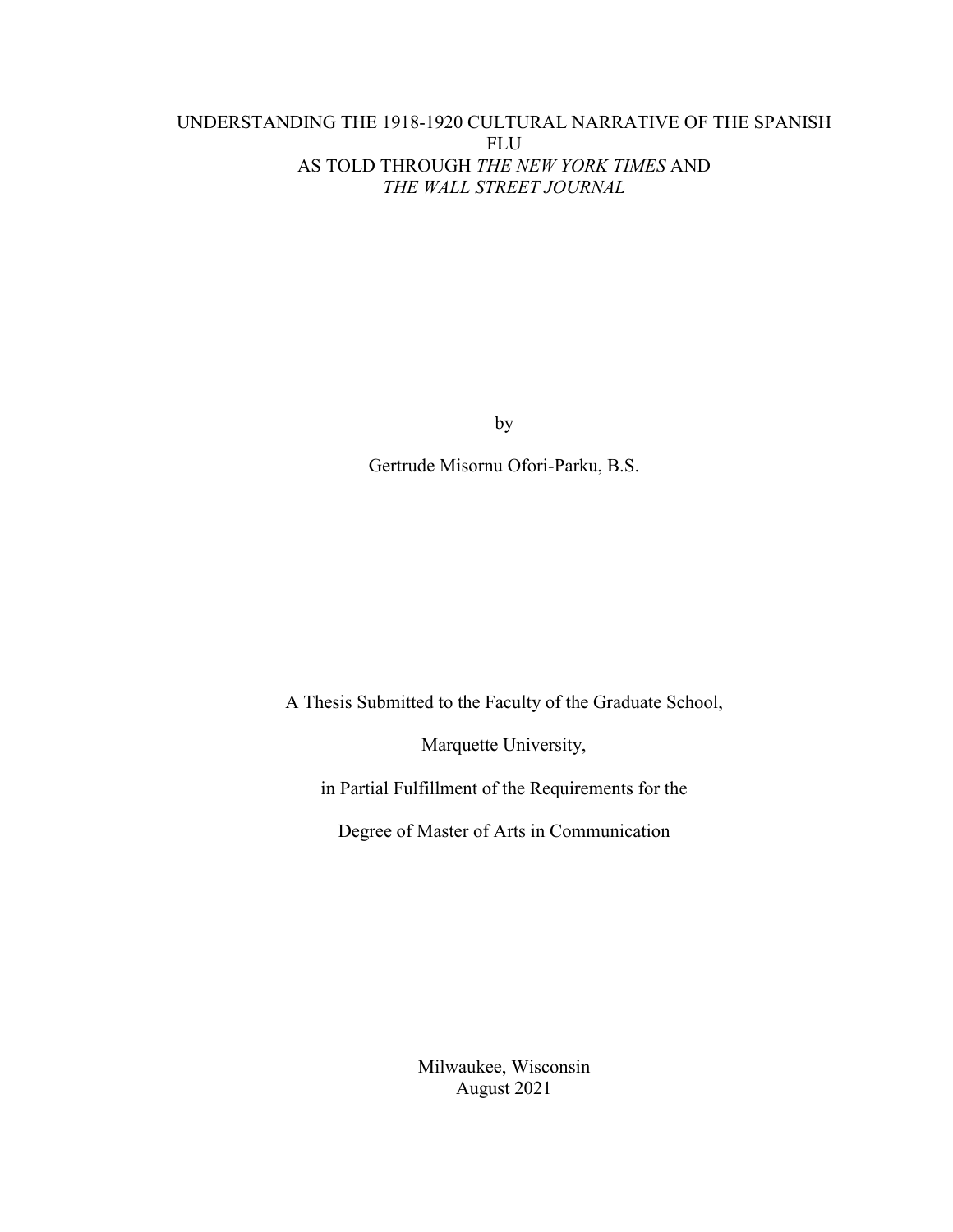# ABSTRACT UNDERSTANDING THE 1918-1920 CULTURAL NARRATIVE OF THE SPANISH FLU AS TOLD THROUGH *THE NEW YORK TIMES* AND *THE WALL STREET JOURNAL*

Gertrude Misornu Ofori-Parku, B.S.

Marquette University, 2021

Global pandemics have become one of the major health crises that happen to society from time to time. Past occurrences, including disasters and pandemics, are events that we learn from and draw upon to better understand current happenings. One way by which we build and understand historical trends and events, including pandemics, is through press coverage of those events. One significant pandemic in history was the 1918 Spanish Flu pandemic. This thesis explores the cultural narrative about the Spanish Flu as told through *The New York Times* and *The Wall Street Journal* between 1918 and 1920. Through the constant comparison method, three story themes emerged: The Impact on Business, The Origin of the Disease, and Finding the Cure. It was concluded that the overarching narrative was how the Spanish flu impacted businesses and activities, mainly in sports and entertainment. There were no substantive descriptions of the pandemic in press coverage, and most of the reference made to the Spanish Flu was either related to trade and business or the war efforts, which shows how rooted the American society is in capitalism as a cultural narrative.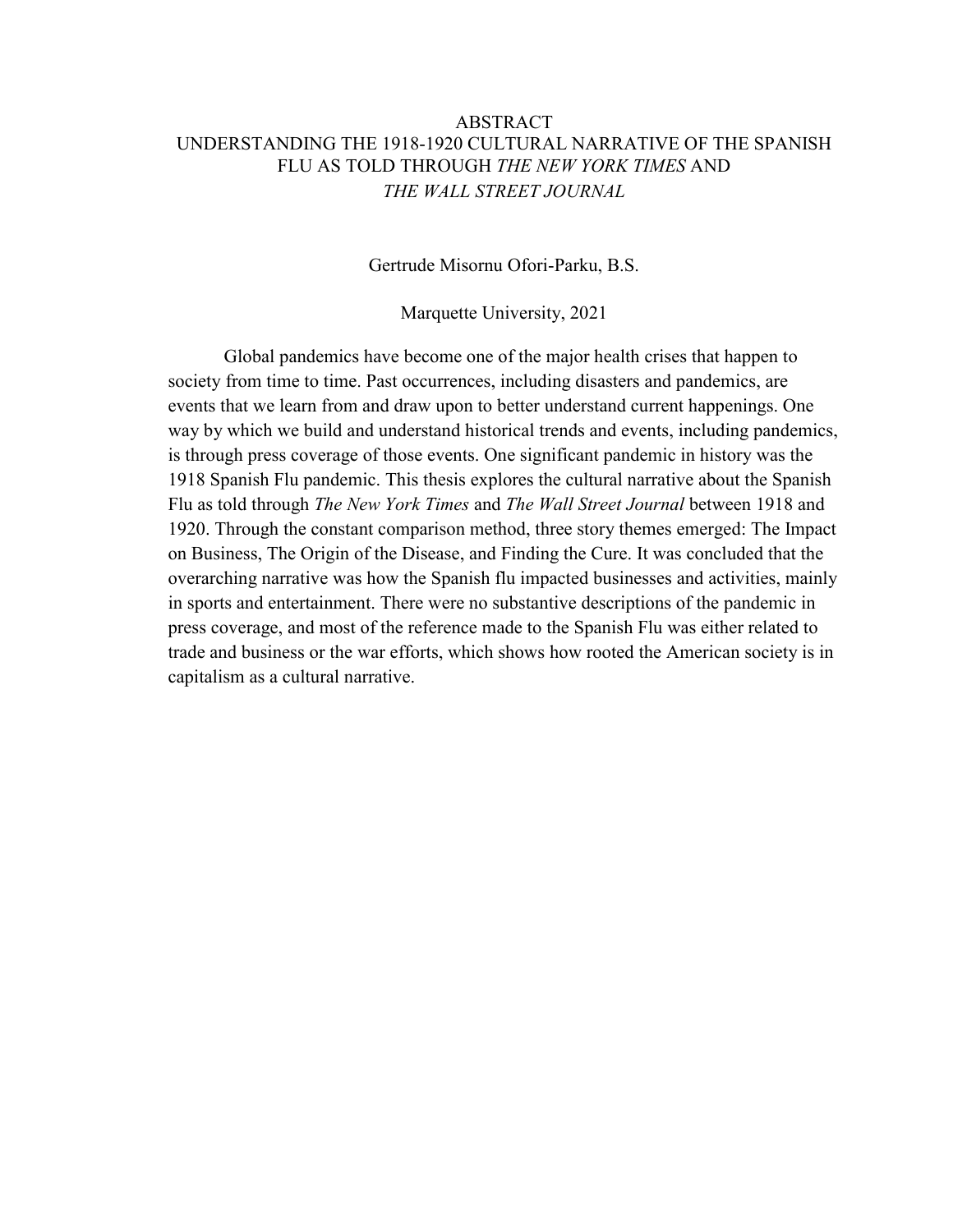## ACKNOWLEDGEMENTS

### Gertrude Misornu Ofori-Parku, B.S.

To the Almighty God.

Dr. Ana C. Garner, my thesis committee chair. Thank you for your unwearyingly dedication of your time to advising, guiding, and challenging me throughout this thesis writing process to bring out the best in me through your mantra scribble! Scribble!! Scribble!!!

My Committee, Dr. Sumana Chattopadhyay and Dr. Ayleen Mijares-Cabas. Thank you for your continued support, positivity, and expertise, which have led me to where I am today.

My family. To the memory of my mother, my biggest motivation and heroine, for instilling the "I can do spirit" in me. To my sister, brother, my husband (my biggest fan and cheerleader). I could not have come this far without any of your support and love.

My graduate school cohort. Especially to my friend and study partner, Father Vincent. Thank you for keeping me working at the right time and helping me wind down when necessary.

And everyone else who created a familiar and conducive environment for my grad school life. Thank you for supporting, understanding, critiquing, and caring.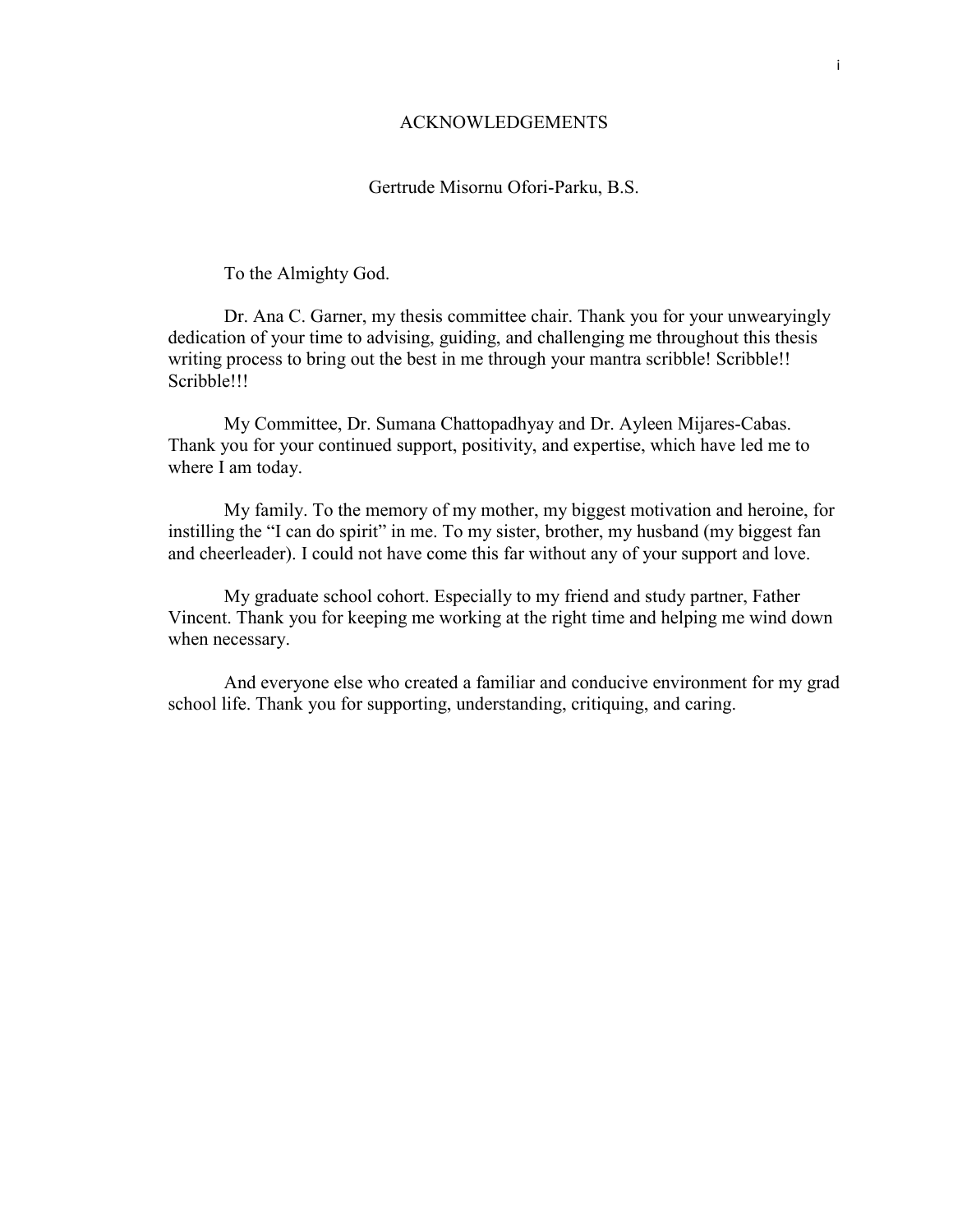# **TABLE OF CONTENTS**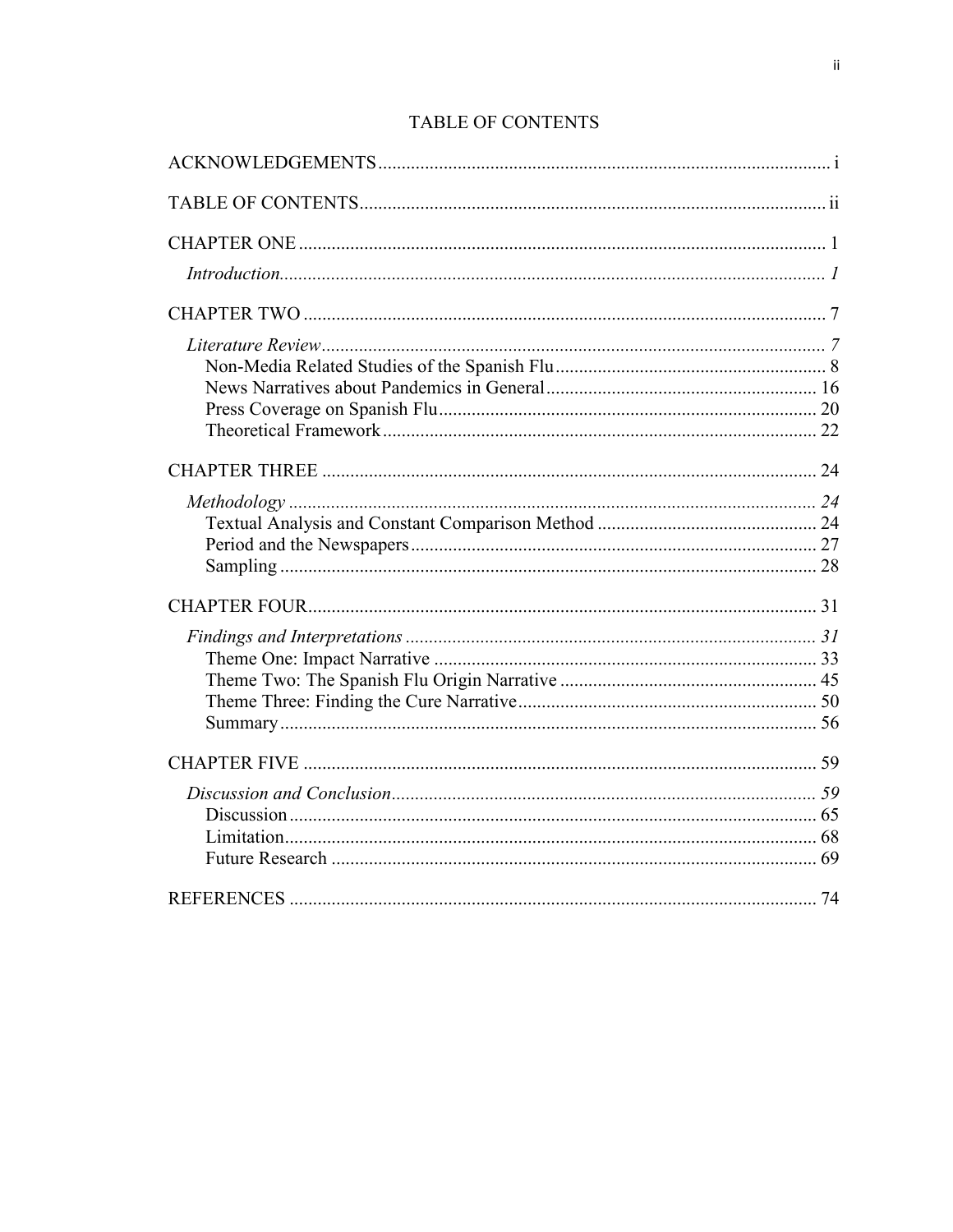### **CHAPTER ONE Introduction**

History has always been an integral part of our human existence. Building knowledge and understanding of historical events and trends enables us to develop a greater appreciation for current events today. History also helps us understand the culture and how it evolves over time. We can look back to history to find answers and solutions to mind-boggling questions. One way by which we build and understand historical trends and events is through press coverage of those events. Many past occurrences, including disasters and pandemics, are events that we learn from and draw upon to better understand current happenings. One recent happening is the COVID-19 pandemic. Experts and scholars forecast that the COVID-19 pandemic could become the biggest pandemic to be recorded in modern history (Scudellari, 2020). Yet, COVID-19 is not our first pandemic. Throughout human history, the world has experienced different epidemics and pandemics that have affected the respiratory system and had similar symptoms as the COVID-19. One notable pandemic that put the world into a state of chaos, anxiety, and fear similar to what we are experiencing today is the 1918 Influenza pandemic, commonly known as the Spanish Flu.

The 1918 Influenza pandemic, or the Spanish Flu, significantly impacted the world for nearly three years, from 1918 to 1920. Previous studies have indicated that the Spanish Flu was the biggest pandemic in modern history (Adams, 2020; Barry, 2017; Buear, 2020). According to Dave Roos (2020), the 1918 influenza pandemic became known as the "Spanish Flu" because Spanish journalists were some of the only journalists in the world reporting on the Influenza. This was because the so-called Spanish Flu also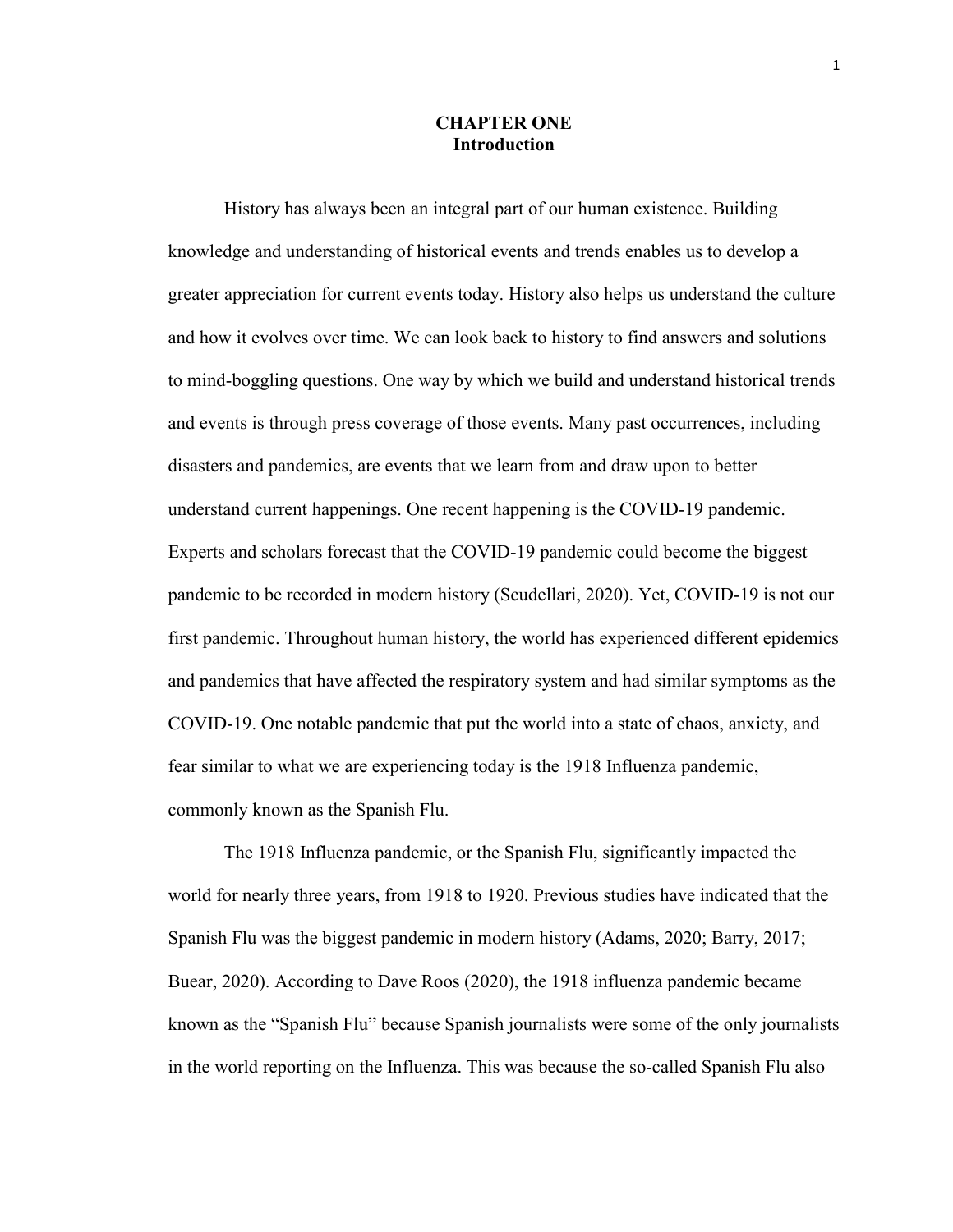occurred during World War I, when countries like England, France, and the United States had imposed wartime censorship, which meant newspapers could not report anything that could harm the war efforts (Roos, 2020). Spain, in stark contrast, did not impose any form of press censorship during this time. Thus, even though the Flu did not originate from Spain, news coverage did, giving it the name "Spanish Flu." The origin of the strain of the virus that mutated to cause the Spanish Flu remains unknown to this date. However, some theories suggest it originated in England, France, China, Germany, and even the United States (the first U.S. case was reported at an army camp in Kansas) (Little, 2020; Humphries, 2013). What is known is that during the early stages, it had similar symptoms as the "normal" flu but became very deadly and lethal as the spread expanded worldwide at an unimaginable speed. This spread pattern and the Spanish Flu's uncertainty are very similar to the COVID-19 pandemic of 2020.

This similarity between the 1918 Spanish Flu and the 2020 COVID-19 pandemic makes it essential to look back on history to understand the social discourse about the Spanish Flu that occurred at the time. Doing so could provide insight into confronting the COVID-19 pandemic of 2020. As Beštić-Bronza (2020) rightly said, "the crucial knowledge that existed in confronting the flu epidemic of 1918 came from the results of previous epidemics." Therefore, it is essential to understand the Spanish Flu to employ that knowledge in future pandemics. By considering such questions as: how did the media portray the Spanish Flu at the time? What did journalists at the time encourage people to think about the pandemic? and What was the public discourse about the Flu as reflected in the press narratives? We can understand how the media portrayed social, economic, and societal issues surrounding the Spanish Flu through the stories and articles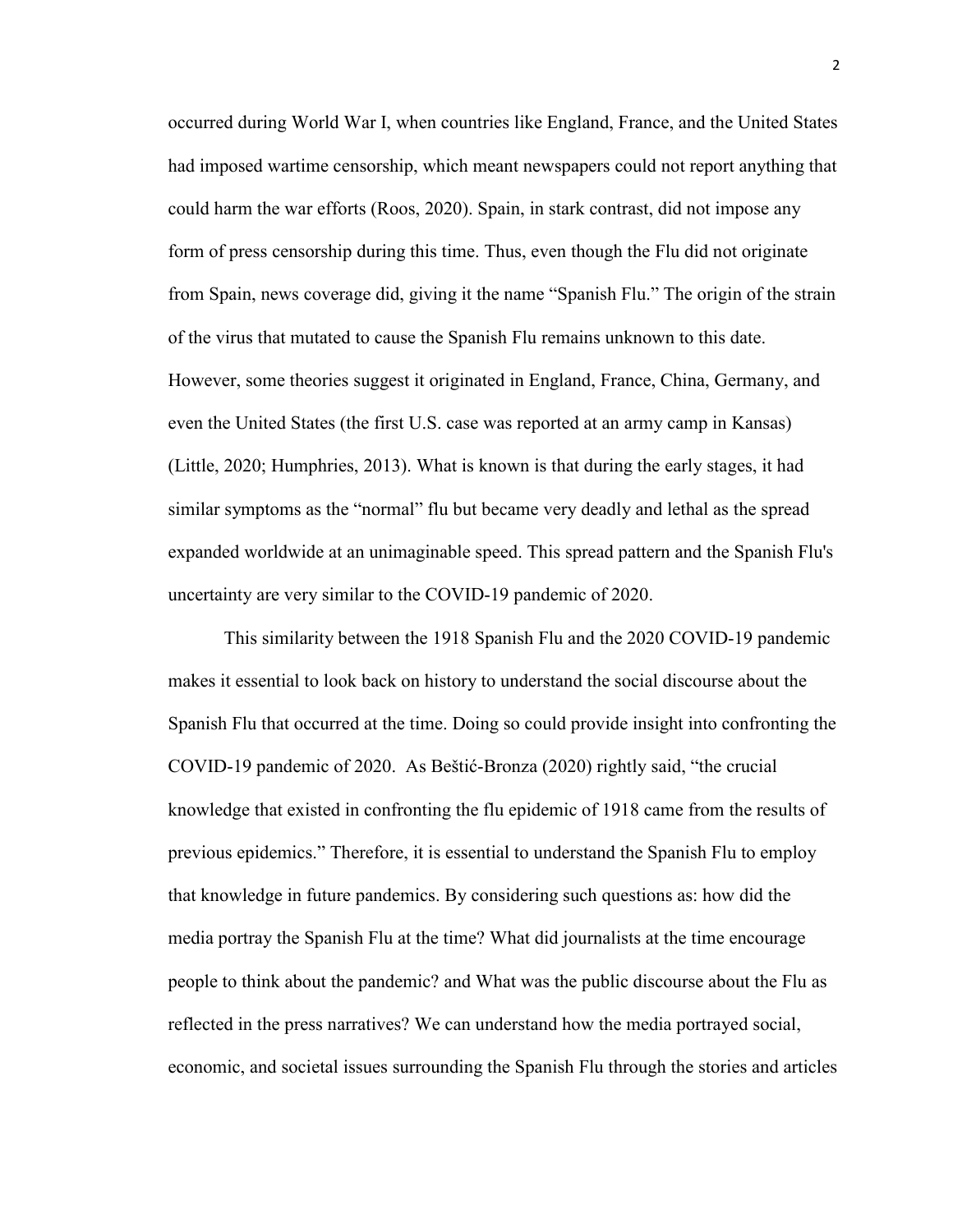they reported on and covered. The knowledge acquired will add to our understanding of how society sees and handles pandemics in the past and future. Hence, this thesis asks:

*What were the cultural narratives about the Spanish Flu as reflected in 1918- 1920 press coverage in The New York Times and The Wall Street Journal?* 

Before turning to the literature review, it is essential to note the similarities between the 1918 Spanish Flu and the 2020 COVID-19 pandemic, which prompted this study. Scholars such as Barry (2017), Beštić-Bronza (2020), and Efron & Efron (2020) examined the origin and mortality of the 1918 Flu, the implications of the disease, and the impact it had on the lives of people around the world. Barry (2017) argued that during World War I, the Spanish Flu started in the U.S. and spread to France with the American troops' arrival. Barry's historical research pointed to an earlier outbreak in Haskell County in Kansas. Beštić-Bronza (2020), in his study on the demographic implications, found that the 1918 influenza killed even young people between 18 and 45, running against the widespread belief at the time that the Flu only affected children, older people above 65, and people with weak immune systems. Barry (2020), in his opinion piece in *The New York Times,* titled "The Single Most Important Lesson from The 1918 Influenza," argued that the Spanish Flu killed between 50 million and 100 million people of the global human population, which, when adjusted, would equal between 220 million and 430 million people today. Similarly, in a 2018 article commemorating the 100 years after the Spanish Flu, the WHO emphasized that the speed and intensity with which the Spanish Flu struck the world was almost indescribable. By the time it subsided in 1920, the Flu had infected about 500 million people, one-third of the world's population, and tens of millions of people were believed to have died (WHO, 2020).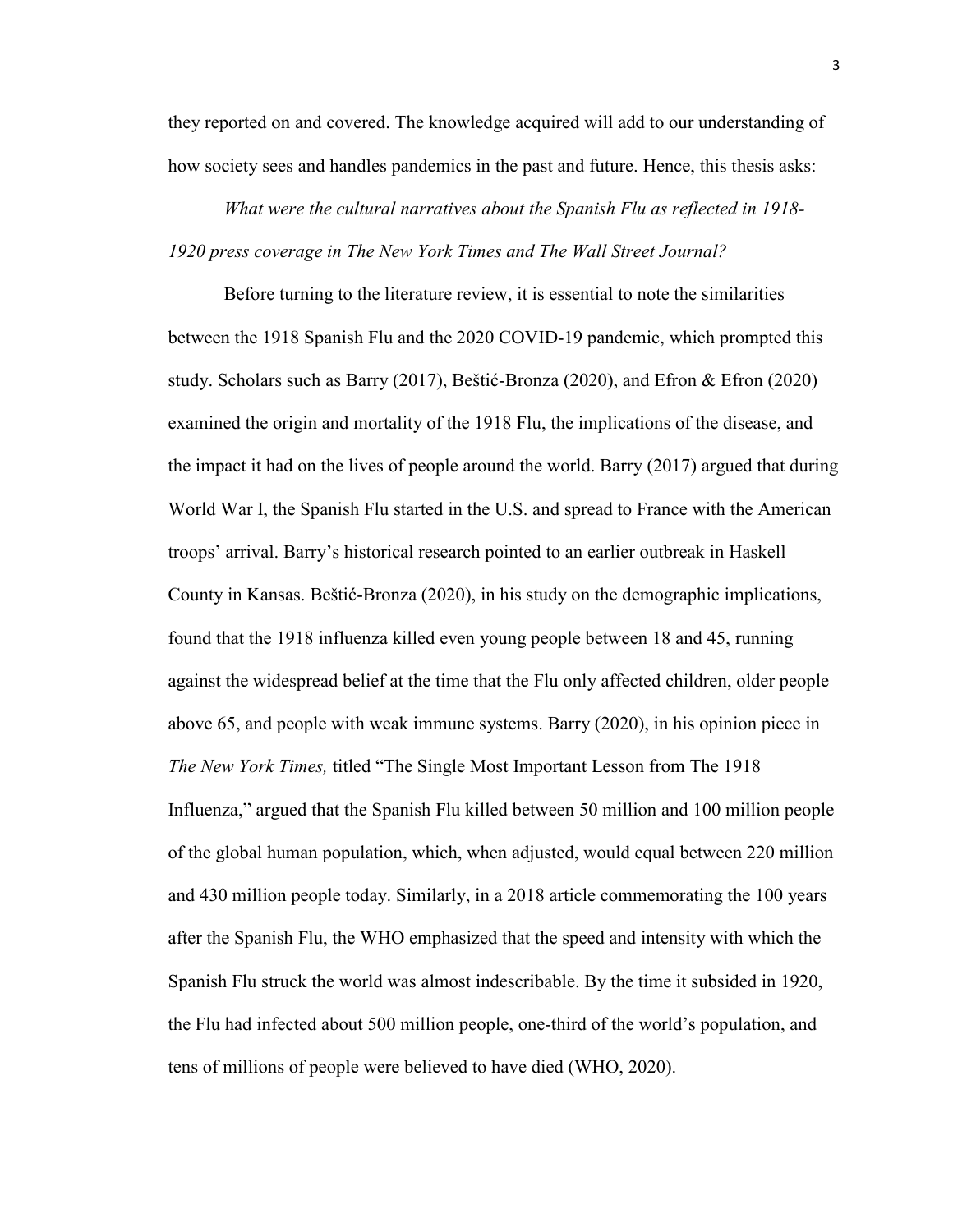COVID-19 has loomed worldwide in strikingly similar ways and generated a great deal of fear about the disease. According to the World Health Organization (WHO), COVID-19 is the respiratory pathogen infectious disease caused by the coronavirus SARS-COV-2 (WHO, 2020). The WHO first learned about COVID-19 cases in Wuhan, in the People's Republic of China, on December 31, 2019. This infectious virus quickly spread worldwide and was officially announced as a global pandemic by the WHO on March 11, 2020. At that time, more than 118,000 cases were reported in 114 countries, with 4291 deaths (WHO, 2020). In short, COVID-19 quickly disrupted the lives and livelihood of people around the world.

As of July 12, 2021, there were 186,411,011 confirmed cases, with 4,031,725 confirmed deaths in 223 countries, areas, or territories worldwide, and as of July 8, 2021, there were 3,078,787,056 vaccine doses administered (WHO, 2021). The pandemic's impact has been visible and evident in everyday lives and economies across the globe. For example, the World Bank forecasted that world economies were likely to experience the deepest global recession seen in decades, even though some governments provided their citizens fiscal and monetary support. Furthermore, the World Bank predicted that the pandemic's recessions were likely to leave "long-lasting scars on investment, human capital, loss of work and schooling, fragmentation of global trade, and supply linkages," among others (the World Bank, 2020).

The COVID-19 pandemic has also impacted the political sphere with competing messages about the disease and its impact. For example, in the United States, then President Trump and a significant number of his followers speculated that there was no need to create fear and panic with the discourse about the pandemic as there is no such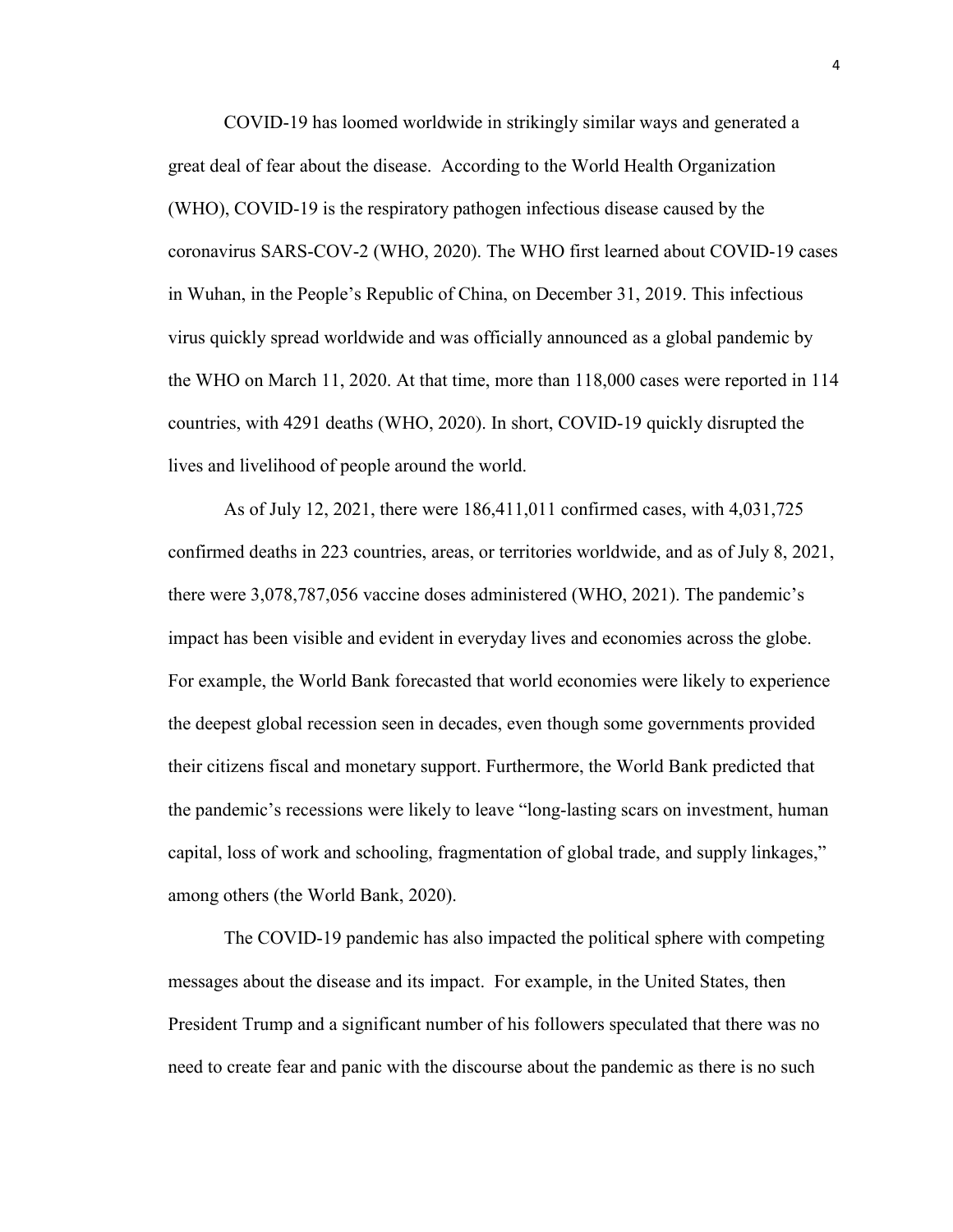thing as COVID-19 (Thomas & Gittleson, 2020). At different times and on various media platforms, Trump's 2020 messaging on the virus encouraged people to think that it did not exist, and he downplayed the impact of COVID-19 by calling it other names, including a "hoax," a "foreign virus" or the racially charged "China virus." Trump's rhetoric fits well with Hoppe's (2018) observations about how pandemics are named and become racially charged. The first consideration is whether, in an age of global hyperinterconnectedness, fear of the other is rightly irrational or has a rational basis. Second is the persistence of xenophobic responses to infectious disease in the face of contrary evidence. Finally, promoting an association between foreigners and a particular pandemic can be a rhetorical strategy for either promoting fear or imparting a sense of safety to the public (Hoppe, 2018).

Competing with President Trump's rhetoric, on the other hand, was Dr. Anthony Fauci, a physician, immunologist, and director of the National Institute of Allergy and Infectious Diseases (NIAID) since 1984. Fauci publicly shared the medical perspective on the seriousness and the impact of COVID-19 (NIAID, 2020). Medical experts, including Dr. Fauci, argued that there should be more education on the subject in the public sphere. They argued that citizens need the right information to make informed and correct decisions about what is going on and know how to respond.

Against this backdrop and the apparent similarities between these two pandemics, little is known about the 1918 pandemic, including how the press covered it. This study aims to address this gap in our understanding by examining what cultural narratives were told about the Spanish Flu in press coverage by *The New York Times* and *The Wall Street Journal* during the first two years of the pandemic.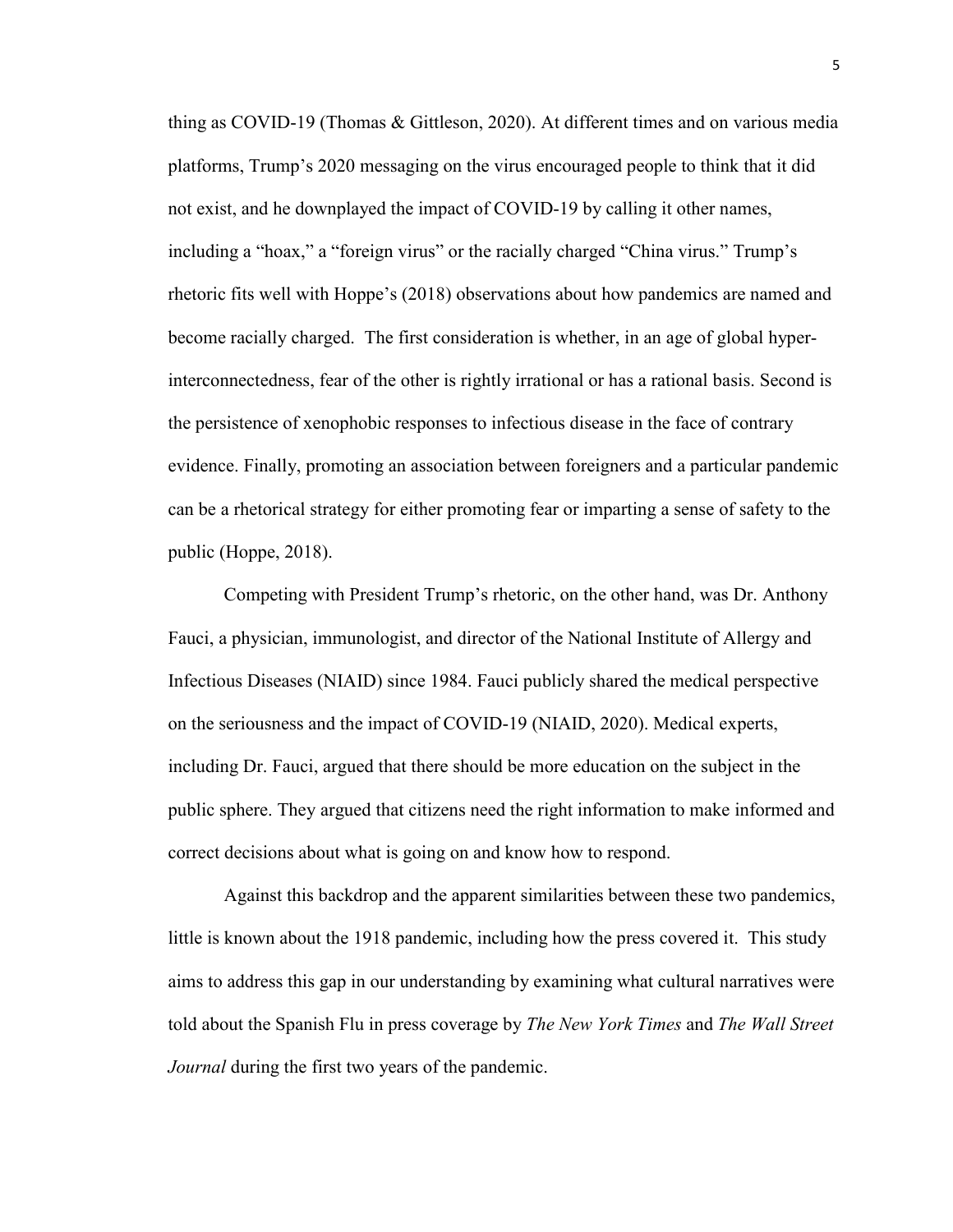As will be shown, many scholars have studied past pandemics, including similar respiratory viral pandemics, and their work can serve as a pool of resources to understand how the world has dealt with pandemics over the years. Chapter 2 reviews some of this scholarly literature to give perspective to this thesis. This literature review focuses on media and non-media studies on both pandemics in general and the Spanish Flu. Chapter 3 reviews the method of analysis and explains how the data was collected. Chapter 4 focuses on the findings and interpretations, and finally, Chapter 5 focuses on the discussion and conclusions.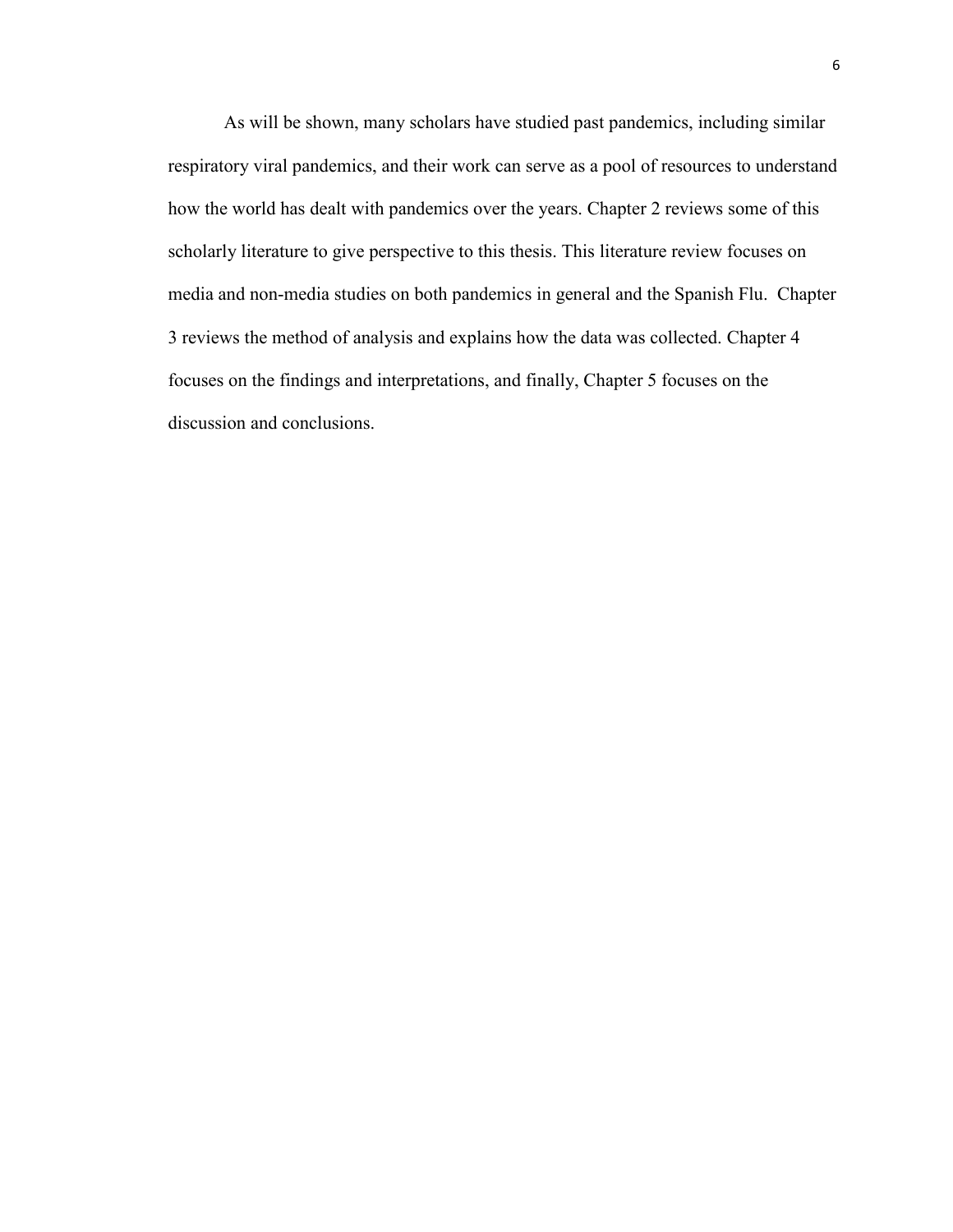### **CHAPTER TWO Literature Review**

The world has experienced various public health crises, global epidemics, and global pandemics, ranging from mild respiratory diseases and influenza to very healththreatening influenza and other infectious diseases, going as far back as two or more centuries ago. During emerging public health crises, it is believed that news organizations disseminate information rapidly, much of which can be uncertain, difficult to verify, and even dynamic. News and how it is reported plays a critical role in shaping how we see the world (Lippmann, 1922). The media has played various roles in what and how information about such pandemics was communicated to multiple stakeholders, including the general public. This study will focus on the press coverage of one of the great pandemics in history, known as the Spanish Flu or the 1918 influenza pandemic. As will be discussed below, the Spanish Flu has been largely missing in modern history for a very long time, and examining the press coverage will help gain an understanding of the cultural narratives that surrounded the disease by finding answers to the research question:

# *What were the cultural narratives about the Spanish Flu as reflected in 1918- 1920 press coverage in The New York Times and The Wall Street Journal?*

The following literature review begins with examining what we know about the Spanish Flu overall, followed by a review of previous scholarship on press coverage of pandemics in general and press coverage of the Spanish Flu in particular.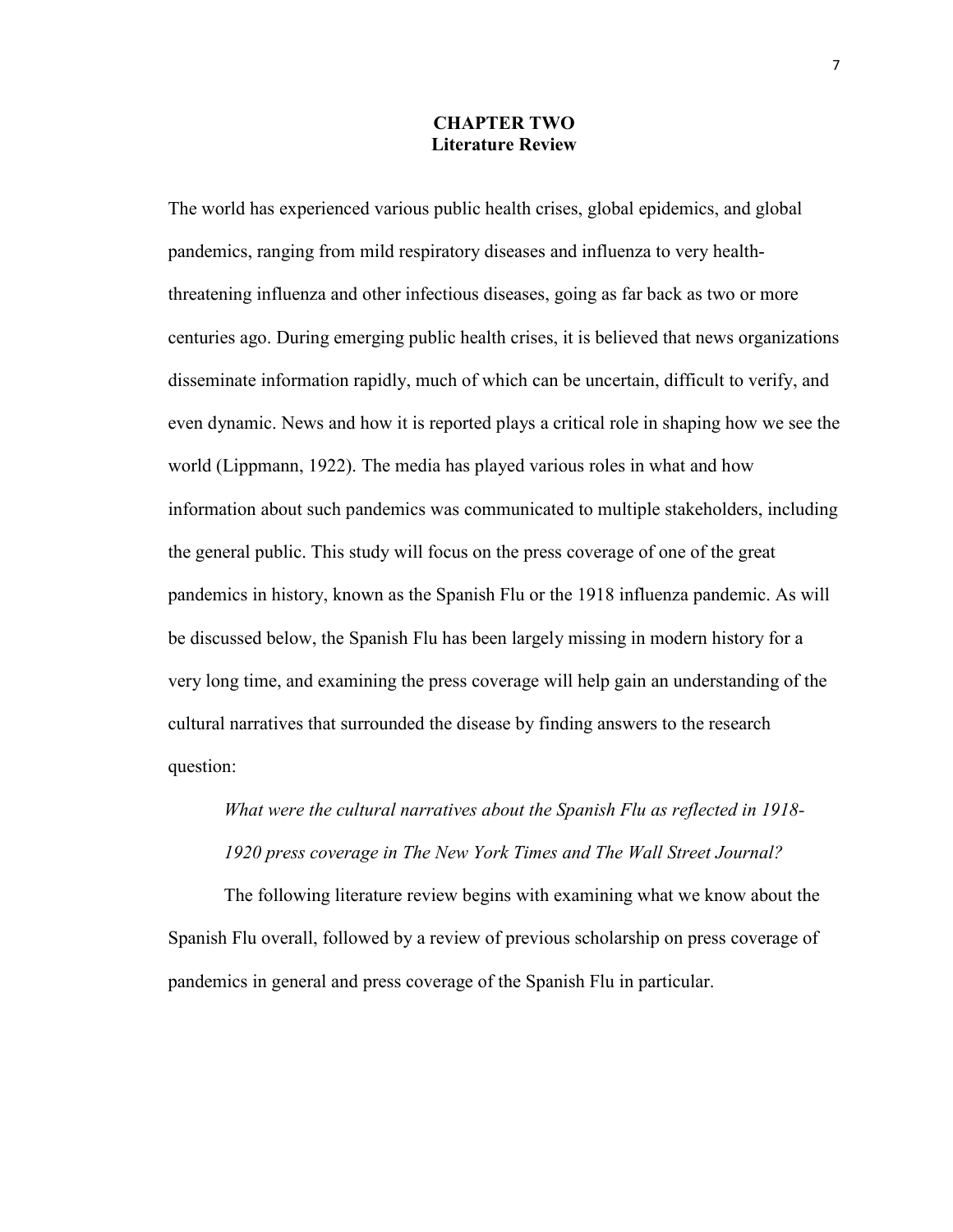#### **Non-Media Related Studies of the Spanish Flu**

The 1918 pandemic influenza, also known as the Spanish Flu, is one pandemic in history wherein little to nothing is known about what the news narratives reported on the pandemic. As shown below, most scholarly literature on the Spanish Flu reviewed other issues such as the disease's mortality, demographics, and origin. While there have been studies on the 1918 influenza pandemic recently, it had mostly been missing from the historical record for a long time (Segal, 2020). Segal noted that the Spanish Flu destroyed society for "nearly three agonizing years, on a scale that had not been seen since the bubonic plague wiped out at least one-third of Europe's population in the late Middle Ages. Some 675,000 Americans died, more than the U.S. casualties of all the wars of the 20th century combined" (Segal, 2020). Korr (2013) also threw more light on the number of people affected by the disease. The 1918 pandemic killed an estimated 675,000 Americans and between 20–40 million people worldwide and was unusual in that it was deadliest for those aged 20 to 40 years old (Korr, 2013).

However, for decades after, the pandemic somehow "vanished" from the public's mind. According to Segal, even scholars disregarded the subject with it cropping up "with rare exceptions, in novels, paintings, plays or movies" (Segal, 2020). The first significant account of the Spanish Flu was published in 1976 by Alfred Crosby, who was puzzled by the lack of any impression left by the disaster. This was published as "Epidemic and Peace" and was later reissued as "America's Forgotten Pandemic" (Crosby, 1976). Many other scholars have since sought to find answers to why little to nothing was said about the pandemic for so long.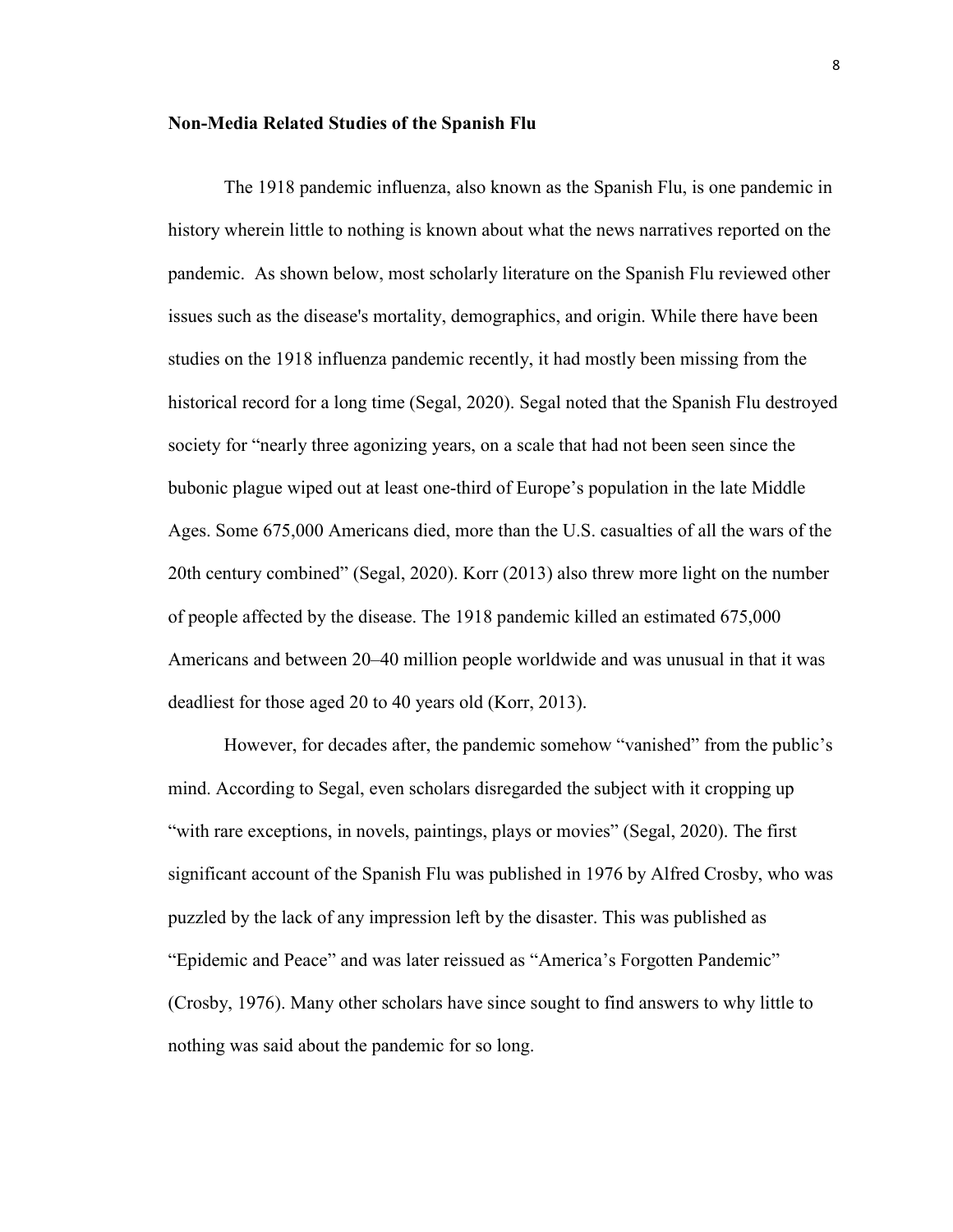Historian Nancy Bristow explored the experiences, remembrances, and meanings of 1918 Influenza for those who lived and died in that terrible time, examining the pandemic from the ground up rather than the top down. Bristow concluded that the Americans "forgot" the pandemic in public memory and lore because they survived it with existing social roles, expectations, and institutions intact, noting that "optimistic and redemptive narratives remained dominant strains in American culture" (Bristow 2012, p. 193). She characterized this tendency as "troubling" because it too quickly minimizes stories of personal anguish and private hardship during the pandemic.

Esparza (2020), in his history of pandemics, suggested that past pandemics varied in morbidity, mortality, intensity, and frequency, with ten significant pandemics occurring at a frequency of three per century. According to Esparza, these various pandemics led to the formation of the germ theory of disease. During this era, the medical community abandoned the old ideas about miasmas, or atmospheric perturbations, as the cause of epidemics and pandemics. They replaced these ideas with modern concepts about transmissible microbial agents as the cause for such pandemics (Esparza, 2020). Esparza concluded that the germ theory provided a basis for future preventive interventions such as keeping general good hygiene, access to clean water, and now, the popular social-distancing strategies that cut across most of the protocols put in place for these respiratory pandemics over the years, including the 1918 pandemic, and even now in the era of COVID-19 (Esparza, 2020).

Similarly, Snyder & Ravi (2018) and Le Blanc (2020) also studied past pandemics, emphasizing the Spanish Flu. Snyder  $\&$  Ravi (2018) focused their historical analysis on the common socioeconomic, political, and environmental factors underlying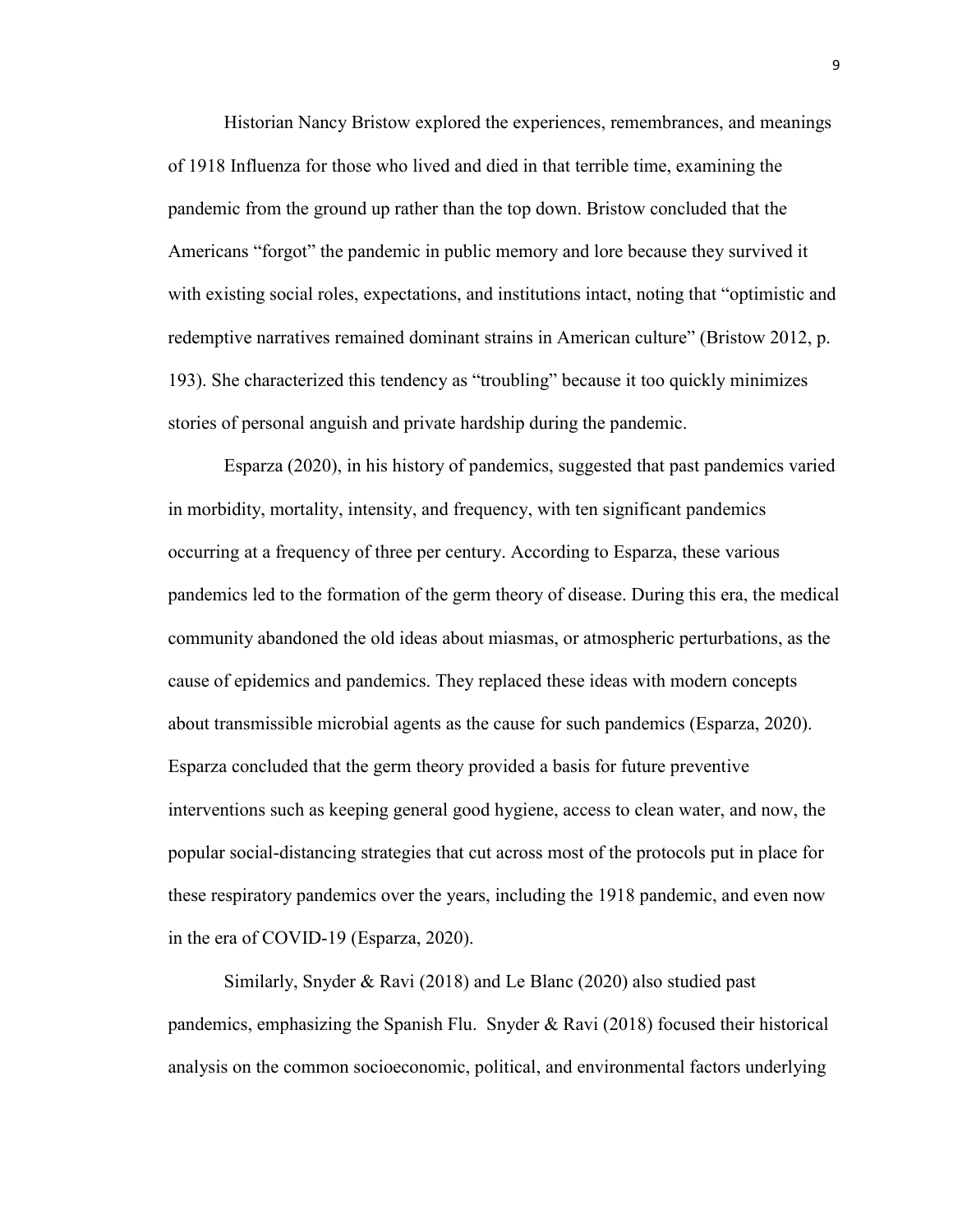the 1818 and 1918 pandemics. They concluded that the overarching common underlying factor for the pandemic was globalization, which they explained as the "transcontinental movement of military forces by ascendant global powers" (p. 411). They also considered the roles of cholera and the Spanish Flu in shaping global health norms and modern public health practices and examined how strategic applications of soft power and broadening the focus of health security to include sustainable development could help the world prepare for pandemics of the future. On the other hand, Le Blanc (2020) offered a brief historical review of the important events that led to the Spanish Flu pandemic and what efforts were taken at the time to contain it. He argued that "although medical advances have been remarkable over the past century, the public health tools and medical procedures used to contain and control virus outbreaks had not advanced with as much modern innovation." Also, he noted that the "same isolation and quarantine, face masks and ventilators, social distancing and disinfectant techniques being used to fight the COVID-19 pandemic were used back in 1918" (Le Blanc, 2020, p.81).

According to Nichols, Bristow, Ewing, Gabriel, Montoya, & Outka (2020), the Spanish Flu was, for a long time, a topic that was omitted from most modern-day history. Thomas Ewing, one of the co-authors, emphasized this by saying that he taught twentyfirst century European and world history many times without ever mentioning this Influenza. In hindsight, the authors offered three reasons for this omission. First, they believed that there were many other important issues and events to cover, including World War I, post-war settlement, the Russian revolution, the rise of anti-colonial movements across Africa and Asia, and women's suffrage. Secondly, in Nichols et al. (2020), Ewing notably argued that he was ignorant about the pandemic's scale and scope,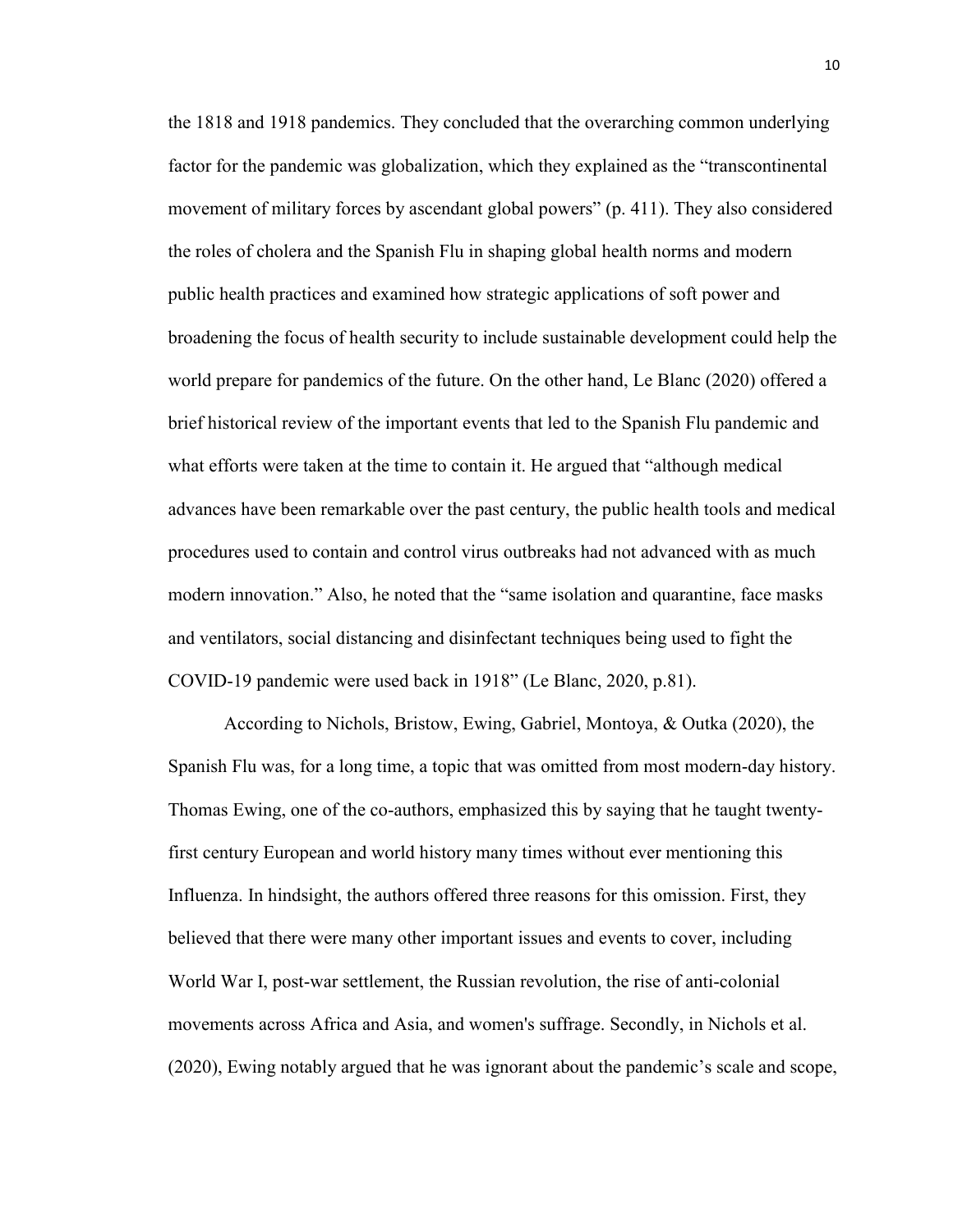which no one taught him and did not appear in most textbooks and scholarly works that aided his teaching. Finally, even though the Influenza was costly, there was this vague sense that the pandemic did not change anything as compared to the decisive turning points that the end of World War I and other revolutions brought.

Nonetheless, Nichols et al. (2020) conceded that these reasons are faulty in themselves since the pandemic did mark essential developments in scientific knowledge and research, setting the stage for research into what type of flu virus muted to cause the lethal 1918 Pandemic wave. Nichols et al. (2020) also acknowledged that the 1918 Pandemic affected people's relationship with the natural environment. The institutional structures of communities, such as schools and businesses, were closed for most pandemic periods and during the 1918 pandemic too. Other scholars such as Adams (2020), Beštić-Bronza (2020), and Doležal (2009) questioned why little was said about the 1918 pandemic in press coverage. Beštić-Bronza (2020) explained that it was not until the 1970s that the Spanish Flu began to gain ground in medical science history. He added that the histography of the 1918 influence started with the first international conference dubbed "Reflections on the Spanish Flu Pandemic after 80 Years: Causes, Course & Consequence," which was held in South Africa in 1998. Even then, the subject did not attract much attention beyond the 36 scholars who gathered to deliberate on it. Doležal (2009) also remarked that for the most part, modern American literature is remarkably silent about the "global crisis" (aka the Spanish Flu) even though it "killed nearly as many American servicemen as those who died in battle, ten times and over that number of American civilians, and twice as many people in the world who died in combat on all fronts in the entire four years of the war" (Doležal, 2009; Crosby, 2003).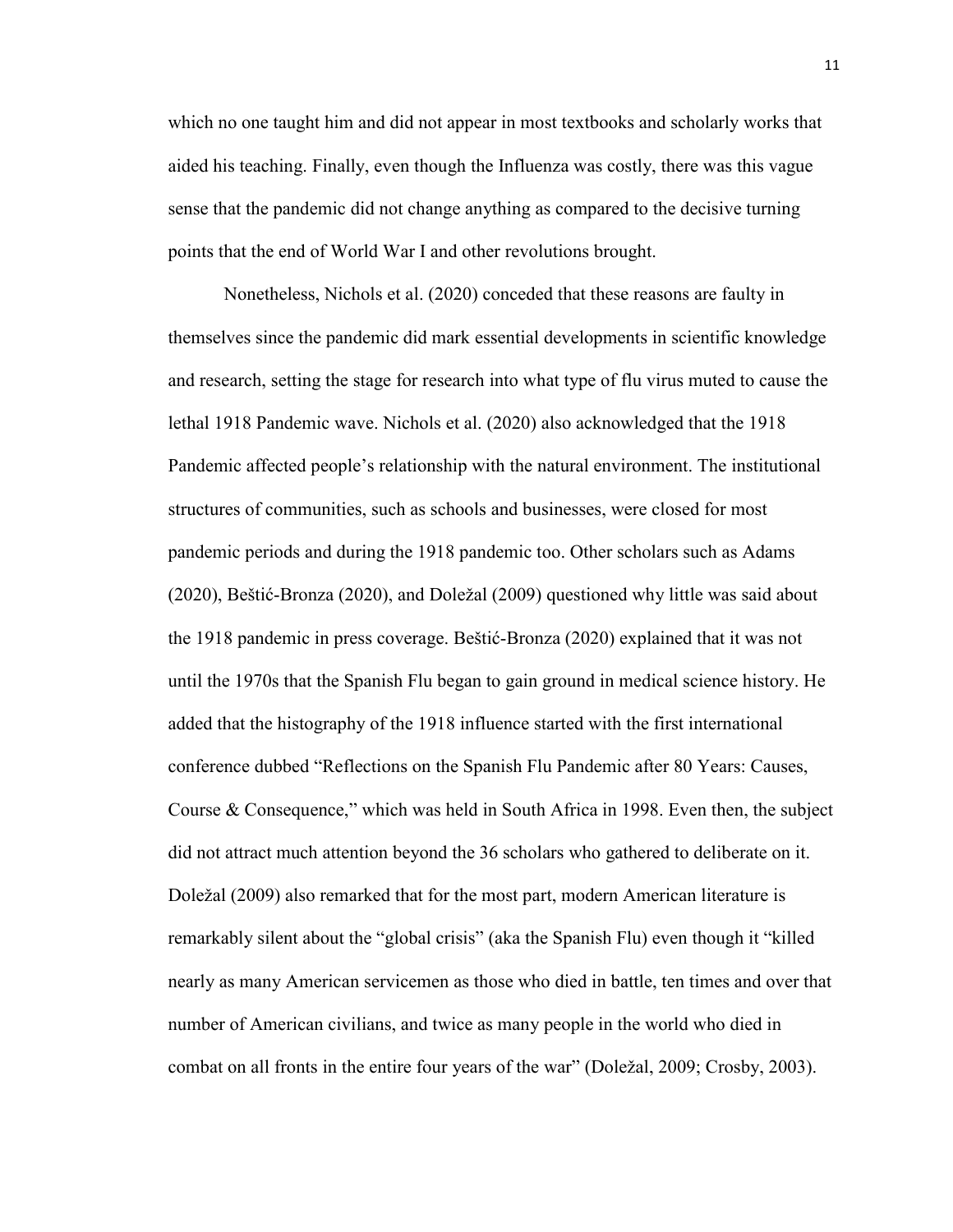Byerly (2010) notably suggested that the American military experience in World War I and the influenza pandemic were closely intertwined. Byerly argued that the war advanced Influenza in the crowded environments of military camps in the United States and the Western Front's trenches in Europe. The virus traveled with military personnel from camp to camp and across the Atlantic. From September through November 1918, Influenza and pneumonia sickened 20% to 40% of U.S. Army and Navy personnel, at the height of the American military involvement in the war. Byerly concluded that the high morbidity rates interfered with induction and training schedules in the United States and rendered hundreds of thousands of military personnel non-effective. More so, during the American Expeditionary Forces' campaign at Meuse-Argonne, the epidemic diverted urgently needed resources from combat support to transporting and caring for the sick and the dead. Influenza and pneumonia killed more American soldiers and sailors than enemy weapons (Byerly, 2010).

Chertow, Cai, Sun, Grantham, Taubenberger, & Morens (2015), focused on the history of the 1918 Spanish Flu and its circulation within the United States. Focusing on clues to early detection of pandemic viral emergence, they found that high pandemic influenza mortality was primarily due to increased incidence of, but not increased severity of, secondary bacterial pneumonia. Chertow et al. (2015) concluded that there were two pre-pandemic occurrence peaks of probable Influenza (December 1917 to January 1918 and March to April 1918), which differed markedly from the September to October 1918 pandemic onset peak in their clinical-epidemiologic features and argued that seasonal or endemic viruses might have caused them. Nevertheless, rising proportions of very low incidence post influenza bronchopneumonia (diagnosed at the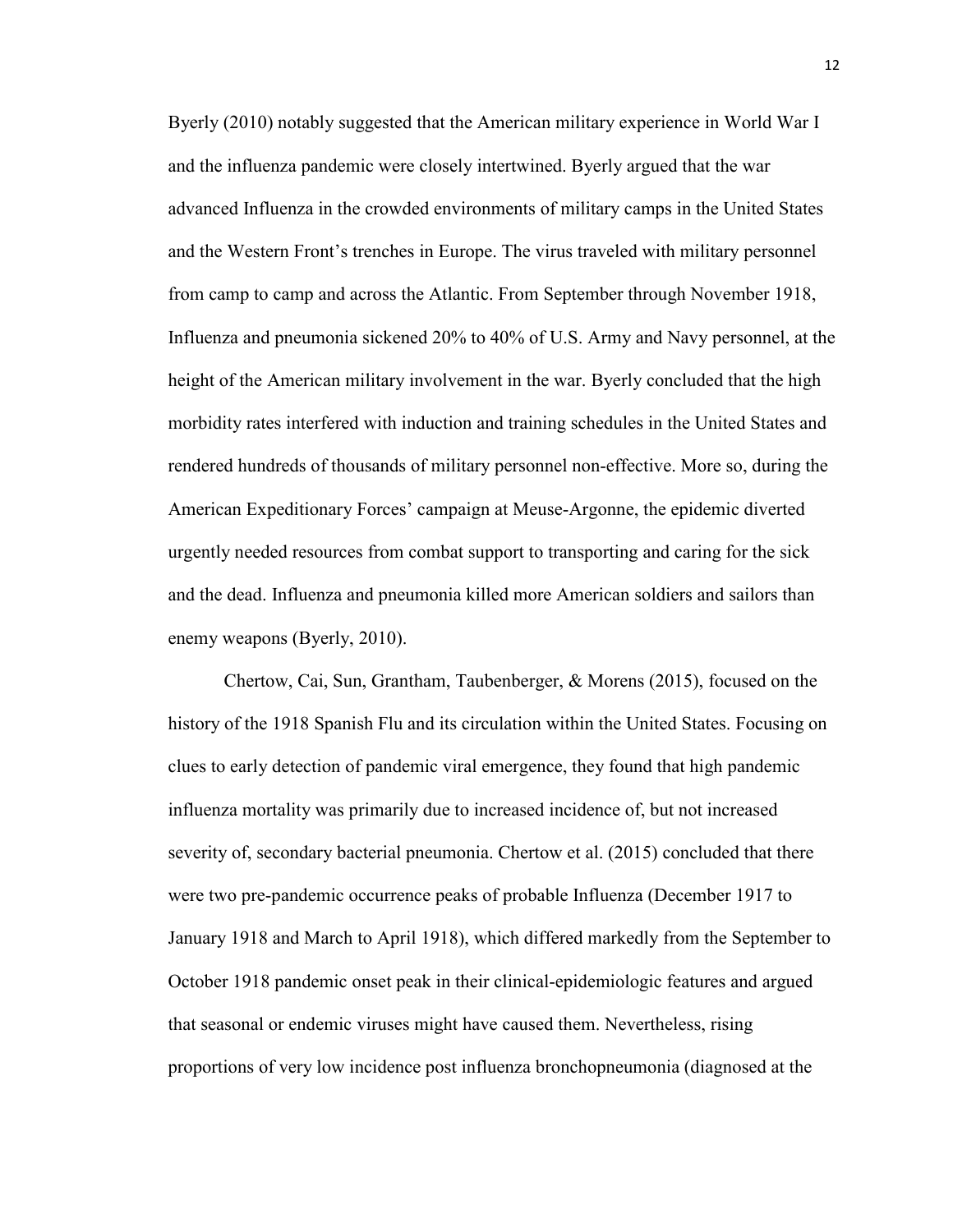time as Influenza and bronchopneumonia) in early 1918 could have reflected circulation of the pandemic virus five months before it emerged in pandemic form. They concluded that detecting pandemic viruses before they occurred could be possible by surveillance of special populations (Chertow et al., 2015). Nickol & Kindrachuk (2019) found that despite the public health advancements in the 100 years following the 1918 – 1919 pandemic, including widespread access in the developed world to an efficacious influenza vaccine, influenza viruses remain a global public health threat. They concluded that "our continued vigilance against influenza must not only include a research drivenfocus but also include public outreach and awareness campaigns that increase the general understanding of the healthcare burden associated with influenza infections" (Nickol  $\&$ Kindrachuk, 2019 p. 7). Other scholars have examined the biomedical response to Influenza by studying the trajectory of vaccine development (Schwartz, 2018); or reexamined both speculations and evidence surrounding the high mortality of the Flu and the unknown origin of the epidemic (Gagnon, Acosta, Madrenas, & Miller, 2015).

Another dimension to the 1918 pandemic that scholars studied were the religious and lay explanations attributed to the Flu (Phillips, 1987). Phillips quoted Weber, who said that man is at his most religious state when powerless, and uncertainties in their human subsistence are highly superficial. According to Phillips (1987), religious opinion on why the pandemic happened was not uniform. He categorized the religious and lay explanations into four areas. The first group attributed the epidemic directly to God as either a punishment or to further a divine purpose. Secondly, people attributed the pandemic indirectly to God. This group of people attributed it to human abandonment of social circumstances. The other two groups attributed it to deliberate exploitation by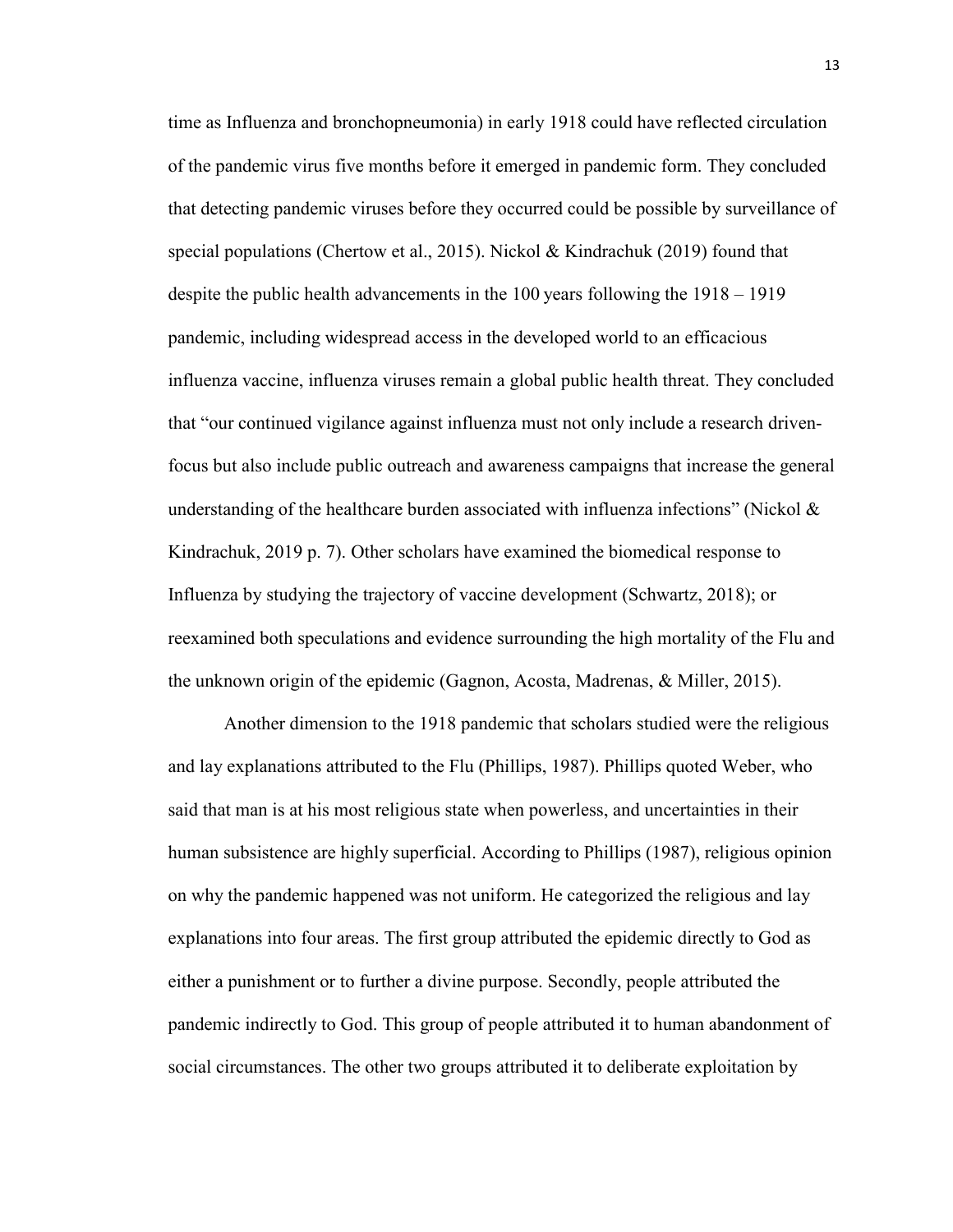malignant people or groups and the unintentional result of the fight on the Western and European front.

Although the pandemic claimed many lives, public opinion in German society focused on the military and political functions of the war rather than the raging disease. All over Europe during the same time, little was said about the pandemic. All attention was on the war activities. For example, scholarly literature about the description of the setbacks of the Austro-Hungarian forces in Herzegovina and Bosnia around November 1918 did not have even a single line about the Spanish Flu's impact in the Australians historical archives (Murphy, 1982). The German historian Eckard Michels (2010) emphasized how small the Spanish Flu's real influence was compared to other developments around World War I, especially during the last few months of military operations in German society.

Dicke (2015), who focused on public awareness and understanding of the Spanish Flu, concluded that there was a near-universal lack of preparation, fear, or panic, among other signs of personal concern in areas not affected by the 1918 Influenza. This means that while some regions affected severely by the disease were in states of anxiety and panic, people in the areas that were not affected by the disease showed close to no signs of personal concern. This lack of concern, however, raised the question of why. Why would people not be concerned in unaffected areas when the pandemic was causing havoc in different parts of the world? Dicke (2015) argued that the most likely reason was a lack of public information or conversations on the subject matter. Dicke further suggested that the most likely reason why the pandemic produced neither anxiety nor action in unaffected places appeared to be due to "cognitive inertia." He explained this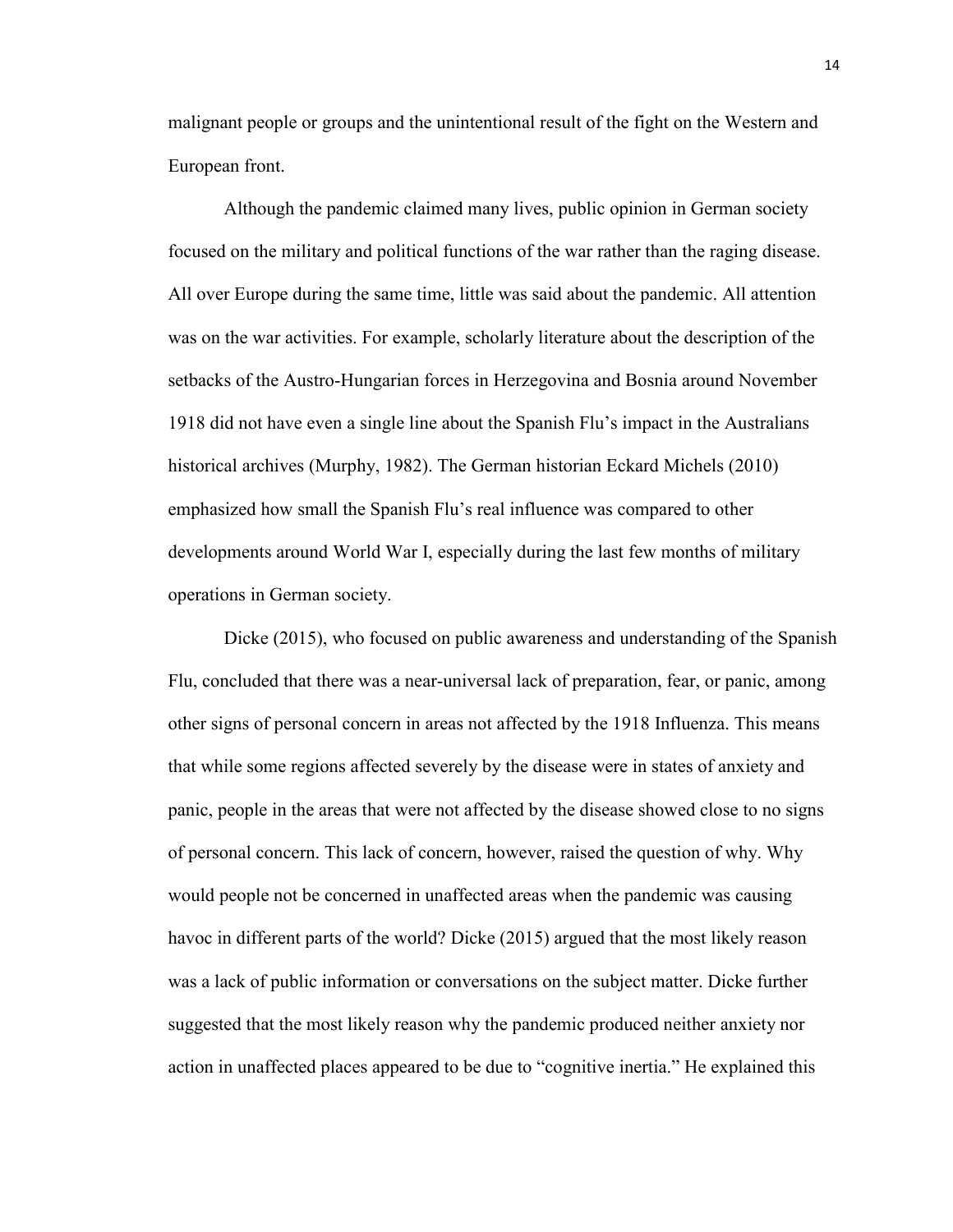was "the tendency of existing beliefs or habits of thought to blind people to changed realities" (Dicke, 2015, p. 197). People only change or adapt their preexisting beliefs and habits if there is extensive counter information to challenge those beliefs. It appeared there was little or no information to make people adjust their beliefs and traditions. Similarly, Garner's (1996) study of how newspapers reported disasters found that the more geographically detached from the location of the disaster the news source is, the more likely that news source will tend to depersonalize its coverage. Garner (1996) wrote that:

stories focusing on floods and the impact on individuals are rare in national coverage, making it difficult for the average reader to understand and relate to those affected. The local media, in comparison, provide its readers with a sense of community and a way to cope (p.84).

Finally, such scholars as Efron  $\&$  Efron (2020) emphasized that Spanish flu information could not be rapidly circulated as expected. So, mortality and severity increased during the second and third waves of the pandemic, partly because there was an imposed wartime censorship at the time (Humphries, 2013). Walloch (2014) tried to close in on the gap in scholarly writing about the Spanish Flu and argued that most writers depicted the epidemic as a medical horror story, focused on desperate attempts to limit the contagion as it overwhelmed hospitals and public health departments, making it serve as a cautionary tale warning against hubris in the face of implacably mutating viruses. Despite all this inquiry into the Spanish Flu, there has been little to no research on the communications processes used during the 1918 Pandemic, including press coverage.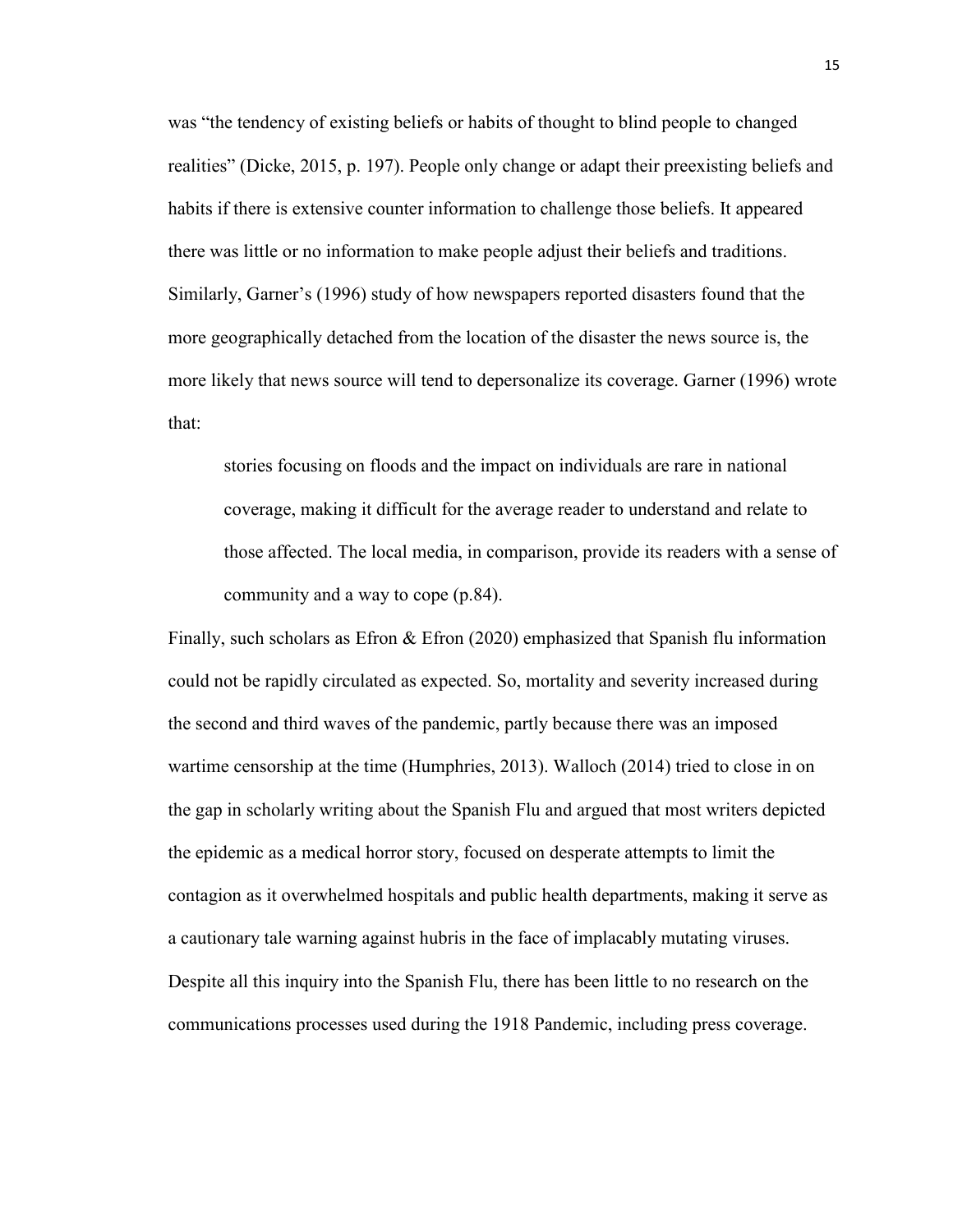There has, however, been considerable research on press coverage of pandemics in general, and I turn to that research next.

### **News Narratives about Pandemics in General**

According to Outka (2014), the general public is often seen as passive and, in most cases, vulnerable to pandemic influenza. She argued that communication usually promotes public compliance with prescribed guidelines without instigating complacency, panic, or unruly responses. Nonetheless, communication about health crises often ends up inspiring fear and panic in the general public. Beyond a particular time of compliance, Outka (2014) argued that people become complacent about adhering to such prescribed guidelines. Gerlach (2016), drawing on other scholars, and using framing analysis, concluded that news narratives about the Ebola outbreak conveyed messages through a three-face narrative. The news coverage began with sounding the alarm, followed by mixed messages, crisis, and containment (Holland & Blood, 2010; Nerlich & Halliday, 2007; Ungar, 2008; Vasterman & Ruigrok, 2013). These scholars argued that the news narratives told stories about how disease outbreaks pose a growing threat to society, the uncertainties about the disease, how people are expected to respond, and finally, medical expertise and health authorities' achievements with the disease. Furthermore, Wald (2008), in her study of press coverage of the Ebola outbreak, identified an "outbreak narrative." She stated that:

In its scientific, journalistic, and fictional incarnations, the outbreak narrative follows a formulaic plot that begins with identifying an emerging infection, includes a discussion of the global networks throughout which it travels, and chronicles the epidemiological work that ends with its containment. As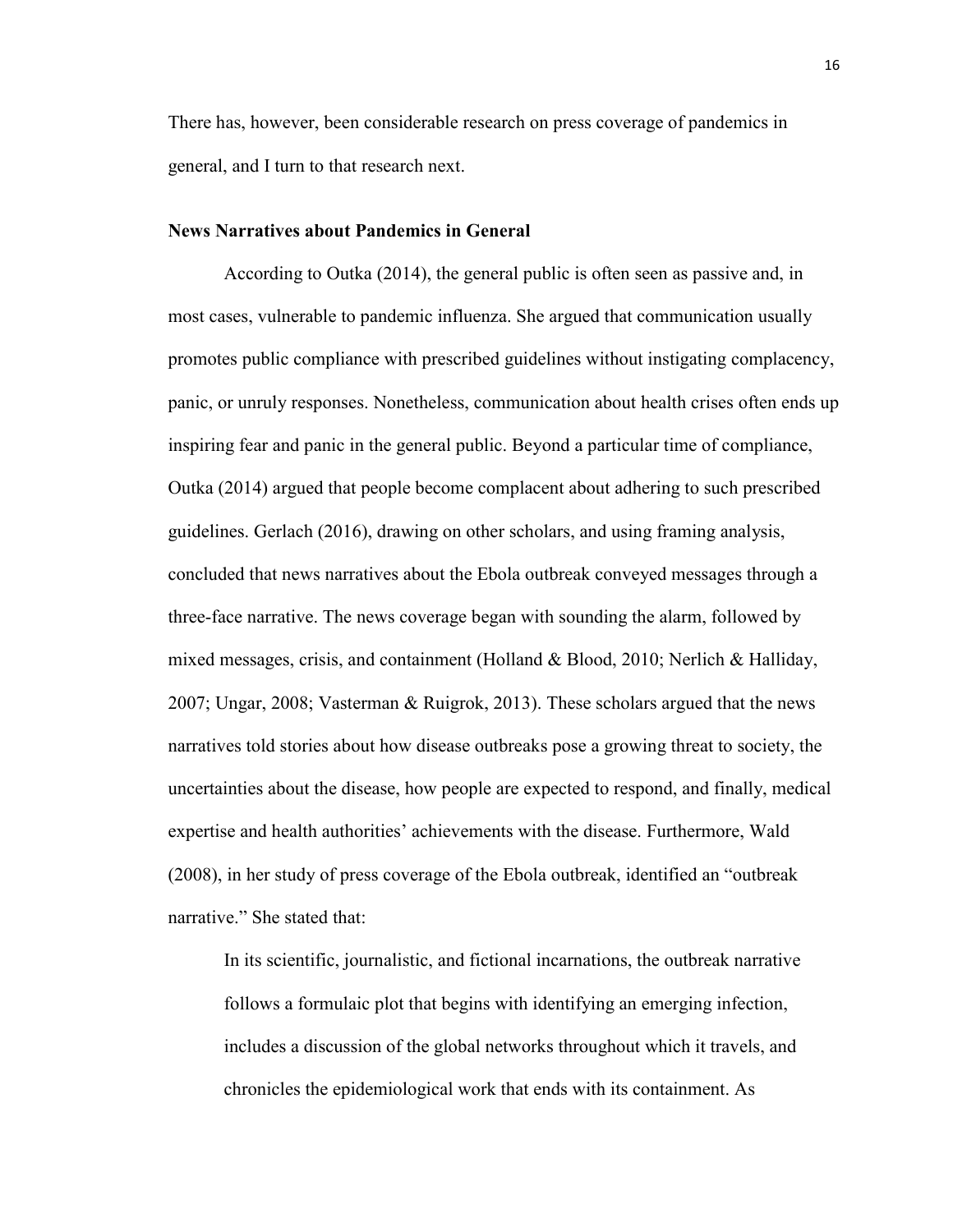epidemiologists trace the routes of the microbes, they catalog the spaces of global modernity. Microbes, spaces, and interactions blend together as they animate the landscape and motivate the plot of the outbreak narrative: a contradictory but compelling story of the perils of human interdependence and the triumph of human connection and cooperation, scientific authority, and the evolutionary advantages of the microbe, ecological balance and impending disaster (p.2).

According to Wald (2008), the press outbreak narrative, in the end, reaffirms the authority of science and the security of national boundaries. Similarly, Everts (2013) and Davis, Stephenson, & Flowers (2011) argued that journalistic disease stories culminated into the narrative that the disease was contained through the effort of medical practitioners and health authorities, who retain a heroic status within the narrative, and that public anxiety was controlled through the repetition of familiar narrative structures and frames. Koteyko, Brown, and Crawford (2008), in their study to ascertain metaphoric presence in the U.K. press coverage of the Avian Flu, concluded that journalists seeking to describe pandemic events and render them intelligible and newsworthy to the general public employed several metaphors at different junctures in their stories. Koteyko et al. (2008) argued that "fundamental metaphor scenarios based on culturally or phenomenologically salient objects or experiences used in reporting allow the media, scientists, and policymakers to reduce the complexity of the threat posed by a disease and to engage disease control and risk management strategies that appear to make instinctive or intuitive sense to journalists, experts and arguably the public in a particular situation" (Koteyko et al., 2008, pp. 258/9). Similarly, Dudo, Dahlstrom, and Brossard (2007) studied the risk-related assessment of avian influenza coverage in U.S. newspapers using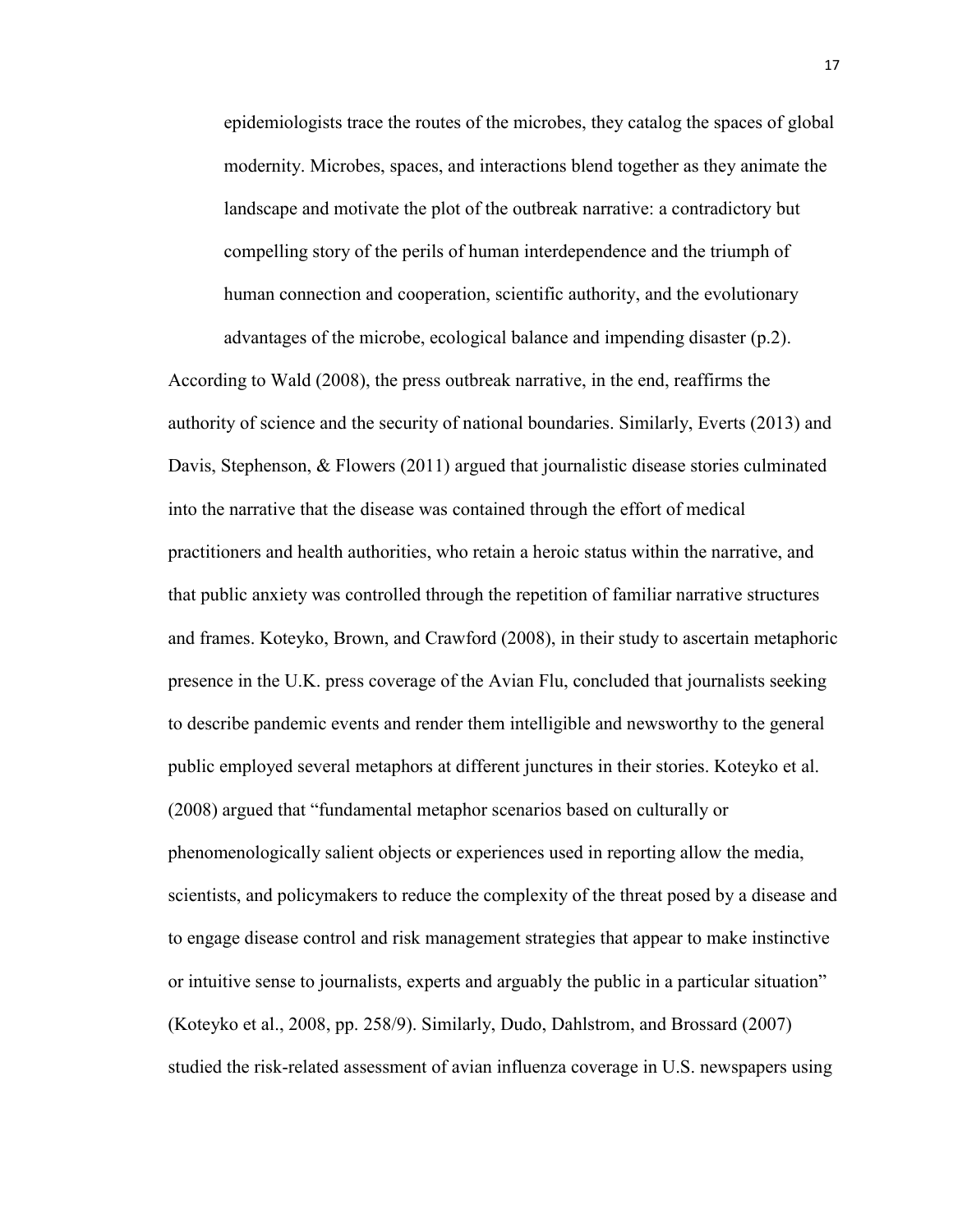a five-dimensional conceptualization (namely, risk magnitude, self-efficacy, risk comparisons, sensationalism, and thematic and episodic framing). Their findings revealed that the newspapers' coverage predominantly was episodic and displayed sensationalism with minimal information that promoted self-efficacy. Both the Koteyko et al. (2008) and Dudo et al. (2007) findings and conclusions attest to the critical role that the media play in seeing the world around us, even though these two studies focused on different indicators and parameters.

Similarly, Stephenson and Jamieson (2009) studied contemporary Australian newspaper coverage of pandemic influenza in humans. Their analysis and findings suggested that the specter of pandemic influenza was depicted as invoking a specific form of nation-building. They concluded that the newspaper coverage on pandemic influenza in the Australian society positioned health as central to their national security, without the newspapers reporting the reasons for this position or the potential implications. Other scholars have also examined the press coverage of some pandemics over the years, mainly through quantitative methods. For example, Husemann and Fischer (2015) examined press coverage of a pandemic (H1N1 in Germany) using quantitative content analysis. They found that media awareness seemed to be strongly related to the actual situation in the pandemic because changes in the number of infected people were associated with nearly identical changes in newspaper articles that reported on the pandemic. Husemann and Fischer (2015) concluded that the extent of information provided differed during the pandemic. The use of fear appeal was minimal (about 10%), but a large number of the articles (about 32%) analyzed contained the message characteristic they called "self-efficacy" (Husemann & Fischer, 2015). Also, Smith,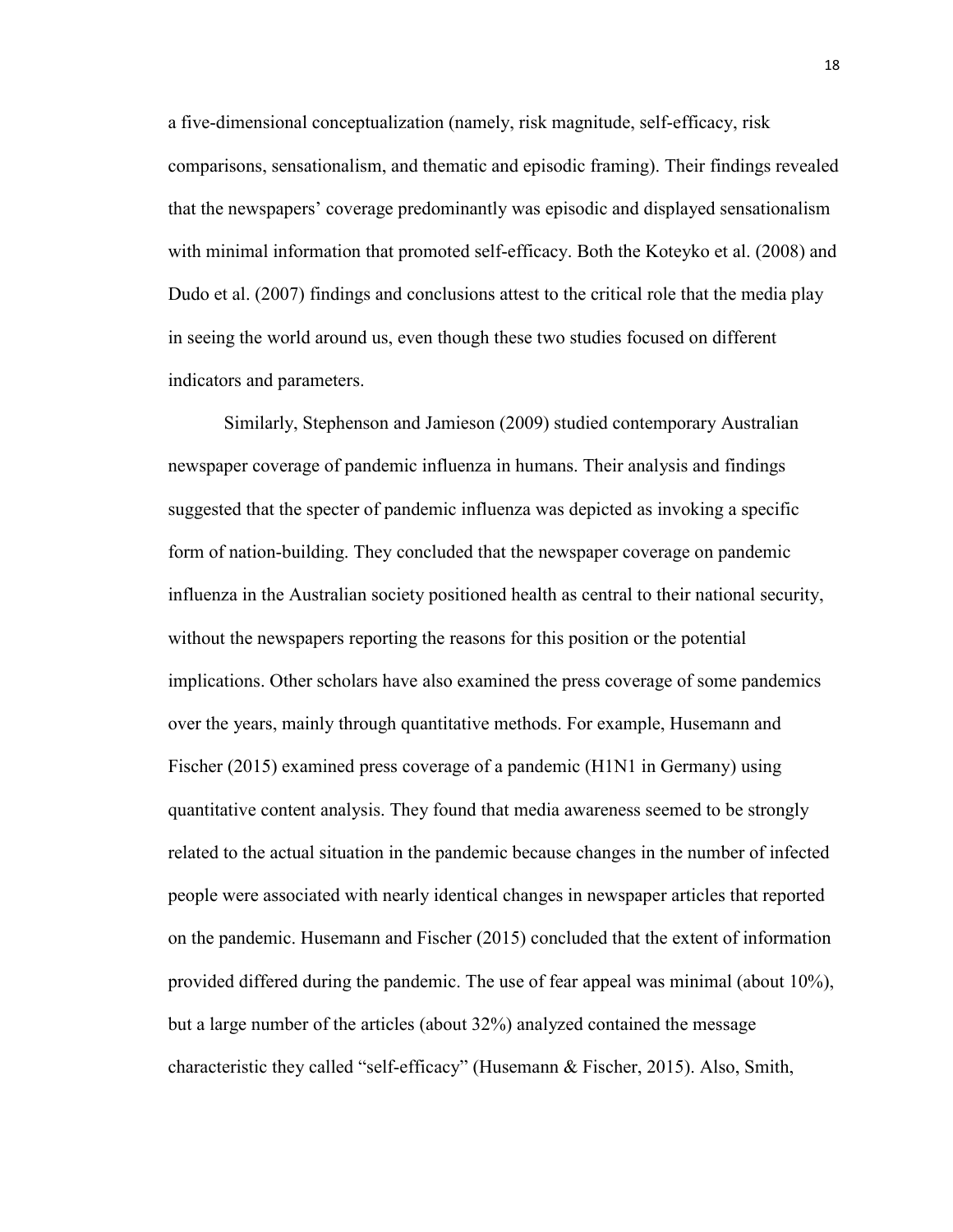Rimal, Sandberg, Storey, Lagasse, Maulsby & Links (2013) examined factors related to international news coverage of H1N1 and the role of the news media as an information source during an emerging pandemic. They found that pandemic planning did not predict newsworthiness. However, countries with avian flu experience had higher news volumes, and coverage of the H1N1 increased after the country recorded their first case (Smith et al., 2013). Smith and his colleagues concluded that newsworthiness was enhanced in the case of a perceived localized threat.

There was one study that covered several media platforms which were more popular culture focused. Mark Davis (2017) brought a different dimension to the study of how media influences the communication of pandemics with his "pandemic story world" through subjects of films, online games, and television literature. Davis argued that "pandemic narratives travel across and blend the genres of science, fiction, alien invasion, and zombie horror" (Davis, 2017, p. 1). He drew on examples from public communications and popular culture and dialogues with interviews and focus groups and concluded that pandemics become objects of knowledge in narratives and are appropriated to communicate a pandemic's temporal and affective qualities in the circumstances of an actual outbreak. Davis believed that the media played a central role in the communications employed by public health agencies and authorities in charge of informing and advising the public on how to conduct themselves during a pandemic outbreak (Davis, 2017). This thesis contributes to research on news narratives about pandemics by examining press coverage of the Spanish flu pandemic. As will be shown below, there is minimal research in this area.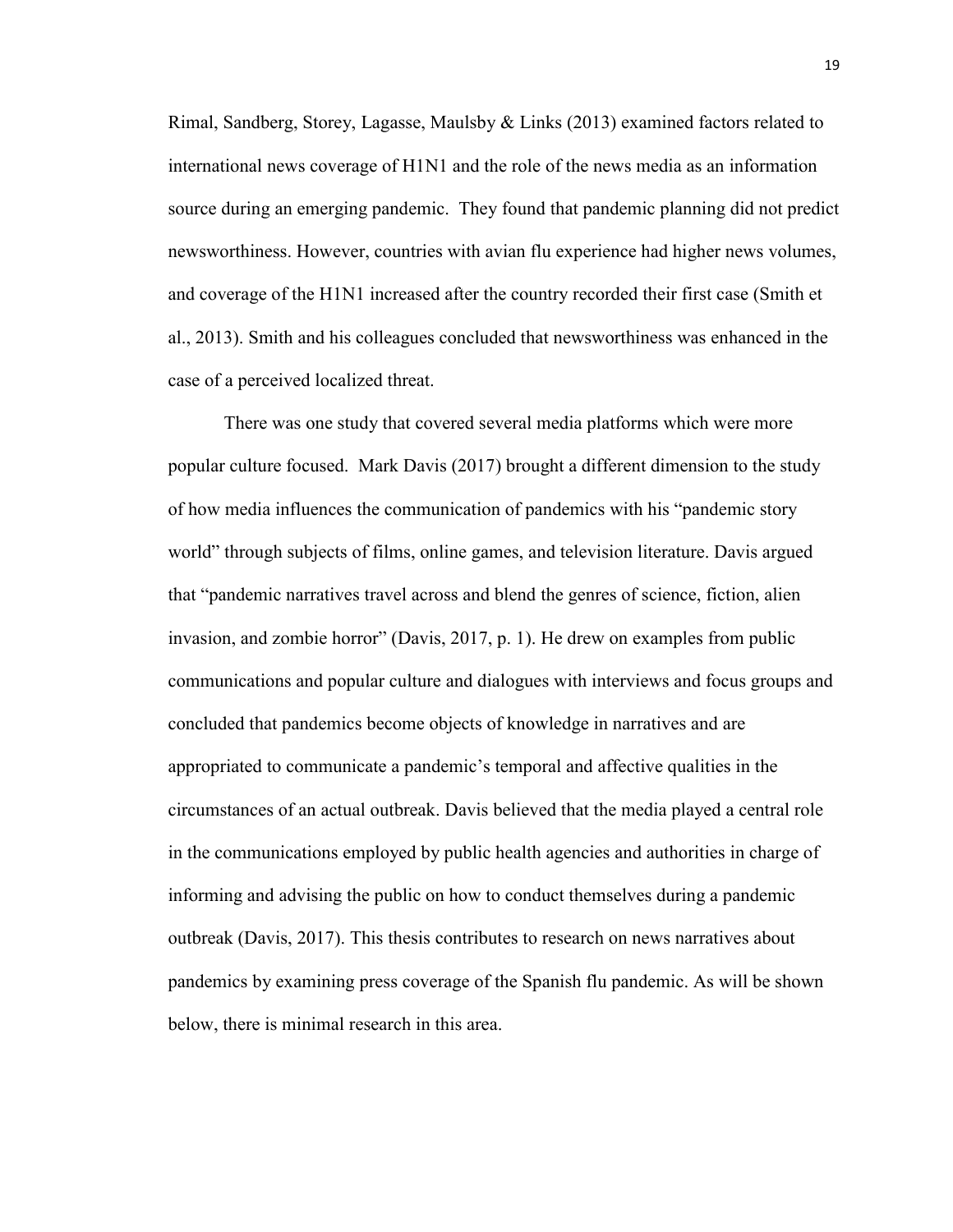#### **Press Coverage on Spanish Flu**

Roger Heinrich is one of the few scholars who studied the Spanish Flu's press coverage. In his paper titled "Small Town Newspaper and a Metropolitan Newspaper Report on a Deadly Virus: A Content Analysis of the Spanish Influenza Pandemic of 1918," Heinrich found most of the news reports speculated the cause of the illness as war-related and also found that government officials were by far the most quoted sources of the information published in the two newspapers that he studied (Heinrich, 2011). Heinrich based his analysis on Kovach and Rosenstiel's nine elements that journalists must adhere to in providing information to people. Even though Heinrich focused on the scope and sources of the press coverage and not the discourse about the disease, he offered a good starting point for a study on press coverage that focuses on news as a cultural narrative. Christina M. Stetler conducted another close-to-media-related research on the Spanish Flu. Stetler (2017) explored the epidemic by analyzing the city of Pennsylvania's "response between September 1918 and March 1919, bringing together reports, newspaper articles, vital records, and medical research to tell a comprehensive experience" about the Spanish Flu (p.464). She argued that the public narrative would have spoken to the advances in medicine and the professionalism gained in doctors' and nurses' medical fields. In contrast, individual patient stories would tell a different tale. Stetler, drawing heavily on Bristow's book, argued that:

Newspapers of the period struggled for a middle ground between extreme optimism for the future and pain felt by those immediately affected by the epidemic. While journalists too joined the upbeat chorus of optimism with expressions of faith in modern science and a conviction that progress was sure to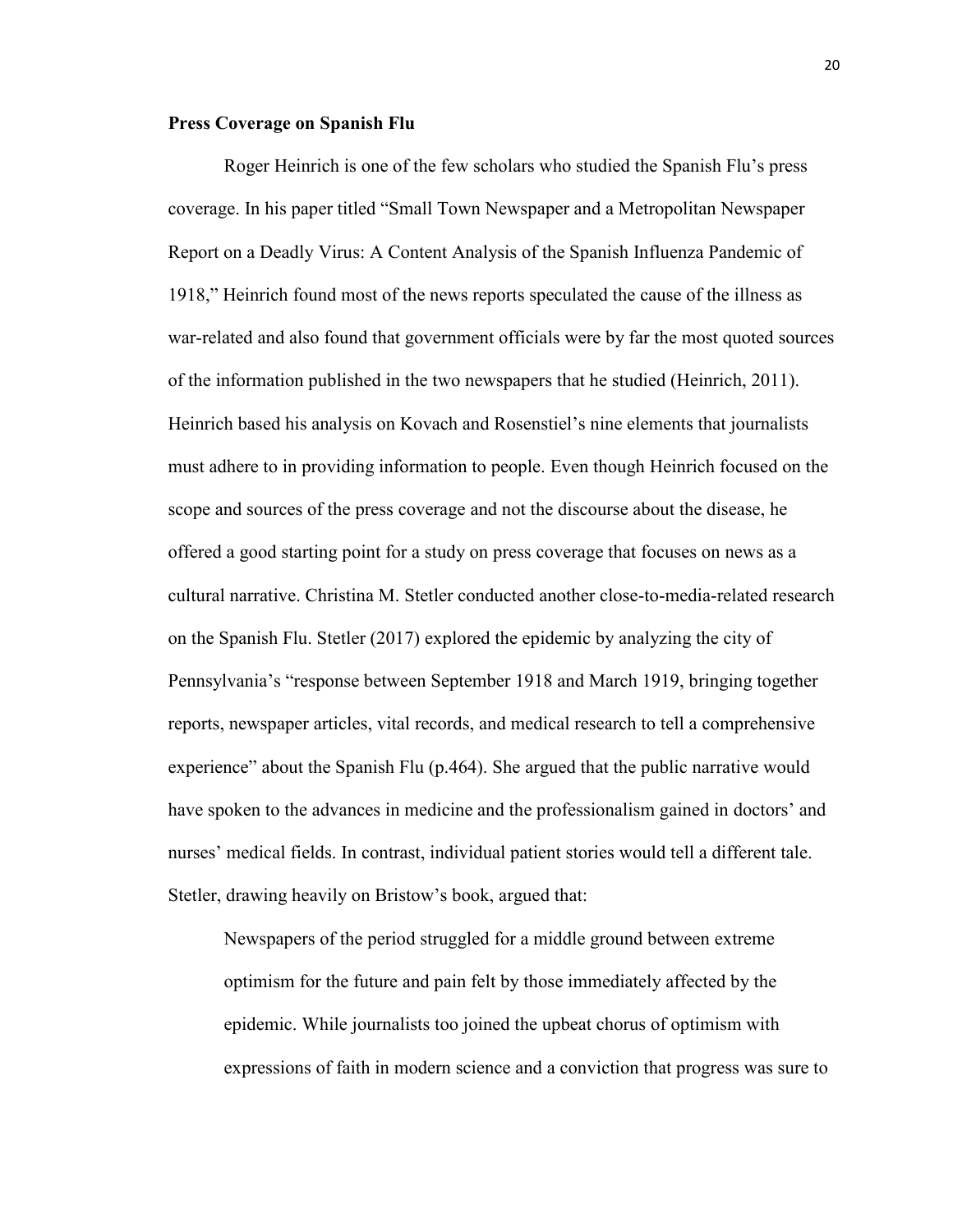follow in the wake of the epidemic, they could not ignore the human element to the experience. Many newspaper articles described the heartache the epidemic wrought by covering the hard statistics of the number of dead reported through the various health agencies. Even as the newspapers wrote about the facts of the past epidemic and the current consequences, it also tended to dilute these reports in storylines that recreated the upbeat narrative of the health care professionals (Stetler, 2017 p.481)

Stetler concluded that life moved on in the long run, and people's minds turned to other issues far from anything pandemic-related. For example, in the fall of 1919, when the pandemic had begun to dwindle, Congress enacted the Eighteenth Amendment, also known as the Volstead Act, which prohibited the making, transporting, and selling of alcoholic beverages ushering in the Roaring Twenties and the rise of organized crime. The following year the passing of the Nineteenth Amendment granted universal women's suffrage. The 1918 influenza epidemic became a minor footnote to history, one rarely discussed in the conversation on World War I (Stetler, 2017).

As discussed above, there is evidence to show how scholars have examined some aspects of the Spanish Flu, from morbidity to mortality, frequency, and demographics, among others, to how different parts of the world dealt with the Flu. What has been largely missing from existing research is understanding the larger cultural narrative about the 1918 pandemic as reflected in the press coverage of the happenings. The two exceptions being the studies mentioned above by Heinrich (2011) and Stetler (2017). This thesis seeks to address this gap in the historical record by examining the press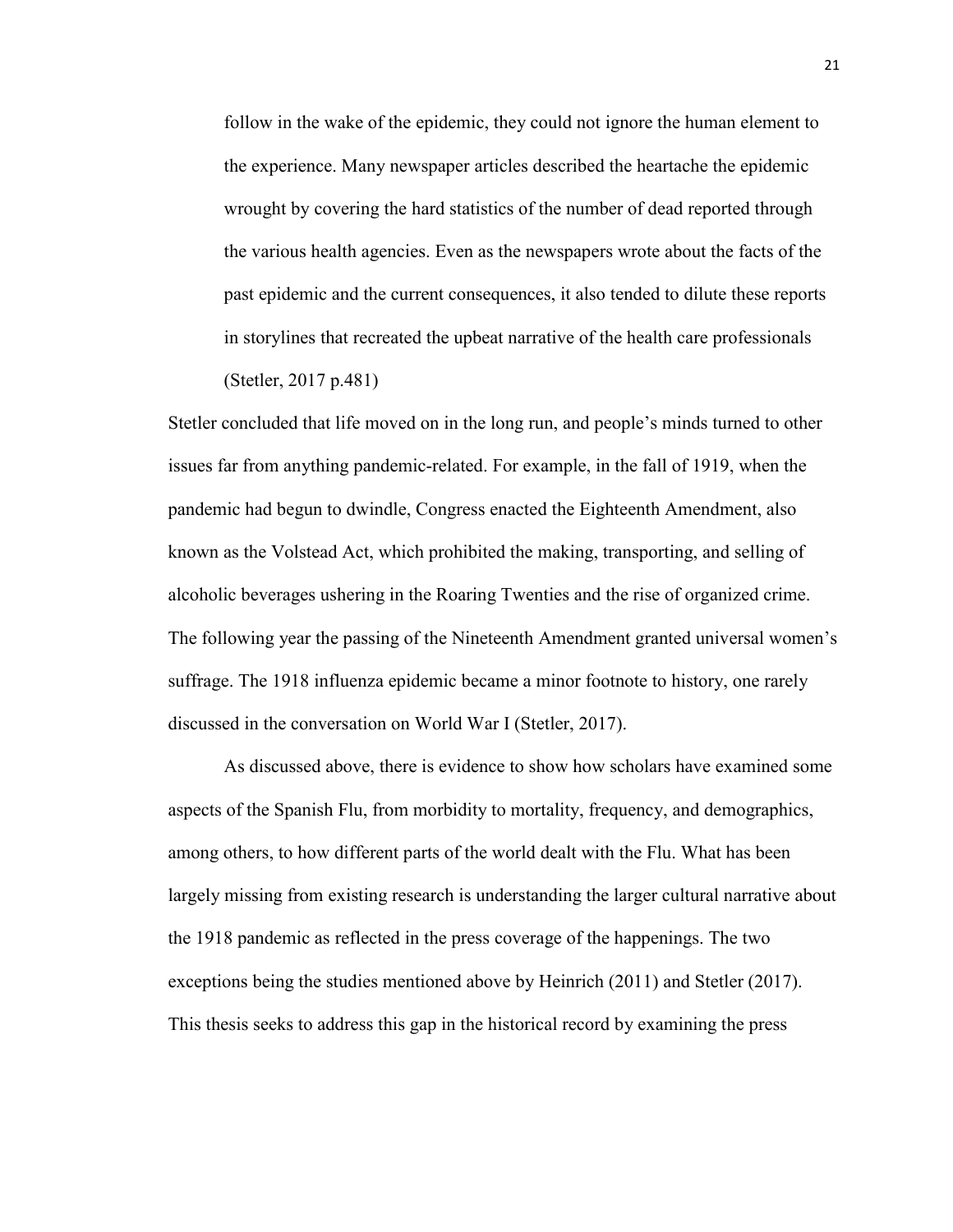coverage of the 1918 Spanish Flu in the *New York Times* and the *Wall Street Journal*  between 1918 and 1920*.* 

### **Theoretical Framework**

This thesis is rooted in the research tradition that studies news reporting and journalism as a depository for cultural narratives (Bird & Dardenne 1997), allowing researchers to enter into a culture and period through news stories. This theoretical framework will help us understand the Spanish Flu's cultural narratives through the *New York Times* and *Wall Street Journal* press coverage. Scholars such as Lippmann (1922), Cohen (1963), McCombs, and Shaw (1972) have all emphasized the influence and role that the media (the press, for this research) plays in shaping the larger narratives we hold about and how we see the world. The news that the media covers contain information about culture, values, beliefs, ideals, right and wrong, and parameters that one should not go beyond (Cohen & Young, 1981). Bird and Dardenne (1997) argued that individual news stories contribute to the constant narrative of human activity. Even though parts of cultural stories may change, the overarching "symbolic system" does serve as a cultural model. Cultural narratives are increasingly recognized as powerful enablers in connecting our past to the present and building a sustainable future platform. Buozis  $\&$  Creech (2018) added that news narratives could be viewed as "textual artifacts" that reveal the representation structures that tell how news works as a sort of standardized and industrialized truth coming into action.

Berkowitz & Liu (2014) also provided a perspective on the news as cultural narratives shifting the focus on the traditional understanding of the social construction of news. They argued that the social structure of news focuses on the concerns about bias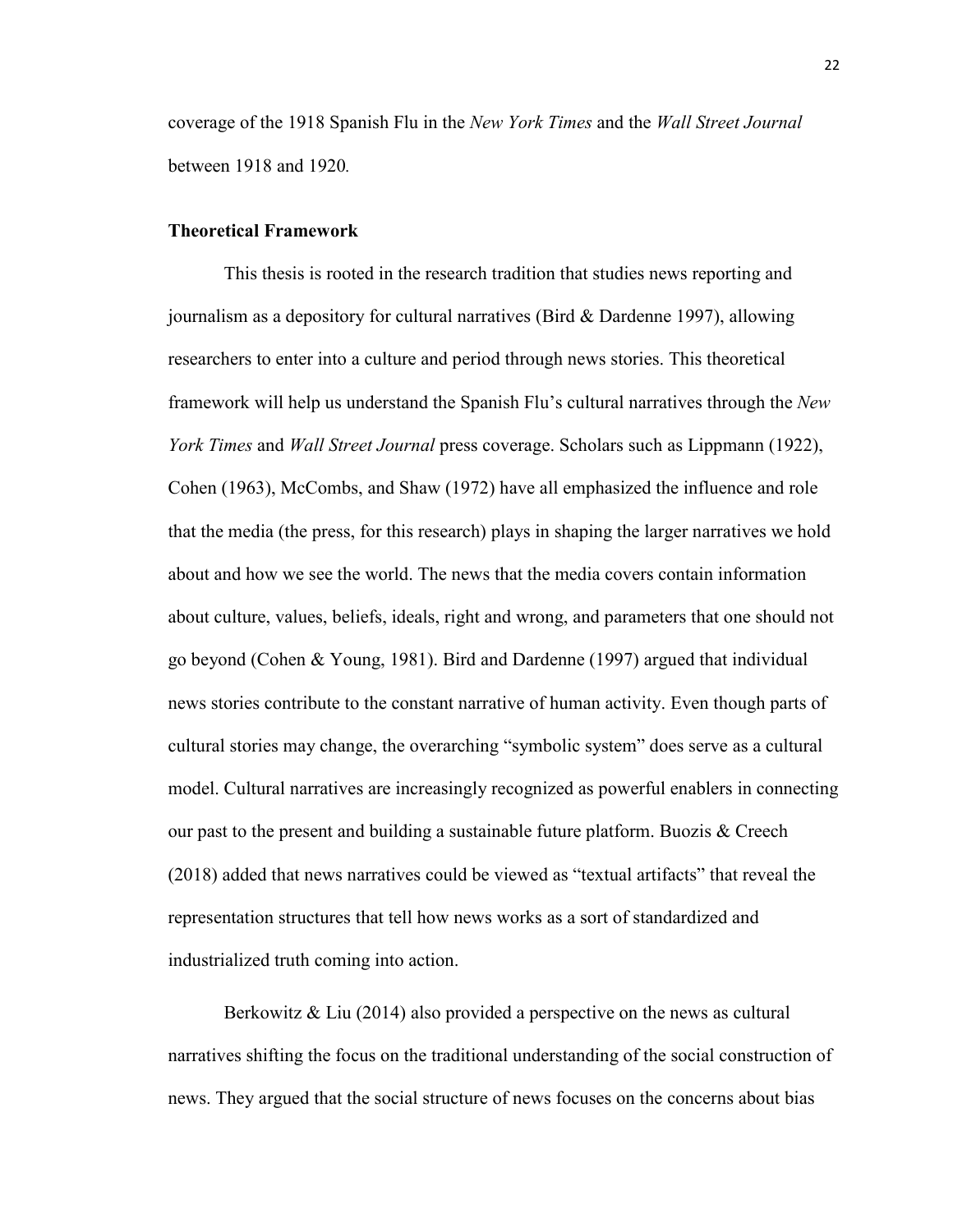and truth. In contrast, the cultural construction of news focuses on the "meanings that grow both from the culture of journalism and from the society in which the journalism is embedded" (p. 301). Also, Berkowitz (2011), in his book, "Cultural Meanings of News," argued that news could be considered a form of the cultural story that interconnects to larger well-known narratives. He argued that:

It becomes clear that the values inherent in cultural narratives inform news in a predictable way so that news ultimately reproduces cultural values and contributes to their longevity. News as a familiar narrative becomes a helpful way of seeing news for what it is and helps account for the easy connection between the journalists and the media audience. It should also be clear from these videos that narratives pervade the news much more deeply than the specific case studies the artist introduce, challenging the reader to go beyond simple identification of a narrative and move outward towards an understanding of the news as part of the culture it serves (p. 243).

In sum, it is evident that news is a form of cultural narrative (Berkowitz, 2011; Ettema  $\&$ Glasser, 1988; Lipari, 1994; Oslon, 1995). As White (1984) pointed out, any set of events can be plotted in different settings and ways. This means that journalists greatly influence the meaning we make out news and shapes audience expectations and reactions. Hence drawing on these understandings, examining the Spanish Flu press coverage will help me construct meaning from the stories surrounding the Flu as was told by journalists at the time. In the next chapter, I outline the methodology that I used in this research.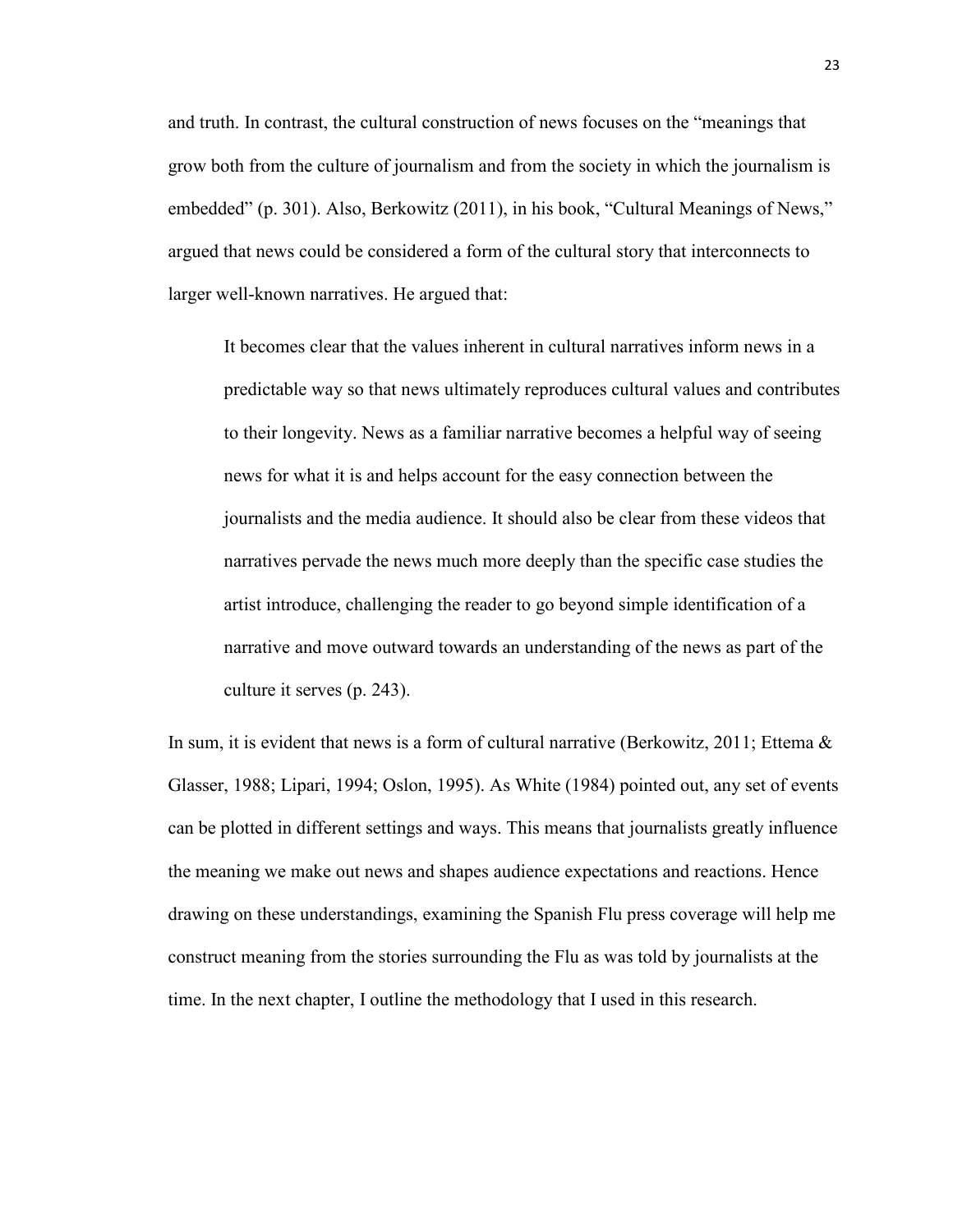## **CHAPTER THREE Methodology**

To answer the research question: *What were the cultural narratives about the Spanish Flu as reflected in 1918-1920 press coverage in The New York Times and The Wall Street Journal?* I also needed to address several sub-questions, including what were the Spanish flu stories being told? What elements were present in the news stories to produce a particular set of meanings? How were the stories being classified and contextualized by the press? What range of meanings and interpretations were opened up by how the press configured the accounts? What was public opinion about the pandemic as reflected by the press coverage?

In order to answer the overarching question and sub-questions, I analyzed newspaper articles in *The New York Times* and the *Wall Street Journal* (simply referred to as *The Journal* and *The Times*) from January 1918 to April 1920, completing a detailed textual analysis using the constant comparison method. This chapter first defines textual analysis and the constant comparison method and why it is appropriate for this study. The chapter also provides a write-up on the two newspapers that were chosen for this study and provides the rationale behind the two-year time frame. Finally, the section concludes with the sampling method.

### **Textual Analysis and Constant Comparison Method**

Hall (1996) first developed textual analysis as an alternative research method to content analysis. Textual analysis is "a process of examining and interpreting data to elicit meaning, gain understanding, and develop empirical knowledge" (Cobin and Strauss 2008, p. 1). It is a method used to critically examine cultural artifacts or texts to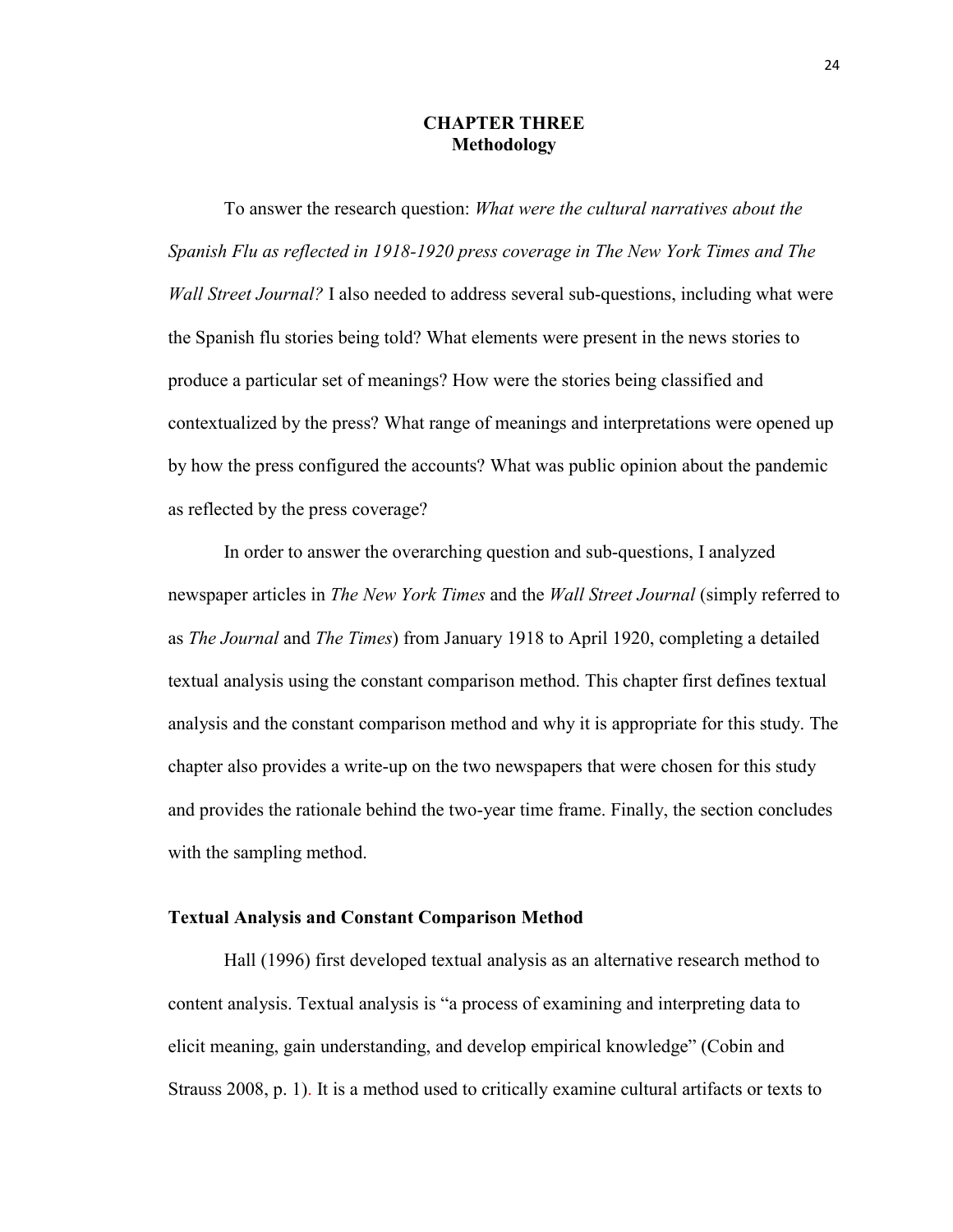establish meaning (Flener, 2008). Textual analysis is different from content analysis because it uses an interpretive approach, allowing the researcher to examine all aspects of the text, including stylistic language, omissions, and visuals (Lester-Roushnzamir & Raman, 1999). There are three steps identified in textual analysis, including defining the potential frames or themes, closely reading their texts, and interpreting the findings (Flener 2008). Brennen (2017) argued that textual analysis helps to examine what issue is being addressed, what position the author takes, the writer's claim, is it justified, and who the intended audience is. She argued that the meaning of our social realities is formed through language. Therefore, a careful examination of news articles published on the Spanish Flu would help us understand the cultural narratives and social realities created from the language used by the journalists at the time. Textual analysis in media studies is also linked to Kracauer's publication "The Challenge of Qualitative Content Analysis." In this article, Kracauer (1952) argued that quantitative content analysis in which the researcher only counted articles that have been broken into pieces is often found to have "inaccurate analysis" (p. 632). For Kracauer, the textual analysis aims to reveal all the potential meanings in the text being analyzed. As Corbin and Strauss (2008) rightly put it, qualitative analysis is a process of examining and interpreting data to elicit meaning, gain understanding and develop empirical knowledge.

According to Hall (1975), a textual analysis requires a deep focus on the text, in this case, multiple readings, to discover the text's pertinent patterns and themes. Lule (1995) also pointed out that analyzing text reveals how language and press conventions depict categories in a text. The textual analysis involves "understanding language, symbols, and pictures existing in texts to gain information concerning how individuals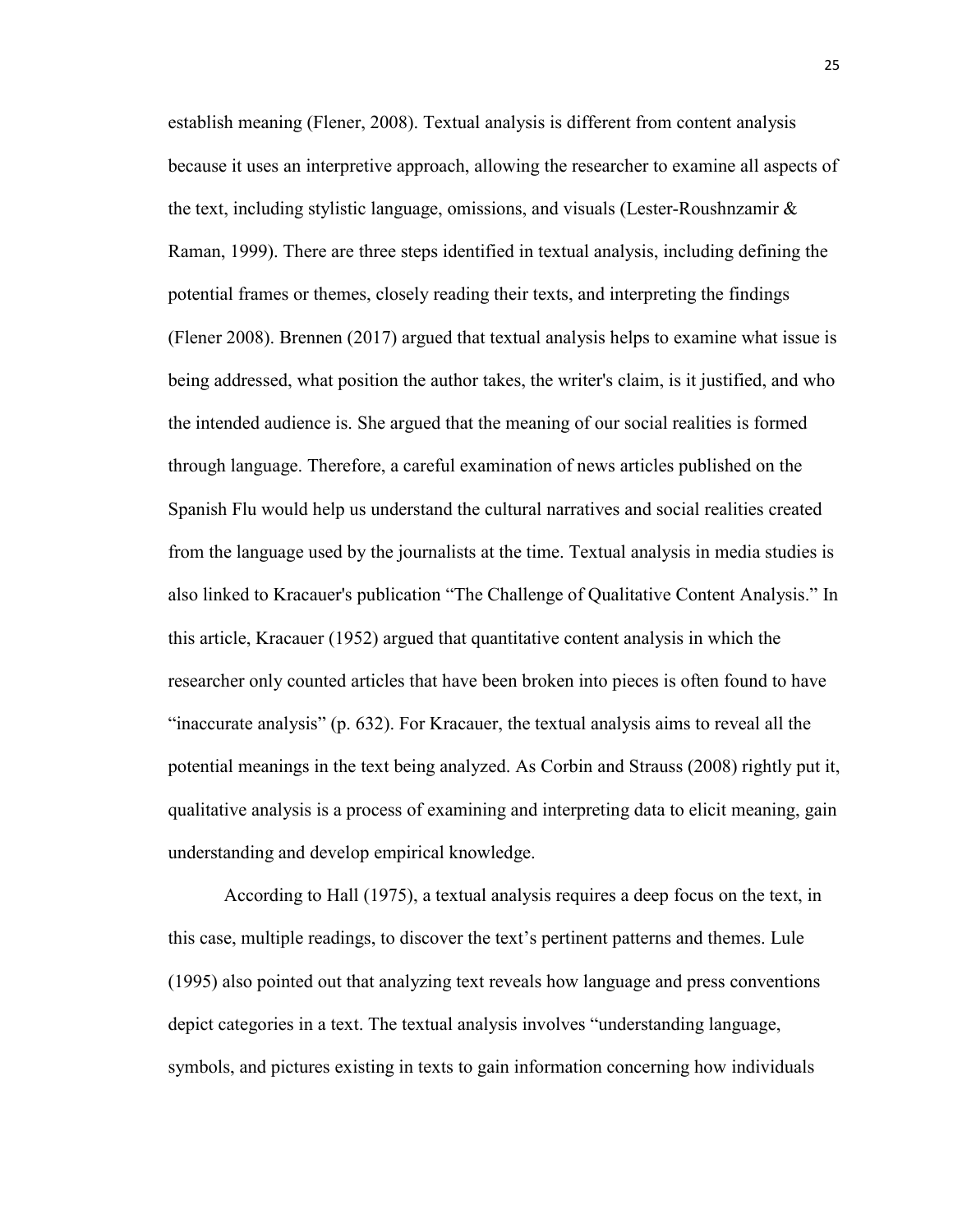make meaning of and communicate life and life experiences" (Allen, 2017). Textual analysis is a type of analytic frame wherein researchers unravel and interpret stories told within the context of research and shared in everyday life. Scholars who conduct this type of analysis make diverse – yet equally substantial and meaningful interpretations and conclusions by focusing on different text elements. The elements include, but are not restricted to, how the story is structured, what functions the story serves, its substance, and how it is performed (Allen, 2017). Texts, ranging from newspapers, television programs, and blogs to architecture, fashion, and furniture, are deconstructed to understand the text's meanings (Given, 2008). Hence, this method can help discover the social discourse that transpired during the 1918 pandemic.

The constant comparison method involves the breaking down of qualitative data into discrete "incidents" (Glaser and Strauss, 1967) or "units" (Lincoln and Guba, 1985) and coding them into categories. The categories are derived from the text being analyzed and derived from the researcher's study as significant to the inquiry focus. Usually, there are no pre-determined categories, but categories of meanings and relationships are derived from the dataset through inductive reasoning, drawing inferences from the dataset. This means that a constant comparison method offers the researcher the means to access and analyze text so that an integrated model or theory emerges to explain the social phenomenon under study. Categories undergo definition and content changes, and the relationship between categories is developed and refined throughout the analysis process. As summarized by Taylor and Bogdan (1984): "in the constant comparative method the researcher simultaneously codes and analyzes data to develop concepts; by continually comparing specific incidents in the data, the researcher refines these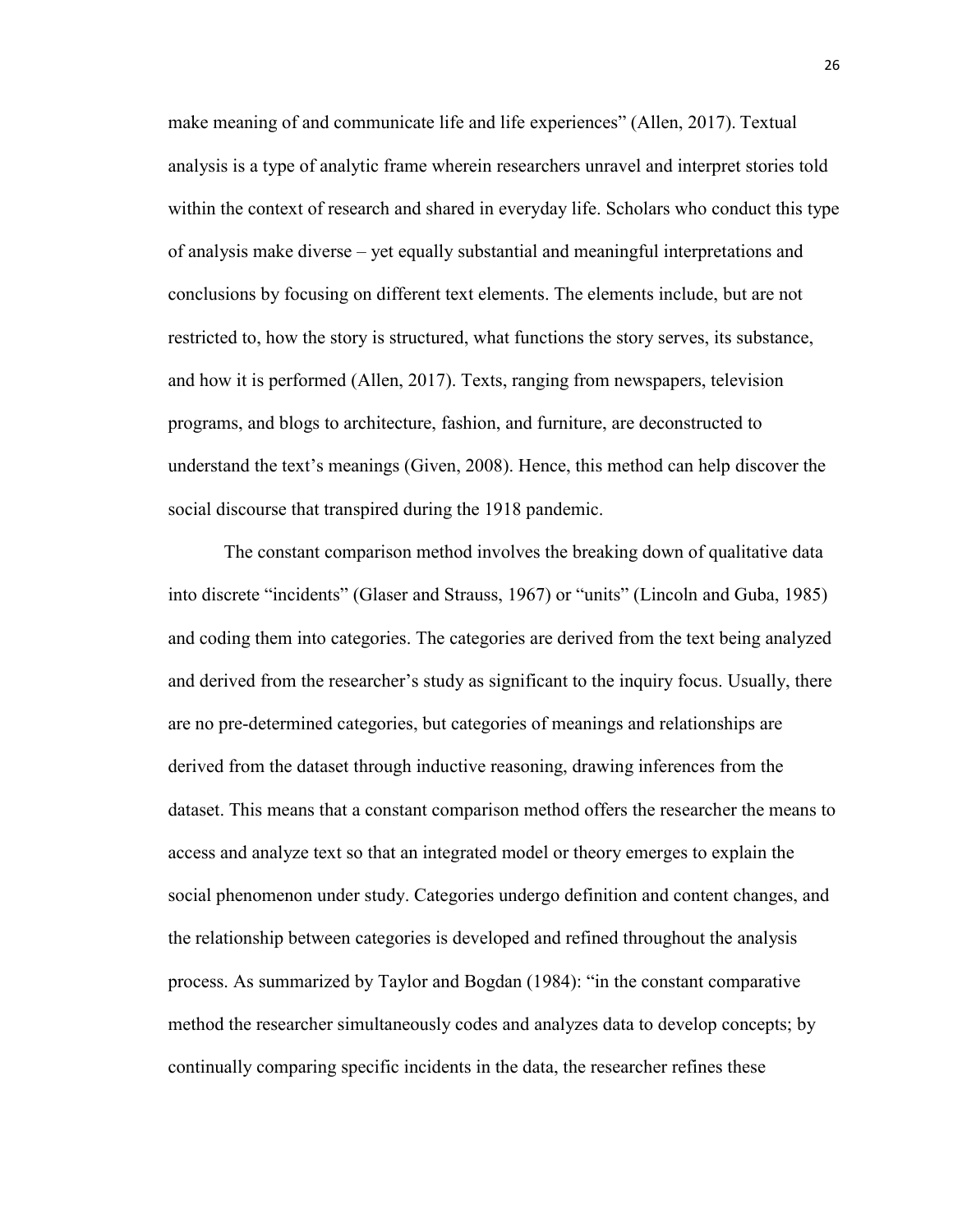concepts, identifies their properties, explores their relationships to one another, and integrates them into a coherent explanatory model" (p. 126). Hence, the constant comparison method process triggers thoughts that lead to both descriptive and exploratory categories.

### **Period and the Newspapers**

I chose January 1918 to April 1920 as the time period because that was the heat of the moment for the 1918 pandemic. According to the CDC (2021), the Spanish Flu came with three waves; the Spring of 1918, the Fall in 1918, and the Winter of 1918. This third wave subsided during the summer of 1919. Therefore, January 1918 to April 1920 was identified as the time period needed to capture all the news about the Spanish Flu that could be reported in the newspapers at the time. *The New York Times* and *The Wall Street Journal* were selected because these two newspapers have worldwide influence and readership (*The Economists*, 2012). Both papers were around during the 1918 pandemic, even though they were not regarded as national newspapers at that time. Also, with the help of two librarians for the Marquette University Library, we tried to get the circulation statistics of these two newspapers at the time but couldn't find them. Nevertheless, these two newspapers covered what was happening at the time.

Founded in 1851, about 67 years before the Spanish Flu pandemic broke out in 1918, *the New York Times* has been consistent with publications and has gained importance in the newspaper industry. More than any other U.S. newspaper, *The New York Times* has won 130 Pulitzer Prizes (Victor, 2018). The Times is ranked 18th globally by circulation and 3rd in the U.S., with over 480,000 circulations (Top 10 U.S. Daily Newspapers, 2019). The news organization has presented itself as a credible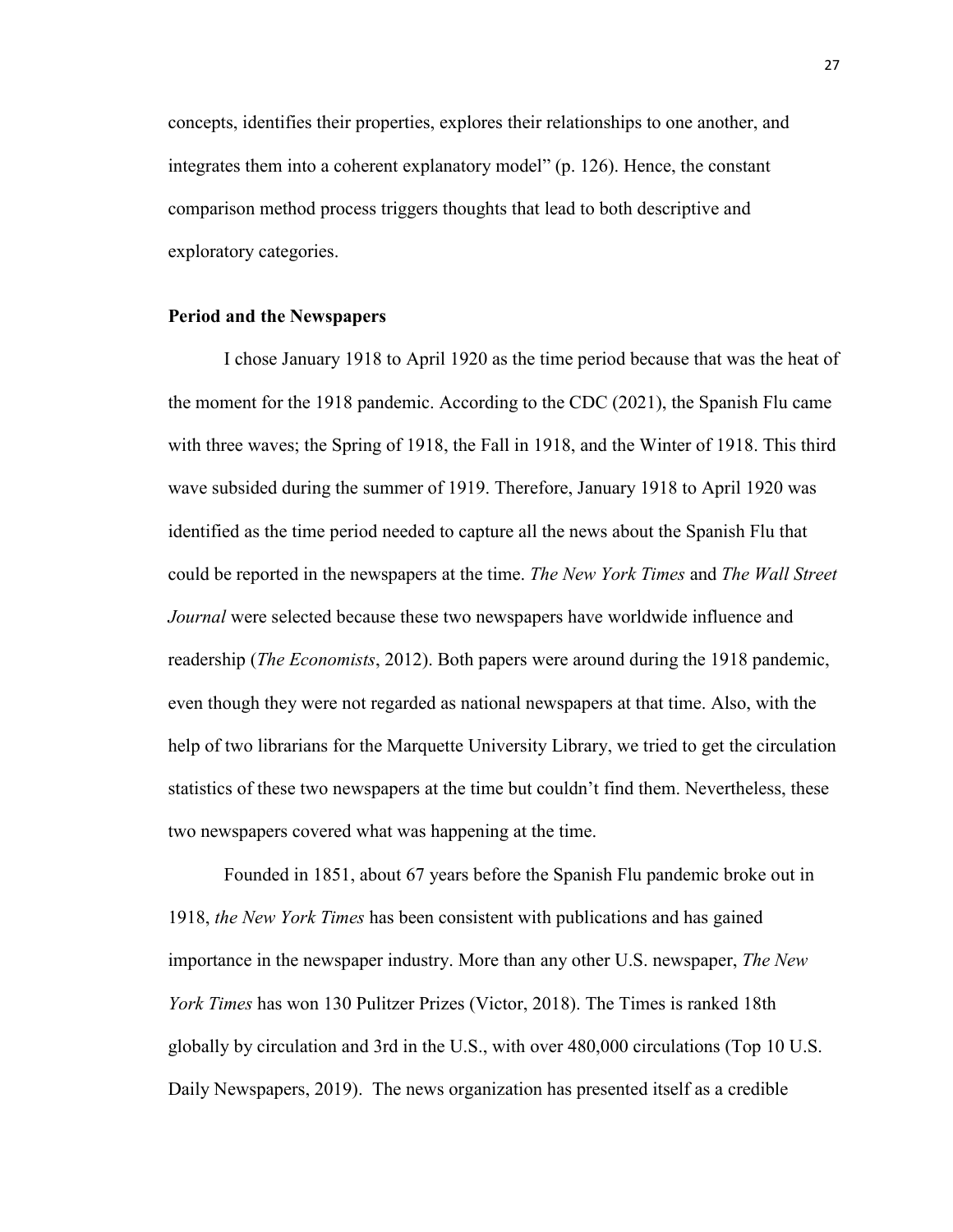source for media and has long been regarded as the industry's national newspaper of record.

*The Wall Street Journal* was founded in 1889 and is the second-largest newspaper in the U.S., with a circulation of about 2.8 million copies, including about 1.8 million digital copies (Top 10 U.S. Daily Newspapers, 2019). According to Carew (2020), "the journal's circulation expanded further with the *Asian Wall Street Journal* launch in 1976 and the *Wall Street Journal Europe* in 1983. The special editions in thirty-eight local languages worldwide, the *Wall Street Journal Sunday,* and WallStreetJournal.com were added in the last decade of the twentieth century. Leading this growth, the flagship *Wall Street Journal* had become the largest circulation newspaper in the United States" (Wendt, 1982).

# **Sampling**

An in-depth textual analysis provided a rich dataset of customs and language for study, need to answer the research question:

*What was the cultural narrative about the Spanish Flu in 1918-1920 press coverage in the New York Times and the Wall Street Journal?* 

News articles were gathered from the Marquette University Library, the *New York Times* newspaper database, and the University of Fordham Library database for the *Wall Street Journal* (online archives). The search terms "Spanish flu," "influenza," "Spanish influenza," and the years 1918 to 1920 were used as keywords. All newspaper articles with the keywords were collated as the initial data set for the research and analyzed through textual analysis and the constant comparative method. Before turning to the analysis, it is important to mention that the number of stories about the Spanish Flu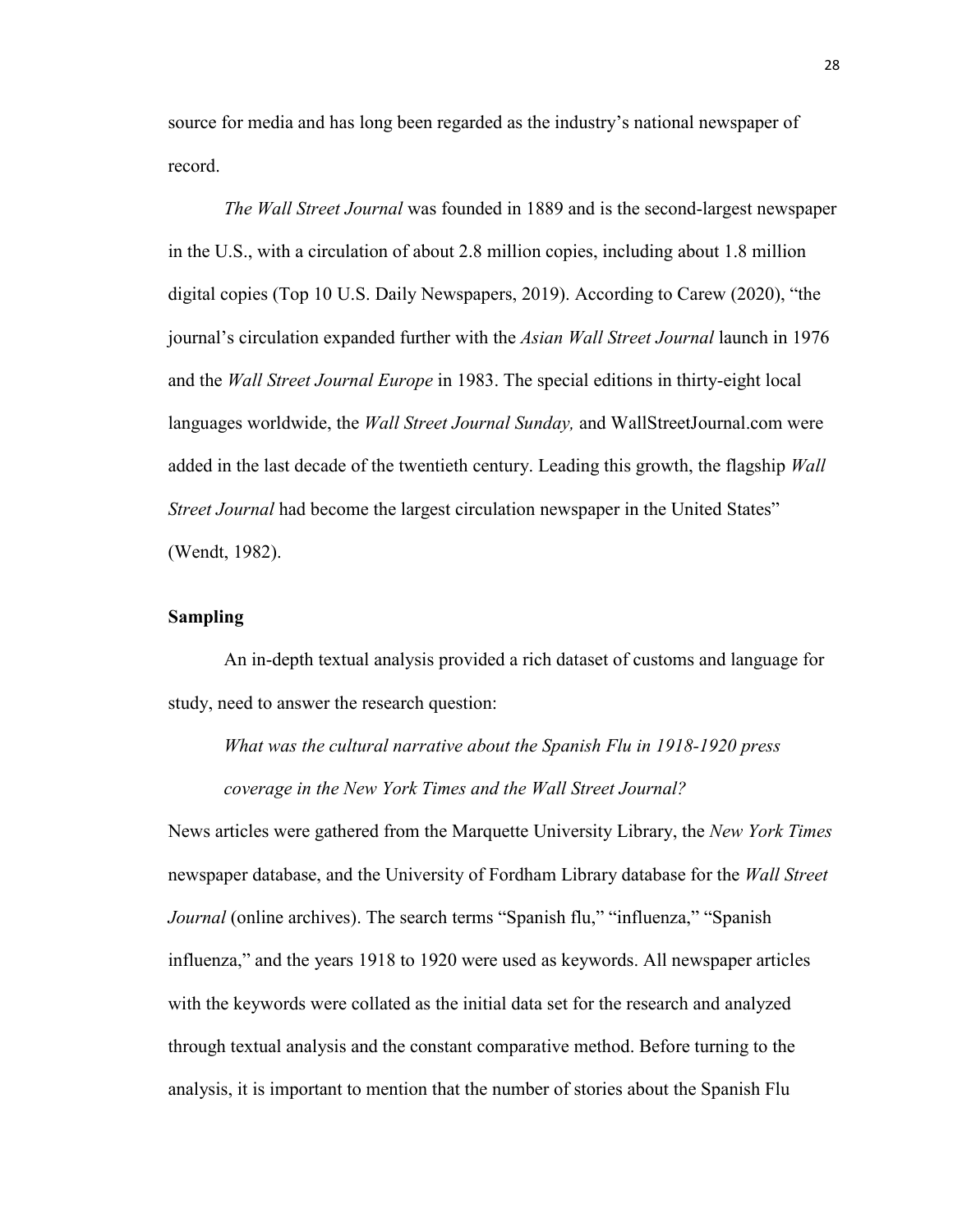covered by the press was limited, in part because countries like the United States had imposed wartime censorship which limited reporting on anything that could potentially harm the war efforts (Roos, 2020). Nonetheless, the search generated 475 initial results. Upon careful examination of the initial search results, I streamlined the sample to 202 articles, eliminating newspaper advertisements with the keyword "Spanish Flu" in them. In sum, a total of 202 newspaper articles from *The Times* and *The Journal* about the Spanish Flu were analyzed. *The New York Times* newspaper had 41 articles, while *The Wall Street Journal* newspaper had 161 articles. As discussed in Chapter 4, I believe the relatively small number of stories about the Spanish Flu pandemic was due to the press censorship in place at the time (Roos, 2020) and the differences in types of news coverage the two newspapers provided.

In order to find answers to the above research question, I conducted a textual analysis of press coverage of the Spanish Flu in the *New York Times* and the *Wall Street Journal*. The first step in the coding process was identifying the main story elements that characterized the Spanish flu coverage, followed by analyzing how these elements of stories combined to produce themes. Story elements are distinct from themes in that they are primarily factual and descriptive in nature. According to van Dijk (1991), "news reports follow a hierarchical schema, consisting of conventional elements or categories such as headlines, lead, the main event, context, history, verbal reaction, and comments" (p. 114). These themes help create meaning and interpretations, allowing for evaluating events in terms of our hopes and fears about the events. They provide a basis for advocating a way forward and enable us to identify and contextualize the actions of actors and agencies involved in the circumstances that the press reported. I also collected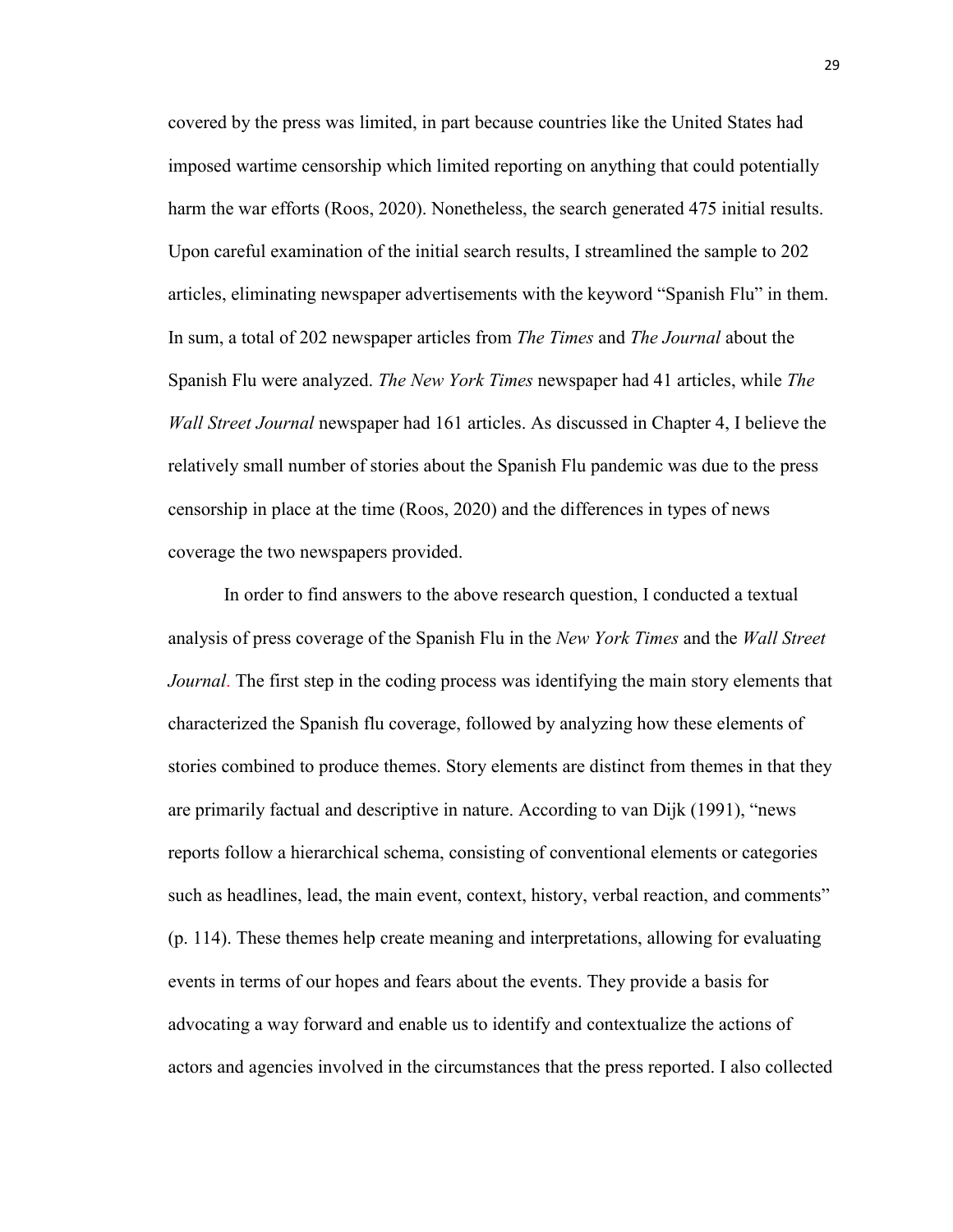all words, phrases, quotes, and references to the Spanish Flu, along with attributions about the 1918 influenza. I then used the constant comparison method to help sort and categorize findings into key themes or patterns. Story themes were then identified to construct a cultural narrative about the Spanish Flu.

As will be discussed in the next chapter, I determined that the news discourse covered a range of issues from who to blame for the pandemic, its origins, how medical experts dealt with it, and how citizens responded. Coding and reorganizing news elements a second and third time emerged the themes that will be discussed in Chapter 4 of this thesis.

As I noted earlier, Beštić-Bronza (2020) rightly said, "the crucial knowledge that existed in confronting the flu epidemic of 1918 came from the results of previous epidemics." This thesis aims to contribute to our understanding of pandemics by examining the news stories published in *The Times* and *The Journal* from January 1918 to April 1920 to construct the cultural narratives about the Spanish Flu. As will be shown, three story themes emerged from the analysis. These are The Impact Narrative, The Origin of the Disease, and Finding the Cure. The Impact was the most prominent theme with four narrative subthemes: The Effects on Trade and Business, the Abandonment of Events and Activities, the Casualties, and the Disease as an Attack or a Plague on Humans. The Origin of the Disease was the next largest theme, with one subtheme entitled the Blame narrative. The Finding the Cure theme was the smallest, with the Outlier as a subtheme. These findings will be discussed in the next section of this thesis, Chapter 4.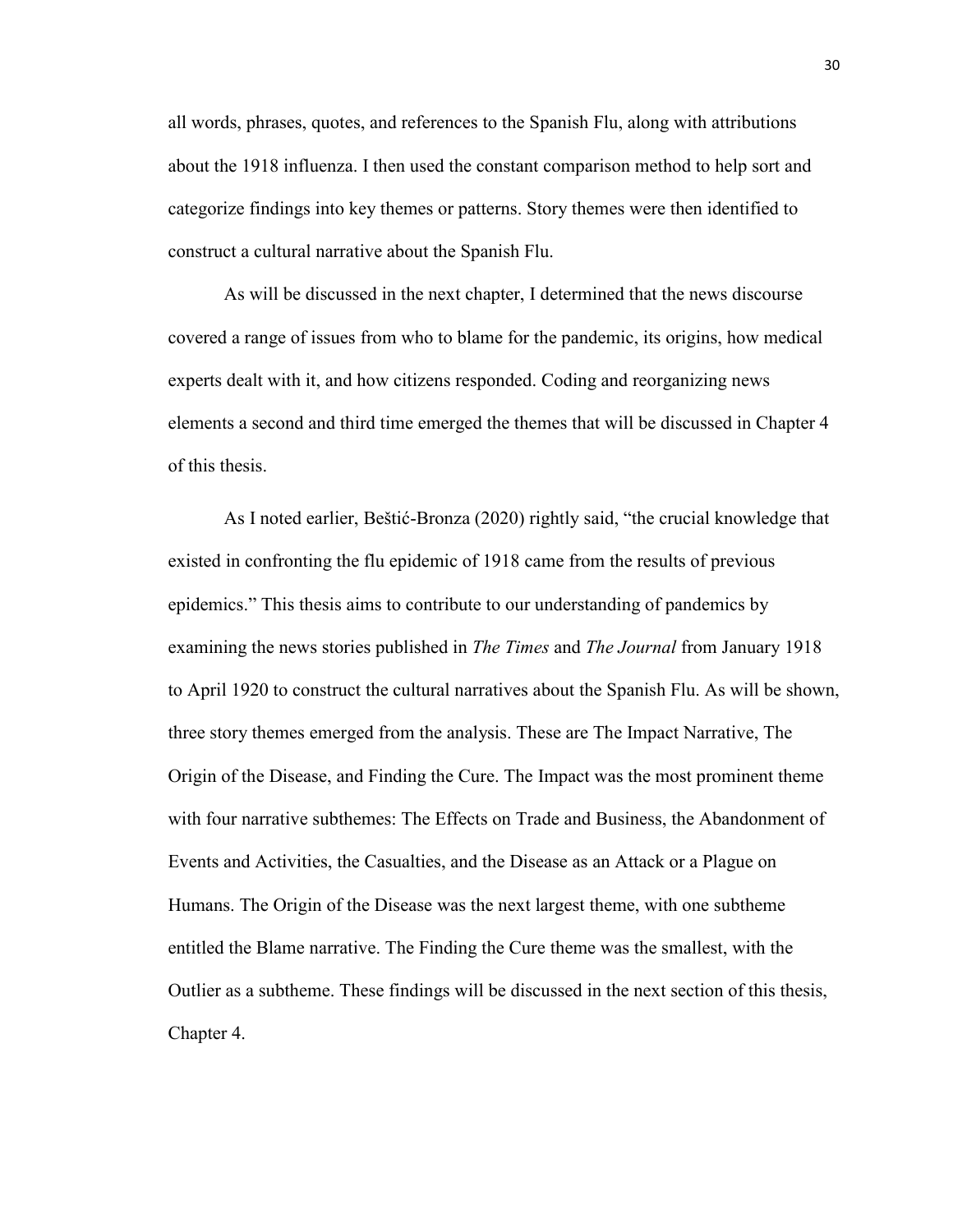## **CHAPTER FOUR Findings and Interpretations**

This thesis paper explores the cultural narrative about the Spanish Flu as told by *The New York Times* (*The Times*) and *The Wall Street Journal* (*The Journal*). I chose *The Times* and *The Journal* because they were well-established newspapers and had attained the status of national newspapers. The study examined press coverage of the Spanish Flu by *The Times* and *The Journal* between January 1918 to April 1920. Of the 202 articles collected on the Spanish Flu, 41 articles were from *The New York Times* newspaper, while 161 articles were from *The Wall Street Journal*. Not too surprisingly, there were fewer news articles than expected that had anything to say about the Spanish Flu pandemic, with the least coming from *The Times*. Following Roos (2020), I believe this was, in part, due to the wartime censorship that was imposed. I also believe that these two newspapers had different perspectives and focuses, which impacted the number of stories produced and influenced the types of news stories collected.

*The Journal* was and is a publication geared to business/trade issues and readers interested in these issues. It also had a more local and domestic focus. In effect, of the 161 news stories from *The Journal*, 125 were about the impact on business, making this the weight of *The Journal's* coverage on the Spanish Flu. The rest (36 collectively) were news stories that described the Spanish Flu's impact as an attack on humans and recorded the case numbers (14 news stories); what drugs medical professionals were using to treat the disease as well as what they were doing to find a cure to the disease (9 news stories); where the Spanish flu originated from (8 news stories); and how it caused activities and events to be abandoned (7 news stories).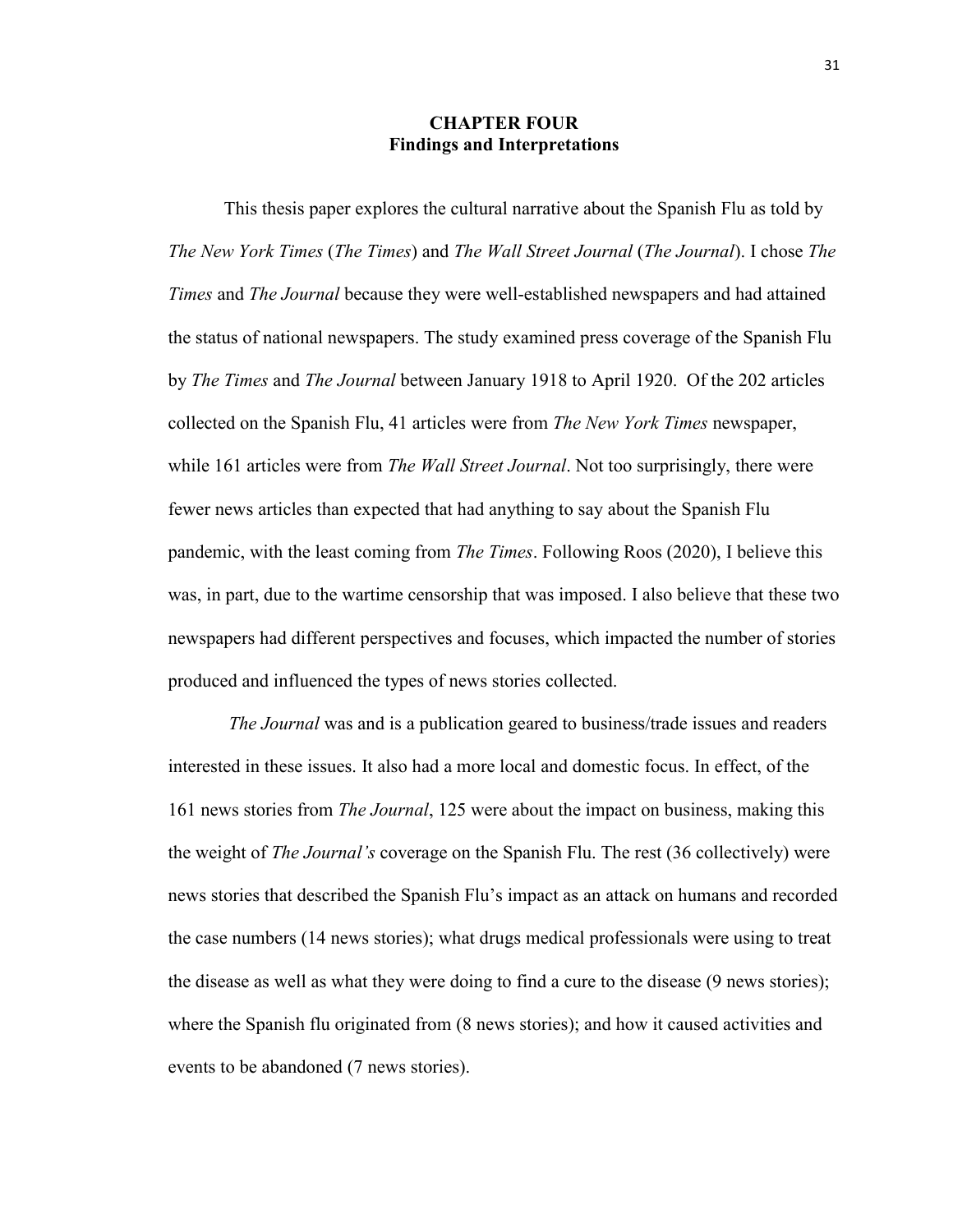On the other hand, *The Times* had a broader focus that included but was not limited to business news, and it tended to have more of an international perspective. Of the 41 news articles from *The Times*, 25 were about the origin of the Spanish Flu, making this the weight of *The Time's* coverage on the Spanish Flu. The rest (16 collectively) were about news stories that described the Spanish Flu's impact as an attack on humans and recorded the case numbers (5 news stories); what drugs medical professionals were using to treat the disease as well as what they were doing to find a cure to the disease (5 news stories); how it caused activities and events to be abandoned (4 news stories); and the impact on business (2 news stories). Given the weight of *The Times* news coverage, it appeared to have focused almost solely on the origin of the disease and then essentially ignored any other potential impacts on its readers.

The news stories were sorted and categorized into various narrative themes using the constant comparison method. Three (3) narrative themes emerged: The Impact, The Origin of the Disease, and Finding the Cure. The Impact was the most prominent theme with four narrative subthemes: The Effects on Trade and Business, the Abandonment of Events and Activities, the Casualties, and the Disease as an Attack or a Plague on Humans. The Origin of the Disease was the next most prominent theme, with one subtheme titled the Blame narrative. The Finding the Cure theme was the smallest theme, with one subtheme titled The Outlier.

The Impact theme considers the various ways that the Spanish Flu impacted society in terms of its fatality, how it affected business and trade, and how some events and activities were abandoned due to the influenza pandemic. The Origin narrative focuses on the news stories that focused on determining how the disease came to be and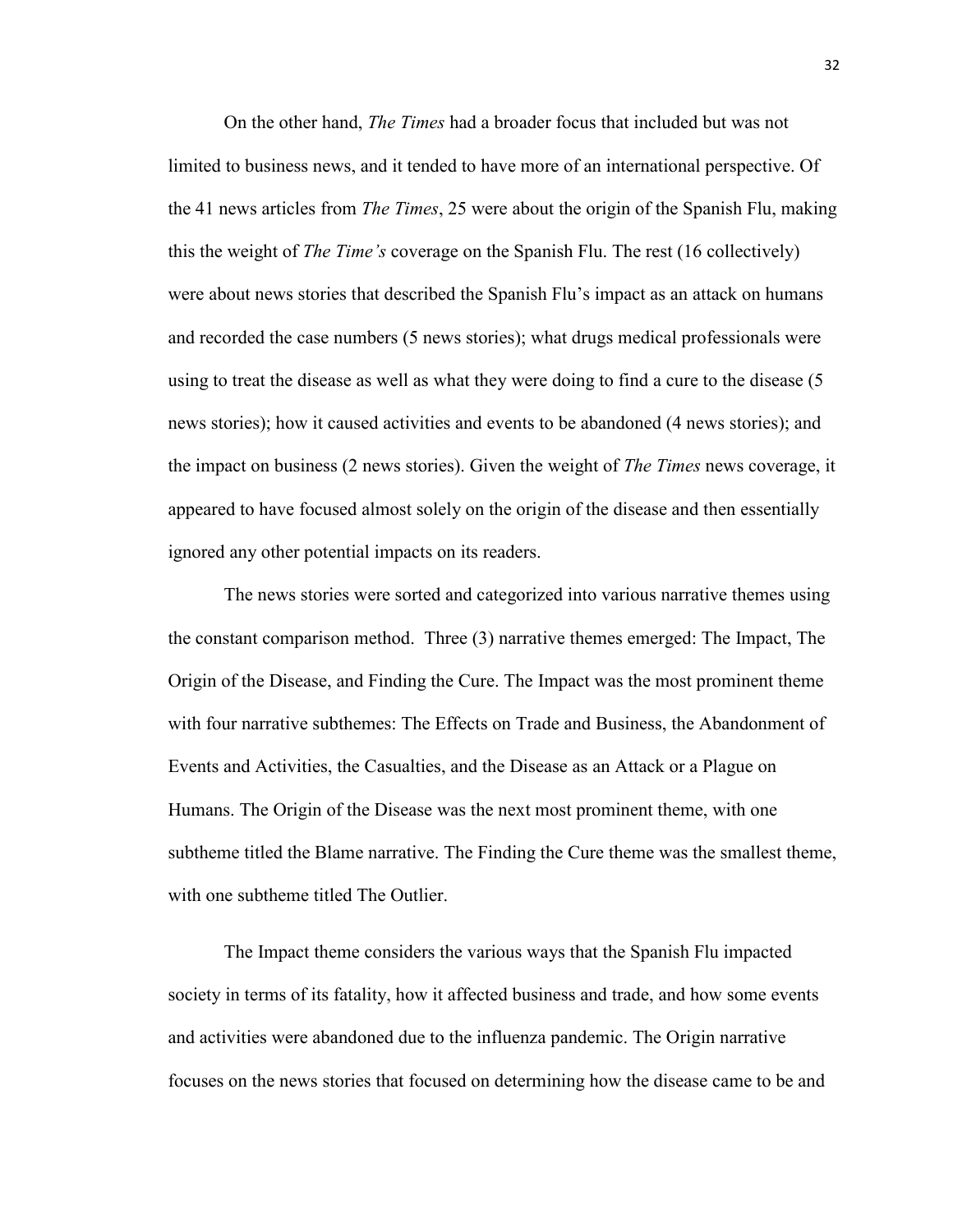how it got into the U.S. The last theme, Finding the Cure, concentrate on the news articles that suggested what medical professionals did to find a cure for influenza, including identifying the drugs used to treat the disease and efforts being made to have enough facilities to treat people. The subsequent subsections will discuss these themes in detail, beginning with the Impact narrative theme. The rest of the themes will follow in descending order as listed above.

### **Theme One: Impact Narrative**

The Impact narrative emerged as the most prominent theme of the analysis and consists of four (4) narrative subthemes. The largest of the subthemes is the Impact on Business and Trade (127 news stories), followed by the Abandonment of Events and Activities (11 news stories), then, the Number of Casualties (10 news stories), and the Attack/Plague on Humans (9 news stories). Overall, a total of 146 out of 202 news stories fit this overall theme, which focuses on how the Spanish Flu affected businesses. Not surprisingly, given that *The New York Times* was silent primarily about the Spanish Flu, only eleven (11) news stories out of the 146 were from *The Times*. The remaining stories originated from *The Journal.* However, there was not much difference in the coverage of the Spanish Flu when both papers reported on the impact of the disease. News stories in this theme used words and phrases such as "impact," "effects," "affected," "as a result of," "due to" in their description of how the Spanish Flu obstructed society at the time. These descriptions work to promote the impression that the U.S. was hit severely and significantly by the ongoing pandemic at the time. How this all played out in the news coverage can be seen in the subthemes, which are explained in the subsequent sections beginning with the Impact on Business and Trade Narrative.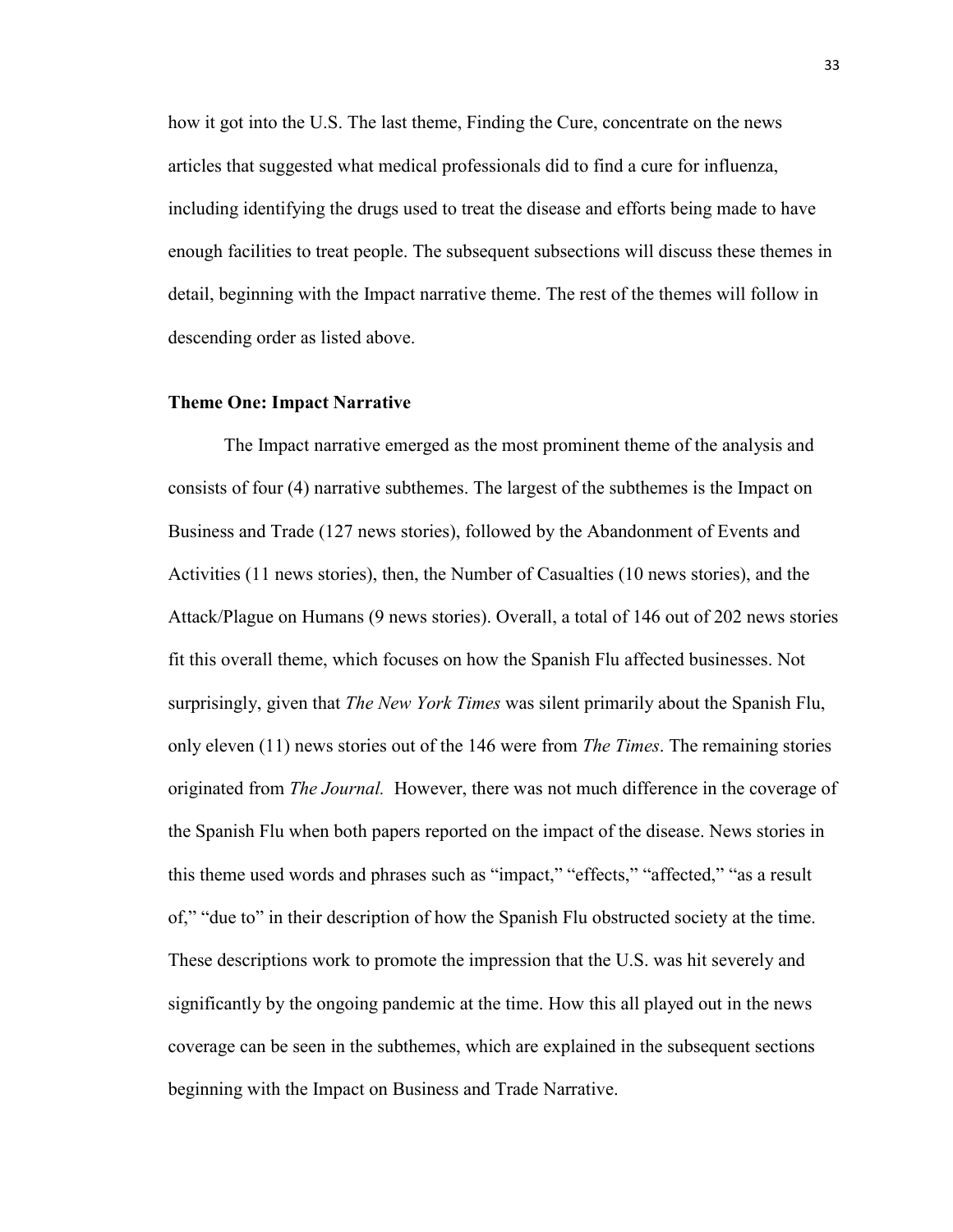#### *Impact on Business and Trade Narrative.*

During this study, *The Journal* was mainly silent on the Spanish Flu pandemic unless it had something to do with how it affected trade and business operations that brought revenue to the government or individual businesses. Most press coverages focused on government agency businesses or trades. This became the general narrative in the pandemic press coverage and was the most significant theme that emerged from the analysis in general and under the impact narrative theme in particular. Perhaps not surprisingly, *The Journal* published almost nothing about the Spanish Flu's effect on events that directly affected citizens' livelihood. Of the 146 news stories on the Spanish Flu that made up the Impact Narrative, 127 were business-oriented, with 125 published by *The Journal* and only two (2) published by *The Times.* The two stories from *The Times* did not stand out in any particular way. All of the discourse reported in both newspapers followed the same trend of attributing the outcomes on business to the influenza pandemic.

Discourse about the effects of the Spanish Flu stories on business and trade covered the pandemic's impact on the production of coal, anthracites, steel ingots, pig iron, bituminous, and the telephone industry, among others. For example, there were news reports that the influenza was "interfering seriously" ("Bituminous Output Ahead of 1917 Production," 1918) with production, especially in the eastern fields where the output for the Atlantic seaboard and southern territory was not up to requirements. Reportedly, there was a "decrease of more than a million tons in anthracite shipments for November compared with the preceding month" ("Anthracite Shipments Off," 1918). In some mining regions, there was reportedly a slight recovery from the "reduction in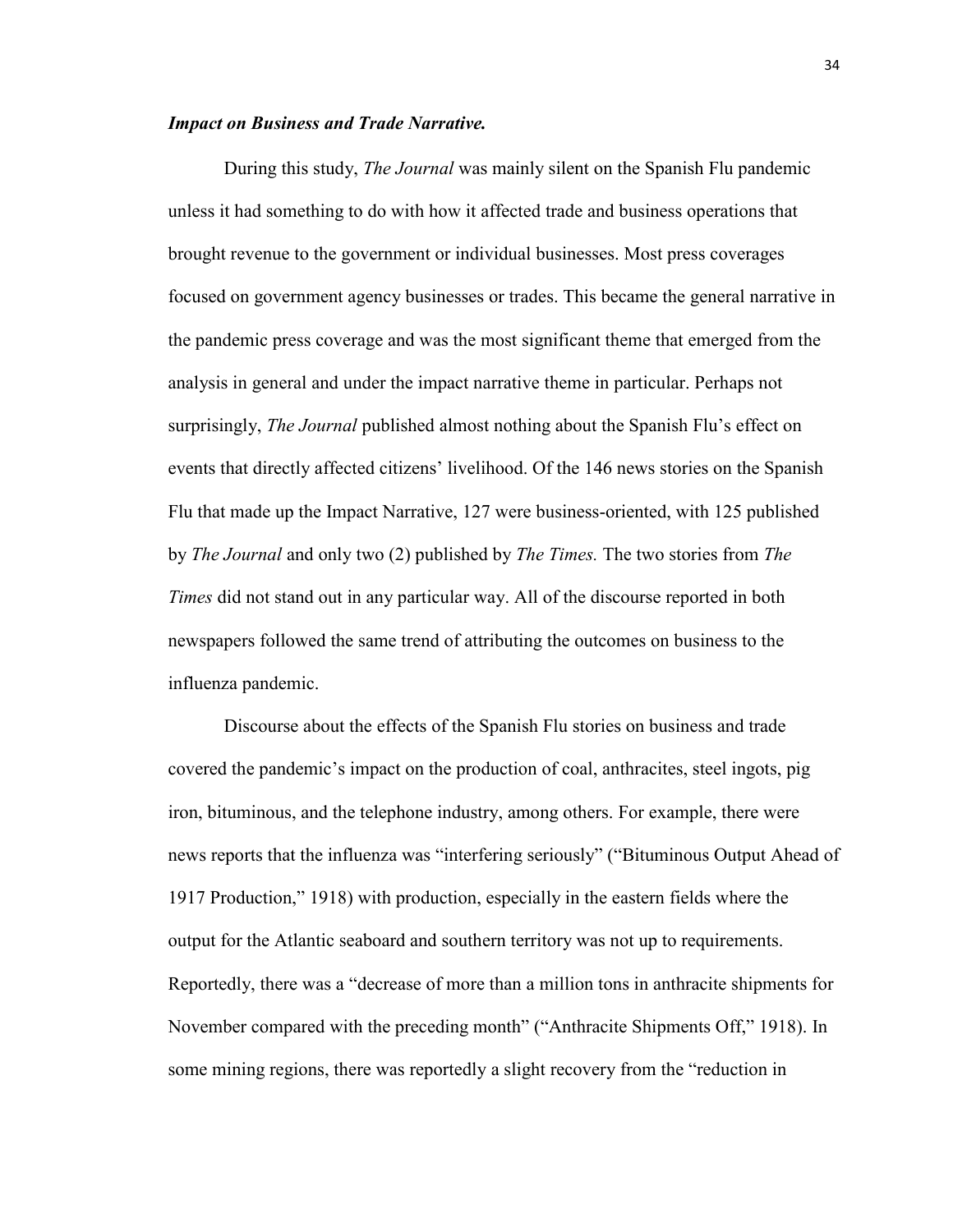output" ("Anthracite Production Decreased," 1918) caused by the epidemic. For example, one news story reported that production of pig iron and steel ingots had "decreased by several percent" (the news story did not specify by what amount) due to the influenza pandemic, which was "far from having died out" ("Pig Iron Production," 1918) and another also noted that "this decrease in production" had been due to the Spanish Flu ("Coal Producers Expect," 1918).

Similarly, news accounts reported that the "widespread epidemic of influenza [had] caused serious inroads on the retail merchandise trade and that in many cities, the health authorities [had] shut down the stores" ("Influenza Checks Trade," 1918). Finally, *The Journal* reported that "in 1918, the epidemic was at its worst in November, and was reflected in a decrease of more than 1,000,000 tons Anthracite compared with the preceding month" ("Anthracite Shipments Fell Off," 1920). Overall, the focus of the news reports pointed to the impact of the Spanish Flu on businesses and the war effort.

Other news articles focused on the wholesale and retail trades. One news article, for example, reported that "both the wholesale and retail trades [had] been hit badly by the Spanish influenza epidemic. Mill production [was] being curtailed, and even government businesses held up" ("Textile Trade Hit," 1918). Another explained that "owing to an epidemic of Influenza at Lima, Peru, all departments of the Cerro de Pasco Copper Corporation were paralyzed" ("Cerro de Pasco," 1918). Another news story reporting on Youngstown connected the slowdown in production to employees being sick when it stated that:

Due to illness of employees, twenty puddling furnaces of the A.M. Byers Co., at its Girard, O., plant, are idle. Sickness is impeding mill operations to a greater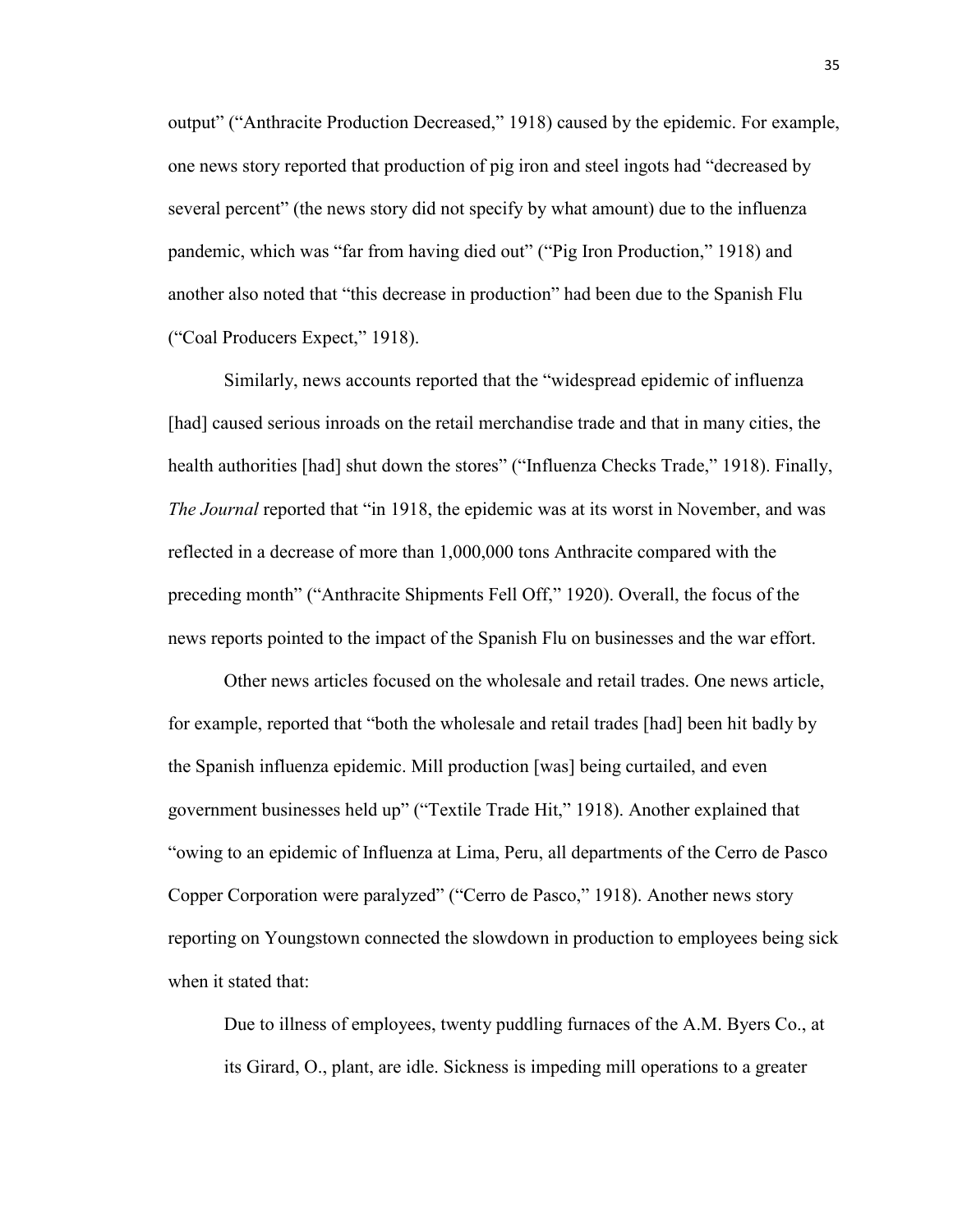extent than coal shortage, officials say. Influenza is making inroads into the operating forces of all district iron and steel producers and is combining with fuel and transportation difficulties to impede schedules. In the general office force of a local producer, 50 employees and officials were absent on one day because of sickness ("Sickness Affects Steel Operations," 1920).

This story wasn't the only one to make this connection. Other news accounts also reinforced previous narratives that workers' absenteeism due to the Spanish Flu harmed businesses.

According to news accounts, the Spanish Flu reportedly impacted the "absence" of workers and caused a "shortage of hands," which led to a "lower scale" of production. News articles also reported that the trades were "hit badly" by the Influenza, which "shut down" most businesses, resulting in such things as "relatively small" returns on businesses, an "adverse influence" on anthracite production, or more simply, businesses being crippled because of the Spanish Flu pandemic. One industry that was impacted was the telephone industry. *The Journal* reported that the "telephone system [had] been crippled," that there was an "embargo on unnecessary calls," and those telephone offices had been crippled to 55% of their capacity, forcing the industry to a "reduction in goals." In one news account, for example, an official at Bell was quoted as saying that "although there are 1000 central operators 'absent from the influenza epidemic' compared with 2000 during the last few days, the situation is still serious, particularly in Brooklyn" ("Telephone Service Crippled," 1918). Other news stories reported that "about 2,000 switchboard operators are absent due to Spanish influenza" ("Telephone Situation Unchanged," 1918) and "that nearly one-third of the central operators in the four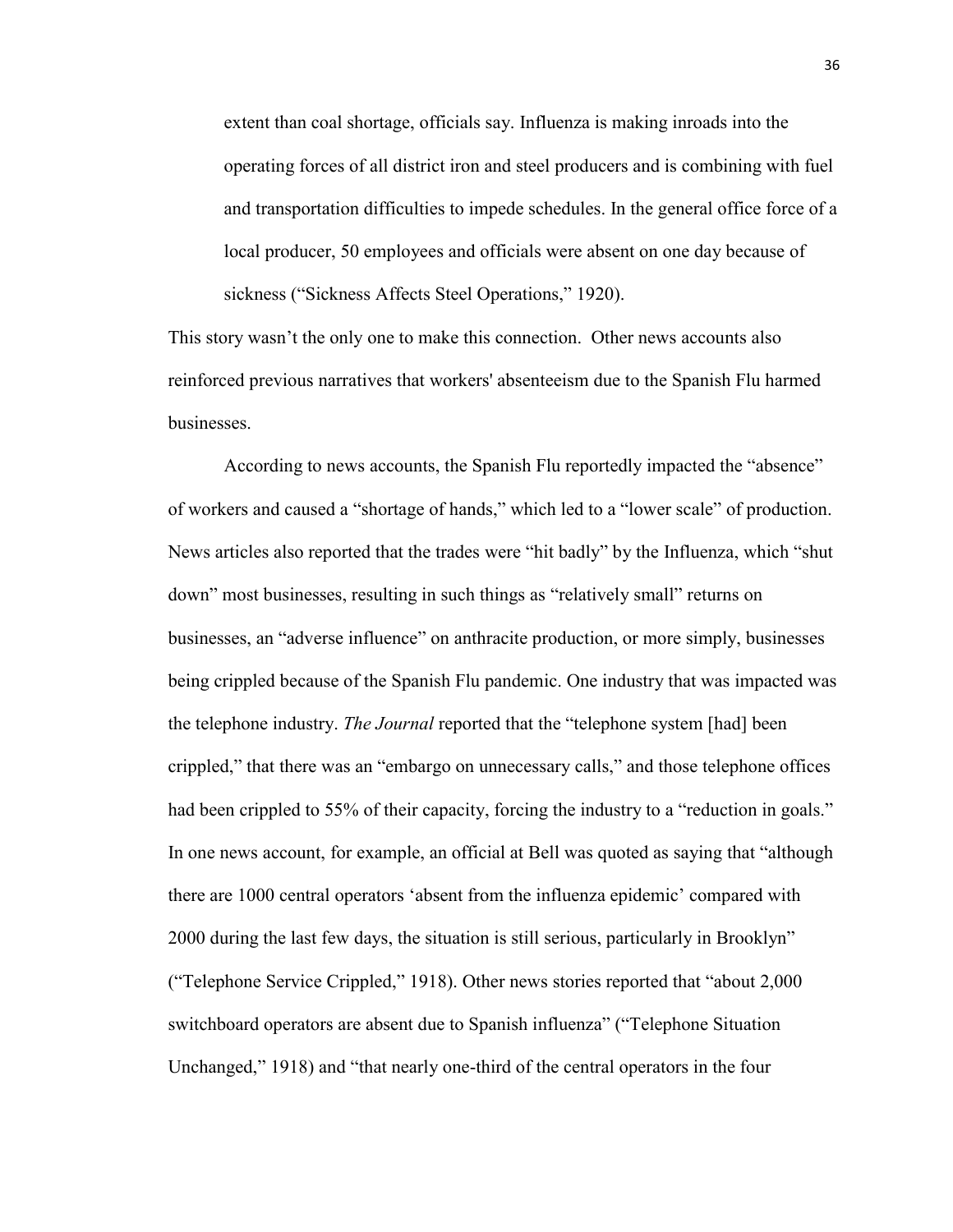boroughs are absent with Spanish influenza" ("Telephone Co. Challenging Calls," 1918). Still, other news stories reported that "with 1600 central office operators absent with Spanish influenza in New York City, the telephone company has issued another appeal to telephone users asking them to particularly restrict their telephone calls" ("American Telephone & Telegraph," 1918) unless it was "essential."

In ways strikingly similar to the telephone industry stories, news accounts also indicated that the Spanish Influenza led to a lot of workers absenting themselves from work in other industries, including construction, steel mill operations, as wells as coal mining, and other businesses. In the two newspaper articles published in *The Times* that fall under the Impact on Business and Trade subtheme, it was reported that the epidemic of Spanish Influenza had "seriously interfered with rapid ship construction," putting some of the shipyard workers on the city's "ineffective list," and that the epidemic delayed coffee shipments ("Special to The New York Times," 1918; "Epidemic Delays Coffee," 1918). Collectively, the press coverage by both newspapers told readers that businesses were facing significant economic distress because of the Spanish Flu. These news accounts did not tell readers how this news impacted them personally or economically or how they could protect themselves in the face of these hardships.

A few news accounts did mention the impact of the businesses' distress on customers as consumers, but here, again, it wasn't how the disease directly impacted people. Instead, the few news accounts that mentioned consumers were skewed to focus on how the pandemic affected government, state, and city revenues. For example, one new story reported that the Spanish Influenza "affected" passenger rail travel in the northwest substantially, with a drop of \$90,000 a month in October and November due to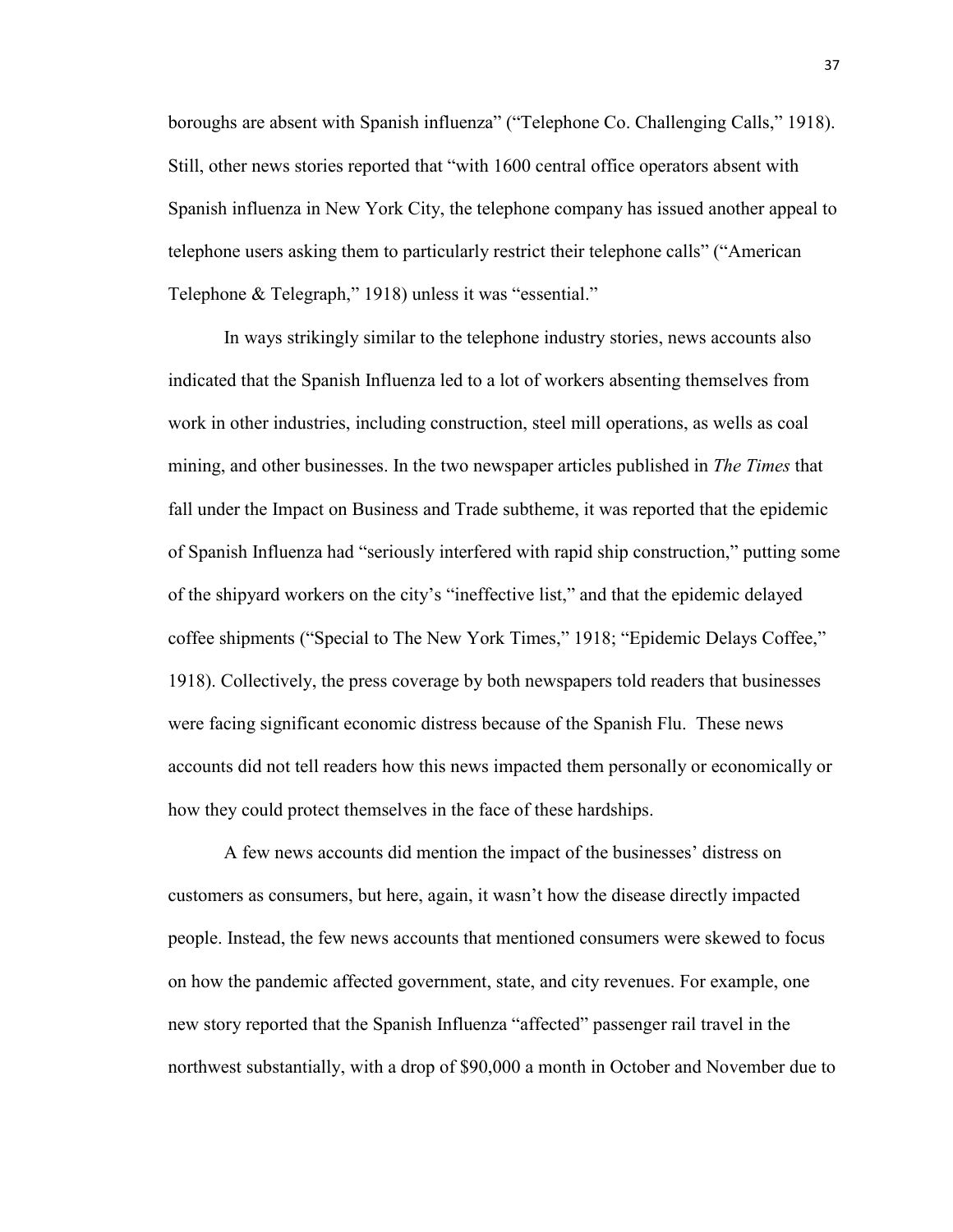influenza ("Influenza Reduced Travel," 1918). From the beginning of the news story, one would be tempted to believe that the news account would sympathize with the ordinary passenger and describe how the Spanish Flu had impacted the "passenger." The focus, instead, was rather on how the reduced passenger travel had affected the city's revenue. Put together, *The Journal's* primary focus was on informing its readers that the Spanish Flu had a negative toll on businesses without necessarily giving out information that would help the public keep safe, at least economically.

On the other hand, even though most of the stories reported by *The Journal* were primarily narratives about the adverse impact on business and trade, there were five (5) news stories from *The Journal* that talked about how some businesses, especially the insurance industry, thrived amid the pandemic. For example, one news article reported that "despite the abnormal mortality occasioned by the influenza-pneumonia epidemic, the assets of the Home Life Insurance Co. are shown in the annual report to have increased more than 4% because people are afraid of dying" ("Home Life Insurance," 1919). Another news report noted that "in the closing months of 1918 and in January of this year (1919 implied), the large life insurance companies wrote an unprecedented amount of new business, which they attribute  $[d]$  to the influenza epidemic" ("New Life") Insurance Due to Influenza," 1919). These news accounts suggested that the Spanish Flu created a lot of fear and panic, prompting people to purchase life insurance policies resulting in these insurance companies seeing a surge in their writings and revenue.

The insurance industry was not the only one to benefit from the Spanish Flu. According to press accounts in *The Journal,* some mining industries also experienced a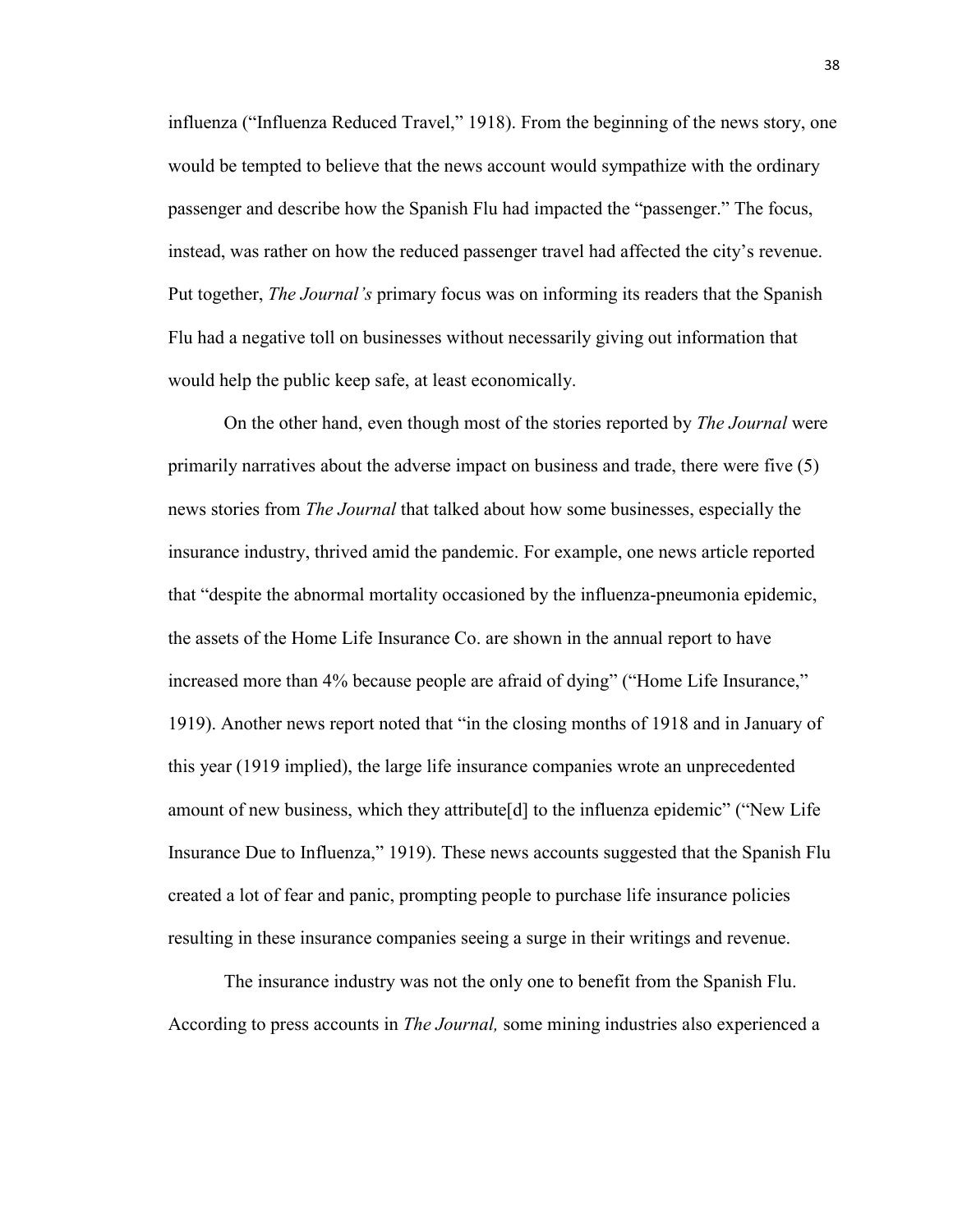positive impact despite the ongoing Spanish Flu pandemic and the war effort. One news account, for example, reported that:

despite the fact that several hundred men were called into service, that there were hundreds of employees forced to absent themselves on account of influenza, the Farrell works of the Carnegie Steel Co. smashed several monthly and yearly records for the year just ended. In December, the universal mill broke the previous high record for tonnage made in October, which stood for 12 years. The annual output was also the greatest in history. The open-hearth furnaces also made more steel in 1918 than in any other year. One of the remarkable things about these departments is that the increased tonnage resulted without the expenditure of any money for extensions or improvements" ("Farrell Works Make New Records," 1919).

Another news article reported that despite the epidemic of influenza that incapacitated about one-third of the ship workers, "the record-breaking total for September was surpassed by nearly 50,000 deadweight tons. There were added to the American merchant marine in October, 79 completed new ships of 415,908 deadweights tons" ("All World's Shipbuilding Records," 1918). Aside from the positive impact in the marine industry, other news articles reported that even though "operations and output have been interfered with during the past two months at mines and plants both in this country and in Mexico by the influenza epidemic," it was also reported that the "influenza troubles" with production had taken a "decided turn for the better" ("U.S. Smelters Earnings," 1918).

Ironically, even the issue of traffic was reportedly impacted positively by the pandemic. For example, in one news story, it was reported that the city's traffic situation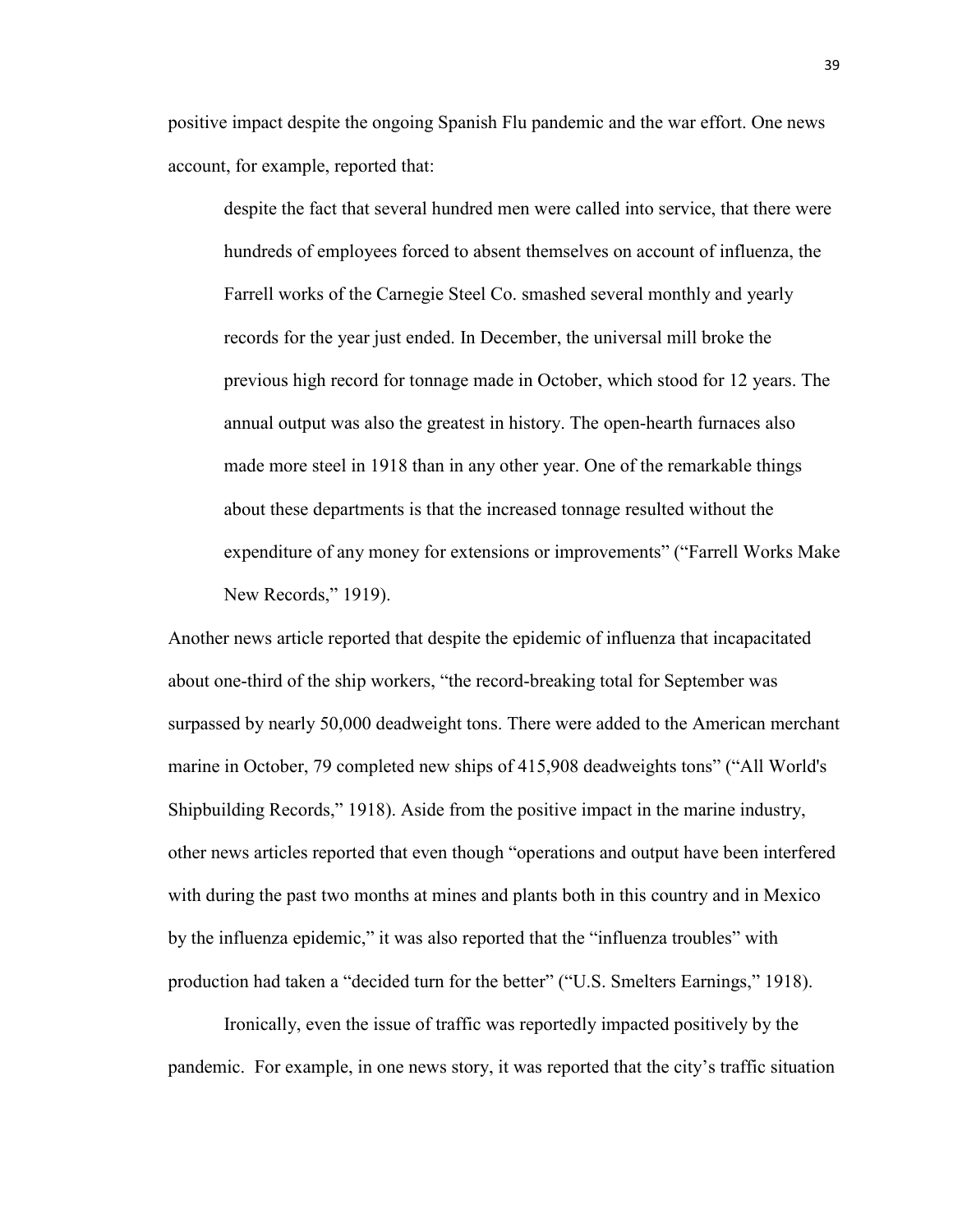had been reduced due to influenza. This news report quoted Mr. Frank Hedley, who was vice president and general manager of the Interborough Rapid Transit Company and the New York Railways Company, as he expressed the opinion that the reduction in the city's traffic situation was mainly because of "the fear of Spanish influenza which induces people to walk whenever possible" ("City's Traffic Reduced," 1918). These news accounts reflected the news reports mentioned above about how passenger rail travel had reduced significantly due to the influenza pandemic. However, based on press accounts, the Spanish Flu pandemic had its most significant impact on trade and businesses. This did not mean that the pandemic didn't have other impacts. The pandemic also had adverse effects on some events and activities, so that they had to be abandoned or postponed. This is the next subtheme discussed below.

## *Abandonment of Activities.*

The Abandonment of Activities theme emerged from eleven (11) newspaper stories, with four (4) from *The Times* and seven (7) from *The Journal.* Articles within this subtheme tended to describe activities and events as being "closed up," "abandoned," "postponed," "banned," "suspended," or as having come to a "standstill" due to the Spanish Flu pandemic. This was especially true in the areas of sports and entertainment. For example, one news story from *The Times* reported that football, basketball, and boxing were the major sports that "came to a standstill." The news account also noted that sports promoters, most significantly, in states in the east, such as Boston, Philadelphia, and New Jersey, "closed up" because of a request from their different Health Departments ("Influenza Halts Boxing Activity," 1918). There were no indications about resumption, and news accounts indicated that these sporting activities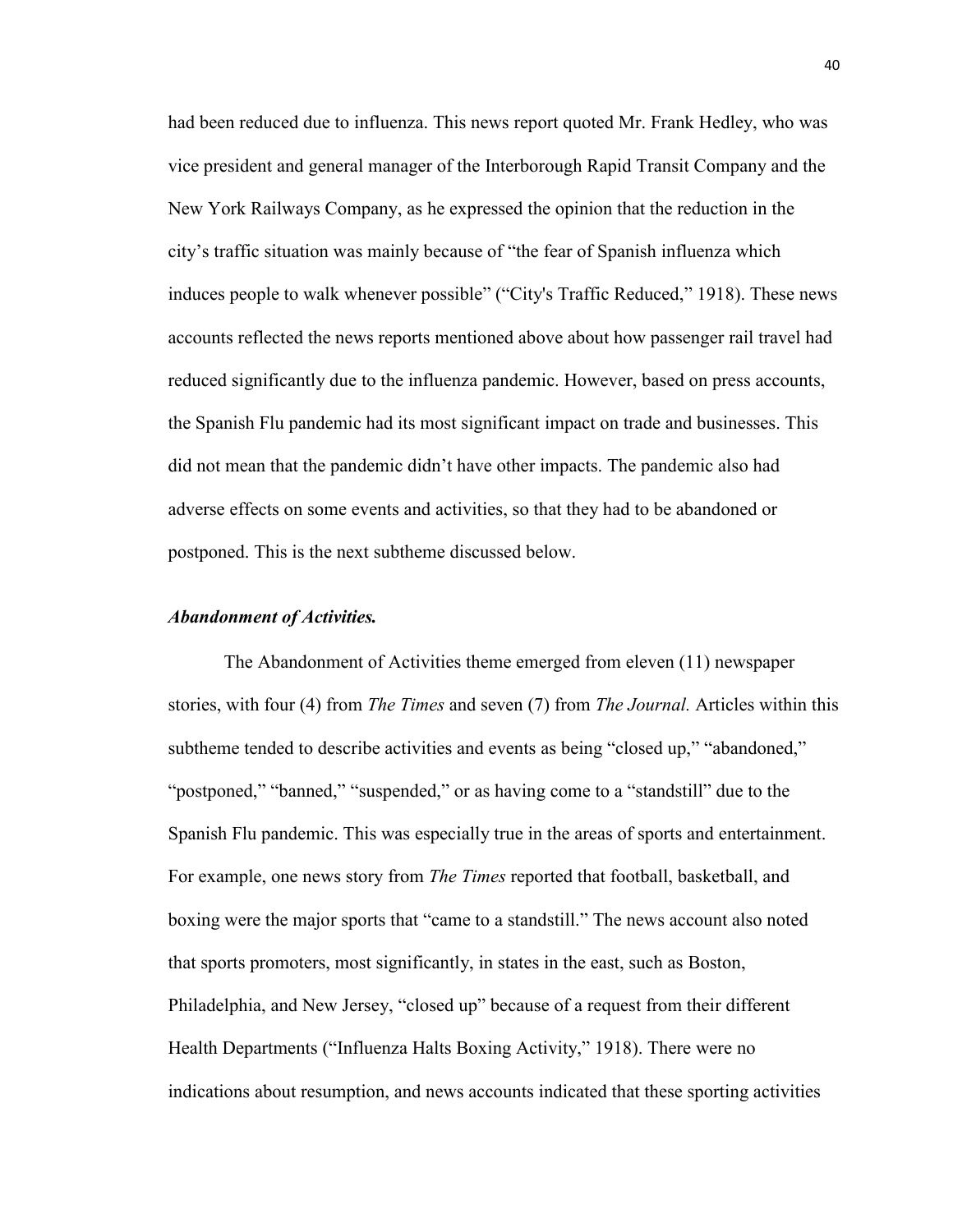would be idle for some time to come while the pandemic continued. The same news story suggested that the followers and fans of these sports were reportedly unhappy with the uncertainties surrounding the resumption of these activities ("Influenza Halts Boxing Activity," 1918). The same news story also reported that businesses were closed, and that states and counties were under lockdown, so people could not move freely about their everyday activities. Similarly, other news articles from *The Times* described how a boxing bout was "prevented" due to the Spanish Flu and how college games were also "canceled" due to the influenza pandemic ("Influenza Epidemic may Prevent," 1918; "Football Plans Halted," 1918). Finally, one news article reported that, because the influenza epidemic has "closed" a lot of theatres, the movie or entertainment industry was also severely affected ("No New 'Movies,"' 1918; "May Abandon Campaign," 1918).

According to other news reports, even government agencies had to postpone or reschedule serious governmental issues. In an article published by *The Journal,* for example, it was reported that the Supreme Court "decided to prolong its recess from October 21 to October 28, because of the influenza epidemic" ("Supreme Court to Prolong Recess," 1918). Similarly, Department of Agriculture officials reportedly informed their members that the national woolgrowers' convention meetings were "indefinitely postponed" ("National Wool Growers Convention," 1919). Other newspaper articles quoted Secretary Rich of the Boston Stock Exchange, who reportedly said that all offices "shall have a skeleton organization" because of the "epidemic of influenza" ("Grip Closes Boston Exchange," 1918). Taken together, these news stories point to the fact that the Spanish flu impacted the daily livelihood of the people, especially those from entertainment and sports to the stock exchange and government operations. The Spanish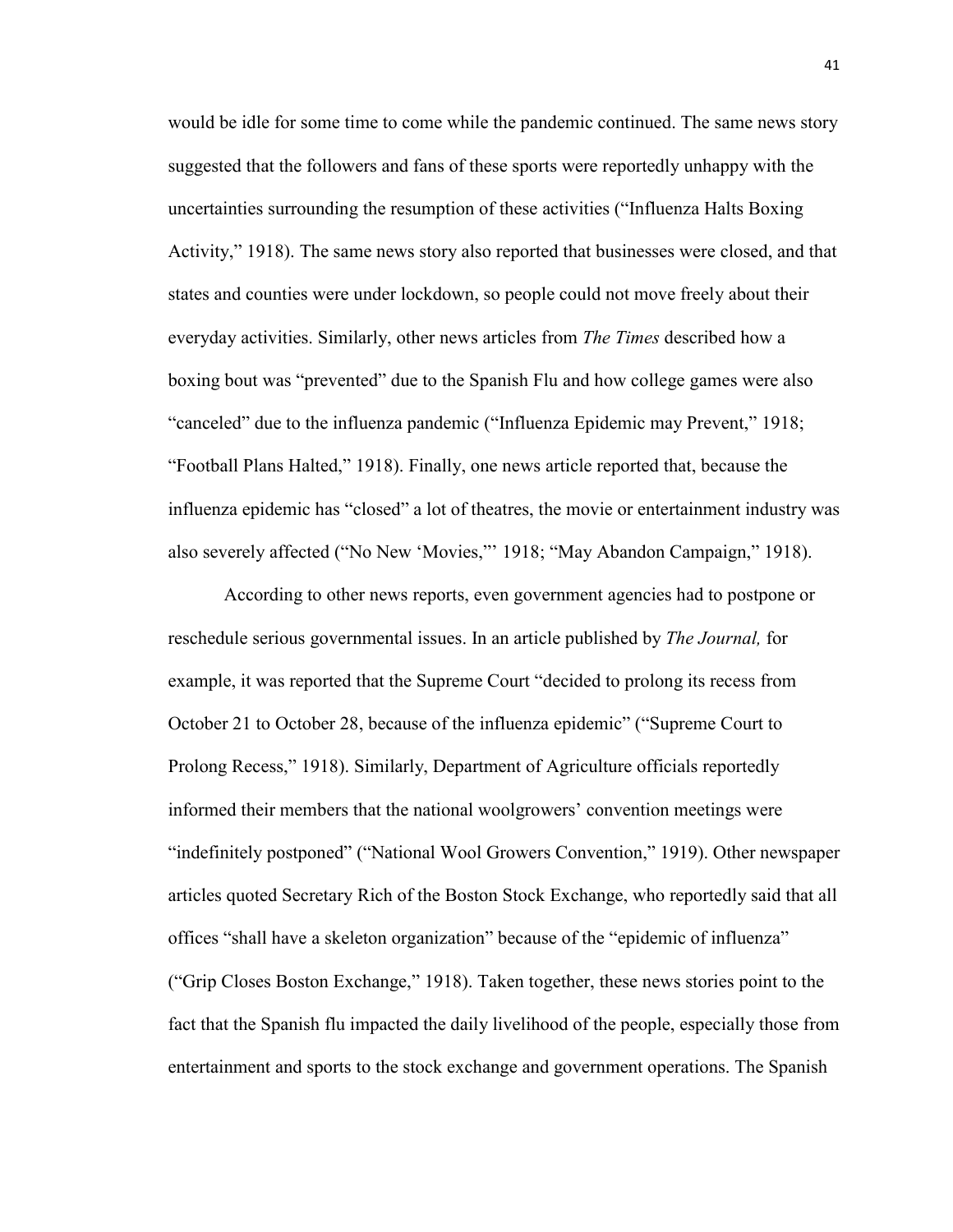Flu, however, did more than impact business and entertainment. It impacted people's lives, as the references to lockdowns indicated. But few news accounts directly addressed this issue. Instead, some stories reported the number of cases and the number of deaths that occurred. I turn to this subtheme next.

## *Casualties.*

This Impact subtheme emerged from eight (8) news stories from *The Journal* and two (2) from *The Times*. These news accounts focused on the impact of the Spanish Flu as determined by the case numbers and deaths which were published in the newspapers, as were any records that suggested or predicted the end of the pandemic. The analysis indicated that *The Journal,* especially, was worried about the recorded number of Spanish Flu cases. For example, one article reported that in a little over three months after the start of the pandemic, "deaths" from influenza and pneumonia had reached "five hundred thousand" in the U.S. The story explained that the number was several times more than the "mortality from all causes among our soldiers in service" ("Insurance Casualties," 1919). In other news articles, it was generally reported that the outbreak of the influenza epidemic had led to "larger casualty lists" from both abroad and within ("Life Insurance Writing," 1919) and that the census bureau reported "102,357 deaths from influenza and pneumonia" during twelve weeks from September 21 to December 14, both inclusive, in forty-six cities ("Epidemic costs life," 1918). New accounts also reported that the war department had announced that "17,000 members of the United States Army died of influenza" in the military stations of the U.S. during the epidemic ("Deaths from Influenza in U.S. Navy," 1918). These "large casualty lists" reporting the number of people who had contracted the disease and the number of people who had died from it or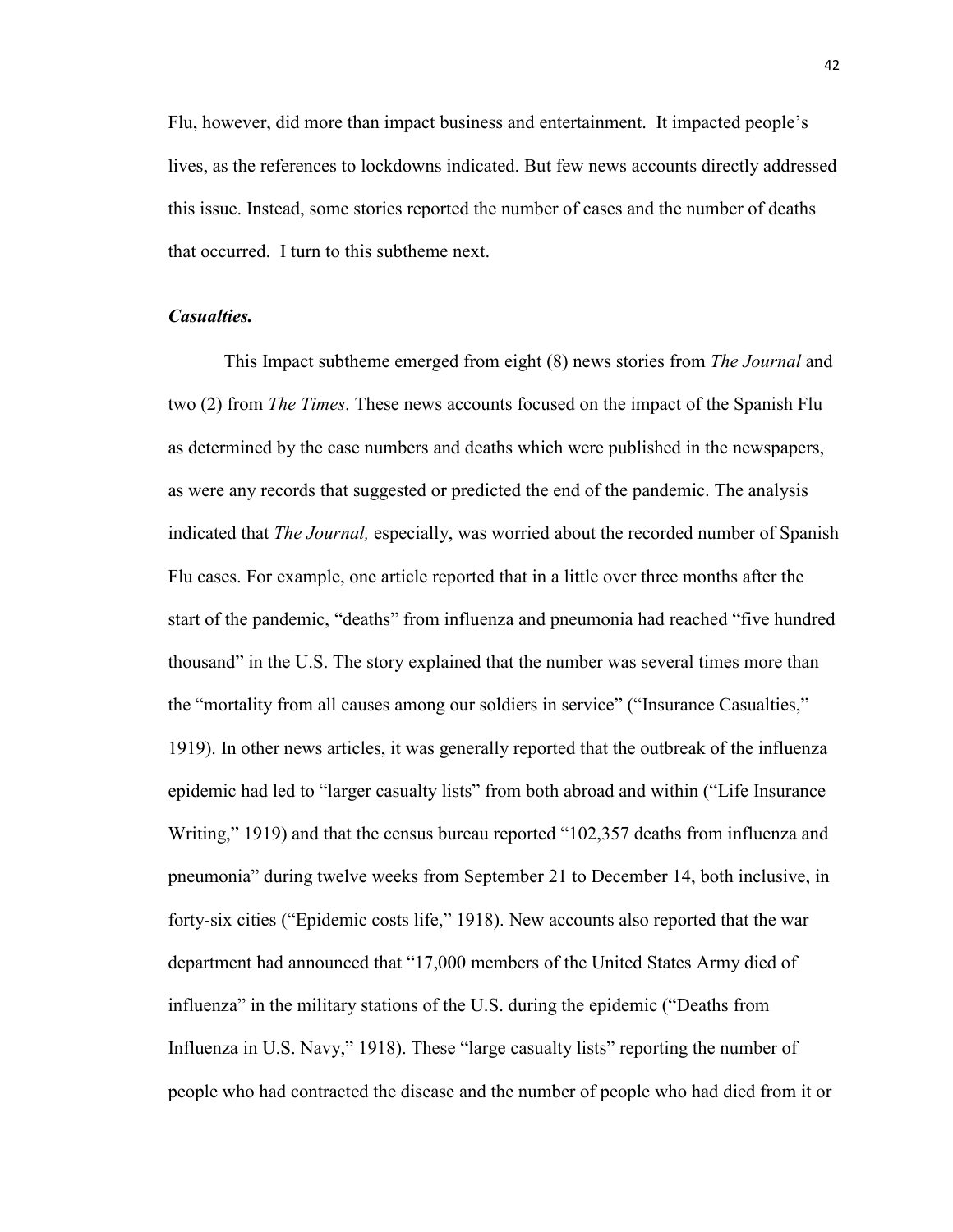both signified the casualties were way more extensive than was expected. And, as evidenced by the business-related stories, these cases and deaths were having an impact on the nation. Despite many casualties, however, the small number of stories in this theme raises the question of whether the press was allowed to directly report on the personal cost of the pandemic, given the belief that such coverage could harm the war efforts (Roos, 2020). Ironically, only one newspaper article in *The Journal* suggested that "the situation is said to be improving" ("Cerro de Pasco," 1918). This article was published in December of 1918, when the pandemic's first wave seemed to be going down. Apparently, the prediction that the situation was "improving" proved to be misguided as second and third waves of the disease would soon follow. Apart from this news story, there was no mention in any of the news narratives that suggested an improvement in the pandemic situation. Instead, the remaining press coverage in the Impact theme tended to focus more on the impact the Spanish Flu pandemic had on the people's daily lives, which was described as an attack or plague on humans, which is the subtheme I turn to next.

### *The Attack/ Plague Narrative.*

In all, the Attack/Plague subtheme emerged from nine (9) news stories, with three (3) from *The Times* and the remaining stories coming from *The Journal* (6 articles). *The Journal* focused most of its' press coverage on the impact of the Spanish Flu on the American people using strong adjectives such as an "attack," "plague," "menace," or a "raging," "paralyzing," "severe epidemic" in its descriptions of the pandemic. The language of *The Times* did not differ from what was seen in *The Journal*. Together, these descriptions help promote the feeling that the U.S. was in a battle that was ongoing and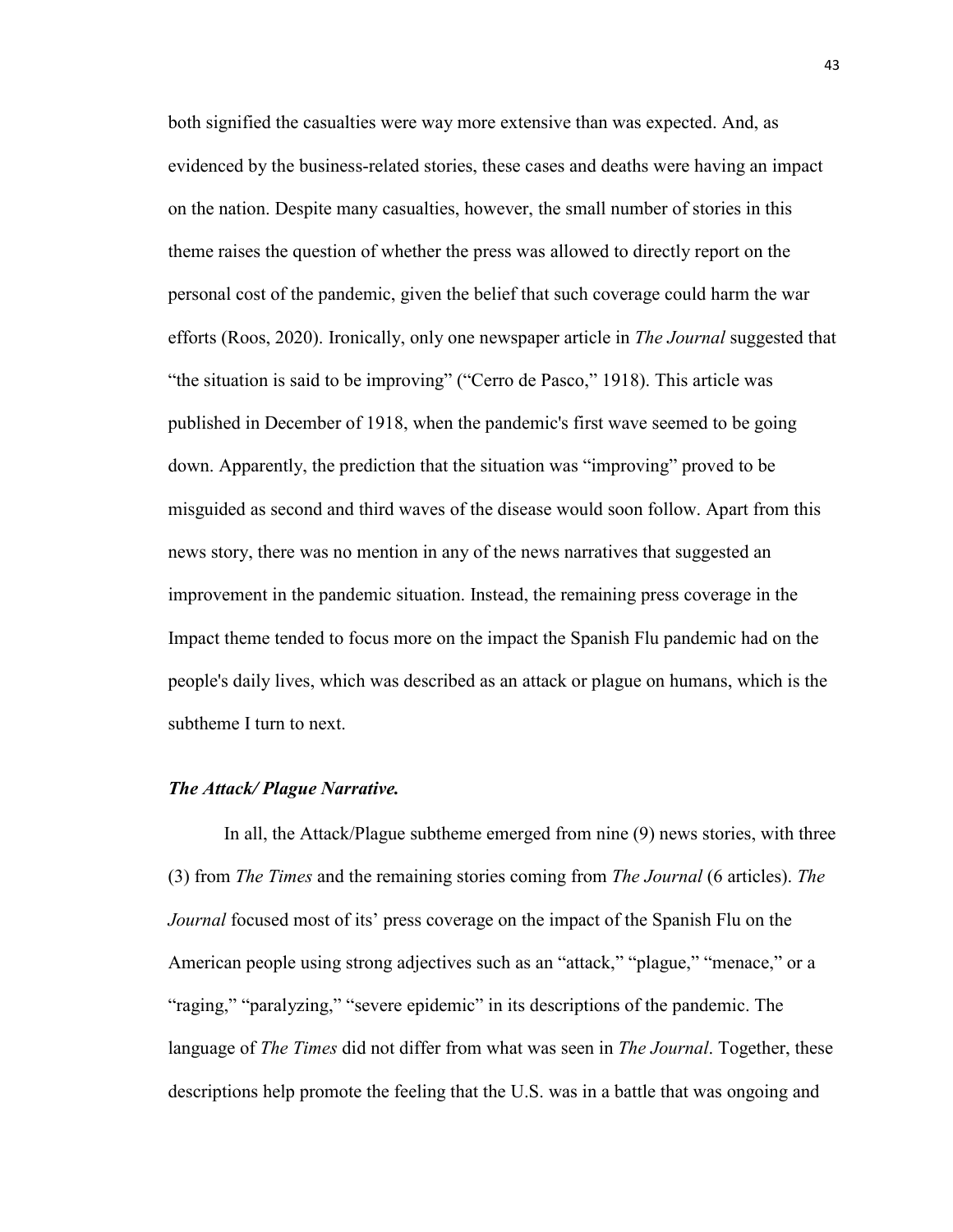extreme in nature. For example, one article from *The Journal* reported that C. L. Townes died "following an attack of influenza" ("Fuel Administrator of Mississippi," 1918). Another news story said that the president of the Chicago Board of Trade, who had been seriously ill of pneumonia following "an attack of Spanish influenza," and had died ("Head of Chicago Trade Board Dead," 1918). The attack narratives continued with other news stories reporting that the Tennessee Copper Co. workers were "suffering severely" from effects of the influenza epidemic, which "attacked" 95% of its working force" ("Tennessee Coppers Acid Output," 1918) or that Doctor Grayson, President Wilson's physician, had announced that the president had just escaped an "attack of influenza" ("President Escapes Influenza," 1920). When news narratives were not describing the Spanish Flu as an attack on people, they were portraying it as "a paralyzing epidemic of influenza," which had, among other things, brought the nation to a maximum national financial output ("Candid Self-Confidence," 1918). Similarly, another *Journal* newspaper article published that the Spanish Flu pandemic had impacted navy camps: and has been and still is appallingly menaced by influenza, which here, as in some other cities, has attained the dimensions and momentum of a plague and due to both the war and the severe epidemic of influenza that raged during the last three months causing 22% to death due to the war and 51% to those due to the influenza epidemic ("Epidemic Loss," 1919).

In summary, taken together, these subtheme narratives suggest that the Spanish Flu pandemic was a deadly enemy that had come to rage, plague, and attack to kill humans, especially Americans (as there were little to no references to peoples from other nations) and that there was little to be done about it. There was little to nothing on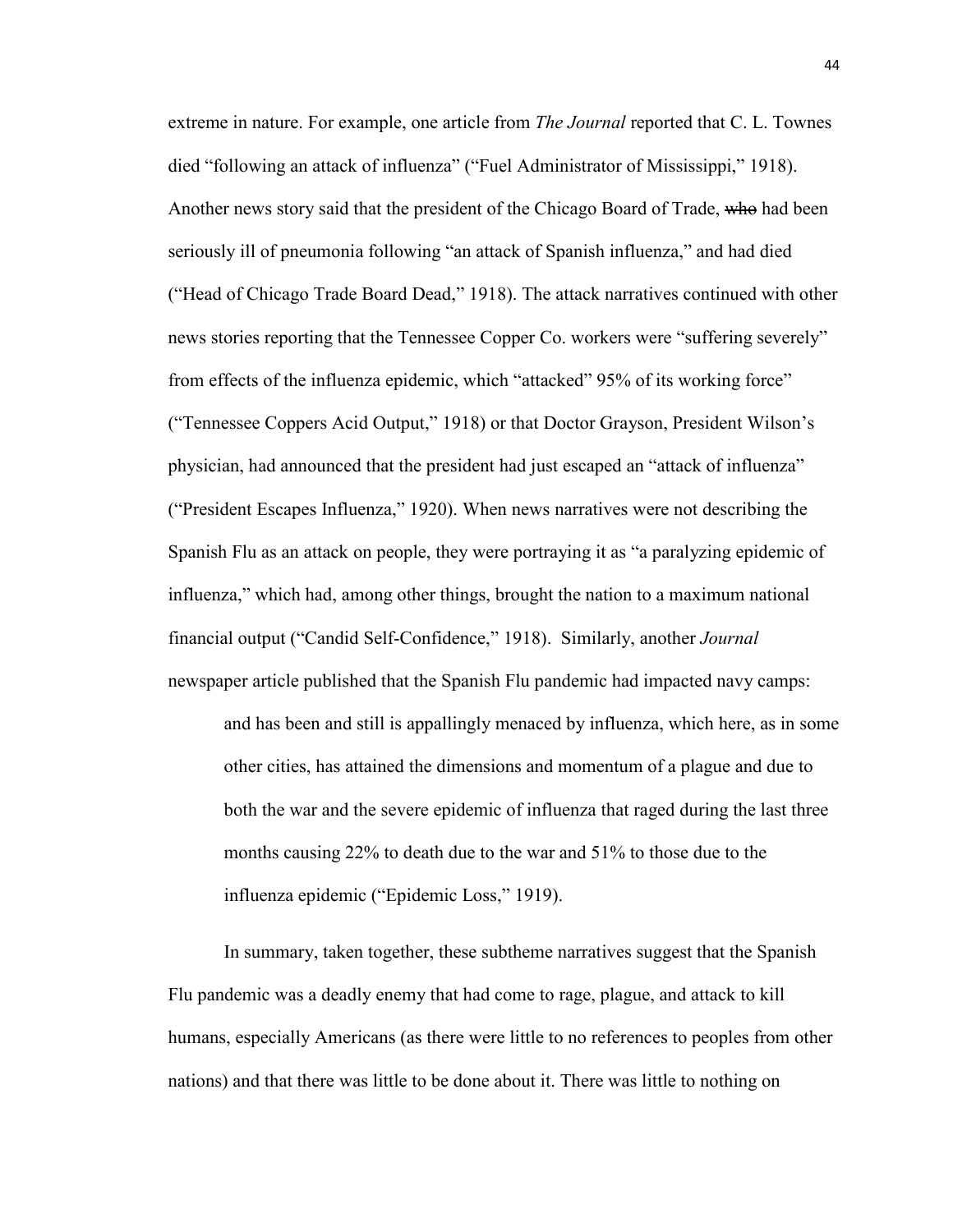education about the disease within these news narratives. The only difference in coverage happened when *The Times* would liken the Spanish Flu to grippe symptoms. However, this comparison to grippe did not come as a definite education or description of what the disease looked like and how people could live amidst the pandemic. The coverage does raise such questions as: if the disease was this deadly, why did the newspapers not report how people could take care of themselves? The following section discusses the second most prominent theme, which discusses news reports that sought to find the source of the disease.

## **Theme Two: The Spanish Flu Origin Narrative**

As noted in the literature review, the Spanish Flu disease did not originate from Spain even though it bore the Spanish Flu moniker (Little, 2020; Humphries, 2013). Both newspapers, however, worked to identify the origin of the disease and reinforced the debate over the origin of the Spanish Flu. *The Times* had more newspaper stories tracing the Spanish flu's origin than *The Journal*. Out of the 202 news stories analyzed, 27 (19 from *The Times* and eight (8) from *The Journal*) were categorized as Origin stories as they used such words and phrases as "started," "originated," "traced," "came from," "brought by," and "was introduced" to suggest or trace the origin of the Spanish flu. There were no significant differences across the news articles coverage, and the stories primarily focused on finding the source or tracing the origin of the disease while comparing the symptoms with other past pandemics such as "Smallpox" and "Hamlloar" [sic] ("Spanish Influenza Much Like Grippe," 1918). Indeed, both newspapers compared the Spanish Flu with other diseases even as they struggled to trace the origin of the Spanish Flu.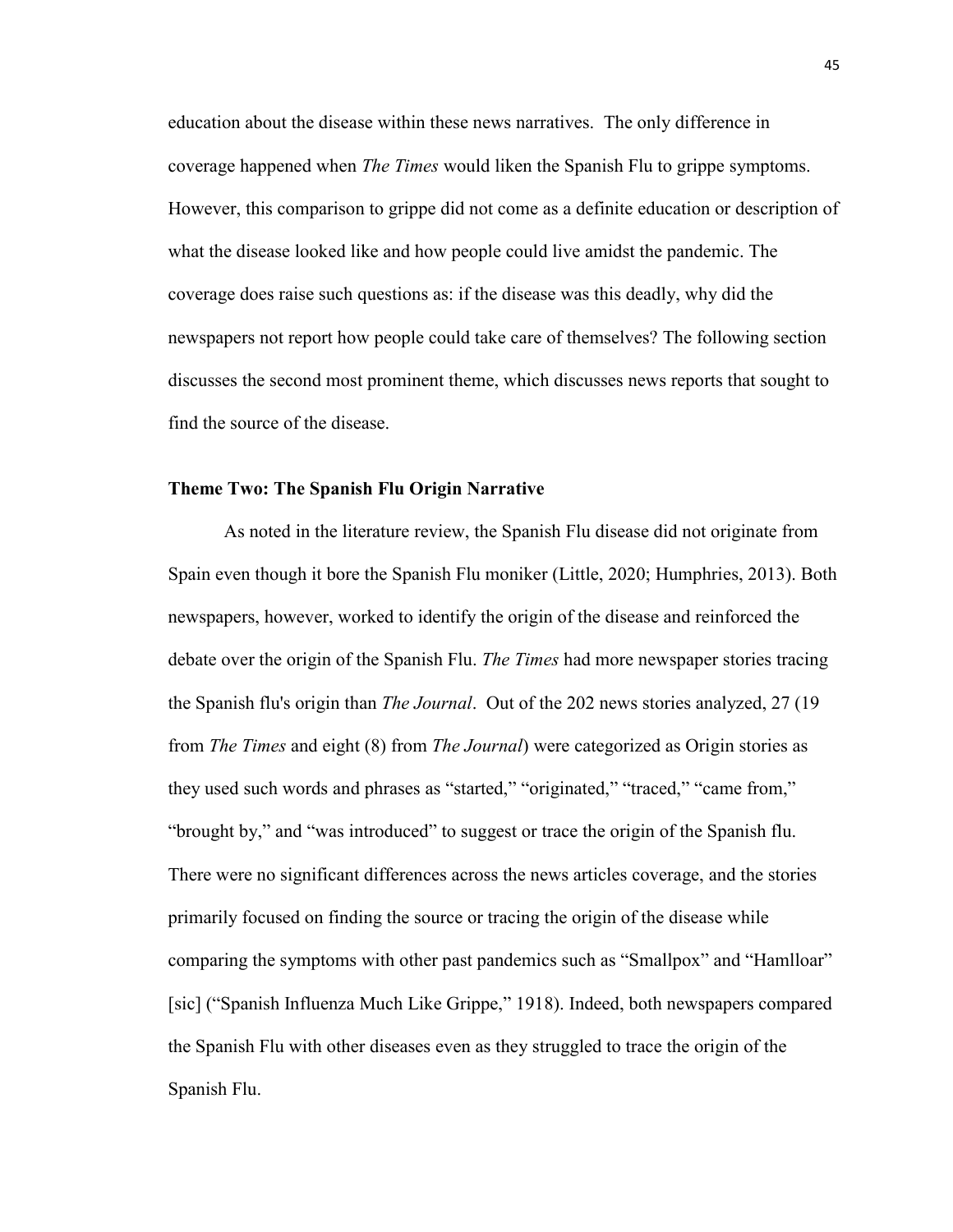According to one article mentioned above published in *The Times* on September 22, 1918, the Spanish Flu was likened to the grippe and described as being accompanied by all the symptoms of the grippe but differed from this disease only in that it was more severe and more likely to lead to pneumonia if not checked in time ("Spanish Influenza Much Like Grippe," 1918). In an attempt to describe the symptoms of the Spanish Flu and connect it to where it might have originated, the same newspaper reported that influenza originally came as the grippe (a previous outbreak). The news account described the "new influenza," referring to the Spanish Flu, as characterized by "excessive sneezing, reddening and running of the eyes, running of the nose, chills followed by a fever of 101 to 106 degrees, aching back and joints, loss of appetite, and a general feeling of debility" ("Spanish Influenza Much Like Grippe," 1918). Yet, the news accounts did not recommend what to do. Instead, the same *Times* news article reported that "Spain disclaimed the unwelcome guest" and then concluded that the Spanish Flu was a "new evil" ("Spanish Influenza Much Like Grippe," 1918) that, like other evils of the war, must be traced to Germany. The newspaper offered two theories for this position: The first was that the new trench bacteria must have been born in the German lines where the troops, poorly fed and clothed, were living in a reduced state of vitality and that the bacteria must have been carried from "Flanders into Spain by the strong winds to the Spanish coast over the last winter before the outbreak." The second theory was that the disease was carried into Spain by the German submarine boats' crews ("Spanish Influenza Much Like Grippe," 1918). In short, *The Times,* in one news article, not only compared the Spanish Flu to the grippe, but it also sought to trace the origins of the pandemic. When Spain denied responsibility, the newspaper turned to the nation's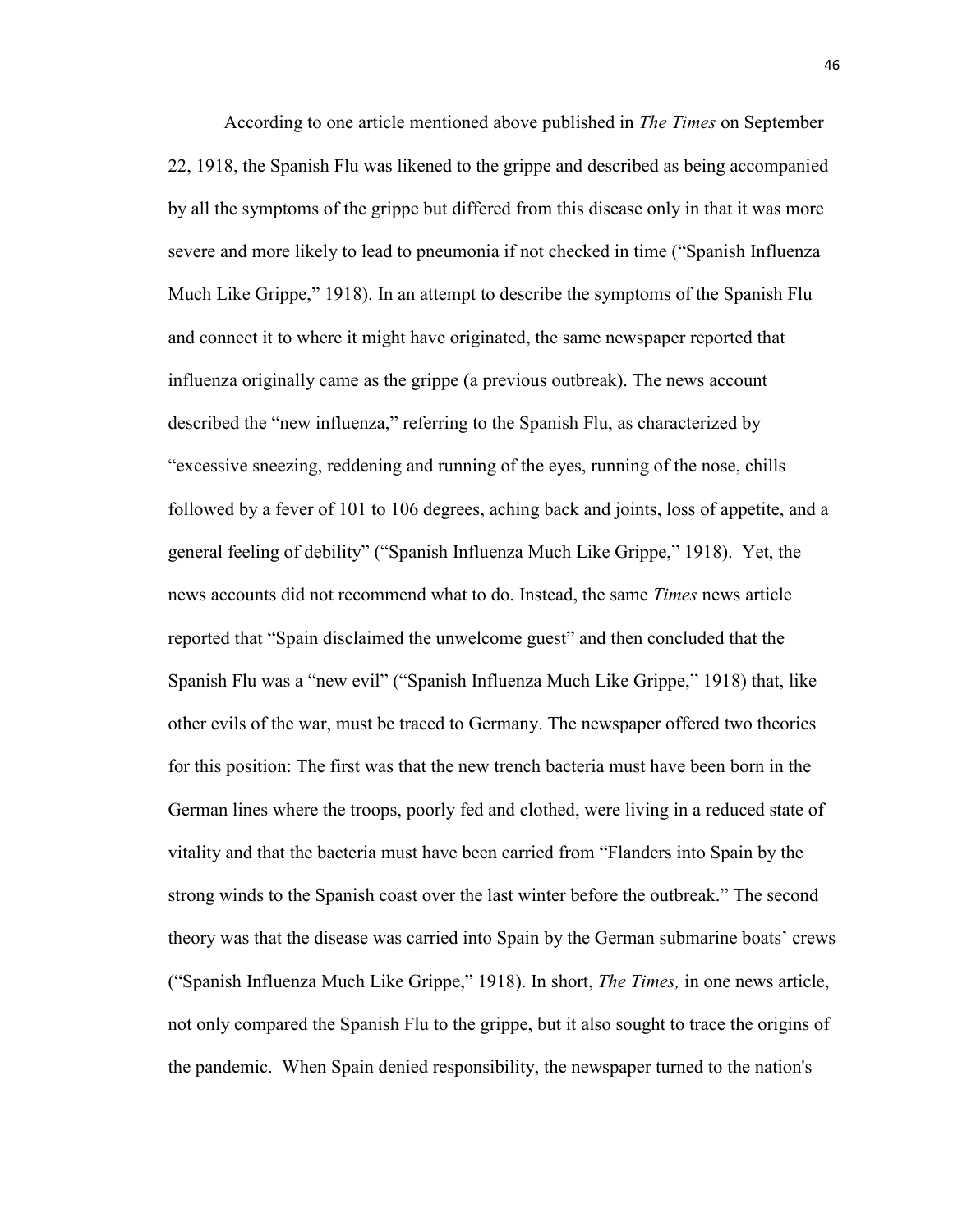war-time enemy Germany. As will be shown, other *Times* news accounts did the same thing.

In one of *The Times* newspaper article, Lieut. Col. Phillip S. Doane supposedly said that the outbreaks of Spanish influenza, which had given army officials some concern, may have been "started by German agents who were put ashore from a submarine" ("Special to The New York Times," (1918). Other news stories made similar comparisons or assertions about origin when they noted that "reported cases were British sailors from an Australian ship lying alongside a Brooklyn pier" and "Steamships arriving today from England and France" were responsive ("31 New Influenza Cases in New York," 1918; "General Ireland Returns," 1918). Contrary to the popularly held belief at the time that because of the name "Spanish Flu," it originated from Spain, the *Times* news narratives here show that everyone subscribed to that belief, including the *Times*. Nonetheless, the news accounts reflected a concerted search for the origin of the flu, and they seemed willing to blame any country outside of the United States or, as will be shown, the war itself.

In contrast to *The Times, The Journal* simply referred to the Spanish Flu as a byproduct of World War I. The newspaper reported that "the present epidemic is accepted as a war product" ("Deaths from Influenza in U.S. Navy," 1918). This report was based on the premise that the first cases of the Spanish Flu were recorded in military camps, both in the U.S. and around Europe, and *The Journal* article argued that the disease broke out because of the ongoing war at the time ("Deaths from Influenza in U.S. Navy," 1918). One interesting news story in *The Journal* that made indirect reference to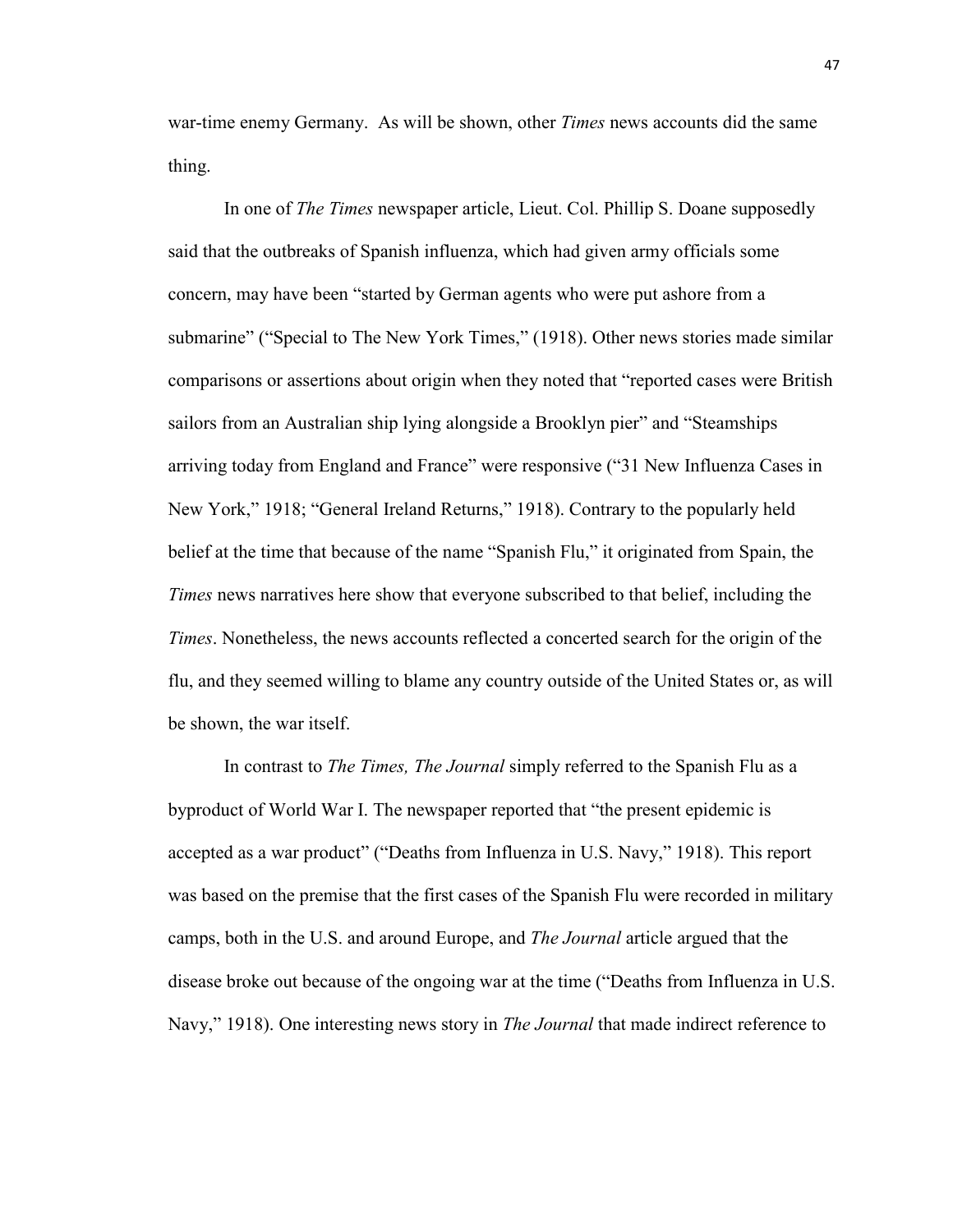the Spanish Flu, in an attempt to describe the Flu and trace its origin, narrated a brief two-line conversation between a doctor and his patient:

Wife of profiteer: are you quite certain I've had the very latest form of influenza? Doctor: Quite, madam. You coughed exactly like the countess of Wessex – London punch ("The Latest in Coughs," 1918).

This particular news article suggested that whoever had the latest form of coughs was suffering from Spanish Influenza and was the likely source. Even though both *The Times* and *The Journal* are U.S.-based newspapers, both reported on people who contracted the disease from London. Ironically, neither newspaper mentioned any U.S. officials who may have contracted the disease. In effect, the Spanish Flu Origin theme encompassed the news narratives that attempted to trace the disease's source or origin. As will be discussed below, while both newspapers compared the Spanish Flu with other diseases even as they struggled to trace the origin of the Spanish Flu, they also worked to identify who/what was to blame. They even criticized the government for the outbreak and the outcome of the disease. I call this subtheme the "Blame narrative," which I discuss next.

## *The Blame Narrative.*

*The Times* was the only paper that published news stories that generated the blame narrative theme. Out of 41 total Spanish Flu news stories from *The Times*, only six (6) news articles suggested that citizens, the press, and the medical professionals alike, blamed the pandemic on the government and how poorly it managed the situation. Even though this theme's scope is small, it adds to the narrative that people generally wanted to find or trace Spanish Flu-related problems to a source. The news stories reported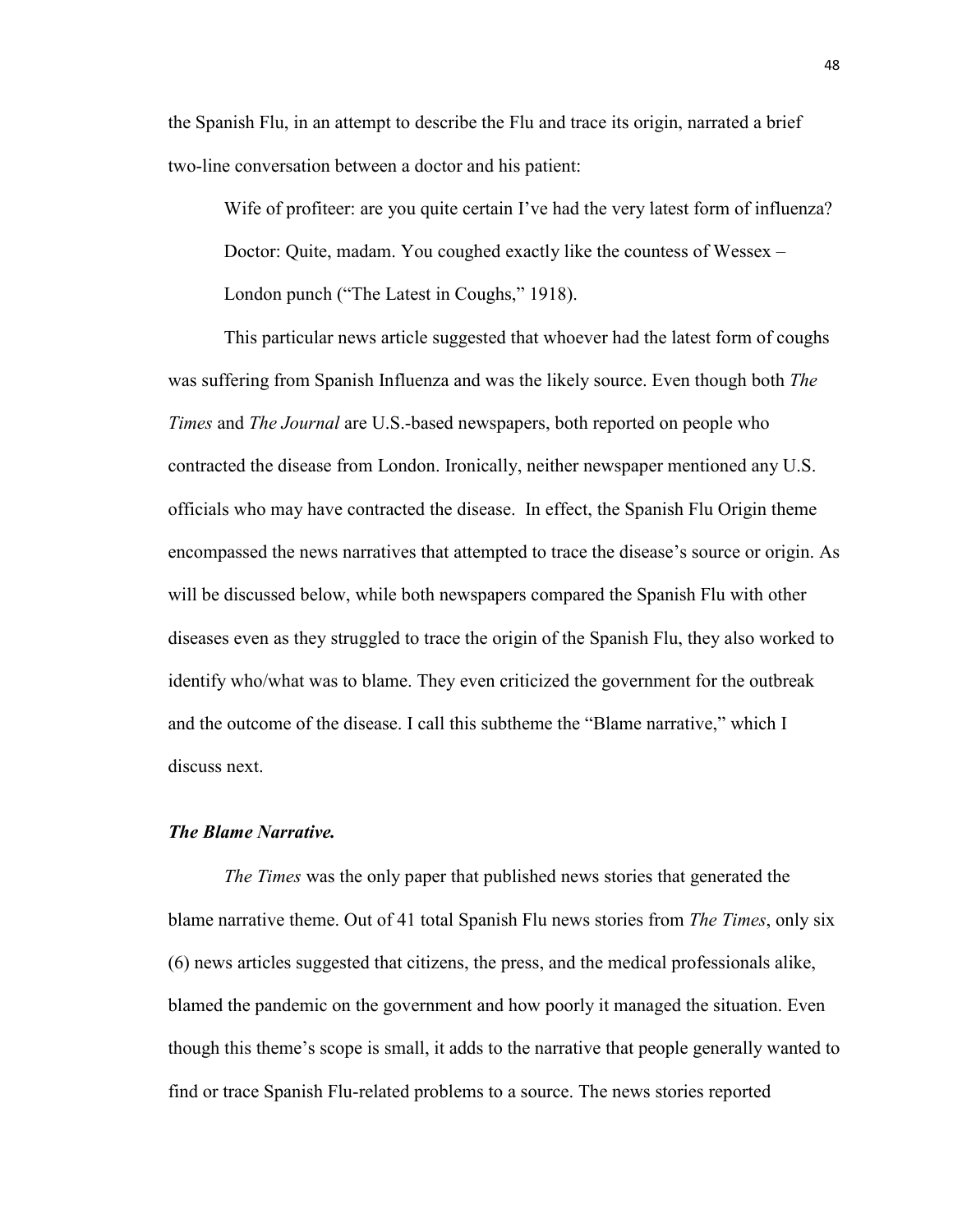situations where people either "criticized" or "blamed" the government for how the situation with the Spanish flu pandemic was handled. The news articles also reported narratives that citizens blamed some government officials for the Spanish Flu. One such news story reported that one "doughboy," as they were called, criticized and accused the former attorney general saying, "We fought for democracy, and you gave us Spanish Flu and prohibition" ("'Flu' and Prohibition," 1919), meaning that even though they gave their lives to fight in World War I, they came back home with a disease. This incident happened when the Former Attorney General Gregory, one of the passengers on the USS von Steuben, delivered a speech to the soldiers ("'Flu' and Prohibition," 1919). According to the press account, the criticism was received with shouts of applause from the other 6000 troops from the three means of transport arriving from France. The *Times* also explained that people were under strict lockdown and mandated to follow strict health protocols such as wearing masks and not having large gatherings, which the troops saw as prohibiting their freedom.

Other Blame narratives in *The Times* suggested that the general public also blamed the government for not giving equal attention to the pandemic as they gave to World War I. *The Times* news accounts stipulated that had the government provided the necessary attention to the pandemic, and things would not have gotten out of hand. For example, the vaccine that some medical professionals were advocating for the prevention and treatment of the Spanish Flu was a pre-existing vaccine that was discovered to help prevent the Flu. This position, however, was not readily accepted by other health professionals, according to *The Times* article published on October 17, 1918. In the article, Dr. Ellis Bonime reportedly stated that "I hope that the time for its general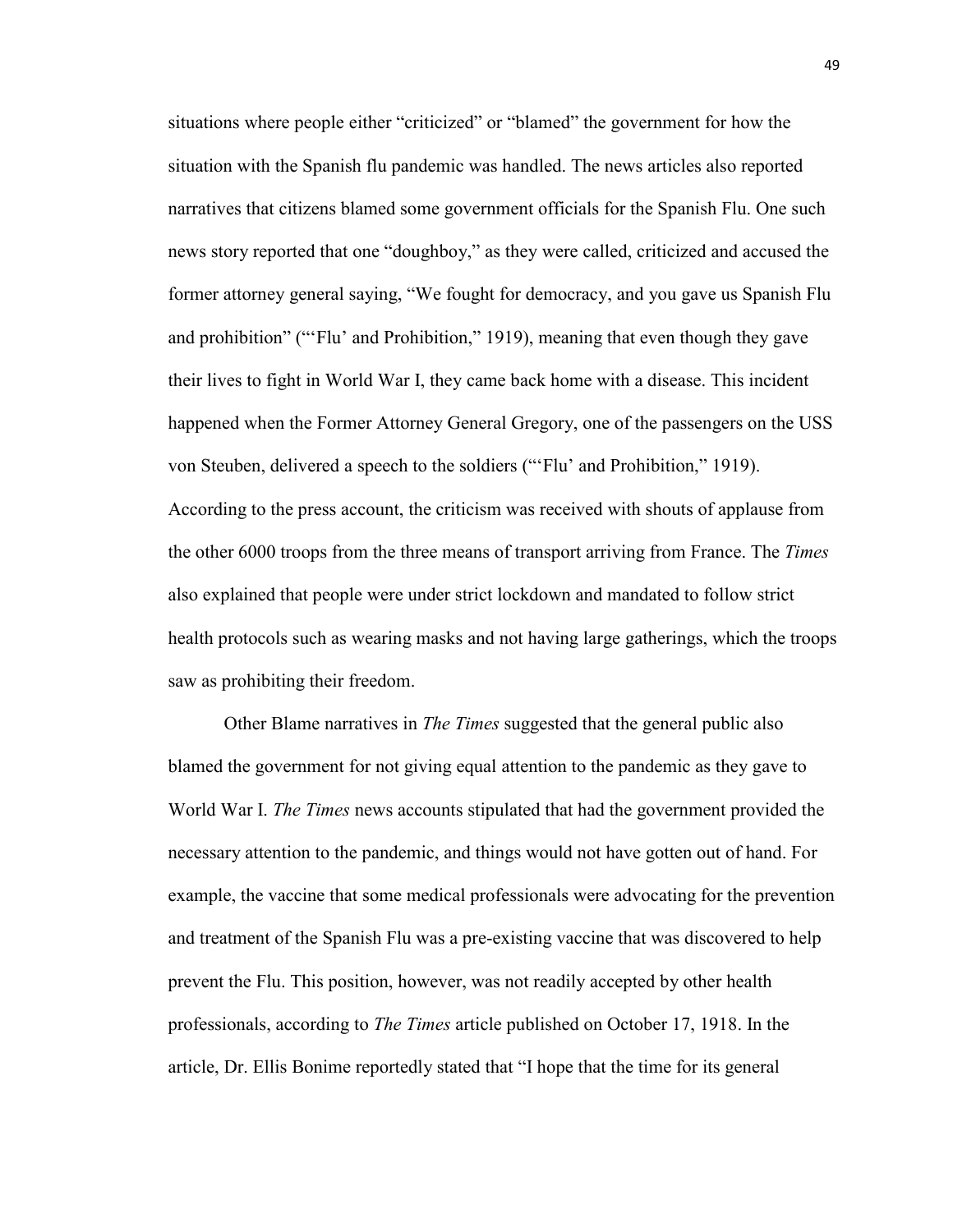adoption by the medical profession will not be long delayed, but health commissioner Copeland refused" ("Grip in the Y.M.C.A.," 1918). Another news report suggested that since some of these interventions (implying that there were other unstated interventions) were not readily accepted, the situation lingered and prolonged the disease's intensity and fatality. The news report also argued that "had the immunization been used, last year in the army cantonments, the ravages of pneumonia caused by the Spanish Flu would have been prevented" ("Tells of Vaccine to Stop Influenza," 1918). In each of these news accounts, both the medical profession and the press blamed the government for the pandemic. The press did this by calling out the government for its lack of attention to the pandemic. The medical profession did so by calling out the government for its lack of urgency in accepting the proposed vaccine.

In summary, the Origin narrative theme portrayed the discourse about the Spanish flu as a mystery or puzzle, and both the press and the people appeared to need to find the source to assign blame. This led to news stories trying to trace the Spanish Flu to countries and territories and even blame the disease on other people as this narrative continued. A few news stories reported how medical professionals handled the situation with treatment and preventive measures. This is the next major theme of "Finding the Cure" that is discussed below.

## **Theme Three: Finding the Cure Narrative**

This theme emerged from fourteen (14) newspaper articles, five (5) from *The Times,* and nine (9) from *The Journal*, with one subtheme called the Outlier, which consisted of two news stories from *The Journal*. This theme captures all the narratives that pertain to what the medical professionals did to address the Spanish Flu. It ranges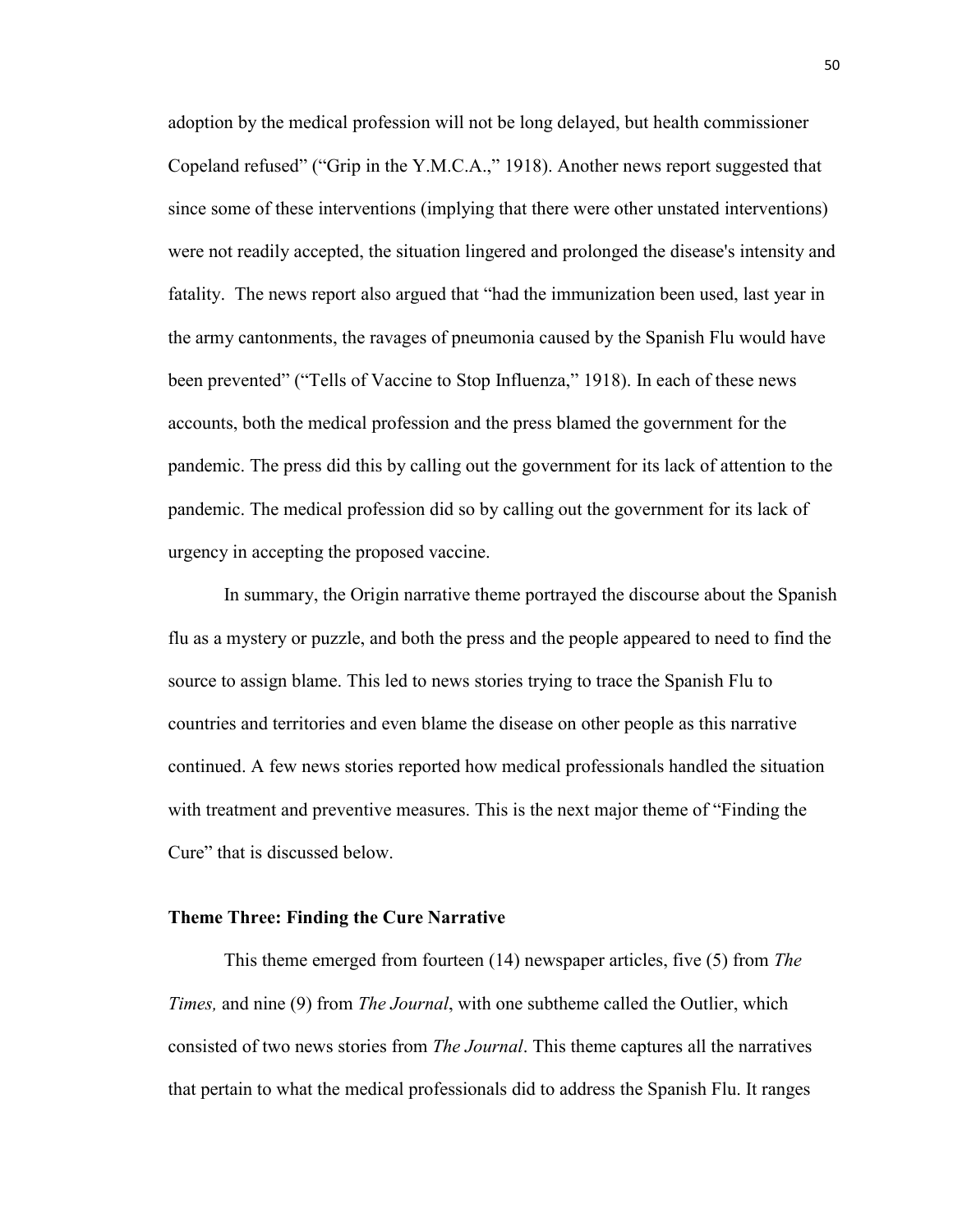from drugs used, the demand for those drugs, to vaccines that came to be accepted for the treatment and prevention of the Spanish Influenza. According to press accounts, some physicians tend to jump to the conclusion that patients had the Spanish Flu if they were suffering from the common flu symptoms, which proved to be similar to what medical professionals described as symptoms for the Spanish Flu. For example, one news story attempted to explain that regular flu symptoms are not necessarily cases of the Spanish Flu. In an effort to explain this, the newspaper reported that a "typical follicular exudate on the tonsils clearly showed that the symptoms are attributable to an ordinary attack of the follicular tonsilitis" ("Only 20 New Cases," 1918). According to another news story, "Drugs for Influenza Advance in Price" (1918), in order for health professionals to be able to distinguish the difference between the Spanish Flu and other flu-like diseases, doctors:

must not expect to find a new symptom complex, and those who have seen a large number of cases of influenza will readily recognize the cases that seem to be current. It is desirable so far as practicable to have cultures taken from the throat and the blood to isolate, if possible, the organism responsible for the disease. ("Drugs for Influenza Advance in Price," 1918).

As these news accounts suggest, the Spanish Influenza symptoms were very similar to existing other flu-like diseases, making it difficult for doctors to distinguish between the "normal" flu and the Spanish Flu at the initial stages. There was also the previously mentioned *Times* news account which reported that a previous outbreak of grippe was a less virulent form of grippe and that the "new influenza" was characterized by a whole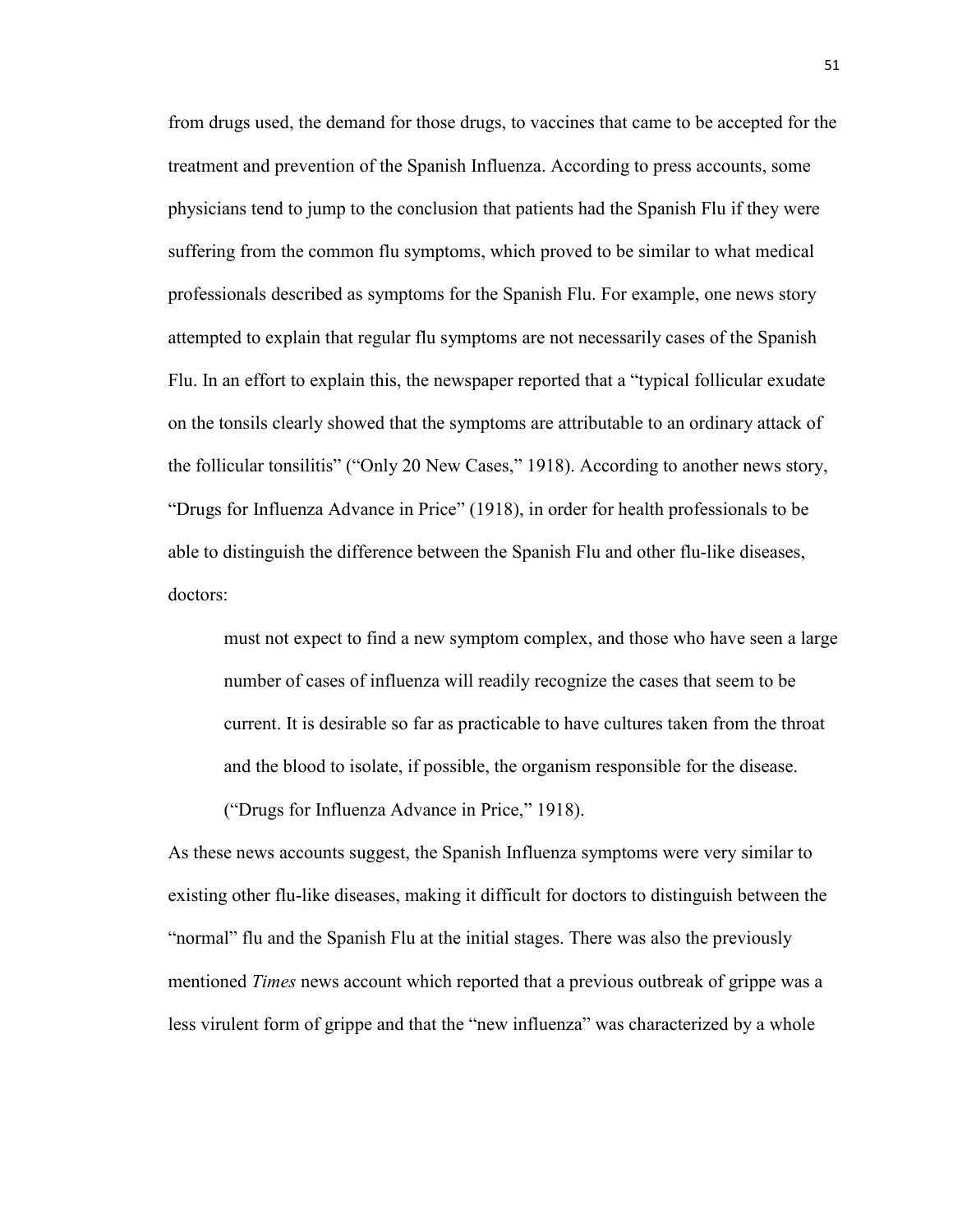list of symptoms. Yet, the news accounts did not recommend what to do about the "new influenza<sup>"</sup>

Other news articles focused on the drug market and possible drugs the medical professionals used to combat the Spanish Flu, likely medicines that were considered for use, and how the demand for these drugs affected their prices. The news stories used words and phrases such as "preventive drugs," "short of supplies for drugs," "curative drugs," "demand for drugs increase," among others, to describe the situation in the medical field. As shown below, the medical professionals were described as looking for preventive drugs to prevent more cases, ultimately leading to vaccines. At another point, they were reportedly considering which drugs would be curative. In other situations, the demand for these curative drugs caused their prices to increase, and the increase in demand caused shortages in their supply. For example, according to one report, "there is no letup in the demand for drugs used in combating the Influenza epidemic. It was estimated that approximately 1,000,000 persons in this country have either had or have the disease in one form or another. The demand for preventive and curative drugs has been in proportion" ("Drugs for Influenza Advance in Price," 1918). Other news stories in *The Journal* reported that "stocks have become so depleted" that they were impacting "price changes" for a variety of drugs, such as "aspirin, antipyrine, acetphenetidin, asafetida, and quinine" ("Peace Starts Active Selling of Drug Supplies," 1918; "Drug Markets Affected by Spanish Influenza," 1918). One news account reported that due to the influenza epidemic, the "drug and chemical markets were woefully short of supplies," particularly in essential medicines, such that even though the prices of drugs in the likes of "Quinine sulfate" had increased, it was still not in abundance despite recent Java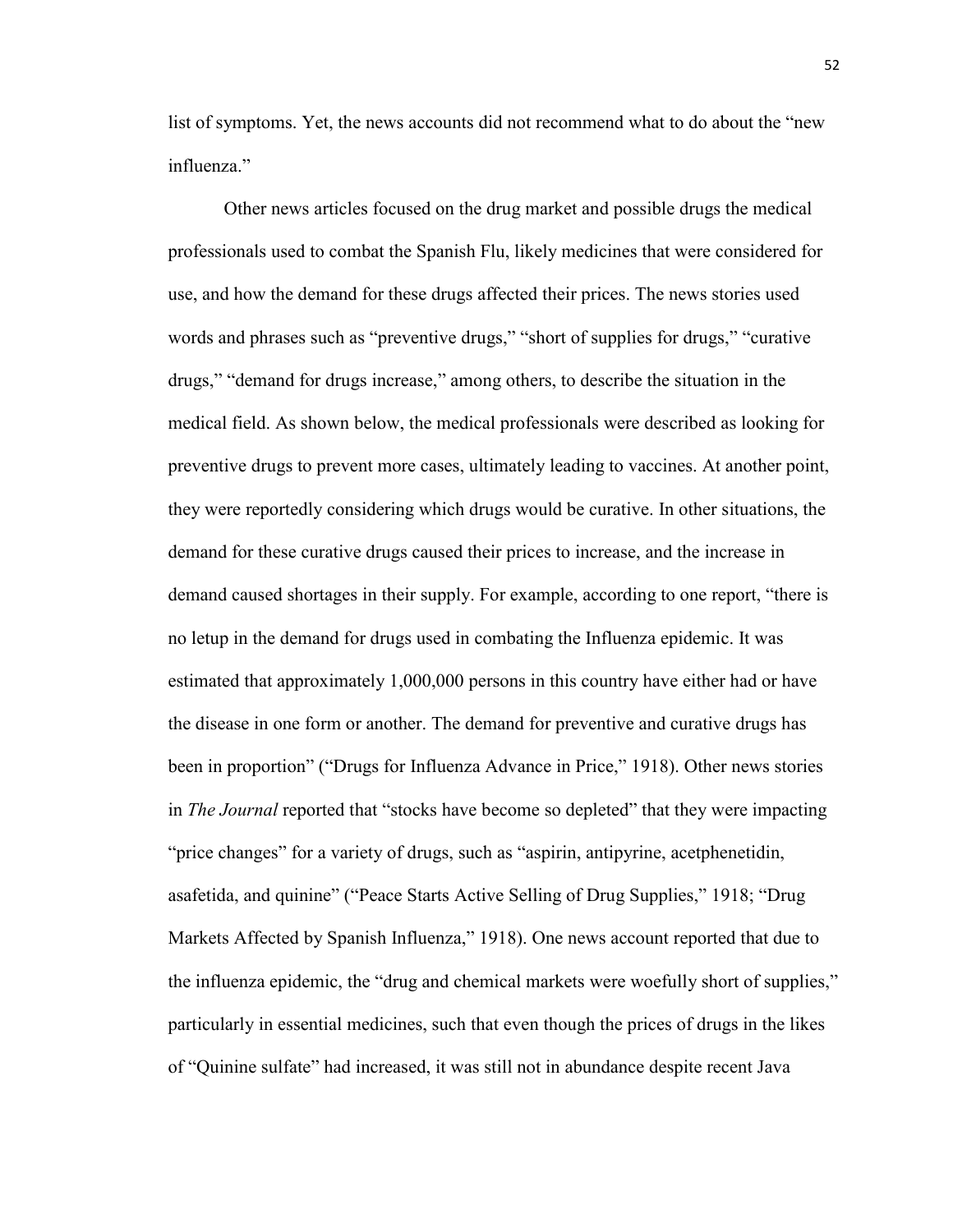importations ("Drugs and Influenza," 1920). Even other news stories reported that "the demand" for a variety of drugs utilized in treating the disease such as "aspirin, antipyrine, acetphenetidin, asafetida, and quinine" is likely to "keep firm for the drugs market" ("Drug Markets Steady," 1918). Most news stories mentioned some of the various drugs used to combat the disease. Some focused on how the demand for these drugs influenced prices, causing them to move upward, while the others focused on how the need for these same drugs had helped to keep the drug market firm and steady after a long "dullness in the drug and chemical markets" ("Drug Markets Steady," 1918). These news stories also suggested that even though there had been other epidemics before the Spanish Flu, the medical professionals were unprepared for another epidemic or pandemic when the Spanish Flu occurred. This was evidenced in news accounts that indicated that these medical professionals were operating on a "trial-and-error" basis with these drugs, which in the end increased the demand for them and impacted their prices on the drug market.

On the other hand, one news account in *The Journal* reported that the vaccine that came to be accepted for use in the prevention and treatment of the Spanish Flu had also been used to treat and prevent similar diseases like pneumonia for several years. Yet, as was reported in "Grip in the Y.M.C.A." (1918), there appeared to be a debate among the medical professionals about the best approach to this disease. Some reportedly believed that the old vaccine, which was "perfected as much as six years ago," should be good enough to be accepted as the "vaccine for the Spanish Influenza's" treatment and prevention. The reported reason was that the "technique for utilizing the vaccine" had already been thoroughly worked out and used for years. To bolster this assertion, Dr. Ellis Bonime reportedly said that the vaccine was very "successful when administered as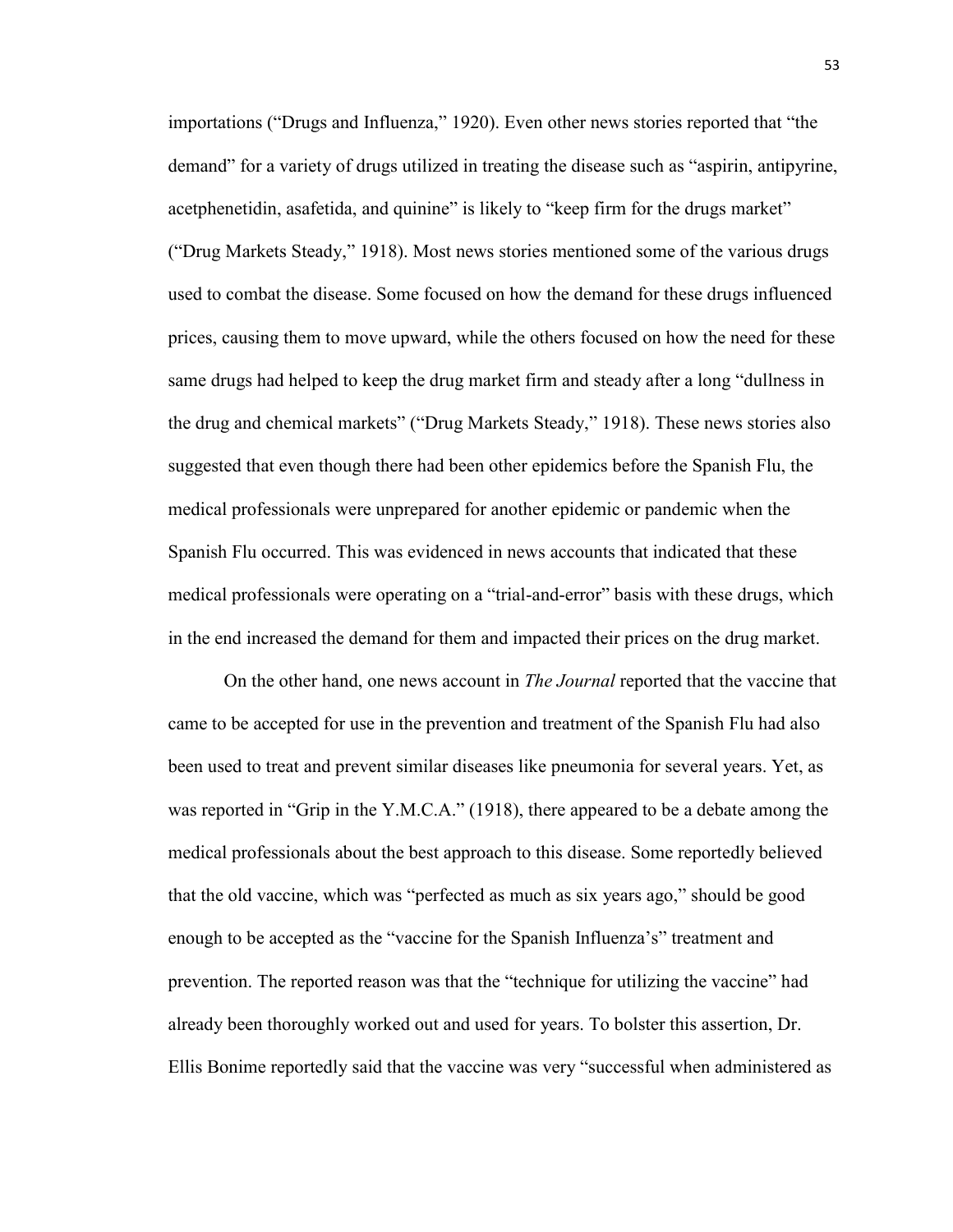a preventive to 450 Y.M.C.A. workers," adding that all those who took "the three doses of the vaccine did not contract the disease" ("Grip in the Y.M.C.A.," 1918). That being said, *The Journal* also noted seven people who took only "one treatment" suffered slight symptoms that "resembled grippe" produced by the Vaccine ("Grip in the Y.M.C.A.," 1918), and that one person who took the first treatment but refused to continue with the second and third treatments contracted the Spanish Flu and died. Medical experts reportedly believed that the individual could have survived "except that treatment for the disease was refused" ("Grip in the Y.M.C.A.," 1918). The news story also reported that another school of thought supported developing an entirely new vaccine to fight the Spanish Flu and did not readily "accept the Vaccine" ("Grip in the Y.M.C.A.," 1918). *The Journal* also suggested that it was unfortunate that some medical authorities wasted time experimenting when a "thoroughly successful vaccine was already at hand" ("Grip in the Y.M.C.A.," 1918).

In summary, the Finding the Cure narrative theme portrayed the medical professionals as not having a definite direction about handling the disease. Even in the face of possible solutions, there were debates about which direction actually to go. The coverage does raise such questions as if the medical professionals had a definite sense of direction or solution to the pandemic, could it have changed the course of the disease? What could have happened if they were not divided in their perspective and approach to handling the situation? News accounts about the Spanish Flu indicated that things would have been handled better if the medical professionals were prepared and had a unified sense of direction in controlling and managing the disease. Despite this largely negative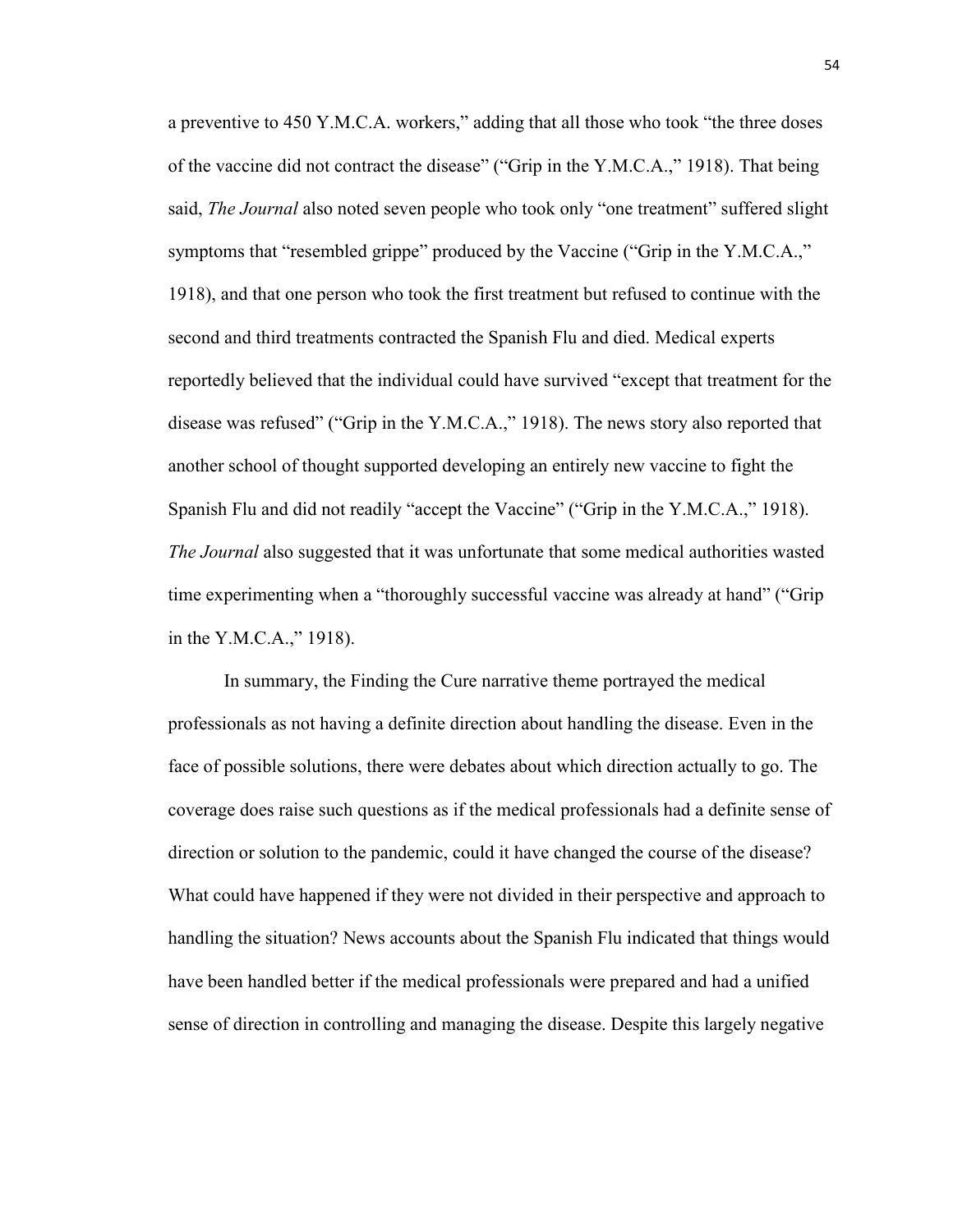coverage of the pandemic, there was, however, two largely positive stories. The following section explains the outlier subtheme.

# *Outlier*

One interesting finding from the analysis was the narrative that portrayed health facilities as a "savior" during the Spanish Flu pandemic. According to news accounts, fundraisers were organized to support a collective group of hospitals in New York City. Two newspaper reports from *The Journal* stated that the president and treasurer of the United Hospital Fund campaign committee, namely Robert Olyphant and Albert H. Wiggin, respectively, and the City's Health Commissioner, Dr. Royal S. Copeland, strongly endorsed the fund. Dr. Royal S. Copeland reportedly stated that "during the influenza epidemic last year, thousands of persons now alive must have died except for the noble service of these institutions" ("United Hospital Fund Started," 1918). The narrative reported that the most incredible "public calamity" that could ever happen would be the "closing of these private hospitals," supposedly because of lack of funds to keep running these private health facilities ("United Hospital Fund Started," 1918). It was also reported that the city itself was utterly ill-equipped and unprepared at the present moment to "assume responsibility" for the care of all its sick citizens in "its own hospitals" ("United Hospital Fund Started," 1918). According to the news accounts, the United Hospital Fund was started under the slogan "Give the Sick a Chance" to cover the deficit incurred in the free work of forty-six New York City private hospitals ("United Hospital Fund Started," 1918). The other news story, also published by *The Journal,* reported that Senator Weeks introduced a "resolution asking \$1,000,000 be appropriated to fight the spread of Spanish influenza," which was now prevalent in many sections of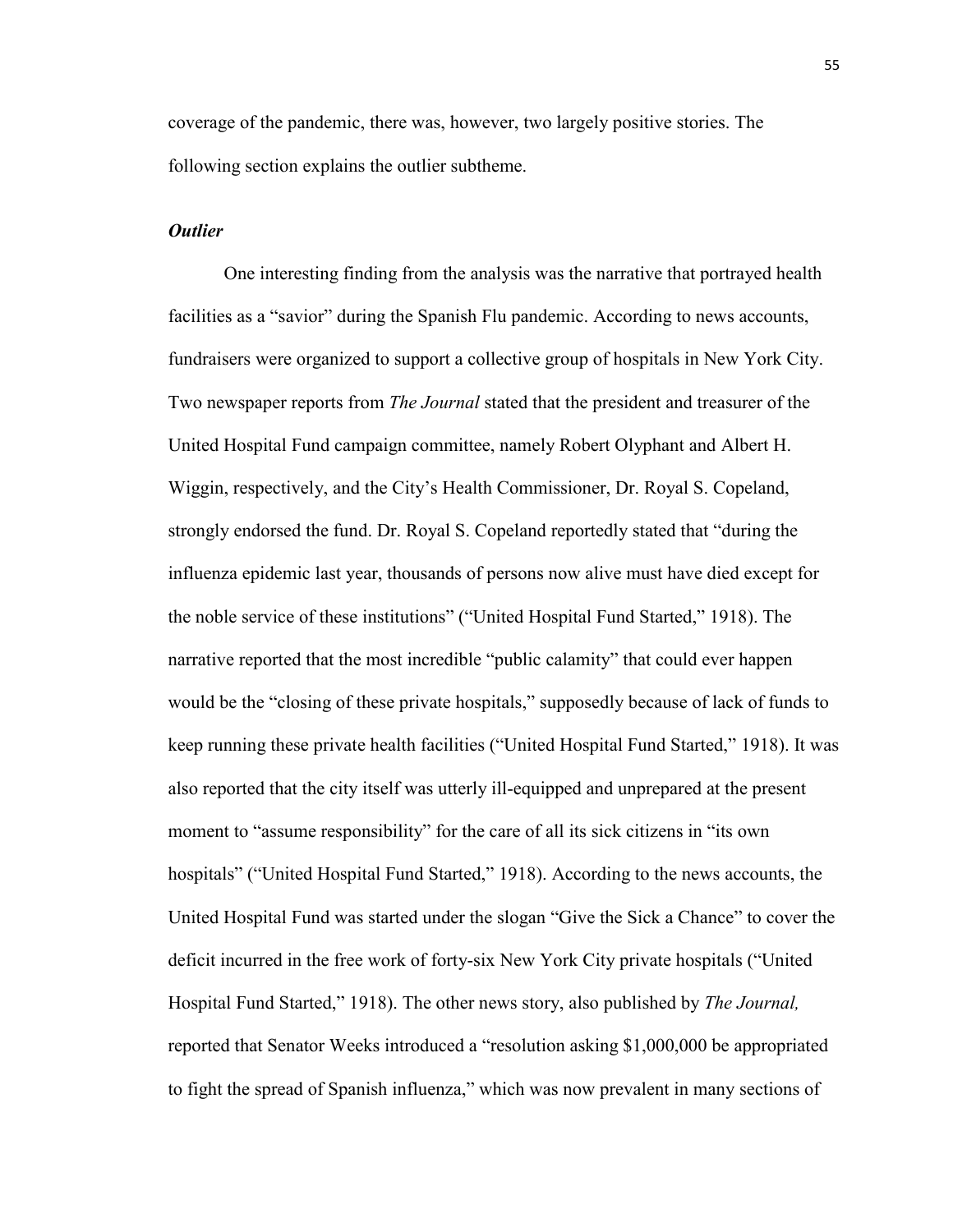the country and needed more funds to be able to finance treatment ("Asks for \$1,000,000 to Fight Influenza," 1918).

In summary, this subtheme explains how expensive financing the treatment and prevention of the Spanish Flu was, such that extra funds had to be raised to manage the disease. In summary, the "Cure" narrative relates to efforts to treat the sick. The drug companies were arguing over drugs and working to find the cure. Doctors were arguing about the symptoms and effective meds, while others were working to ensure hospitals and healthcare facilities were available.

## **Summary**

Both *The New York Times* and *The Wall Street Journal* had different focuses and perspectives, which affected the scope and issues of their coverage. The limited coverage given to the pandemic seems to indicate that wartime censorship efforts described by Roos (2020) impacted the coverage of the Spanish Flu. *The Times* news coverage of the Spanish Flu focused on finding the source of the disease. *The Journal*, on the other hand, was very domestic and business-focused, hence producing the kind of findings I got from the analysis.

The overall narrative that emerged from the analysis was that while the Spanish Flu caused many deaths, it primarily impacted businesses. The coverage described how the Spanish flu decreased the production of anthracites, coal, bituminous, and steel. This decrease in production was mainly attributed to worker absenteeism due to workers being infected with the disease. The narrative suggested that the Spanish flu pandemic was a plague that had come to attack people resulting in their deaths. Taken together, this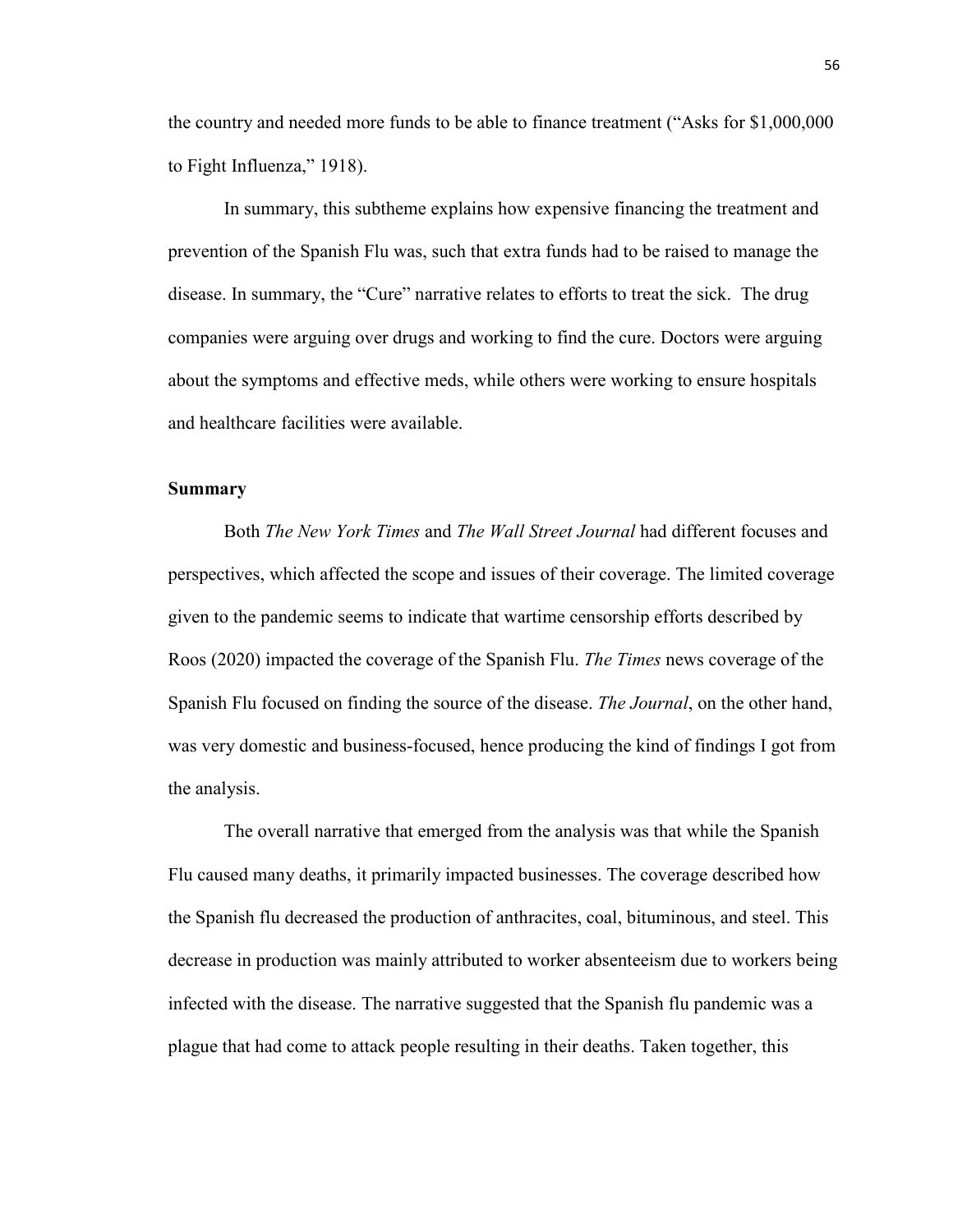narrative presents the idea that the Spanish Flu, by its nature, was negative, that it disrupted American businesses and entertainment and thus American's livelihood.

Another smaller narrative that emerged was the source or origin of the disease. Together, the two papers extended the conversation around where the Spanish Flu originated from, attributing the source to Germany, England, France, and to soldiers who were coming in and out from war camps with the disease. Even though the news stories did not come out with a definite source of the illness, one thing was clear: they could not definitively determine that it originated in Spain. The news narrative also conveyed the idea that the medical professionals struggled as they did their best to find solutions in preventive and curative drugs for the disease to minimize its impact and effect on society. This became a challenging quest, but evidently, they adopted medicines and vaccines preexisting to help treat and prevent the disease.

All in all, the overarching narrative provided by *The Times* and *The Journal* about the Spanish Flu did not do much in the way of informing or educating their readers about what the Spanish Flu was or how to respond to it. There was little to nothing on the symptoms except when they were compared to other milder diseases such as grippe, nor was there information about where people should go for treatment (including, whether or not there were designated locations for that), or what health and safety protocols people should follow. The news as a cultural narrative framework argues that news helps shape what people think about their events. The dominant narrative or picture of the Spanish Flu offered by these two newspapers was how businesses were affected. In the final chapter, I provide a detailed discussion and conclusion, position the complete study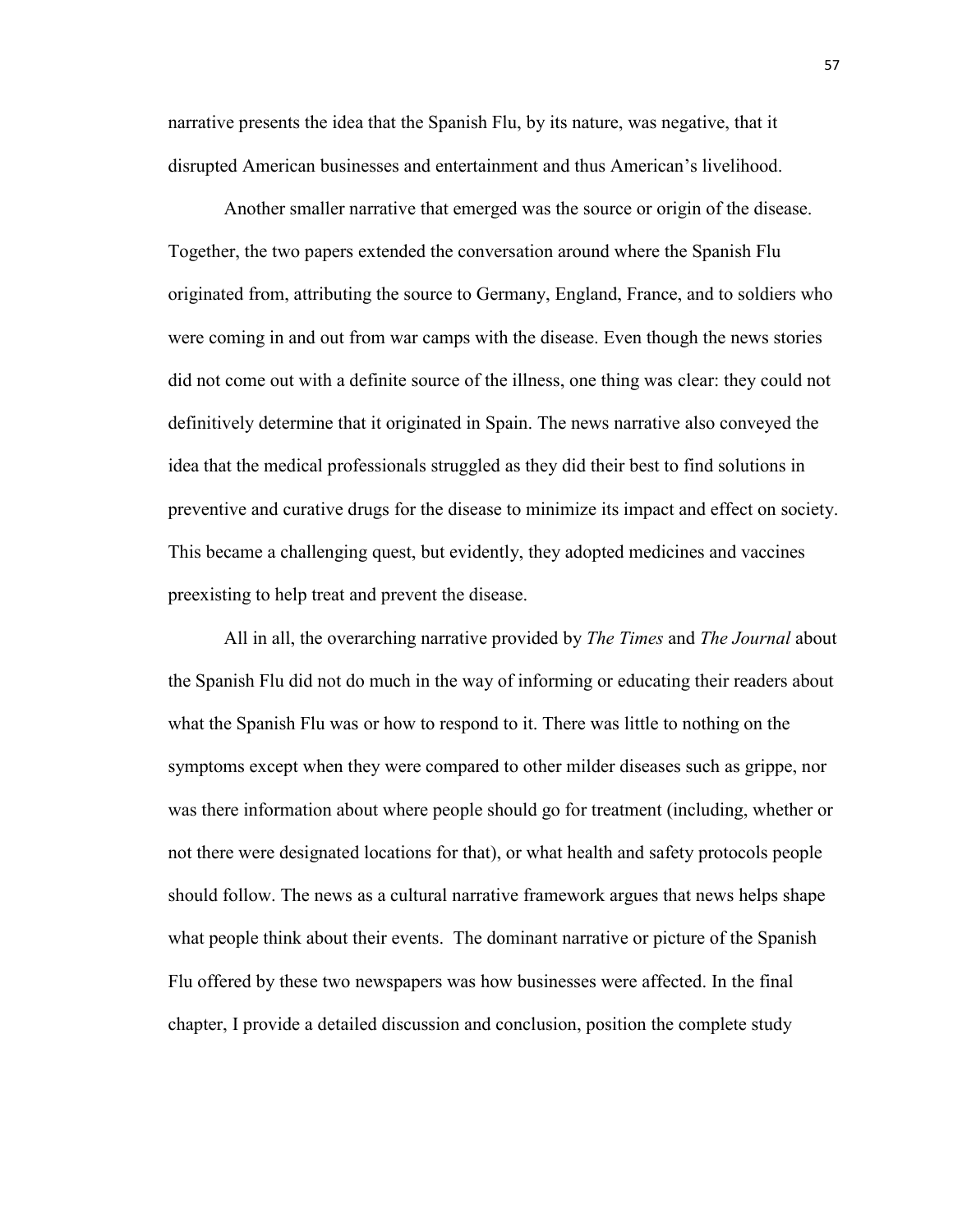within a larger frame of related literature and theory, give the limitations, and offer future research directions.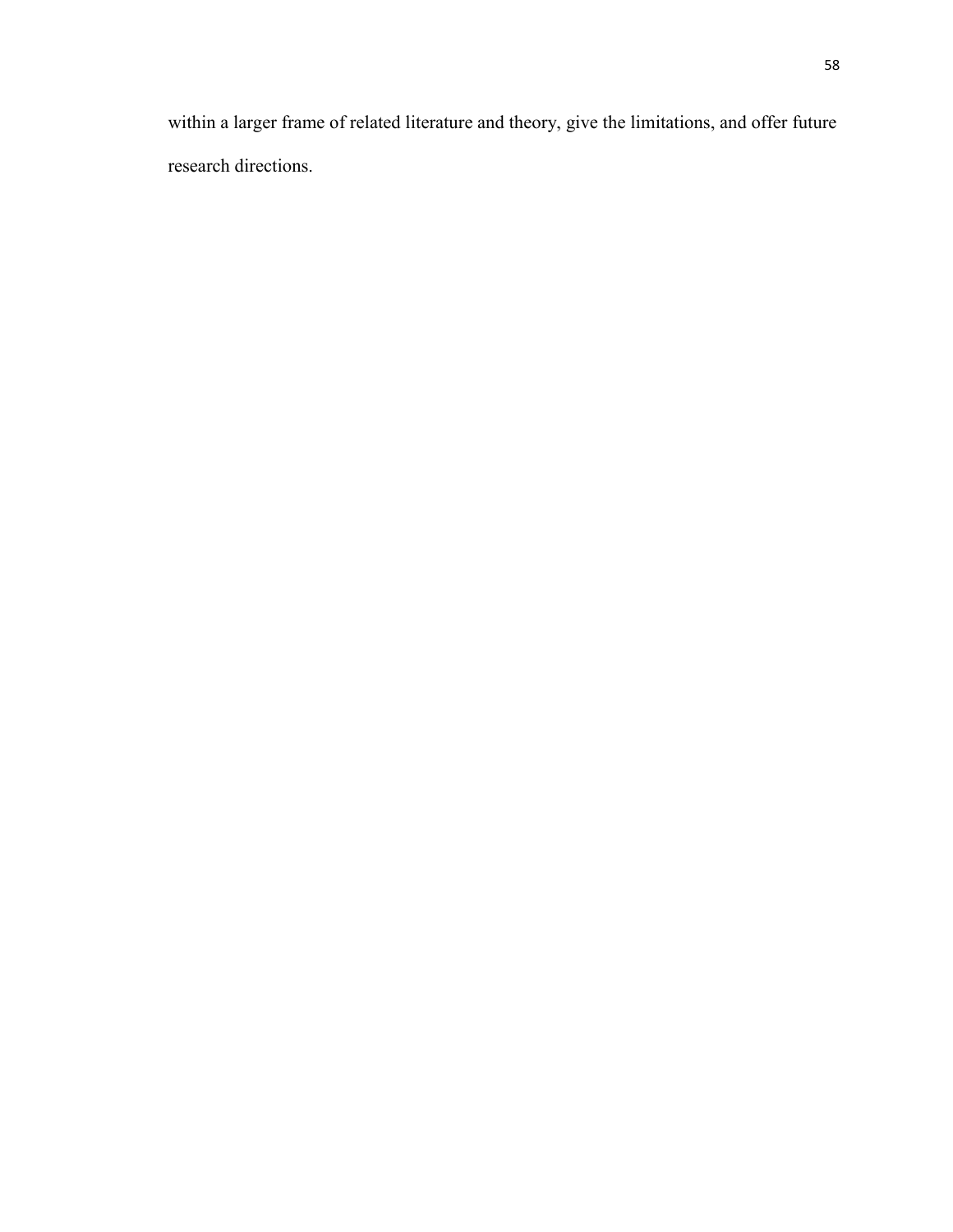## **CHAPTER FIVE Discussion and Conclusion**

Pandemics and epidemics have come and gone over the years, having different impacts on society and leaving room for scholars to study and work with relevant authorities to put measures in place or prepare for future occurrences. Nevertheless, whenever such pandemics occur, it seems the world is not ready for their devastating effects and impact. This thesis set out to examine one such pandemic in history, the Spanish Flu, to add to the body of existing knowledge about the pandemic and broaden the research on the press coverage of the Spanish Flu. Living amid the recent COVID-19 pandemic raises many questions about how people dealt with previous pandemics in history. Experts and scholars forecast that the COVID-19 pandemic could become the biggest pandemic to be recorded in modern history (Scudellari, 2020). Before then, the Spanish Flu was regarded as the biggest pandemic in contemporary history (Adams, 2020; Barry, 2017; Buear, 2020). This similarity between the 1918 Spanish Flu and the 2020 COVID-19 pandemic makes it essential to look back on history to understand the social discourse about the Spanish Flu that occurred at the time.

By considering the overarching question: *What was the cultural narrative about the Spanish Flu in 1918-1920 press coverage in the New York Times and the Wall Street Journal?* We can begin to understand how the media portrayed social, economic, and societal issues surrounding the Spanish Flu through the stories they reported on and covered. This thesis is rooted in the research tradition that studies news reporting and journalism as a depository for cultural narratives (Berkowitz, 2011). The cultural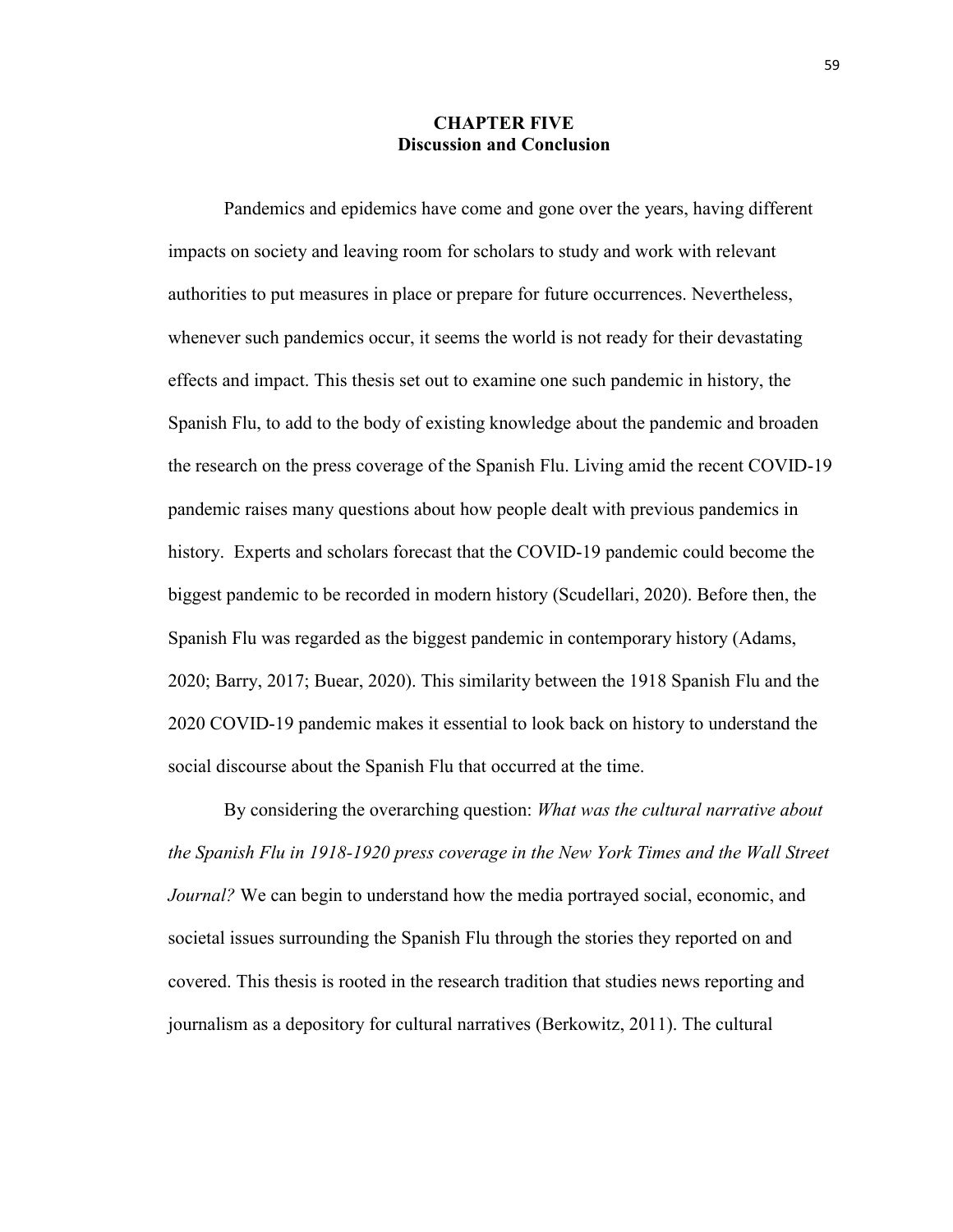narratives approach speaks to the extent to which media texts reflect the prevailing societal values and cultural context.

This thesis analyzed 202 newspaper articles from both *The Times* and *The Journal*  using textual analysis and constant comparison techniques. As discussed earlier in the literature review, studies have shown that wartime censorship in the U.S. prevented journalists from publishing anything that could harm the war effort (Roos, 2020). In a way, this affected the press coverage of the Spanish Flu as well, influencing the amount of data collected and analyzed. Nonetheless, three-story themes were identified, namely: The Impact Narrative as with four narrative subthemes: The Effects on Trade and Business, the Abandonment of Events and Activities, the Casualties, and the Disease as an Attack or a Plague on Humans; The Origin of the Disease Narrative, with one subtheme titled the Blame narrative; and Finding the Cure Narrative with one subtheme titled The Outlier.

As noted in the theoretical framework, journalism plays a crucial role in what narratives people believe through what they write and report as news. The findings were exciting, but it was evident that World War I indeed overshadowed the press coverage of the Spanish Flu, and not much was said about what was happening concerning the 1918 pandemic itself. Only a few newspaper articles referred to or mentioned how the Spanish Flu affected aspects of human lives, including what they might experience if they had the disease. There was no direct mention of the disease in terms of symptoms, mortality, or even how people should live their lives amidst the pandemic. Instead, the newspapers compared the Spanish Flu symptoms to other diseases such as grippe by describing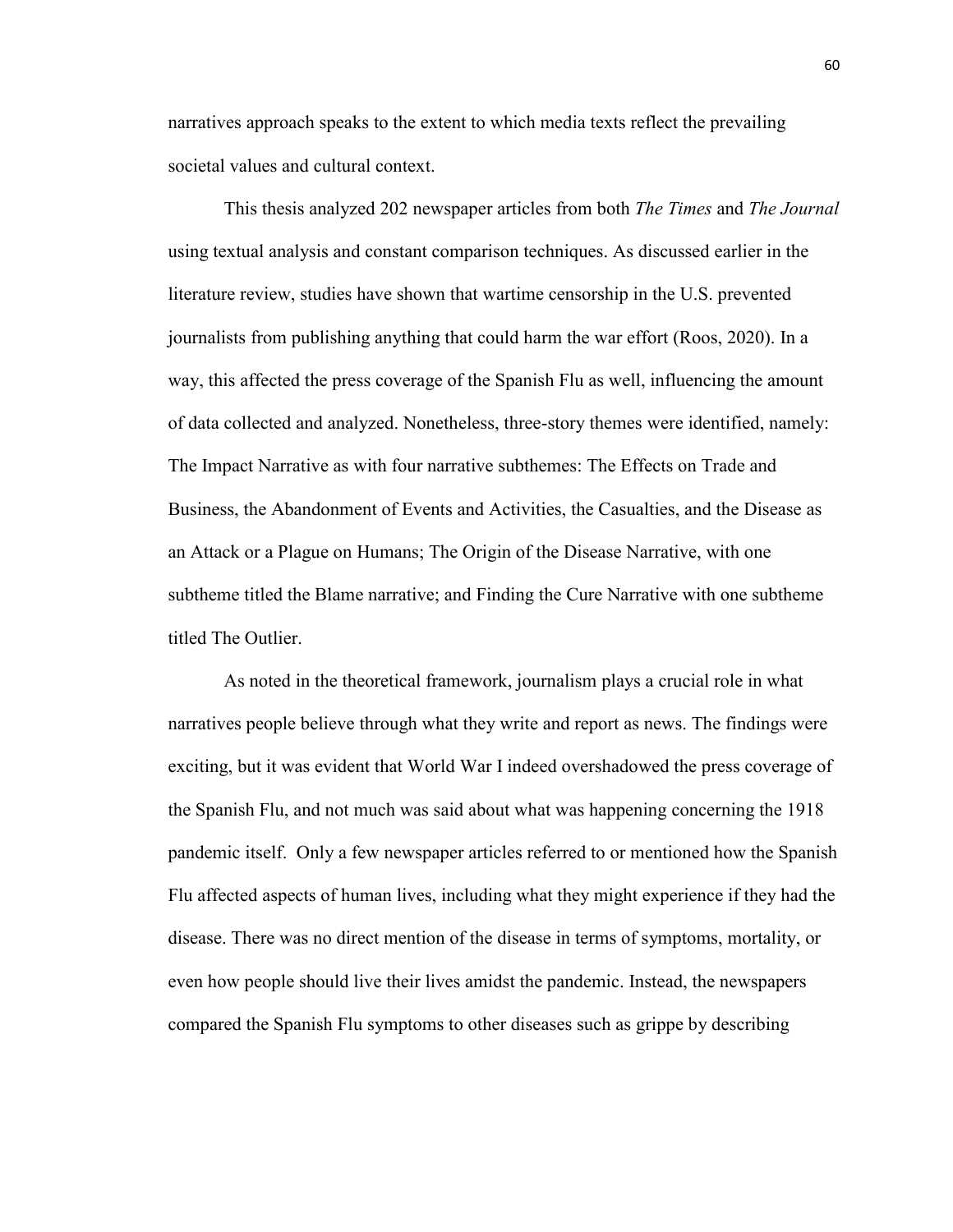grippe symptoms. In most of the press coverage, any reference to the disease was almost always about how it had affected trade, businesses, and livelihood.

The overarching narrative that emerged was how the Spanish Flu affected and impacted businesses. This narrative was dominated by *The Wall Street Journal,* which shows how rooted American society is in capitalism as a cultural narrative. Both *The New York Times* and *The Wall Street Journal* offered different focuses and perspectives of the Spanish Flu for their readers, which affected the scope and issues of their coverage. *The Times* tended to have a smaller number but wider variety of 1918 pandemic-related news stories, including those that focused on business. *The Journal*, on the other hand, had a very domestic and business-focused approach to its pandemic news coverage*.* However, the question remains unanswered: why did *The Journal* have more news stories on the Spanish Flu than *The Times* amidst the wartime censorship? There is not much to say about this issue. As Humphries (2013) and Roos (2020) pointed out, there was wartime censorship in place in the United States wherein stories that were viewed as having a potential negative impact on support for the war effort were limited at best. But the news stories suggested that *The Journal*, as a business-focused newspaper, centered their news coverage on giving regular business updates to their readers and not necessarily reporting on the Spanish flu as the main subject in their coverage. On the other hand, *The Times* appeared to be giving their regular international and war updates and only mention the Spanish Flu as a reference to what is happening alongside the war. Since wartime censorship was in effect, and other social and cultural issues such as prohibition and women's suffrage were gaining press attention, it is possible the *Times* didn't feel the need to devote more coverage to the pandemic.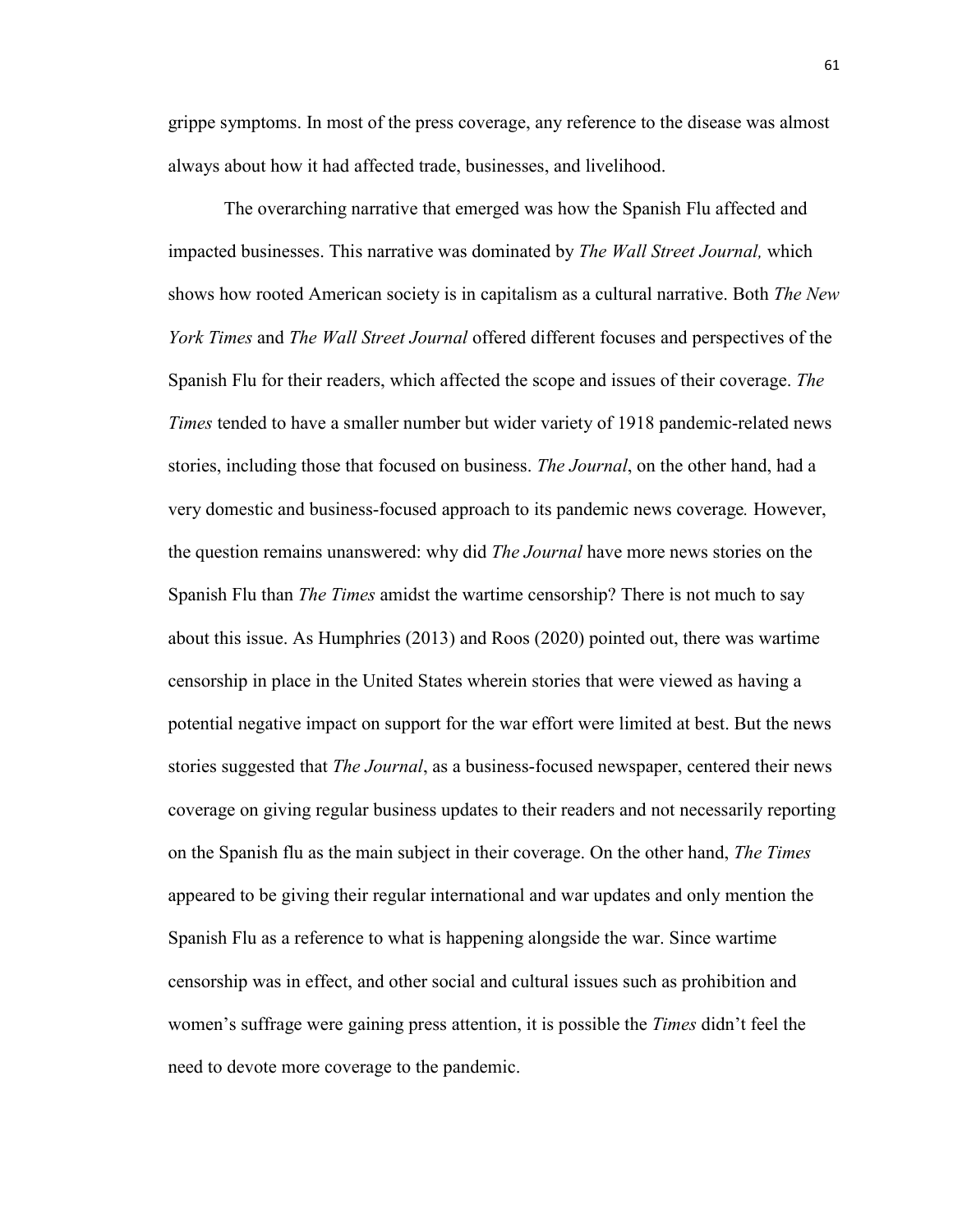In all, *The Times* focused on news stories that were tied to the origin theme, and *The Journal* focused on news stories that were more business-oriented with little to nothing on letting people know how to take care of themselves during the pandemic. These two papers did not provide any information on the Spanish flu that would be helpful for people looking for informative news stories. For example, information about which facilities to report to in the event of being infected, what protocols people should follow when in public spaces, and even which telephone numbers to call in case of emergencies were not provided by either newspaper. The missing coverage would mean people would likely be uninformed about what to look out for in order to identify the Spanish Flu and unprepared when they were infected with the disease. Ironically, the overarching narrative also depicted the Spanish flu as a deadly evil or plague that had come to attack people to death. This narrative was reinforced through news accounts that only focused on the increasing case numbers and fatalities yet provided nothing useful for people trying to recover from the disease. If people were looking for reports to describe the disease and address how they should protect themselves and keep safe, these two newspapers would not be a good source. By focusing so heavily on the impact of business, the newspapers, especially *The Journal,* did not take the opportunity to serve the readers personally by providing guiding information about how to survive the pandemic – either economically or physically.

Another critical finding was reflected in the origin narrative. While the press coverage appeared to reinforce the idea, the Spanish Flu did not originate from Spain, which did not keep the newspapers from searching for its origin. This was especially true for *The Times,* which seemed determined to blame another foreign country, the war, or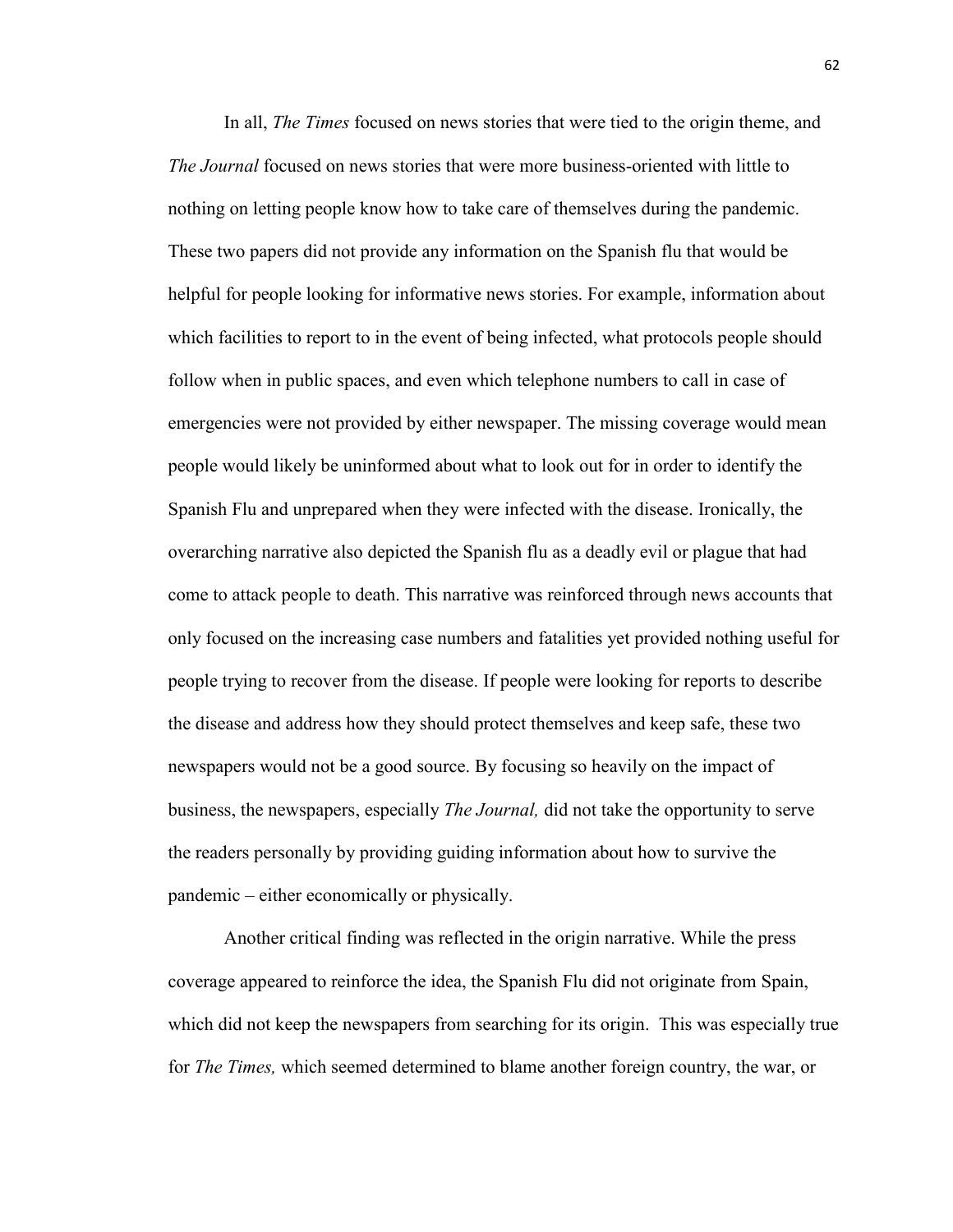U.S. government officials. Aside from this, there were no indications of fearmongering or race-baiting within the news coverage beyond the obvious by trying to blame someone else.

The Cure theme suggested that even though there had been other epidemics before the Spanish Flu, the medical professionals were unprepared for another epidemic or pandemic when the Spanish Flu occurred. News accounts indicated that these medical professionals were probably operating on a "trial-and-error" basis with these drugs and vaccines, which in the end increased the demand for them and impacted their prices on the drug market. This became a challenging quest, but according to press accounts, medicines and vaccines were eventually adopted to help treat and prevent the disease. In the end, there was not a lot of specific information about how the medical professionals were handling the situation with the disease beyond suggesting that there was an ongoing debate among key stakeholders on vaccines and medications to treat people suffering from the Spanish Flu. While it is unknown what impact this type of narrative would have on the public, the overarching narrative about the cure for the disease was not encouraging, which could mean that the people could lose confidence in how the medical system dealt with the disease.

In sum, the press coverage from both *The Times* and *The Journal* at the time did not do much toward informing or educating their readers on what the Spanish Flu was or how to respond. There was little to nothing on the symptoms, where people should go for treatment (whether or not there were designated locations for that), or what protocols people would follow. News narratives help shape what people think about the events around them. The only picture of the Spanish Flu offered by these two newspapers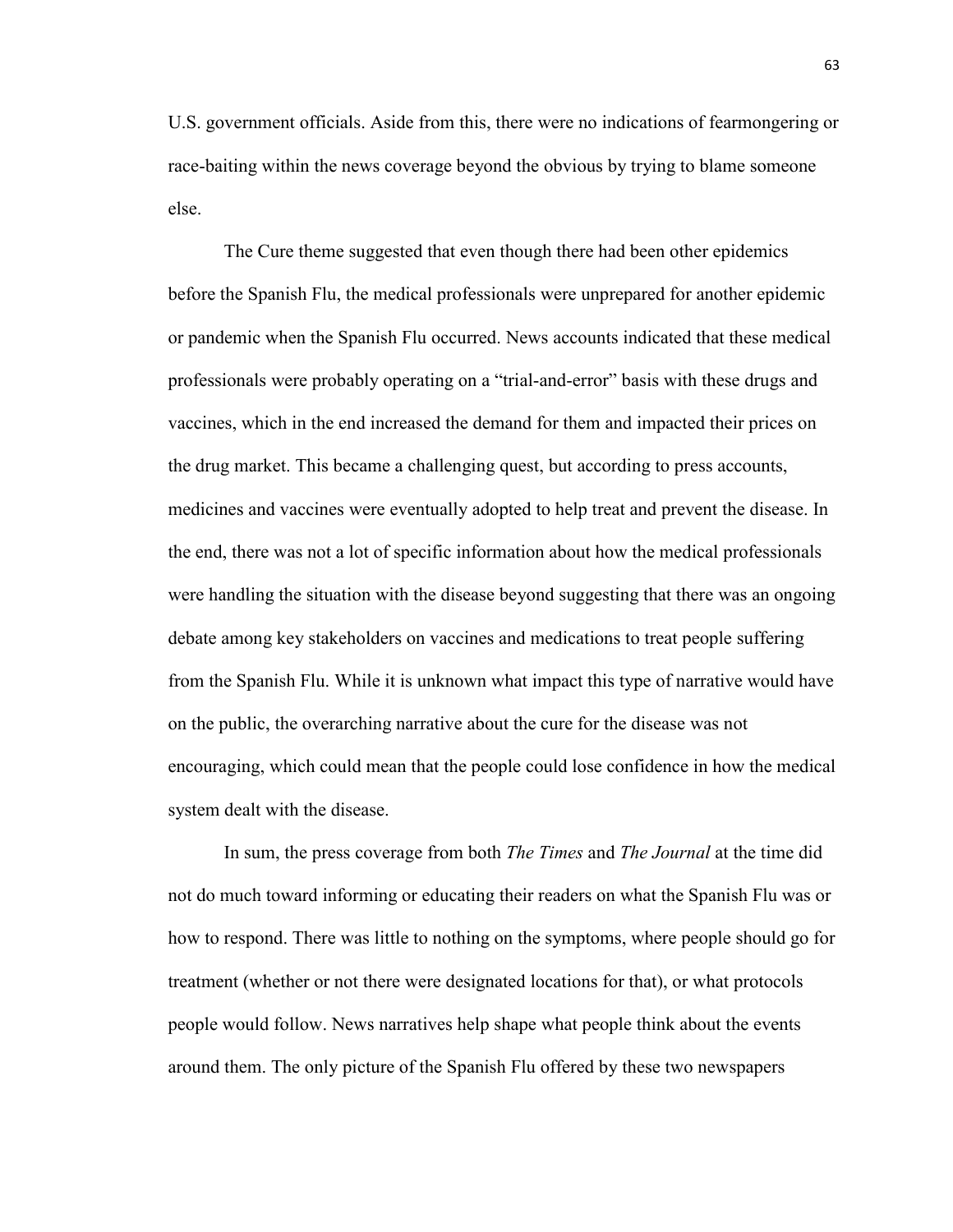primarily was how businesses were affected. *The Times* presented the narrative as though only people directly involved in the war were affected by the disease. In contrast, *The Journal* narrative worked as though the Spanish flu only affected trade and businesses.

The general idea and patterns of wartime reporting and commentary could account for why there is much less coverage. That is, during wartime, newspapers not only dealt with government censorship issues but also self-censorship. This is because the press would not want to put the country under threat. So, to maintain that, first of all, they tried to avoid stress or panic among readers since it was in the midst of the war; and second, they wanted to avoid any concerns about making the U.S. look weak. As other scholars have noted, there are a lot of limits during wartime; you have to frame your words very carefully; you have to make sure you report the issues without coming across as calling the government a failure (Allan & Zelizer, 2004; Iwamoto, 1995; Murray, Parry, Robinson, & Goddard, 2008). But for the *Wall Street Journal* being an economic paper, talking about local economics somehow made it acceptable. For example, as stated earlier from Stetler's (2017) research about journalism at the beginning of World War I, journalists fell in line with the narrative that censorship was an economically sound decision for the U.S. So, in terms of wartime protection and support, *The Journal* was not breaking any laws or norms by reporting about trade and business issues, including the impact of the pandemic. But it would likely have been a problem if journalists reported the people's stories and human-interest frames related to the pandemic because then the impact on the American people would have raised concerns about morale. In all of this, the end result was little was said about what the disease was like.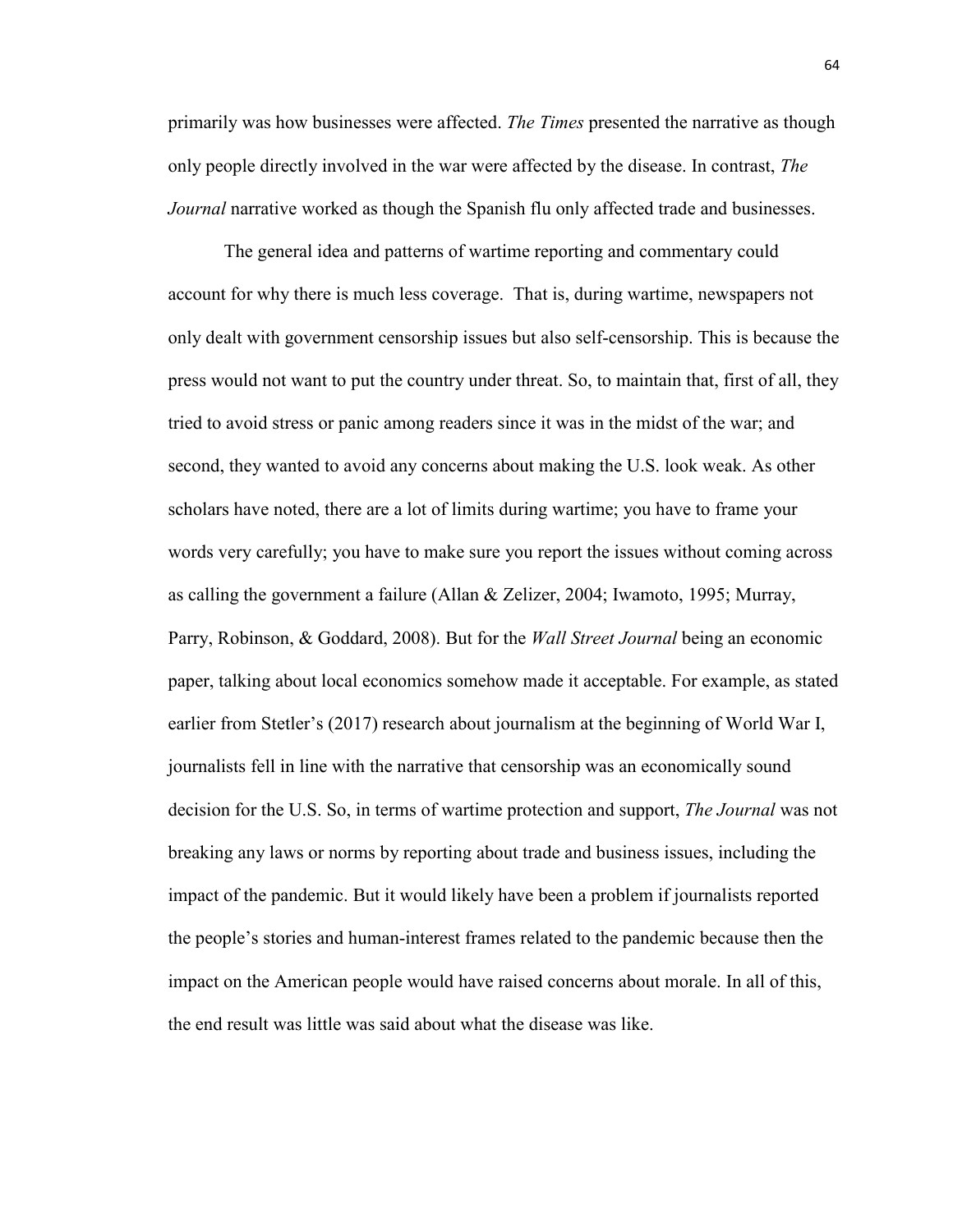Finally, both newspapers presented the Spanish Flu from different perspectives. *The Times* solely reported the news stories about the Spanish Flu in a way that made people think of the disease from the lens of where it was coming from, who to blame, and how soldiers and military camps were impacted. If people at the time just read *The Times* for information on the disease, they would not have learned much apart from stories that tried to tell them where the influenza originated. In the same way, *The Journal* almost solely provided news stories about the Spanish Flu from a business perspective in a way that would make people think and believe that the disease only impacted businesses and also created the impression that the impact on business and trade was more important than the impact on humans since the coverage did not address that aspect of the pandemic.

### **Discussion**

This thesis fits into other research about the Spanish Flu, such as that of Efron  $\&$ Efron (2020), who emphasized that Spanish flu information could not be rapidly circulated as expected, and Walloch (2014), who tried to close in on the gap in scholarly writing about the Spanish Flu and argued that most writers depicted the epidemic as a medical horror story by focusing on desperate attempts to limit the contagion as it overwhelmed hospitals and public health departments. Press accounts didn't really distribute information about the disease, or its impact beyond business, with one exclusive story about the impact on hospitals. This thesis also makes it a bit clearer why the Spanish Flu was missing from American History for a long time, as argued by Korr (2013), Nichols et al. (2020), and Segal (2020) since the news accounts studied in this thesis did not give much information on the disease likely due to both the focus of the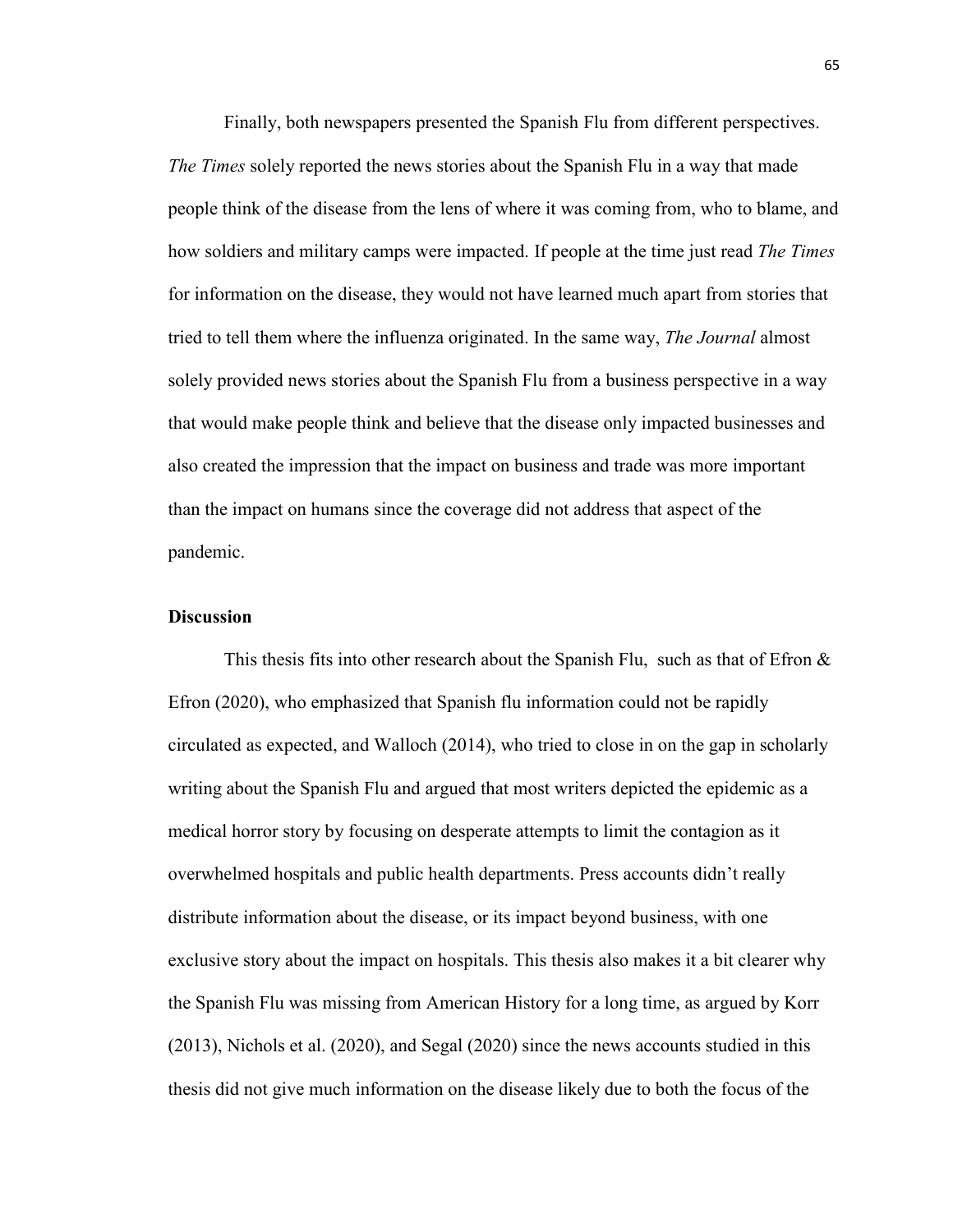individual newspapers as well as the government censorship or self-censorship impacting the nature of the coverage as argued by Humphries (2013) and Roos (2020).

There have been a lot of studies on the Spanish Flu's history, mortality, and morbidity (Chertow et al., 2015; Esparza, 2020; Gagnon et al., 2015; Korr, 2013), public awareness and understanding of the Spanish flu (Dicke, 2015), religious and lay explanations attributed to the flu (Philips, 1987), the important events that led up to the Spanish Flu (Le Blanc, 2020), the socio-economic, political, and environmental factors underlying 1918 pandemics with a comparison to the 1818 pandemic, (Snyder & Ravi, 2018), and the biomedical response to influenza (Schwartz, 2018). As provided by *The Times* and *The Journal,* the overarching narrative of the Spanish Flu touched on some of these issues. Press coverage certainly conveyed information about mortality but little about publishing awareness beyond its impact on business, finding the source, and finding a cure for the disease. As was revealed in Philips (1987), there were no religious explanations, no attributions of the pandemic to God as either a punishment or a course to further a divine purpose.

But the press coverage on the Spanish Flu did not follow the pattern that the above scholars identified in their studies of news coverage of pandemics in general. As noted in the literature review, other studies of press coverage of other pandemics have shown that news coverage of pandemics tends to begin with sounding the alarm, followed by mixed messages, and crisis and containment (Holland & Blood, 2010; Nerlich & Halliday, 2007; Ungar, 2008; Vasterman & Ruigrok, 2013). Even Outka's (2014) "outbreak narrative," which argued that communication about health crises often ends up inspiring fear and panic in the general public by giving detailed information about the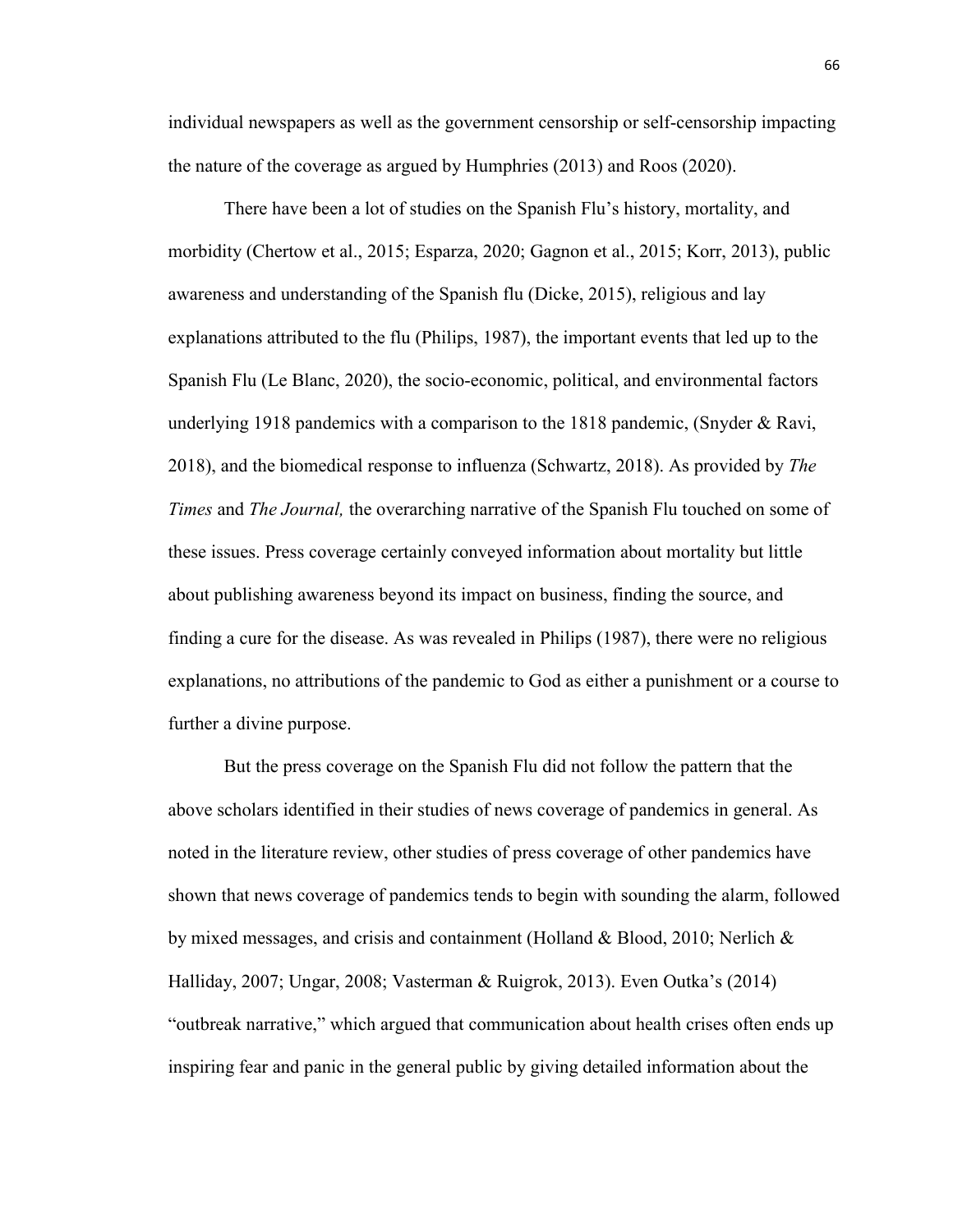pandemics and giving out compliance guidelines, was not present in this study. The press coverage of the Spanish Flu in these two newspapers most likely did not instigate that kind of fear that Outka predicted since the newspapers did not give much information about the disease.

Finally, this thesis becomes the third inquiry into communications processes used during the 1918 Pandemic, including press coverage. The first was Heinrich's (2011) study that focused on Kovach and Rosenstiel's nine elements that journalists must adhere to in providing information to people. This study expands his work by pointing to the overarching narratives that the press told about the Spanish Flu's impact on businesses especially. The second is Stetler's (2017) study of newspaper coverage of the Spanish Flu pandemic and other sources she labeled as vital records and medical research. Her focus was on providing a comprehensive insight into the happenings in Philadelphia during the Spanish flu pandemic. Stetler observed that the less coverage in 1919 was due to reasons such as striving for "middle grounds between optimism for the future and pain felt by those immediately affected the epidemic" (p. 481). I think this may have accounted for some of what I found in this analysis since it could mean that the need for optimism overshadowed the latter, even though this did not surface in any of the news articles analyzed. This possibly also explains why there is less coverage; sometimes, it wasn't even government censorship, but it was self-censorship by the newspapers because they did not want to put the country under threat.

Comparing the then and now, the Spanish Flu was reported to be the biggest pandemic in modern history (Adams, 2020; Barry, 2017; Buear, 2020), and COVID-19 is projected to become the biggest, as argued by Scudellari (2020). Since COVID-19 has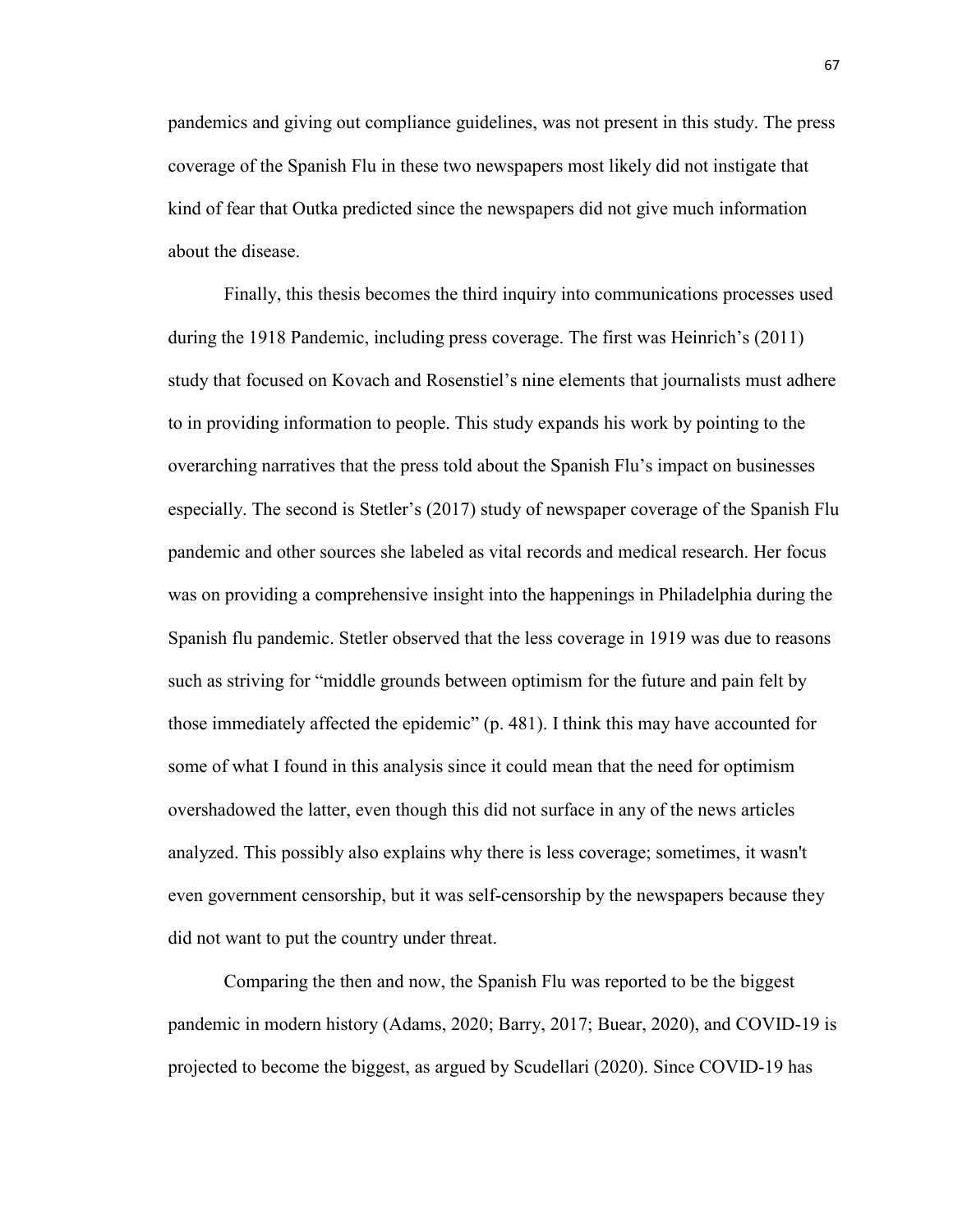received much media coverage, a study into the COVID-19 cultural narrative should be more insightful. In-depth research looking at both pandemics critically in terms of comparison of their mutation processes, waves, mortality, morbidity, categories of people most vulnerable and affected, among others, would be very appropriate. For example, Stetler (2017) noted that "the Philadelphia Board of Health closed all public schools and canceled all indoor Liberty Loan meetings. With the number of ill and dead mounting, the Board of Health also closed all saloons, theaters, and churches" (p. 469). This is very close to the experience we are having with COVID-19. Businesses shut down (bars, parks, saloons, theaters, churches, schools, just to mention a few, were closed), a lot of travel restrictions, and our life practically looked like it had come to a standstill. As was pointed out by some scholars, one thing is for sure that the 1918 pandemic came as a shock and unexpected to societies that had believed they were gaining mastery over pandemic diseases (Condrau & Worboys, 2007; Crosby, 2003; Crosby, 1976), as it appears to be the case with the COVID-19. Even though these observations with COVID-19 are anecdotal, they do point to the need for further study.

## **Limitation**

Because of World War I, the censorship imposed at the time greatly affected what the press published about the Spanish Flu in the United States. Also, Stetler (2017) points that since journalists, at the time, joined the need for optimism with more focus on exhibiting faith in modern science and a conviction that progress was for sure, it would also account for the low coverage about the hard facts and accounts that could instill fear in the general public.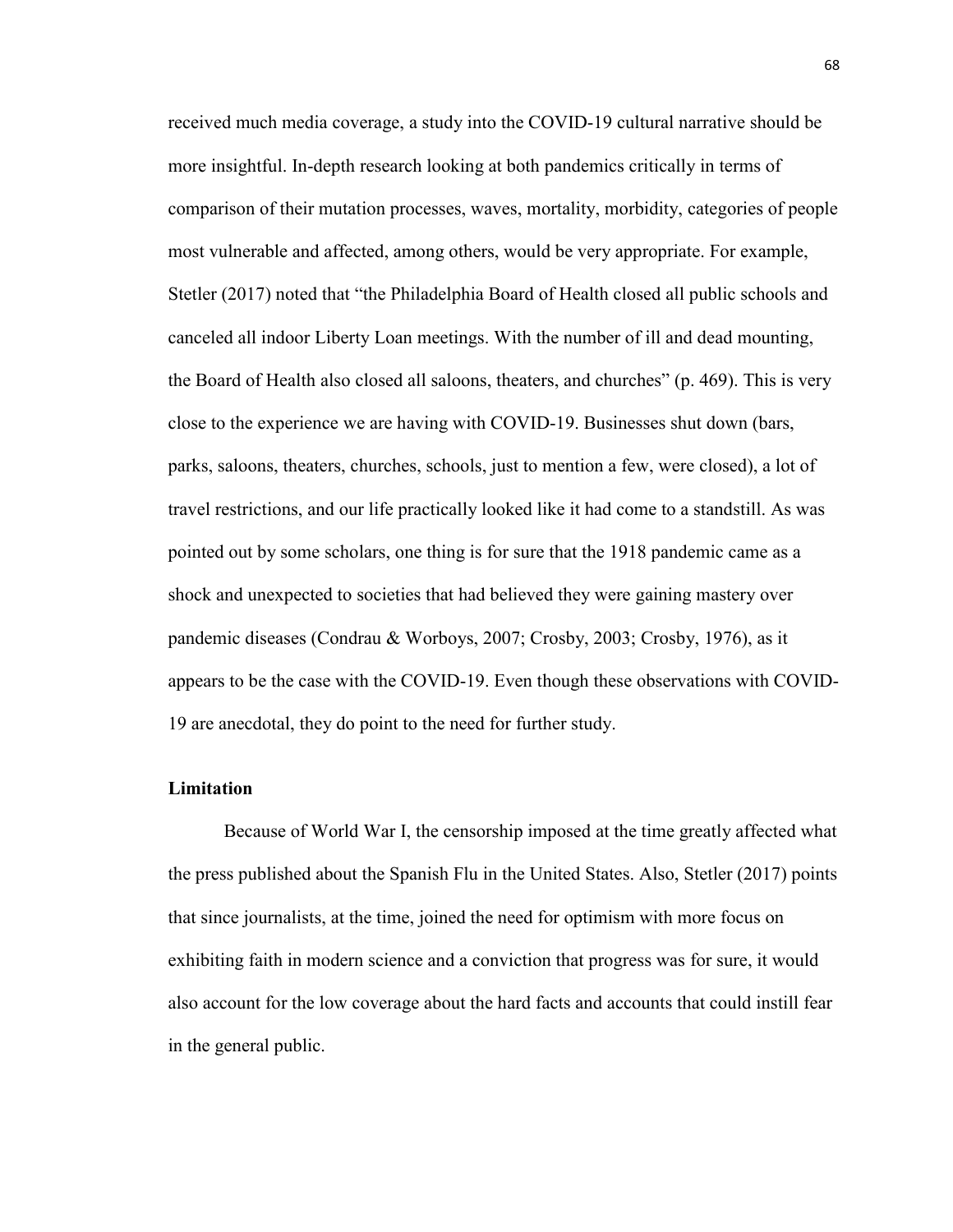This translated into the most significant limitation of this thesis in the small nature of the collected sample. Ultimately, the small sample size of the two newspaper sources proved to be limiting since they did not generate many news stories on the Spanish Flu, especially with the *New York Times*. There were no substantive descriptions of the pandemic in press coverage, and most of the reference made to the Spanish Flu was either related to trade and business or the war efforts. It is possible that expanding the newspaper sample to include more newspapers from around the nation, especially local papers, would have provided a more expansive view of the pandemic.

## **Future Research**

Further research into understanding the cultural narratives can look at more newspapers, different time periods or a more extended time period, and even other sources other than press coverage, if there are any (for example, congressional reports). These findings will either hold up or may prove just to be products of the two newspapers themselves. Also, Stetler's study focused on the local newspapers of Philadelphia, which produced the kind of results she had. Based on her results, local coverage is starkly different from the more national coverage. Garner (1996) had similar findings. Hence future studies should examine local, regional, national, international coverage to determine the differences in narratives at these various levels. It will help understand how both wartime and self-censorship impacted coverage.

Similarly, the idea of the wartime effort and the narratives that come from it are different or play differently at national, regional, and local levels. Such research can also help explain the structure of journalists and journalism, who journalists are talking to, about what, and their context. For example, to know about the impact of the pandemic at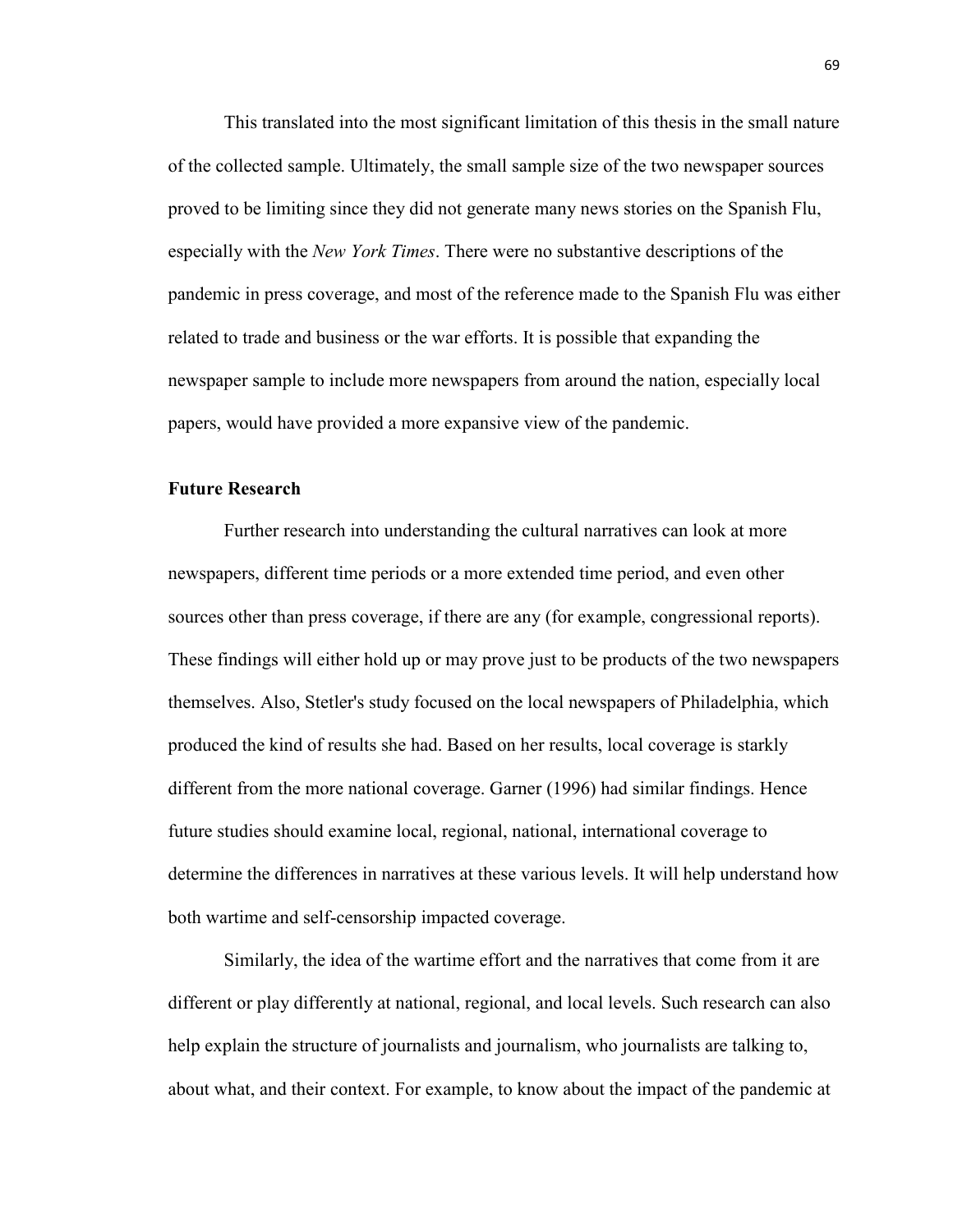the local level, you need to go to local papers to know if human interest was covered, how they were labeled, what was happening with the public system, even the local economies, among others. We can also get a better look at the economic impact on local communities by looking at local papers Since the two newspapers in this study had somewhat national and international exposure and focused on the economic impact at the national front, talking about stocks and trade the majority of the population is not engaged in, the effect at the local or human-level remained unclear. As Stetler (2017) and Garner (1996) point out, if you really want to know what happened to the people in the United States during the pandemic, including the economy, you have to go to press coverage of regions and towns. Local newspapers would likely have been doing more human-interest coverage, including on the pandemic, and their need to serve their readers could possibly have limited any war-time self-censorship beyond that imposed by the government.

It would also be interesting to do a comparative analysis of the Spanish Flu as the biggest pandemic in modern history and the recent happenings of the COVID-19 pandemic since the similarities are so striking. The newspapers in this study underreported the dangers of the pandemic, engaging in "it's just the flu" type reporting; thus, they underplayed the Spanish Flu even though it was deadly. Do journalists still do this now? Would this happen now with the COVID-19 pandemic? Based on personal experience, I would say yes, it can happen in 2021, and it has been happening. Nonetheless, research would need to be done to determine whether or not this is, indeed, the case.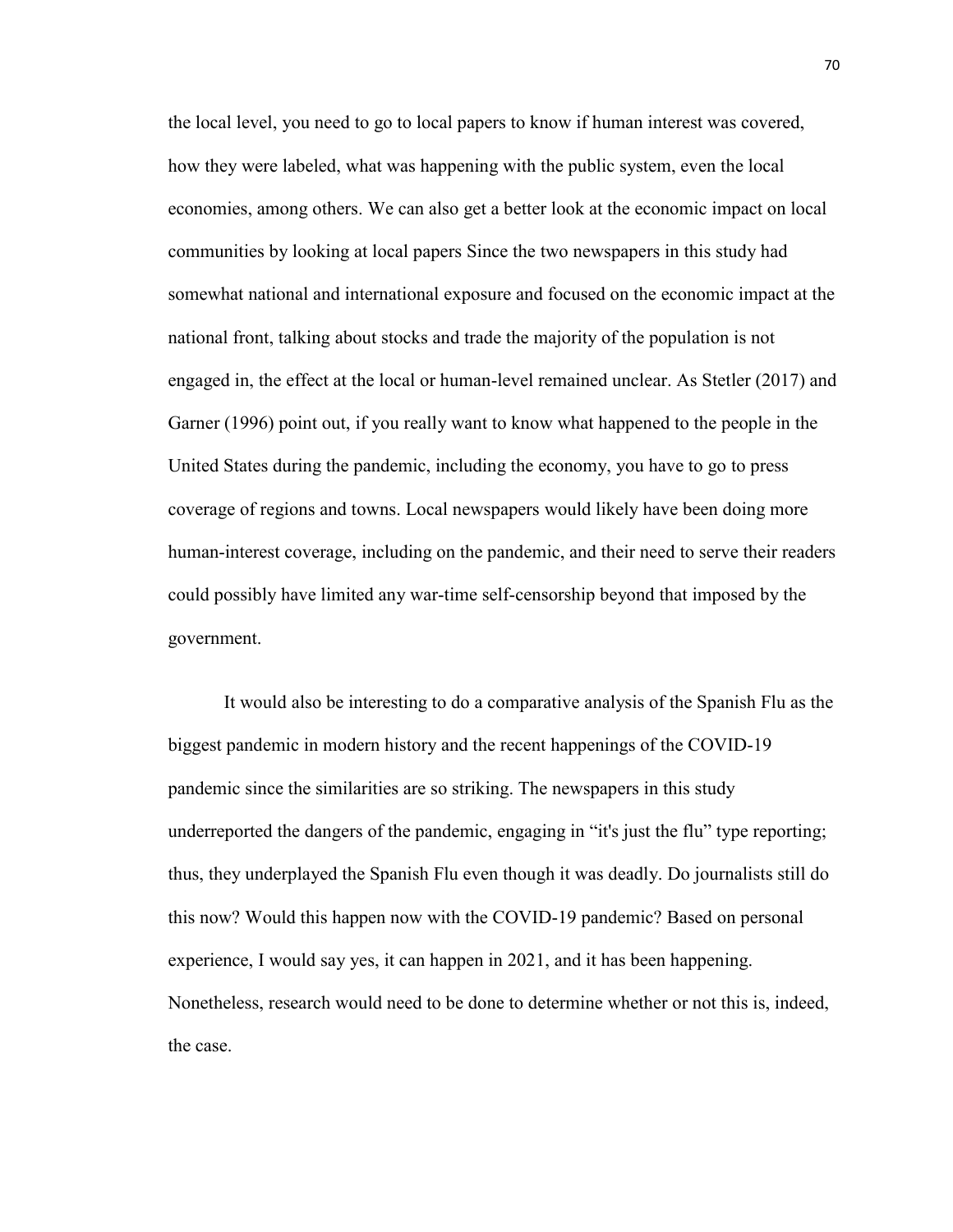Furthermore, as stated earlier, there are some striking similarities and differences between the Spanish Flu and the current COVID-19. The biggest so far, per my observation, is the "blame game." With COVID-19, the blame focus is on China. In 1918 the news narratives blamed Germany; indeed, it was common for both newspapers to blame someone else other than the U.S. (even when there was evidence it might have started in the U.S. (e.g., Kansas). In the Spanish Flu press narratives, the pandemic was linked to Germany, the war, the situations overseas that caused it, how German soldiers brought it from the war, or it was even terrorism. However, at that point, they did not have bioterrorism in the legal language, and as is often in crises, it's very common for governments and the press to try to place the blame outside their jurisdiction in the name of geopolitics. For that matter, World War I (and World War II) brought home how interconnected the world is. As research on the Spanish Flu has shown, pandemics do the same, but this interconnectedness is established through disease spreading. For example, it can be said that colonialists brought their diseases to the U.S., which significantly impacted the health and lives of native people. It can also be noted that World War I and the Spanish Flu did the same thing. In this sense, pandemics are political, especially during wartime, and as efforts to curb the disease and the rhetoric about the disease continue, germs continue to be shared, which leads to the pointing of fingers (Germany, China). Ironically, it appears that the U.S. always manages to escape the blame.

Furthermore, the Outlier theme provides other connections to COVID-19 in terms of supporting hospitals and fundraising, among others. In this recent pandemic, we have seen so much more of the kind of reporting portrayed in the outlier theme such that we see all of these hospitals, nurses, and doctors described as heroes. This is because these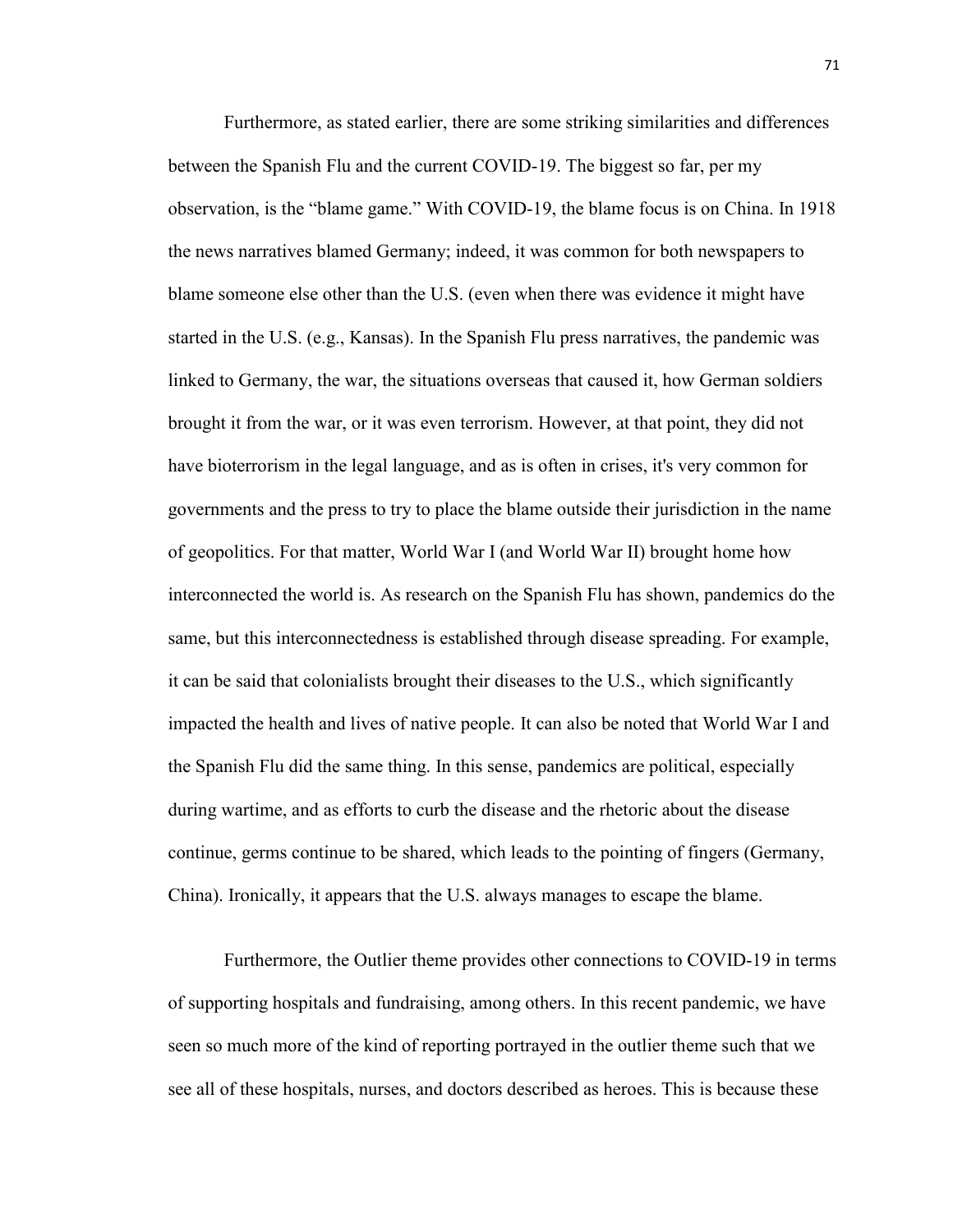professionals and hospitals have dealt with an influx of COVID-19 patients well beyond their physical capacity (meaning hospital beds and supplies to treat the patients) and well beyond their physical well- being (working exceedingly long hours, often without necessary protective equipment). COVID-19 has become politicized and has polarized the nation (Hart, Chinn, & Soroka, 2020). Therefore, it would be interesting to research what the difference is in terms of the coverage now (COVID-19) versus back then (1918 pandemic), in part, to know who sets the agenda. During the 1918 pandemic, *The New York Times* and *The Wall Street Journal* set the agenda for what the nation talked about. What has changed in 2021 may be that these prominent newspapers clearly no longer set the agenda. We now live in a world of intermedia agenda-setting, with the most significant attribute being the role of social media. For example, many stories on Twitter or other platforms make it into mainstream news services. More personal stories originating on social media are seeing the national press like the *Times* and the *Journal* pick up their accounts. In other words, people via social media have become such a big part of the media landscape, and this has impacted coverage of the COVID-19 pandemic. So, I think we cannot ignore a comparative analysis between these two pandemics.

Last but not least, a more longitudinal examination of the Spanish Flu would be appropriate to ascertain whether or not the coverage of the pandemic evolved over the course of the pandemic itself. For example, most of the scholars that have studied pandemics have found different results in coverage at various stages of the pandemic trajectory (Holland & Blood, 2010; Nerlich & Halliday, 2007; Ungar, 2008; Vasterman & Ruigrok, 2013). So, it would be good to explore if the Spanish Flu was reported differently over time throughout the pandemic. Together, all of these studies can help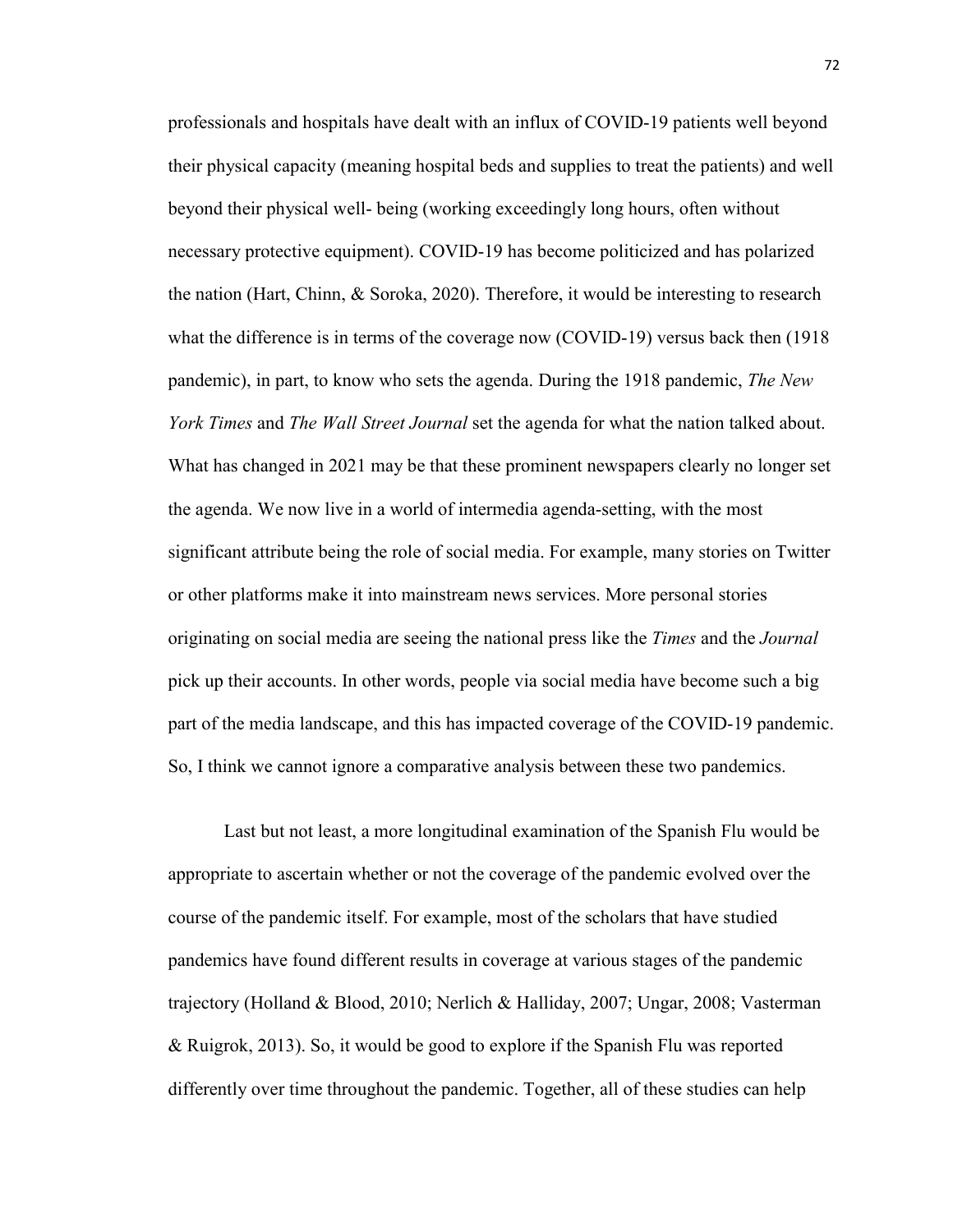explain the 1918 pandemic's coverage and clarify some (if not all) of the results found in this analysis.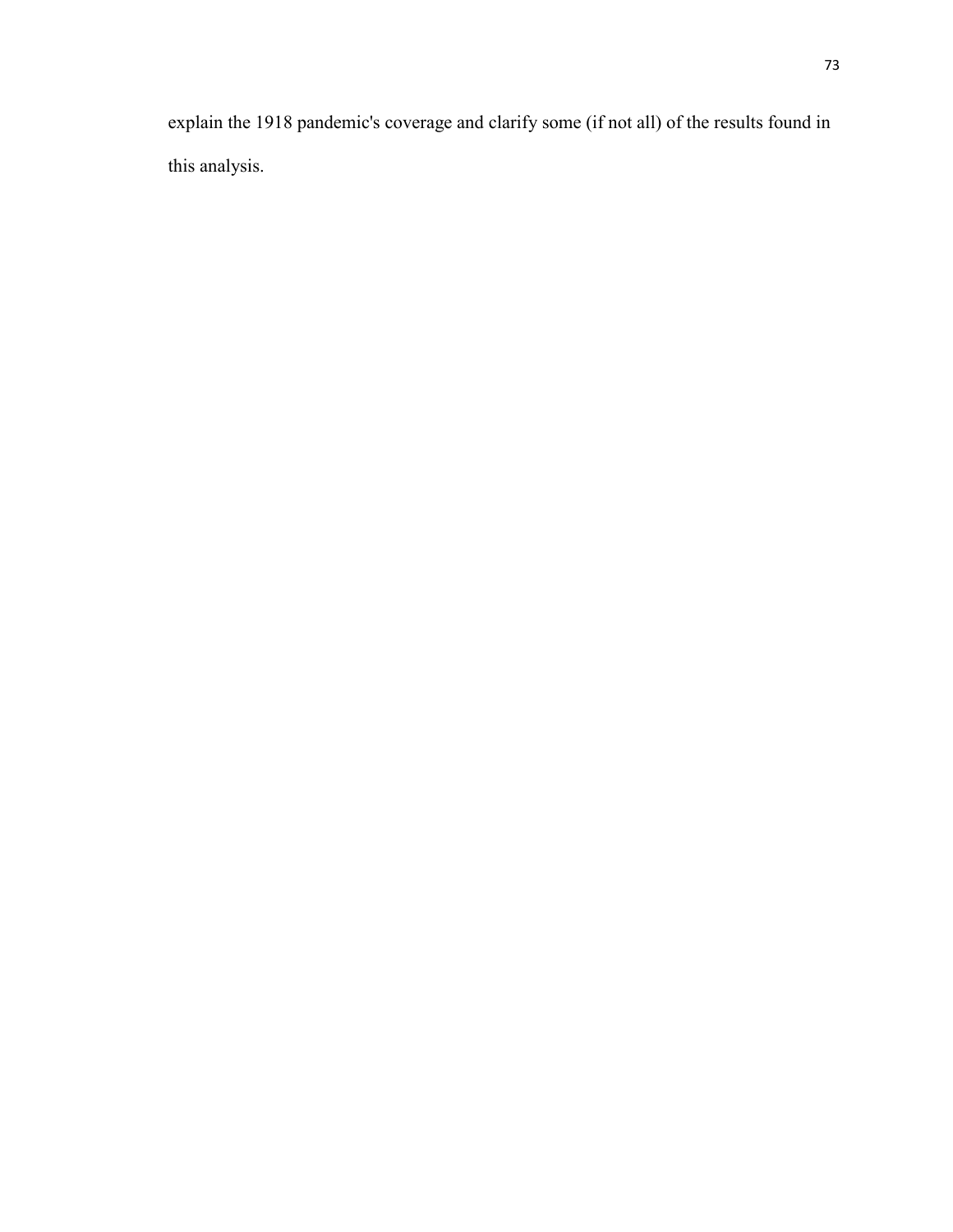## **REFERENCES**

- Adams, M. M. (2020). *"Very serious and perplexing epidemic of grippe" The Influenza of 1918 at the Haskell Institute.* U.S.: University of Nebraska Press.
- Allan, S., & Zelizer, B. (Eds.). (2004). *Reporting war: Journalism in wartime*. Routledge.
- Allen, M. (Ed.). (2017). *The SAGE encyclopedia of communication research methods*. Sage Publications.
- All world's shipbuilding records broken last month: Added to American merchant marine in October 79 completed ships--total tonnage 415,908 tons--pacific coast led in vessel deliveries. (1918, November 8). *Wall Street Journal (1889-1922)*, page 7.
- American telephone & telegraph. (1918, October 18). *Wall Street Journal (1889-1922)*, page 8.
- Anthracite production decreased. (1918, October 25). *Wall Street Journal (1889-1922)*, page 3.
- Anthracite shipments fell off last month: Amounted to 5,713,319 tons against 6,138,460 in December--decline due to severe weather and Influenza. (1920, February 19). *Wall Street Journal (1889-1922)*, page 12.
- Anthracite Shipments Off 1,010,000 Tons in November: Total 5,276,639 Tons Against 6,286,366 In October and 1,268,654 Tons Less Than in November 1917. (1918, December 16). *Wall Street Journal (1889-1922)*, page 7.
- Asks for \$1,000,000 to fight influenza. (1918, September 28). *Wall Street Journal (1889- 1922)*, page 4.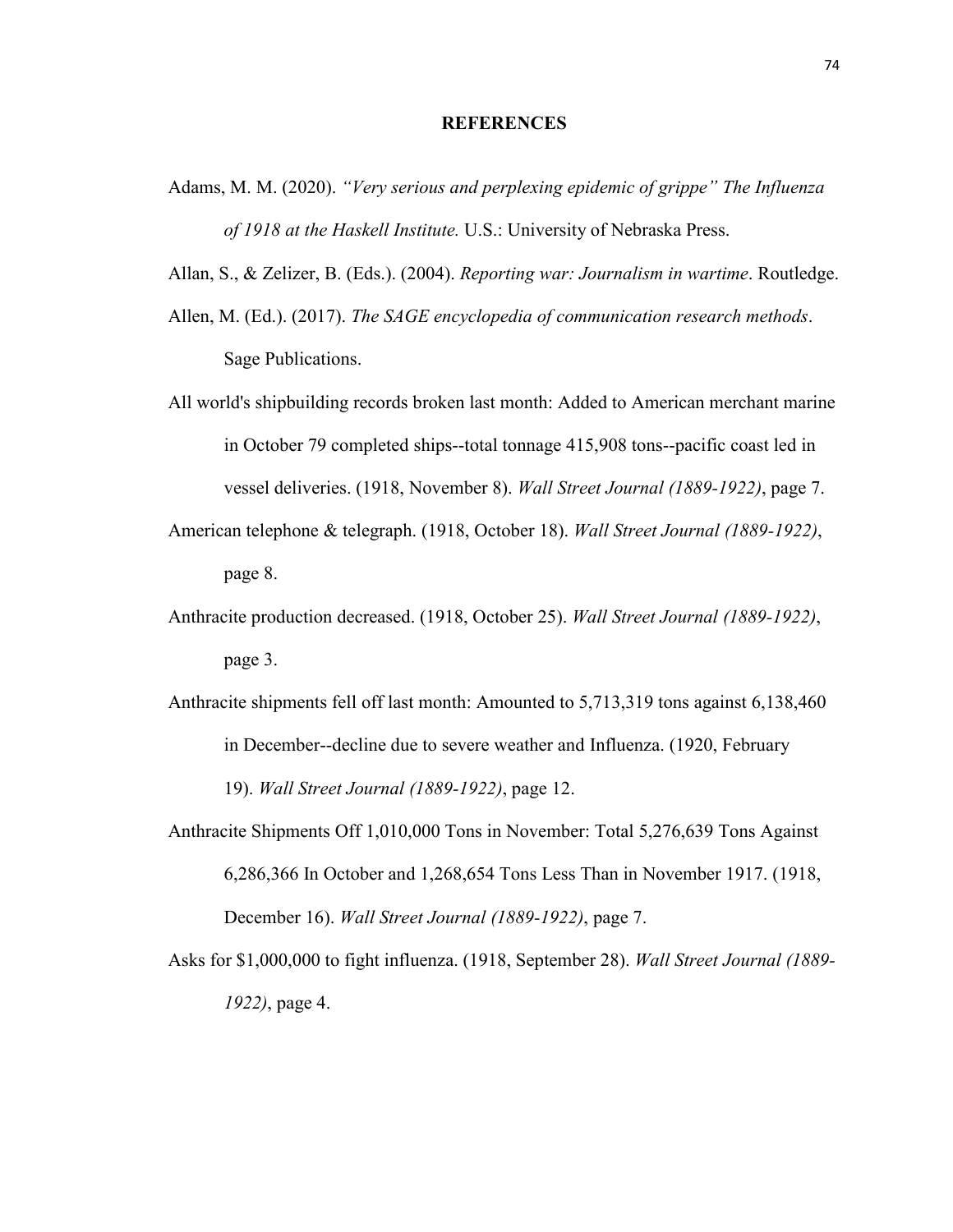Barry, J. M. (2020). The single most important lesson from the 1918 influenza. *The New York Times Opinion.* Retrieved from

https://www.nytimes.com/2020/03/17/opinion/coronavirus-1918-spanish-flu.html

Barry, J. M. (2017). *Journal of the plague year: 1918 outbreak.* U.S.: Smithsonian Magazine.

Berkowitz, D. A. (2011). *Cultural meanings of news: a text-reader*. SAGE.

Berkowitz, D. A., & Liu, Z. (2014). The social-cultural construction of news. *The Handbook of Media and Mass Communication Theory*, 301-313.

- Beštić-Bronza, S. (2020). Spanish Flu 1918-1919 -aspects of demographic implications. *Scripta Medica, 51*(2), 110-119. doi:10.5937/scriptamed51-27015
- Bird, S. E., & Dardenne, R. W. (1997). Myth, chronicle, and story. *Social meanings of news: A text-reader*, 333-350.
- Bituminous output ahead of 1917 production: Anthracite Show Falling Off During Coal Year-War and Epidemic Curtail Supply Especially in Domestic Sizes--Lake Region Gets More Than Quota. (1918, December 17). *Wall Street Journal (1889- 1922)*, page 9.
- Brennen, B. S. (2017). *Qualitative research methods for media studies*. Taylor & Francis.
- Bristow, N. (2012). *American pandemic: The lost worlds of the 1918 influenza epidemic*. Oxford University Press.
- Brown, M. (2020) Fact check: Why is the 1918 influenza virus called 'Spanish flu'? *USA TODAY Online.*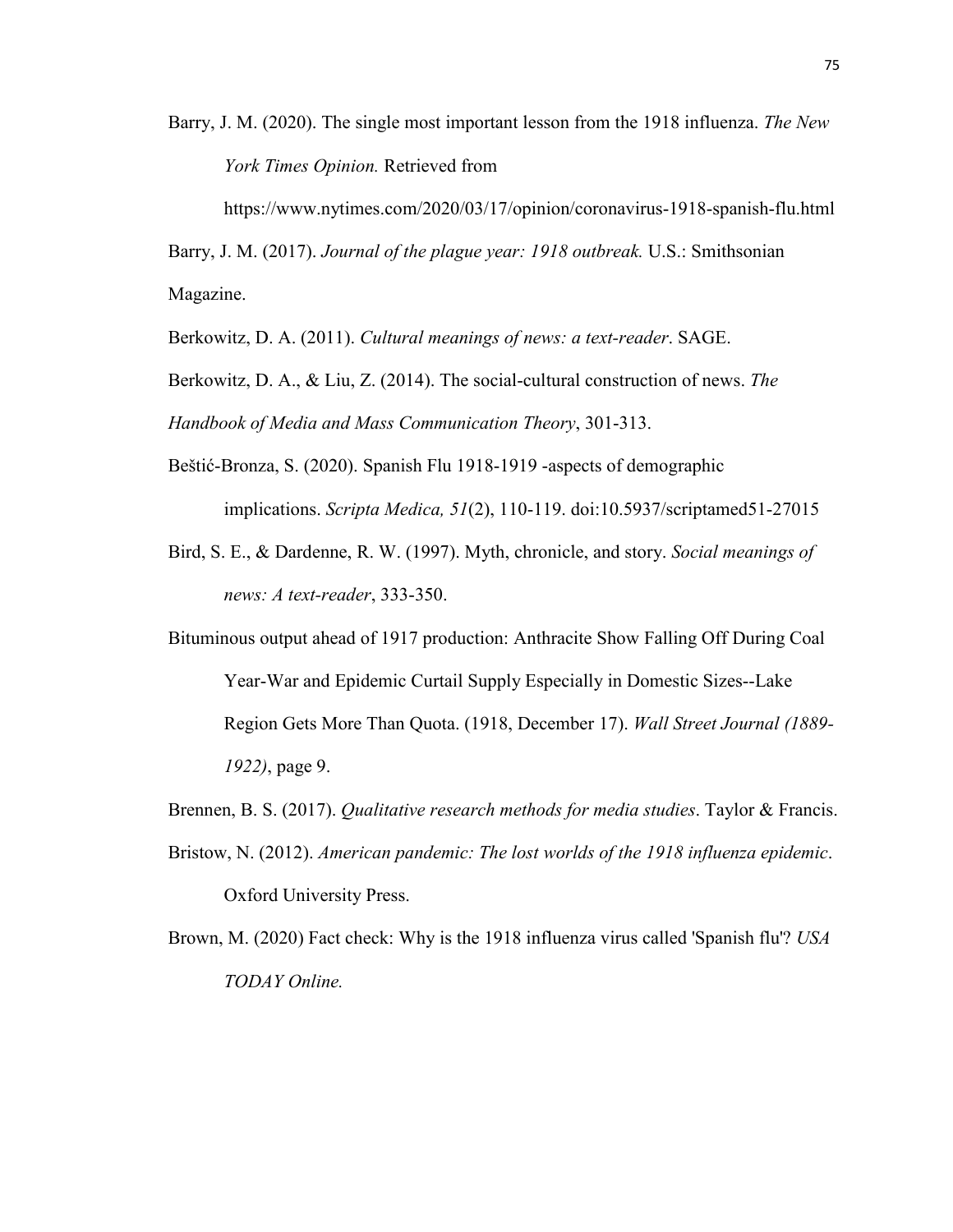- Buear, J. (2020). PANDEMIC: More than 100 years before the coronavirus pandemic, a powerful flu killed tens of millions of people worldwide and brought life in many U.S. cities to a standstill. *New York Times Upfront, 153*(1), 18-21.
- Buozis, M., & Creech, B. (2018). Reading news as narrative: A genre approach to journalism studies. *Journalism Studies*, *19*(10), 1430-1446.
- Byerly, C. R. (2010). The U.S. military and the influenza pandemic of 1918–1919. *Public health reports*, *125*(3\_suppl), 81-91.
- Camp Health Conditions Improved. (1918, October 25). *Wall Street Journal (1889- 1922)*, page 2.
- Candid self-confidence. (1918, November 18). *Wall Street Journal (1889-1922)*. Page 1
- Carew, M. (2020). "Wall Street Journal." Dictionary of American History. Retrieved October 16, 2020, from

Encyclopedia.com: https://www.encyclopedia.com/history/dictionariesthesauruses-pictures-and-press-releases/wall-street-journal

- CDC. (2021). https://www.cdc.gov/flu/pandemic-resources/1918-commemoration/threewaves.htm retrieved on February 24, 2021.
- Cerro de Pasco. (1918, August 7). *Wall Street Journal (1889-1922)*, page 7.
- Chertow, D. S., Cai, R., Sun, J., Grantham, J., Taubenberger, J. K., & Morens, D. M. (2015, April). Influenza circulation in United States army training camps before and during the 1918 influenza pandemic: Clues to early detection of pandemic viral emergence. In *Open forum infectious diseases* (Vol. 2, No. 2). Oxford University Press.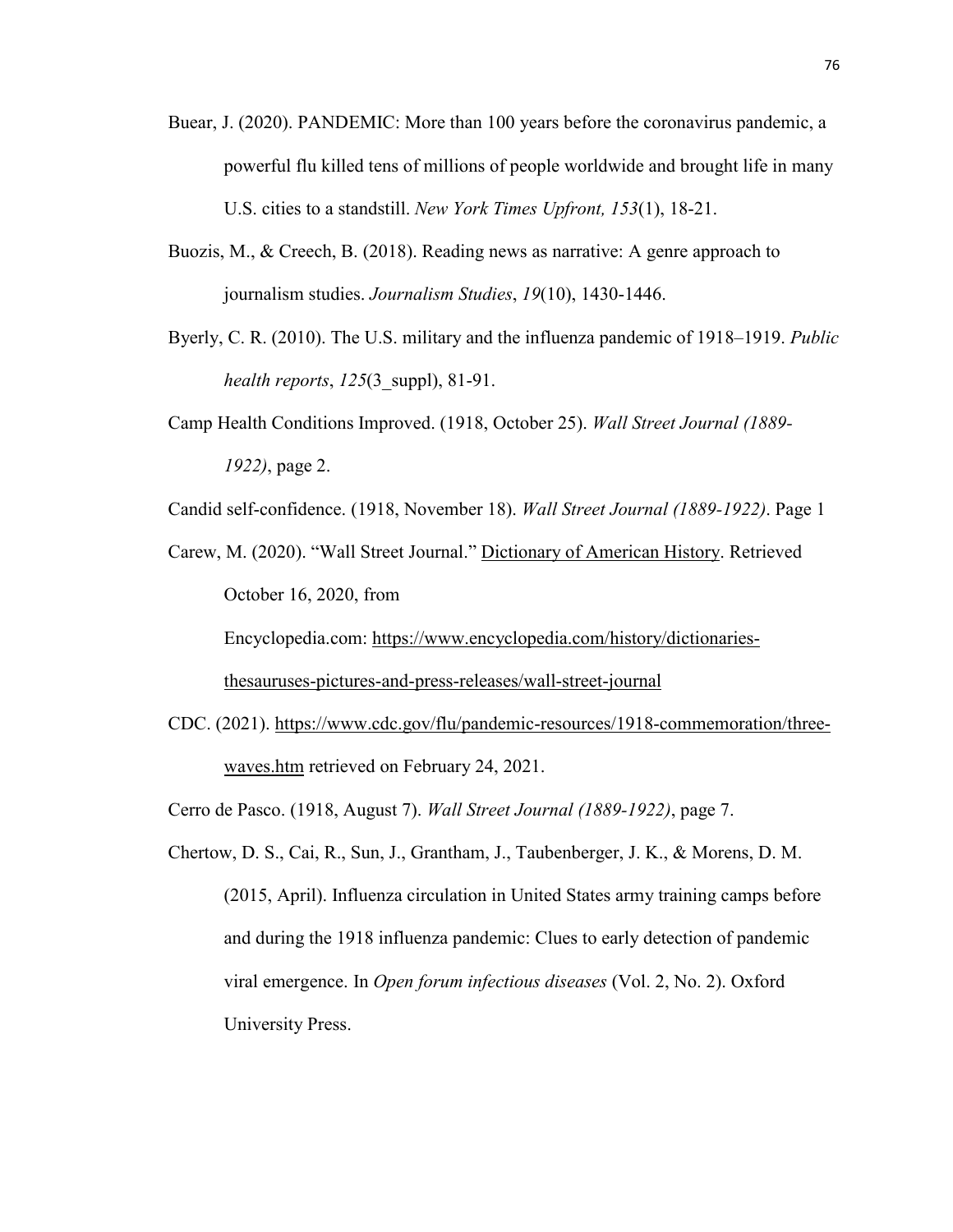- City's Traffic Reduced: Hedley of Interborn Says Influenza Probably Has Helped to Lower the Passenger Travel. (1918, October 24). *Wall Street Journal (1889- 1922)*, page 7.
- Coal producers expect to meet the demands: Calculated that recent loss in tonnage will be about made up--decline of bituminous. (1918, December 2). *Wall Street Journal (1889-1922)*, page 8.
- Cohen, B (1963). *The press and foreign policy*. New York: Harcourt.
- Cohen, S., & Young, J. (1981). *The manufacture of news: Social problems, deviance, and the mass media*. Sage Publications.
- Corbin, J.M. & Strauss, A.L. (2008). Basics of qualitative research: Techniques and procedures for developing grounded theory, 3rd Ed. Thousand Oaks, CA: Sage Publications.
- Condrau, F. & Worboys, M. (2007). Second opinions: epidemics and infections in nineteenth-century Britain. *Social History of Medicine*; 20: 1, 147-158.
- Crosby, A. W. (2003). *America's Forgotten Pandemic: The Influenza of 1918*. Cambridge: Cambridge University Press, 2003.
- Crosby, A. W. (1976). Epidemic and peace, 1918.
- Davis, M. (2017, January). "Is it Going to be Real?" Narrative and Media on a Pandemic. In *Forum Qualitative Sozia.lforschung/Forum: Qualitative Social Research* (Vol. 18, No. 1).
- Davis, M., Stephenson, N., & Flowers, P. (2011). Compliant, complacent, or panicked? Investigating the problematization of the Australian general public in pandemic influenza control. *Social Science & Medicine*, *72*(6), 912-918.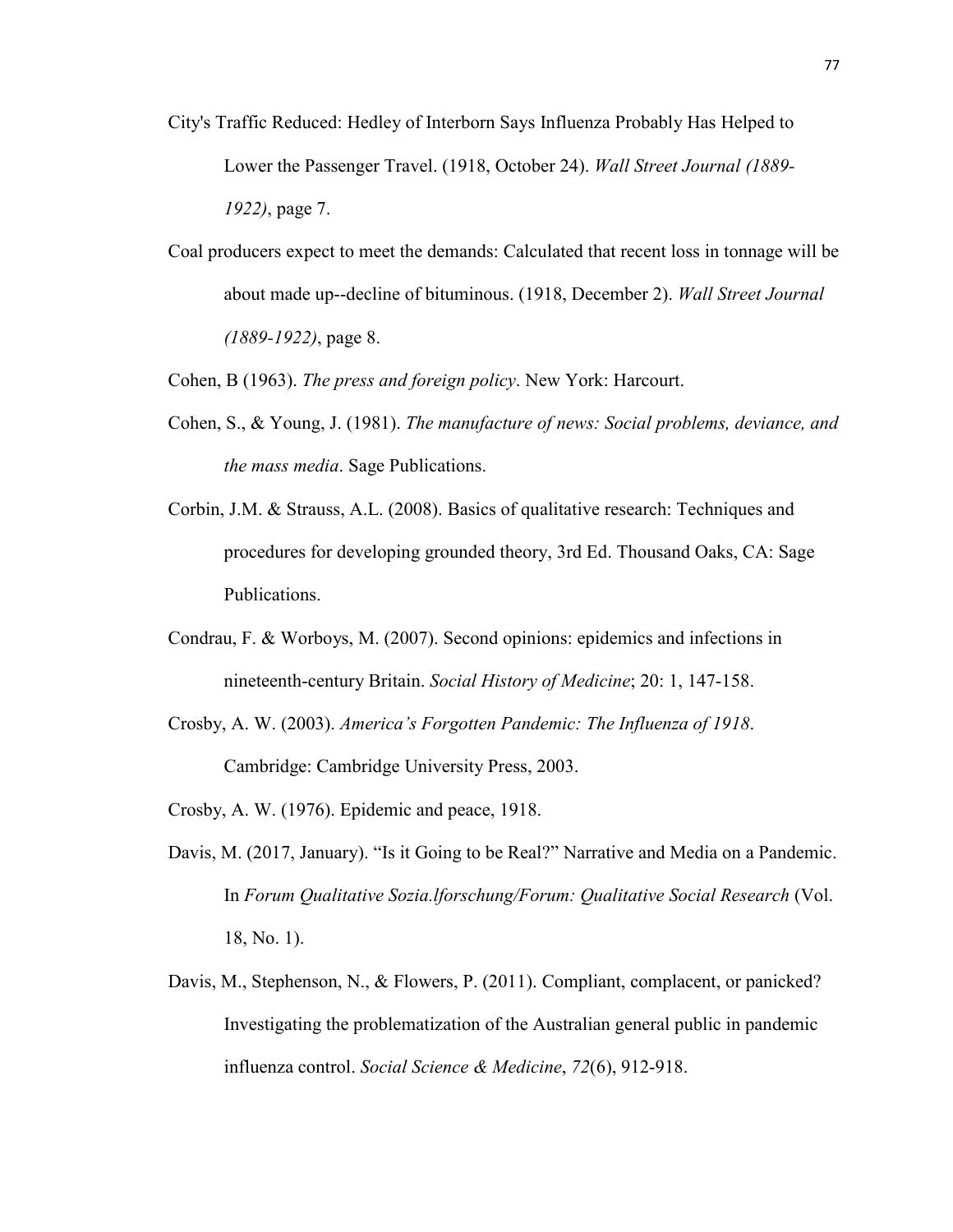- Deaths from influenza in U.S. army. (1918, December 11). *Wall Street Journal (1889- 1922)*, page 6.
- Dicke, T. (2015). Waiting for the Flu: Cognitive inertia and the Spanish influenza pandemic of 1918-19. *Journal of the History of Medicine & Allied Sciences, 70*(2), 195-217. doi:10.1093/jhmas/jru019
- Doležal, J. (2009). "Waste in a great enterprise" Influenza modernism, and one of ours. *Literature & Medicine, 28*(1), 82.
- Drugs and influenza: Epidemic again find country short of quinine and camphor--plenty of aspirin. (1920, January 28). *Wall Street Journal (1889-1922)*, page 3.
- Drugs for influenza advance in price: Estimated that 1,000,000 persons have been afflicted-- camphor selling at \$3.25 a pound--quinine and antipyrine in demand- small stocks. (1918, October 24). *Wall Street Journal (1889-1922)*, page 6.
- Drug markets affected by Spanish influenza: Big demand for camphor causes advance in wholesale and retail prices--aspirin, rhinitis, and quinine taken in big quantities. (1918, October 21). *Wall Street Journal (1889-1922)*, page 6.
- Drug markets steady: Influenza causes strength in drugs utilized for that illness- chloroform declines. (1918, December 31). *Wall Street Journal (1889-1922)*, page 6.
- Dudo, A. D., Dahlstrom, M. F., & Brossard, D. (2007). Reporting a potential pandemic: A risk-related assessment of avian influenza coverage in U.S. newspapers. *Science communication*, *28*(4), 429-454.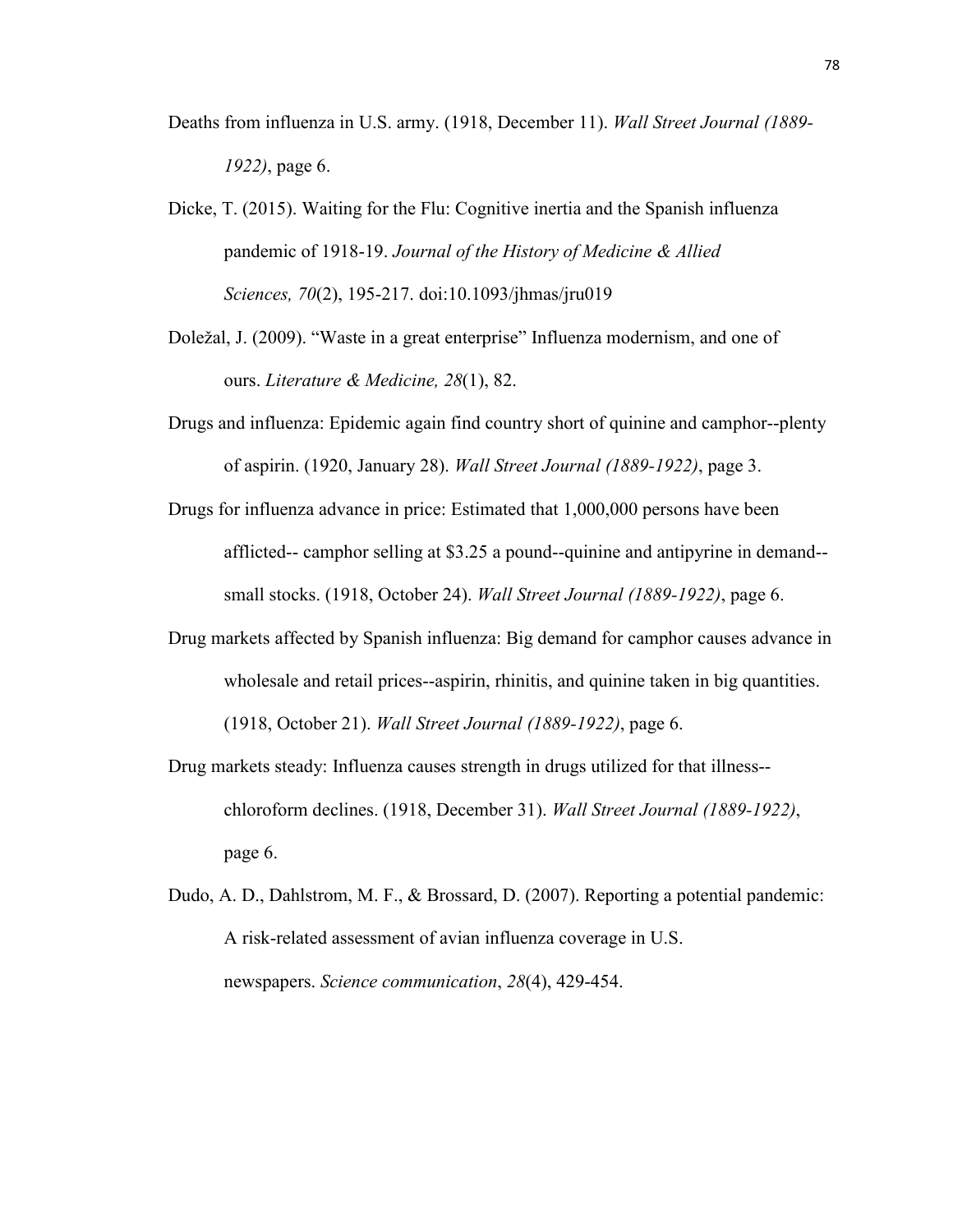Efron, N., & Efron, S. E. (2020). Optometry in times of pandemic: Spanish Flu (1919) versus COVID-19 (2020). *Clinical & Experimental Optometry, 103*(4), 399-404. doi:10.1111/cxo.13094

Epidemic costs life companies heavily: Actuaries estimate victims of influenza and pneumonia were covered by over \$100,000,000 insurance; on the basis of \$28,000,000,000 0fe policies in force on December 31, 1917, average loss, estimated at \$4 on the thousand, would call for payments to the holders of about \$112,000,000. (1918, December 30). *Wall Street Journal (1889-1922)*, page 2.

- Epidemic Loss to Canadian Life Co. (1919, January 30). *Wall Street Journal (1889- 1922)*, page 3.
- Epidemic in Navy on Decline. (1918, October 30). *Wall Street Journal (1889-1922),* page 6.
- Ettema, J. S., & Glasser, T. L. (1988). Narrative form and moral force: The realization of innocence and guilt through investigative journalism. *Journal of communication*, *38*(3), 8-26.
- Esparza, J. (2020). Lessons from History: What Can We Learn from 300 Years of Pandemic Flu That Could Inform the Response to COVID-19? *American journal of public health*, *110*(8), 1160-1161.
- Everts, J. (2013). Announcing swine flu and the interpretation of pandemic anxiety. *Antipode*, *45*(4), 809-825.
- Farrell Works Make New Records. (1919, January 6). *Wall Street Journal (1889-1922)*, page 2.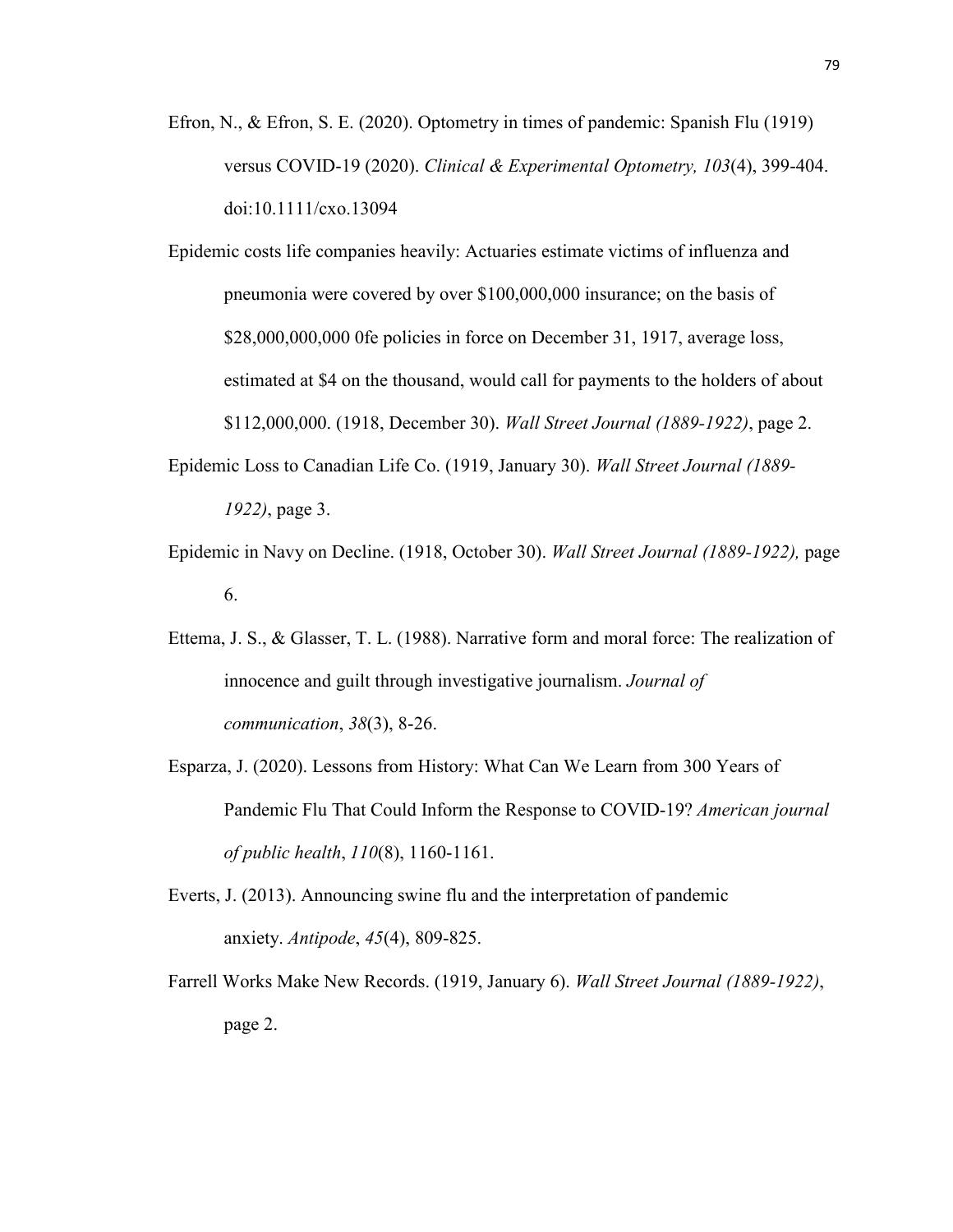- Flener, M. W. (2008). *Left behind: A textual analysis of media frames from national TV journalists covering Hurricane Katrina's evacuation centers* (Doctoral dissertation, University of Missouri--Columbia).
- 'Flu' and prohibition what doughboys got: so, one tells former attorney general Gregory on ships, adding 'we fought for democracy.' (1919, April 20). *New York Times (1857-1922)*, page 20.
- Football plans halted: Spread of influenza prevents many college games today. (1918, Oct 12). *New York Times (1857-1922)*, page 14.
- Fuel administrator of Mississippi. (1918, November 2). *Wall Street Journal (1889-1922)*, page 6.
- Gagnon, A., Acosta, J. E., Madrenas, J., & Miller, M. S. (2015). Is antigenic sin always "original?" re-examining the evidence regarding circulation of a human H1 influenza virus immediately prior to the 1918 Spanish flu. *PLoS Pathogens, 11*(3), 1-6. doi: 10.1371/journal.ppat.1004615
- Garner, A. C. (1996). The cost of fighting Mother Nature: News coverage of the 1993 Midwest Floods. *Journal of Communication Inquiry*, *20*(1), 83-98.
- Gerlach, N. A. (2016). From outbreak to pandemic narrative: Reading newspaper coverage of the 2014 Ebola epidemic. *Canadian Journal of Communication*, *41*(4), 611.
- General Ireland returns: Gorgas's successor says the health of army is excellent. (1918, October 29). *New York Times (1857-1922),* page 4.
- Given, L. M. (Ed.). (2008). *The Sage encyclopedia of qualitative research methods*. Sage publications.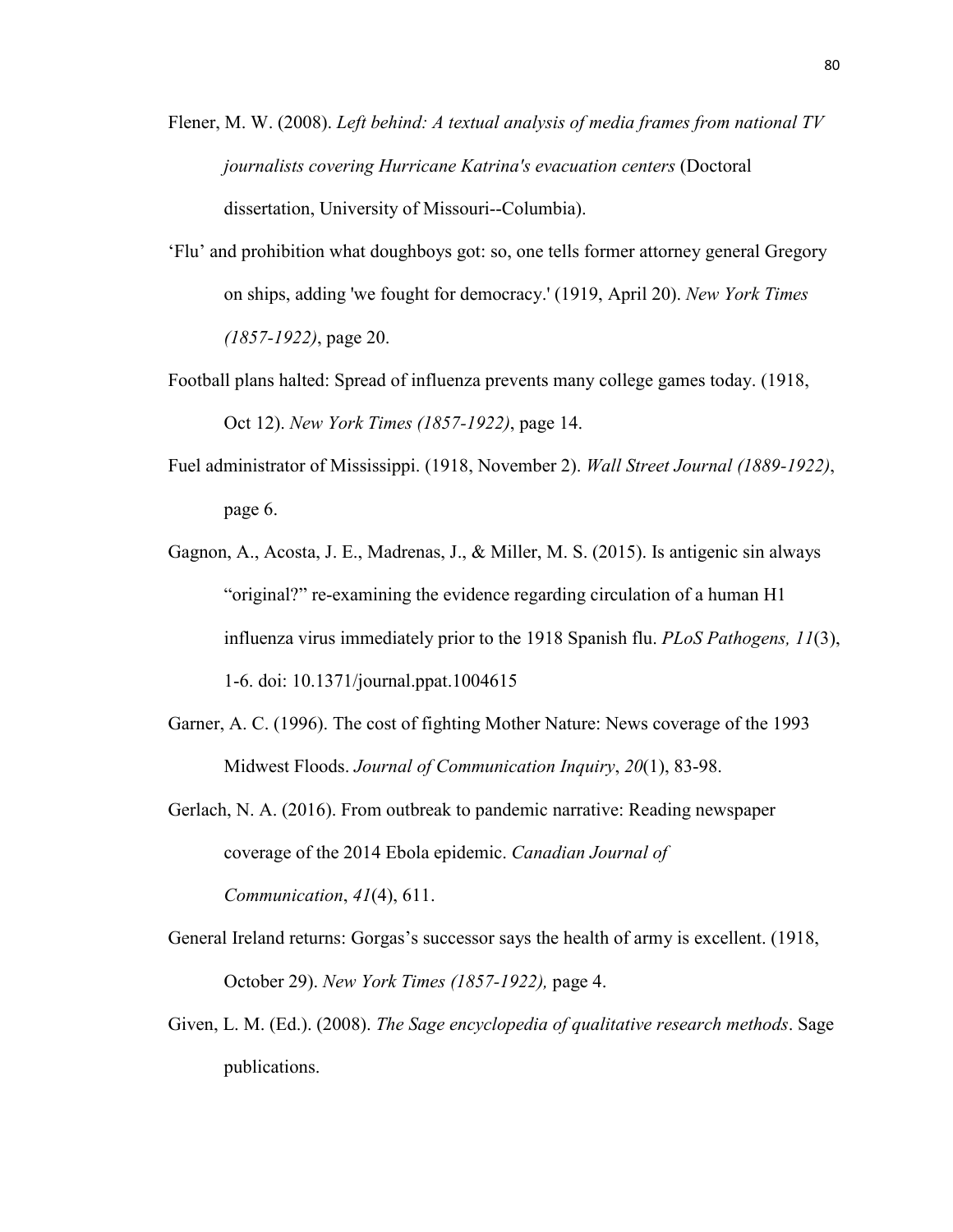- Glaser, BG. & Strauss, AL. (1967). *The Discovery of Grounded Theory: Strategies for Qualitative Research.* New York: Aldine De Gruyter.
- Grip closes Boston exchange: Members asked to avoid meeting places and to make loan subscriptions by mail. (1918, September 28). *Wall Street Journal (1889-1922)*, page 6.
- Grip in the Y.M.C.A. checked by Vaccine: Dr. M.J. Exner tells beneficial results from use in immunizing war workers. New cases increase here. Dr. Copeland estimates only about 50 percent. Of influenza, patients have been reported. Goody results from Vaccine. Only about half reported. (1918, October 17). *New York Times (1857-1922)*, page 9.
- Hall, S. (1996). Cultural studies and its theoretical legacies. *Stuart Hall: Critical dialogues in cultural studies*, *262*(275), 596-634.
- Hall S (1975) *Introduction. In: Smith ACH (ed.) Paper Voices: The Popular Press and Social Change.* London: Chatto and Windus, 11–24.
- Hart, P. S., Chinn, S., & Soroka, S. (2020). Politicization and polarization in COVID-19 news coverage. *Science Communication*, 42(5), 679-697.
- Head of Chicago trade board dead. (1918, October 25). *Wall Street Journal (1889-1922)*, page 6.
- Heinrich, R. (2011). A Small-Town Newspaper and a Metropolitan Newspaper Report on a Deadly Virus: A Content Analysis of the Spanish Influenza Pandemic of 1918. *Journal of Humanities & Social Sciences*, *4*(1).
- Holland, K., & Blood, W. (2010). Not just another flu? The framing of swine flu in the Australian press. In *Media Democracy and Change: Australian and New Zealand*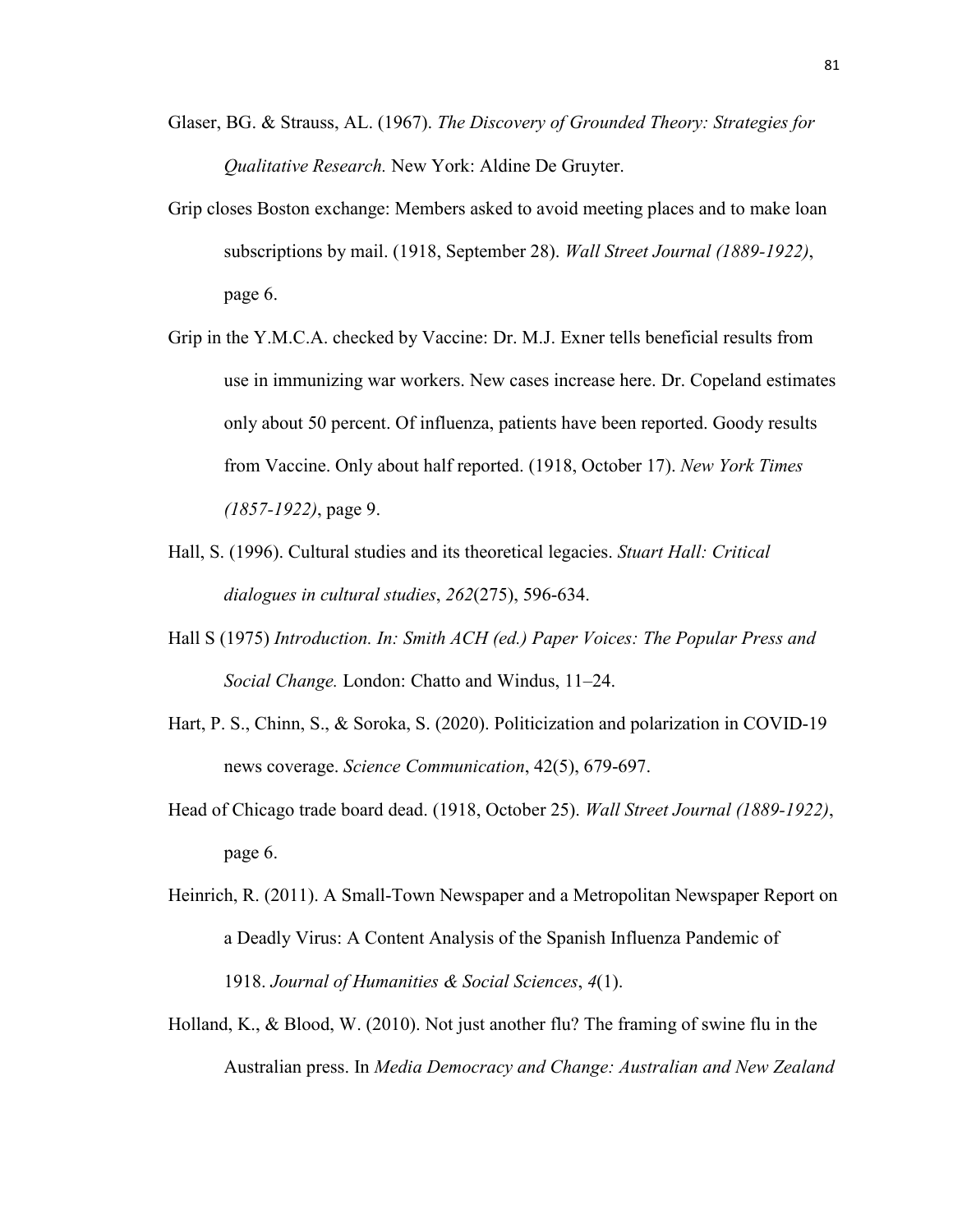*Communications Association (ANZCA) Annual Conference*. Australian and New Zealand Communication Association.

Home beef trade better: Cattle receipts increase, and hogs are coming in more freely with cooler weather. (1918, November 5). *Wall Street Journal (1889-1922)*, page 9.

Home Life Insurance. (1919, February 12). *Wall Street Journal (1889-1922)*, page 6.

- Hoppe, T. (2018). "Spanish flu" when infectious disease names blur origins and stigmatize those infected. *American Journal of Public Health*, *108*(11), 1462- 1464.
- Humphries, M. O. (2013). *Paths of infection: The first World War and the origins of the 1918 influenza pandemic.* G.B.: Sage Publications, Ltd.
- Husemann, S., & Fischer, F. (2015). Content analysis of press coverage during the H1N1 influenza pandemic in Germany 2009–2010. *BMC Public Health*, *15*(1), 1-9.
- Influenza checks trade: Less doing in retail shops as illness and caution cut down the crowds. (1918, October 25). *Wall Street Journal (1889-1922)*, page 10.
- Influenza epidemic may prevent bout: Dempsey and Lewinsky unlikely to meet in Philadelphia ring as scheduled. (1918, Oct 06). *New York Times (1857-1922)*, page 31.
- Influenza halts boxing activity: new jersey health authorities latest to put ban on fight organizations. (1918, October 13). *New York Times (1857-1922)*, page E7.
- Influenza Reduced Travel: Improving now on Minneapolis & St. Louis from decrease the two preceding months. (1918, December 28). *Wall Street Journal (1889-1922)* page 2

Insurance Casualties. (1919, January 23). *Wall Street Journal (1889-1922)*, page 1.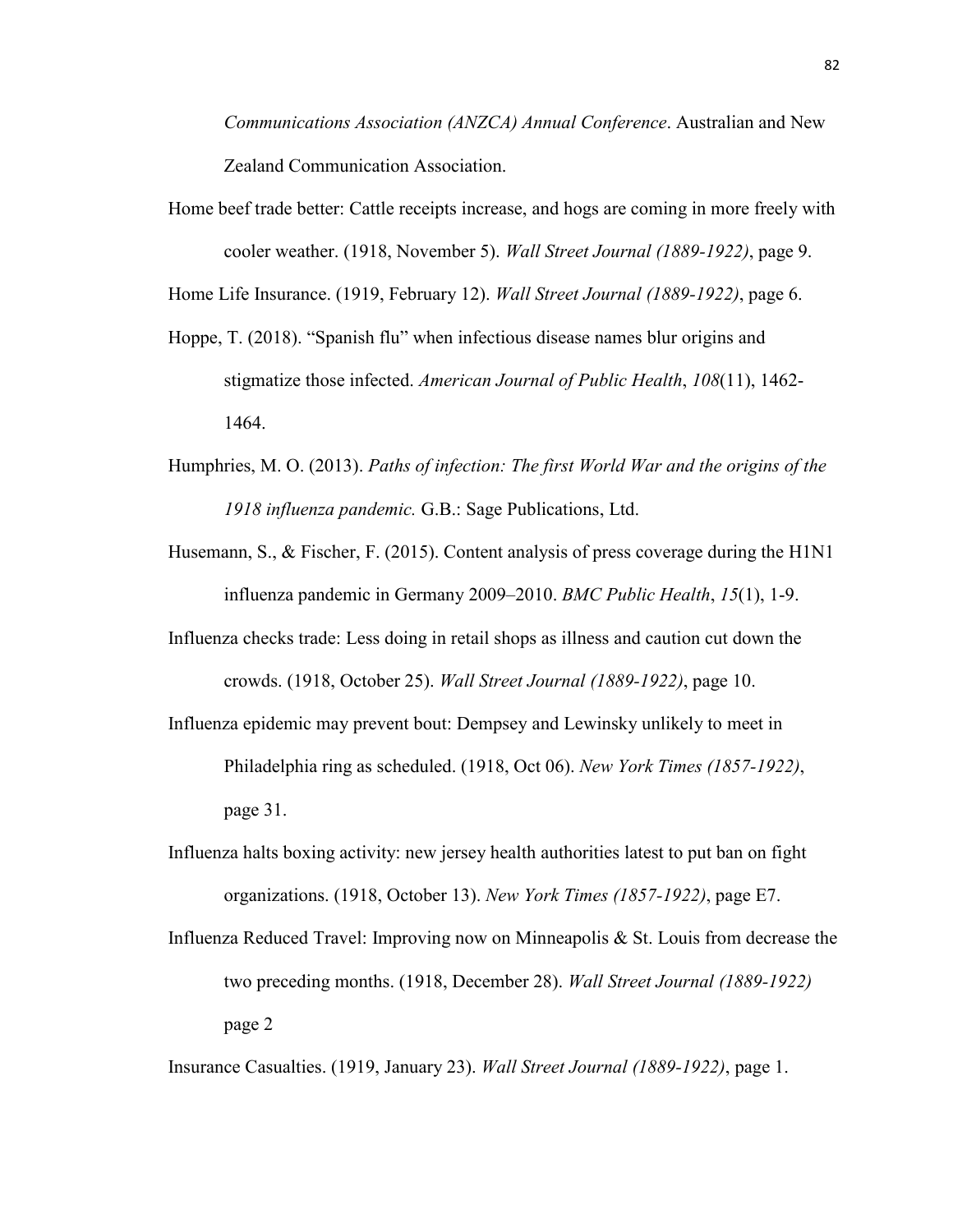- Iwamoto, N. (1995). The Analysis of Wartime Reporting: Patterns of Transitivity. *Edinburgh working papers in Applied Linguistics*, 6, 58-68.
- Korr, M. (2013). Twin Perils of September 1918: The Great War and the Influenza Pandemic. *Rhode Island Medical Journal*, *96*(9), 66.
- Koteyko, N., Brown, B., & Crawford, P. (2008). The dead parrot and the dying swan: The role of metaphor scenarios in U.K. press coverage of Avian Flu in the U.K. in 2005–2006. *Metaphor and Symbol*, *23*(4), 242-261.
- Kracauer, S. (1952). The challenge of qualitative content analysis. *Public opinion quarterly*, 631-642.
- Le Blanc, L. H. (2020). A brief historical review of the great pandemic of 1918: the Spanish Flu. *Eubios Journal of Asian and International Bioethics* 30 (3):81-83.
- Lester-Roushanzamir, E. P., & Raman, U. (1999). The global village in Atlanta: A textual analysis of Olympic news coverage for children in the Atlanta Journal-Constitution. *Journalism & Mass Communication Quarterly*, *76*(4), 699-712.
- Liberty Loan Helped by Hun Propaganda: Chicago Regards the Success as the Most Important American Victory--Drive Now Against Influenza. (1918, October 23). *Wall Street Journal (1889-1922)*, page 9.
- Life Insurance writing surprises many officials: Expected falling off after first of year does not come--business booms at greater pace; war casualty lists and deaths due to influenza epidemic starts wave of insurance writing that startles officials- branch offices report sufficient new business to fulfill year's allotment. (1919, January 23). *Wall Street Journal (1889-1922)*, page 8.

Lincoln, Y. S., & Guba, E. G. (1985). *Naturalistic inquiry*. Newbury Park, CA: Sage.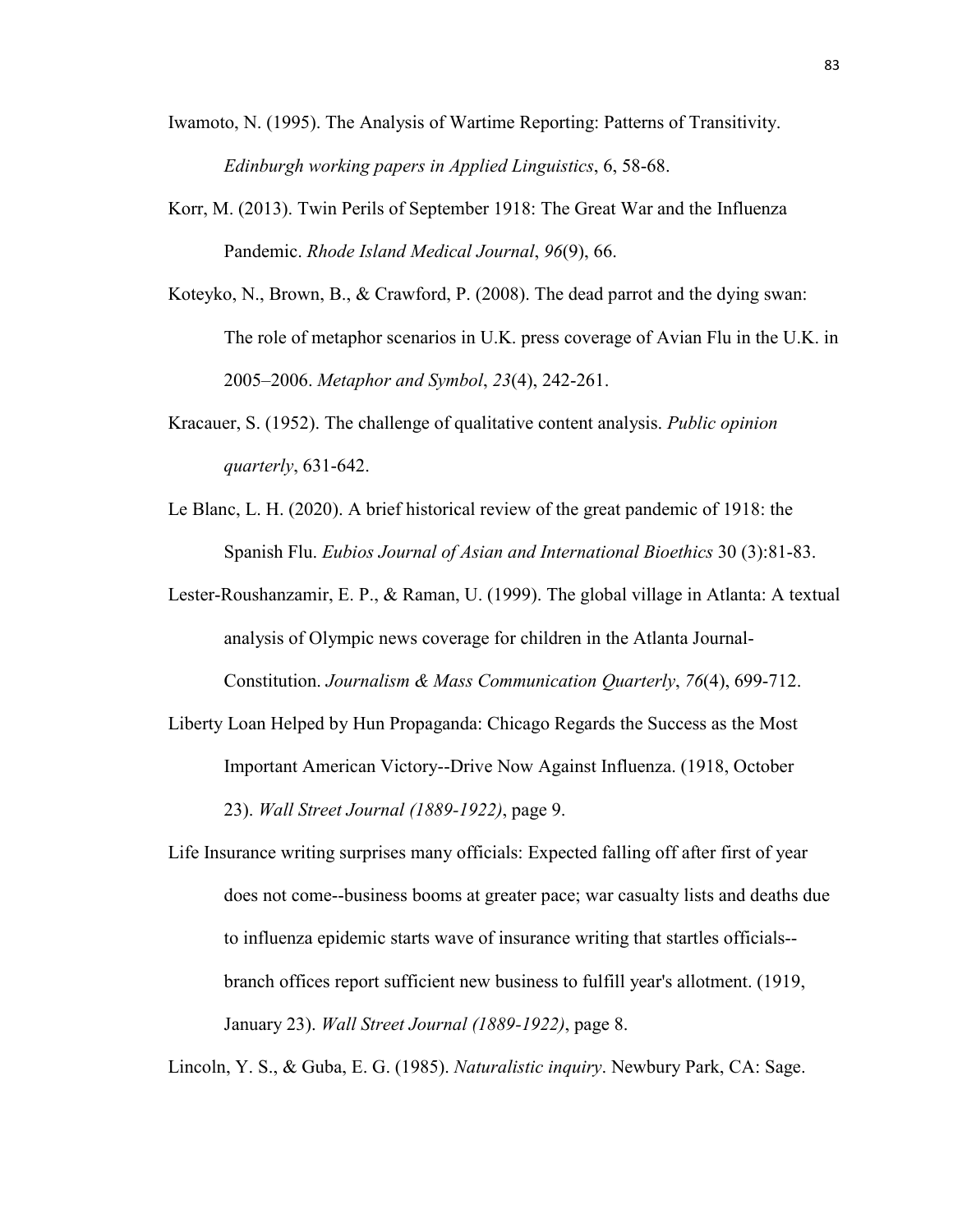- Lipari, L. (1994). As the world turns: Drama, rhetoric, and press coverage of the Hill  $\Box$ Thomas hearings.
- Lippmann, W (1922). *Public opinion*. New York: Harcourt.
- Little, B. (2020). *As the 1918 Flu Emerged, Cover-Up and Denial Helped It Spread; Nations fighting in World War I were reluctant to report their flu outbreaks.* History. https://www.history.com/topics/world-war-i/1918-flupandemic
- Lule, J. (1995). The rape of Mike Tyson: Race, the press and symbolic types. Critical Studies in Mass Communication 12: 176–195.
- May abandon campaign.: Theatres closed, and meetings prohibited because of influenza. (1918, Oct 16). *New York Times (1857-1922),* page 14.
- McCombs, M., & Shaw, D. (1972). The agenda-setting function of mass media. *The Public Opinion Quarterly,36*(2), 176-187.
- Michels, E. (2010). The Spanish Flu 1918/19. Course, Consequences, and Interpretations in Germany in the Context of the First World War. *Vierteljahrshefte fur Zeitgeschichte*, *58*(1), 1-+.
- Murray, C., Parry, K., Robinson, P., & Goddard, P. (2008). Reporting dissent in wartime: British press, the anti-war movement and the 2003 Iraq War. *European Journal of Communication*, 23(1), 7-27.
- Murphy, J. J. (1982). "O*ne of Ours* as American Naturalism." *Great Plains Quarterly* 2, no. 4 (1982): 232–238.
- National Wool Growers Convention. (1919, January 9). *Wall Street Journal (1889-1922)*, page 10.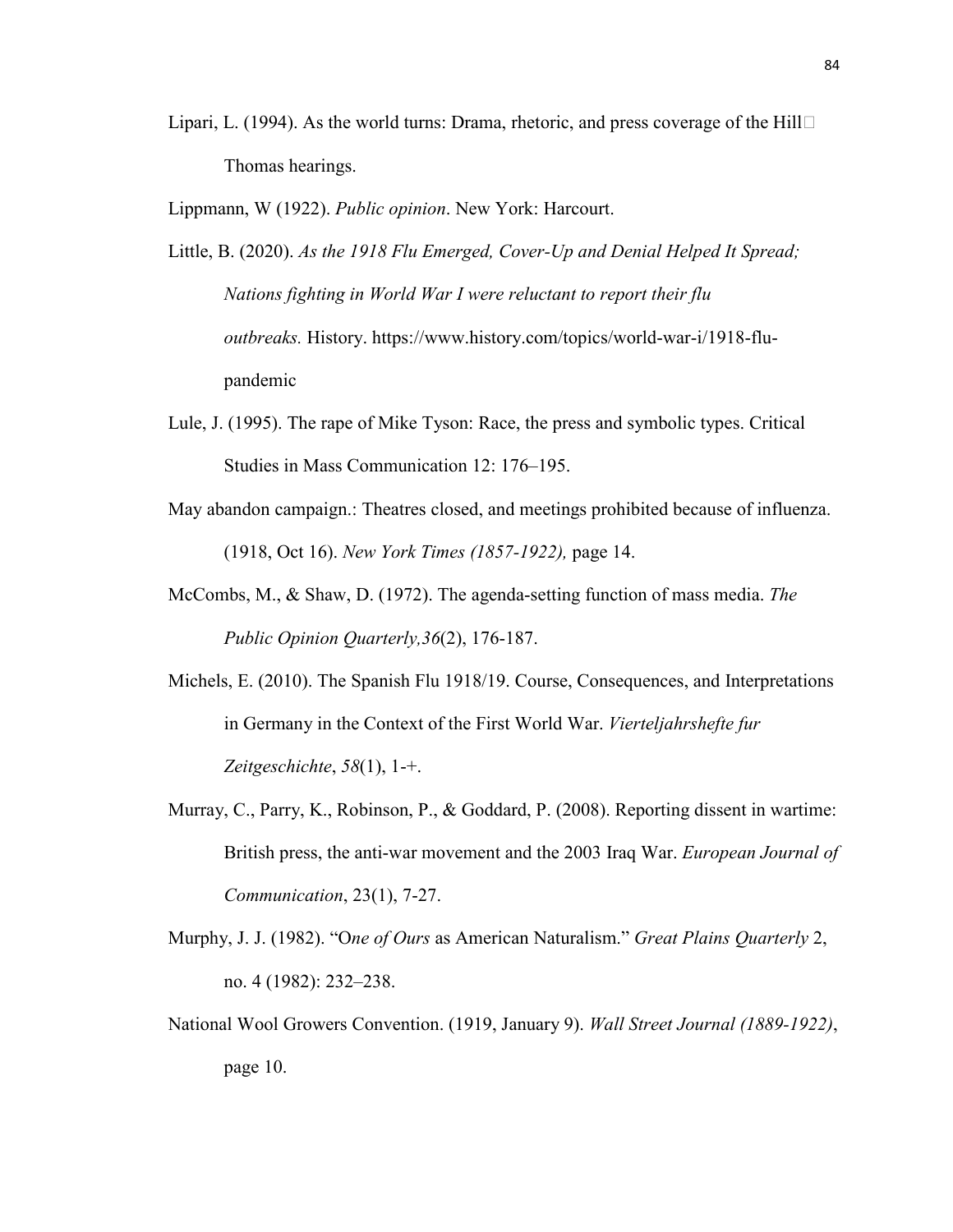- Nerlich, B., & Halliday, C. (2007). Avian Flu: the creation of expectations in the interplay between science and the media. *Sociology of health & illness*, *29*(1), 46- 65.
- New life insurance due to Influenza: Companies report remarkable increase in business as result of the dangerous epidemic. (1919, February 3). *Wall Street Journal (1889- 1922)*, page 2.
- News of the world (2012). *The Economist*. ISSN 0013-0613. Retrieved November 5, 2017.
- NIAID. (2020) https://www.niaid.nih.gov/about/director retrieved on November 22, 2020
- Nichols, C. M., Bristow, N., Ewing, E. T., Gabriel, J. M., Montoya, B. C., & Outka, E. (2020). Reconsidering the 1918–19 Influenza Pandemic in the Age of COVID-19. *The Journal of the Gilded Age and Progressive Era*, 1-31.
- Nickol, M. E., & Kindrachuk, J. (2019). A year of terror and a century of reflection: perspectives on the great influenza pandemic of 1918–1919. *BMC infectious diseases*, *19*(1), 1-10.
- No new 'movies' till influenza ends: Closing theatres leads national association to stop shipping films. Slight increase here. Copeland says he is ready to stop public gatherings if situation becomes threatening. (1918, Oct 10). *New York Times (1857-1922)*, page 10.
- 31 new influenza cases in New York: Health department begins a campaign of education to combat the disease. Seek germ of the malady surgeon general blue asks state health authorities to send cultures for study. (1918, September 21). *New York Times (1857-1922)*, page 7.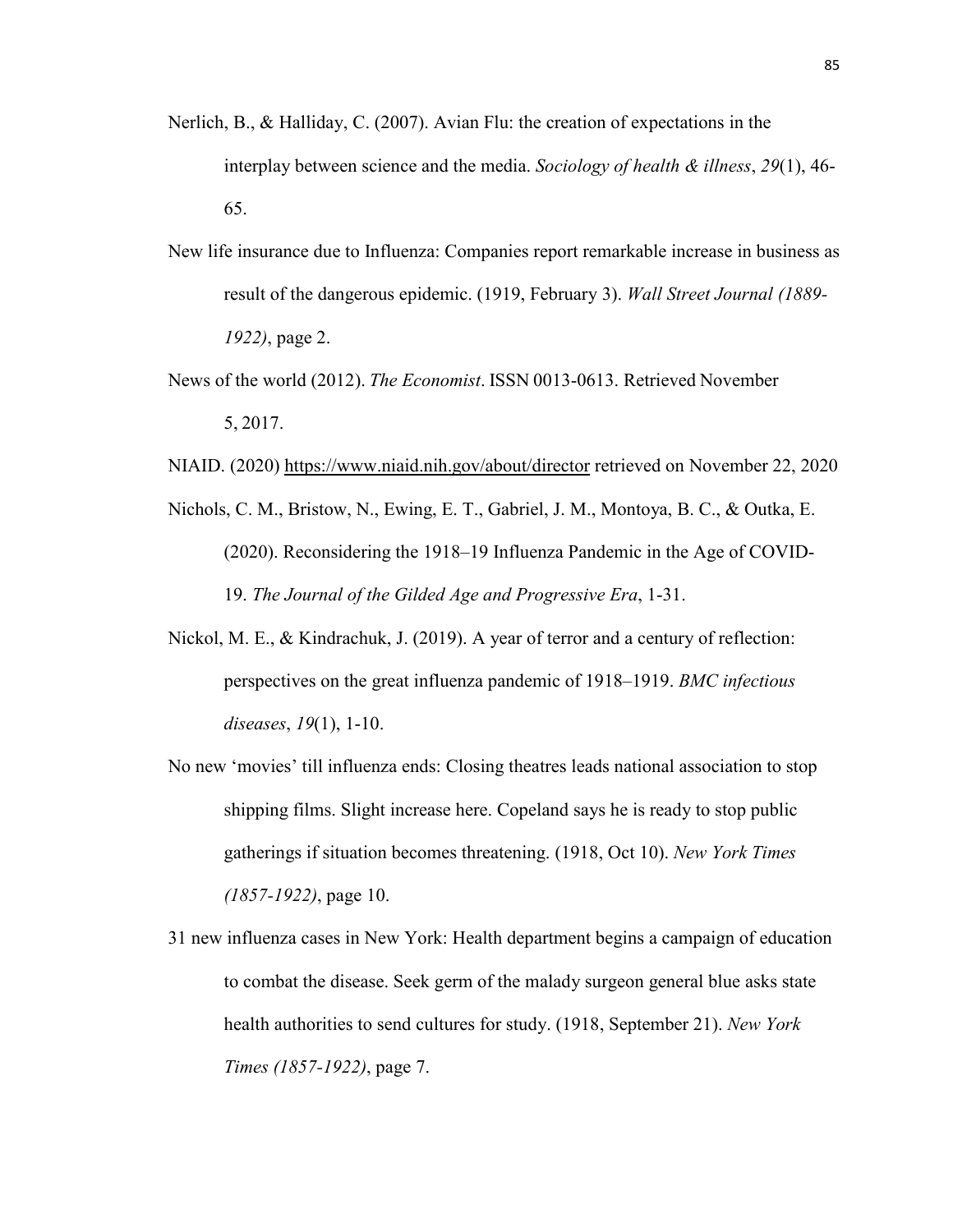- Olson, K. M. (1995). The function of form in newspapers' political conflict coverage: The New York Times' shaping of expectations in the Bitburg controversy. *Political Communication*, *12*(1), 43-64.
- Only 20 new cases of influenza here: persons under treatment in city hospitals, mostly army and navy men. How attack may be known health department describes symptoms and time and manner of their appearance. (1918, September 22). *New York Times (1857-1922)*, Page 21.
- Outka, E. (2014). "Good for the Coffins Ran Out" Modernism and the Shadowed Afterlife of the Influenza Pandemic. *Modernism/modernity*, *21*(4), 937-960.
- Peace starts active selling of drug supplies: Leaves, herbs, and seeds put on the market as a result of advent of peace--stocks of influenza medicines are reduced. (1918, November 12). *Wall Street Journal (1889-1922)*, page 6.
- Phillips, H. (1987). Why did it happen? Religious and lay explanations of the Spanish Flu epidemic of 1918 in South Africa. *Kronos, 12*, 72.
- Pig iron production decreases several percent.: Steel ingot output slightly off, due to coke shortage-- cancellation of orders usually overestimated-- strength of steel due to demand. (1918, December 2). *Wall Street Journal (1889-1922)*, page 6.
- President escapes influenza: Dr. Grayson takes special precautions to keep Mr. Wilson isolated--had slight cold. (1920, February 4). *Wall Street Journal (1889-1922)*, page 3,
- Roos, D. (2020). *Why the Second Wave of the 1918 Spanish Flu Was So Deadly the first strain of the Spanish Flu wasn't particularly deadly. Then it came back in the fall*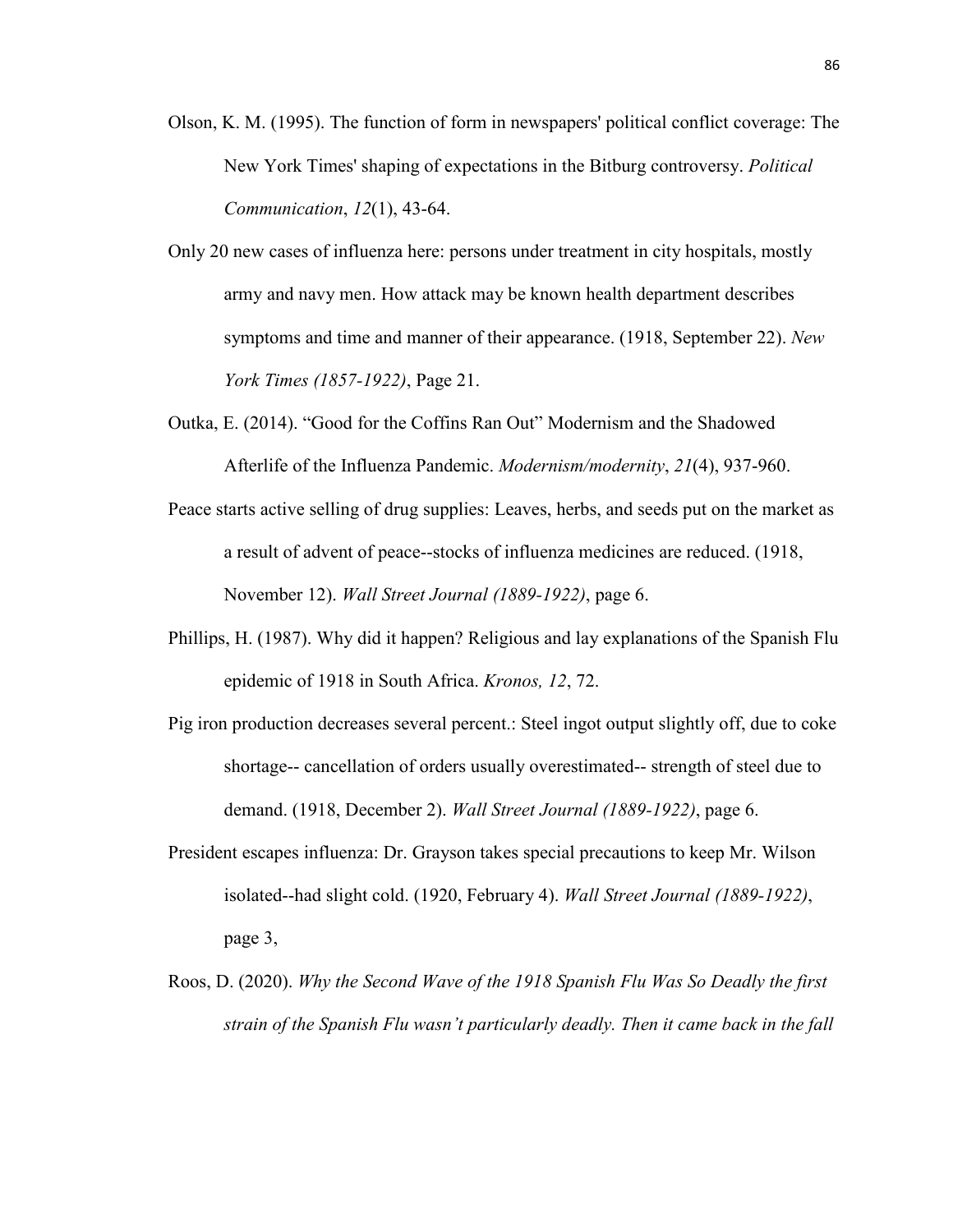*with a vengeance.* History Channel. https://www.history.com/news/spanish-flusecond-wave-resurgence *(accessed on 20 April 2020)*.

Schwartz, J. L. (2018). The Spanish Flu, epidemics, and the turn to biomedical responses. *American Journal of Public Health, 108*(11), 1455-1458. doi:10.2105/AJPH.2018.304581

Scudellari, M. (2020). How the pandemic might play out in 2021 and beyond. *Nature.* https://www.nature.com/articles/d41586-020-02278-5 retrieved on November 22, 2020

- Segal, D. (2020). Why Are There Almost No Memorials to the Flu of 1918? *The New York Times.* https://www.nytimes.com/2020/05/14/business/1918-flumemorials.html Retrieved on November 22, 2020
- Sickness Affects Steel Operations. (1920, February 10). *Wall Street Journal (1889-1922)*, page 7.
- Smith, K. C., Rimal, R. N., Sandberg, H., Storey, J. D., Lagasse, L., Maulsby, C., ... & Links, J. M. (2013). Understanding newsworthiness of an emerging pandemic: International newspaper coverage of the H1N 1 outbreak. *Influenza and other respiratory viruses*, *7*(5), 847-853.
- Snyder, M. R., & Ravi, S. J. (2018). 1818, 1918, 2018: Two centuries of pandemics. *Health security*, *16*(6), 410-415.

Spanish influenza much like grippe: Malady found not dangerous unless neglected, when pneumonia may develop--its history and symptoms. (1918, September 22). *New York Times (1857-1922)*, page 37.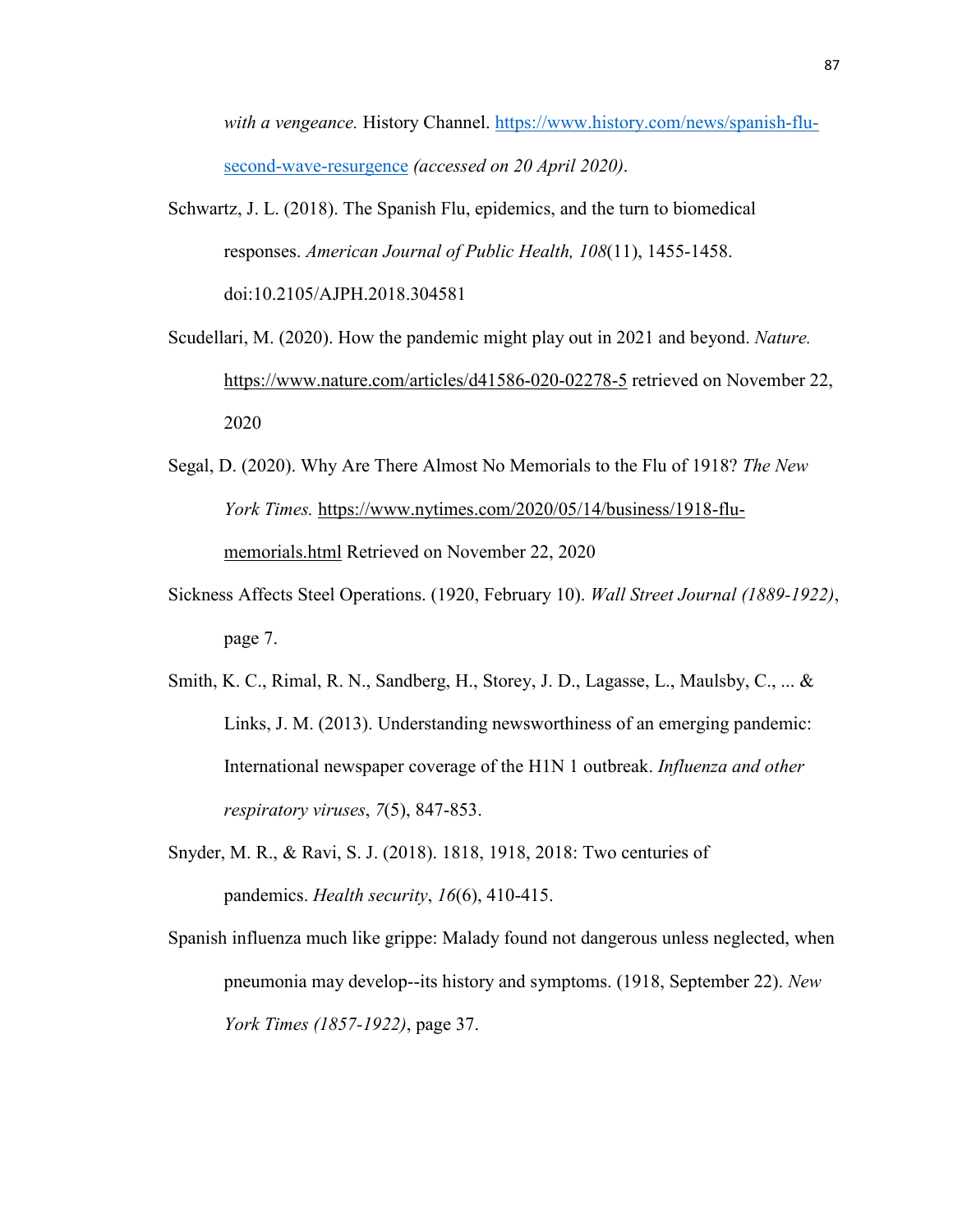- Special to The New York Times. (1918, October 3). Influenza impedes ship production: About 6,500 workers are ill at fall river and hog island-- other yards affected. None south of Baltimore Schwab sees only a temporary check--declares shipping outlook is bright. Schwab greets Hurley. Lacks skilled workers. Gains slightly here. 903 new cases of grip reported yesterday--use of vaccine not new. *New York Times (1857-1922)*, page 24.
- Special to The New York Times. (1918, September 19). Think influenza came in U-boat: Federal health authorities see possibility of men from submarines spreading germs. Plans to combat disease New York health commissioner says department is ready should outbreak come. *New York Times (1857-1922)*, page 11.
- Stephenson, N., & Jamieson, M. (2009). Securitizing health: Australian newspaper coverage of pandemic influenza. *Sociology of health & illness*, *31*(4), 525-539.
- Stetler, C. M. (2017). The 1918 Spanish influenza: three months of horror in Philadelphia. *Pennsylvania History*, *84*(4), 462-487.
- Supreme Court to Prolong Recess. (1918, October 19). *Wall Street Journal (1889-1922)*, page 1.
- Taylor, S. J., & Bogdan, R. (1984). *Introduction to qualitative research methods: The search for meanings*. Wiley-Interscience.
- Telephone Co. Challenging Calls. (1918, October 26). *Wall Street Journal (1889-1922)*, page 6.
- Telephone Service Crippled: Many operators ill from influenza, unnecessary calls may be declined, especially in Brooklyn. (1918, October 24). *Wall Street Journal (1889- 1922)*, page 9.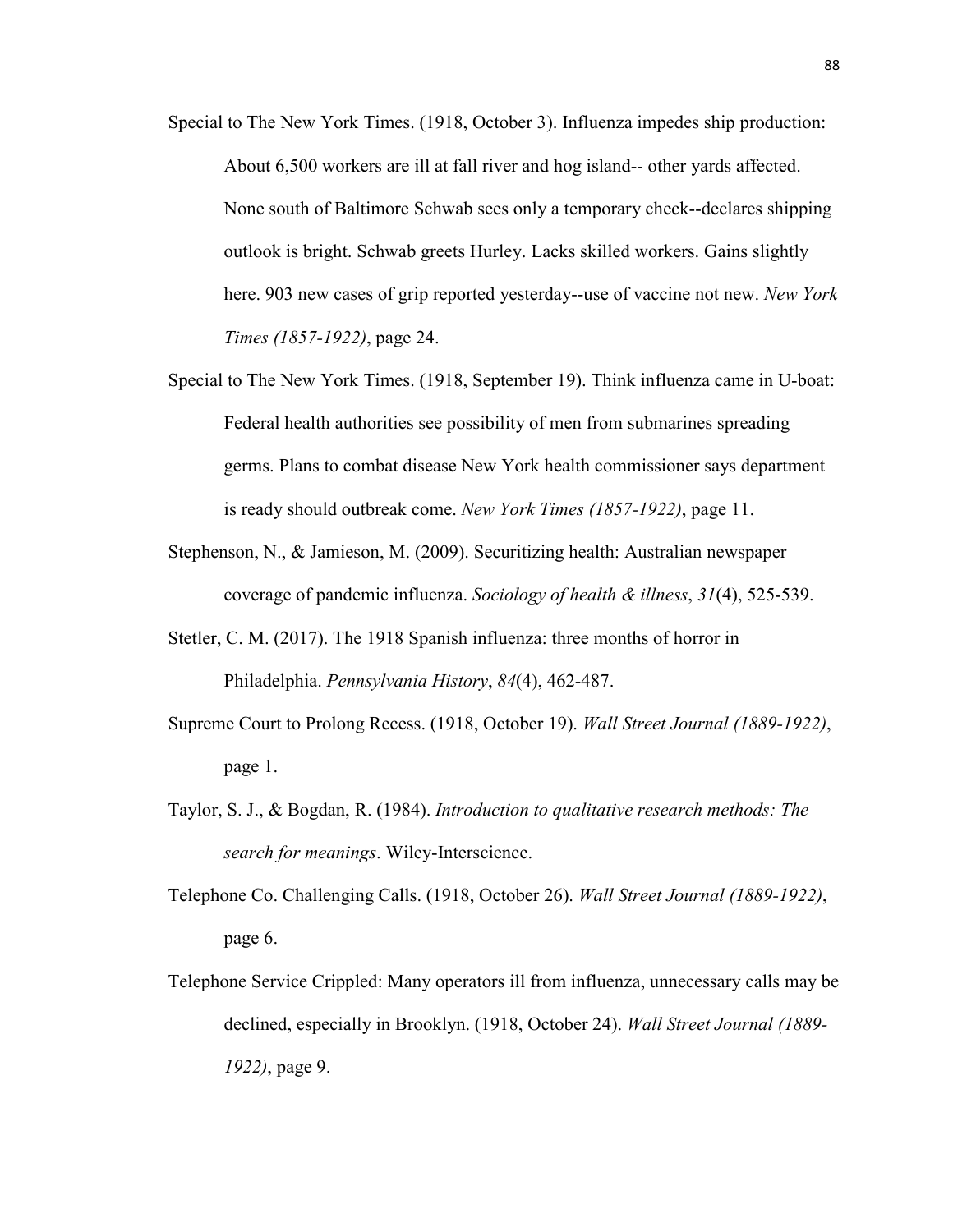- Telephone Situation Unchanged. (1918, October 23). *Wall Street Journal (1889-1922)*, page 2.
- Tells of vaccine to stop influenza: Dr. Copeland says discovery has been made by dr. Park, city bacteriologist. Tried out by volunteer's health commissioner hopes it will prevent future infection of inoculated persons. (1918, October 8). *New York Times (1857-1922)*, page 10.
- Tennessee coppers acid output fast increasing: November to show material gain over October--to get more benefit from \$10 a ton--prices to become an after-war problem. (1918, November 22). *Wall Street Journal (1889-1922)*, page 9.
- Textile trade hit by Spanish influenza: Many mills closed and others working partially- retail business hurt--strong silk prices with labor difficulties probable in the east. (1918, October 21). *Wall Street Journal (1889-1922)*, page 6.

The Latest in Coughs. (1918, Sept 18). *Wall Street Journal (1889-1922)*, page 8.

Thomas, E. & Gittleson, B. (2020). Trump says he didn't want to "create panic" over the pandemic, but stoking fear has been his trademark: ANALYSIS. ABC News https://abcnews.go.com/Politics/trump-create-panic-pandemic-stoking-feartrademark-analysis/story?id=72926531 retrieved on November 23, 2020

Top 10 U.S. Daily Newspapers. *Cision*. Retrieved July 13, 2019.

- Ungar, S. (2008). Global bird flu communication: Hot crisis and media reassurance. *Science communication*, *29*(4), 472-497.
- United Hospital Fund Started. (1919, November 18). *Wall Street Journal (1889-1922)*, page 2.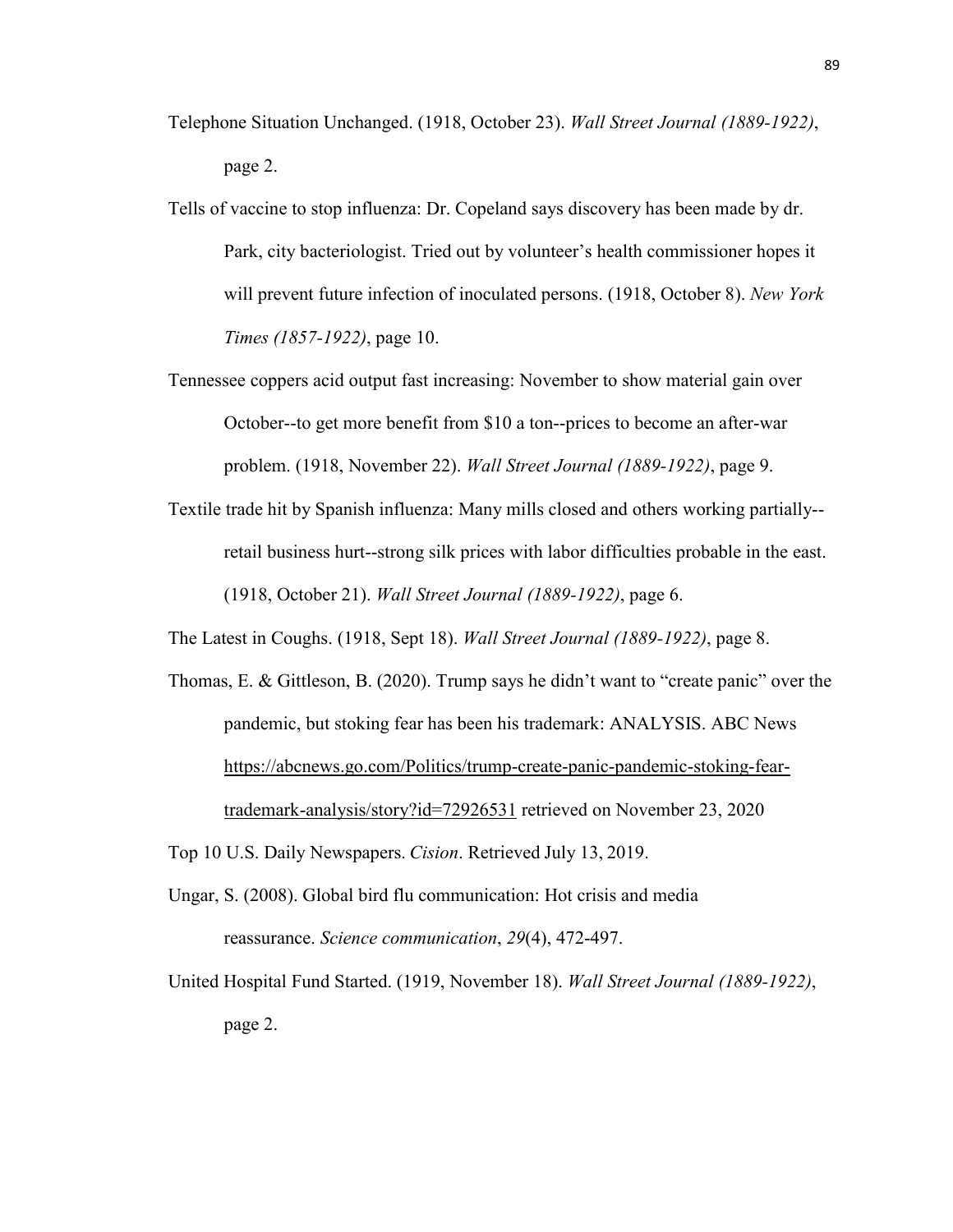- U.S. smelters earnings rate \$9.14 on common: Operations interfered with by influenza- additions to Mexican mills to be ready early next year-- increase in Utah coal tonnage 47½%. (1918, December 30). *Wall Street Journal (1889-1922)*, page 3.
- Van Dijk, T. A. (1991). The interdisciplinary study of news as discourse. *A handbook of qualitative methodologies for mass communication research*, 108-120.
- Vasterman, Peter, & Ruigrok, Nel. (2013). Pandemic alarm in the Dutch media: Media coverage of the 2009 influenza A (H1N1) pandemic and the role of expert sources. *European Journal of Communication*, 28(4), 436–453.
- Victor, D. (2018). The Times Just Won 3 Pulitzers. Read the Winning Work. *The New York Times*. Retrieved July 16, 2018.
- Wald, Priscilla. (2008). Contagious: Cultures, Carriers, and the outbreak narrative. Durham, NC: Duke University Press.
- Walloch, K. (2014). American Pandemic: The Lost Worlds of the 1918 Influenza Epidemic. *Journal of the History of Medicine and Allied Sciences*, Volume 69, Issue 3, July 2014, Pages 508–510.
- Wendt, L. (1982). *The Wall Street Journal: The Story of Dow Jones and the Nation's Business Newspaper.* Chicago: Rand McNally.
- White, H. (1984). The question of narrative in contemporary historical theory. *History and Theory*, *23*(1), 1-33.

World Bank. (2020). The Global Economic Outlook During the COVID-19 Pandemic: A Changed World. https://www.worldbank.org/en/news/feature/2020/06/08/theglobal-economic-outlook-during-the-covid-19-pandemic-a-changed-world retrieved on November 22, 2020